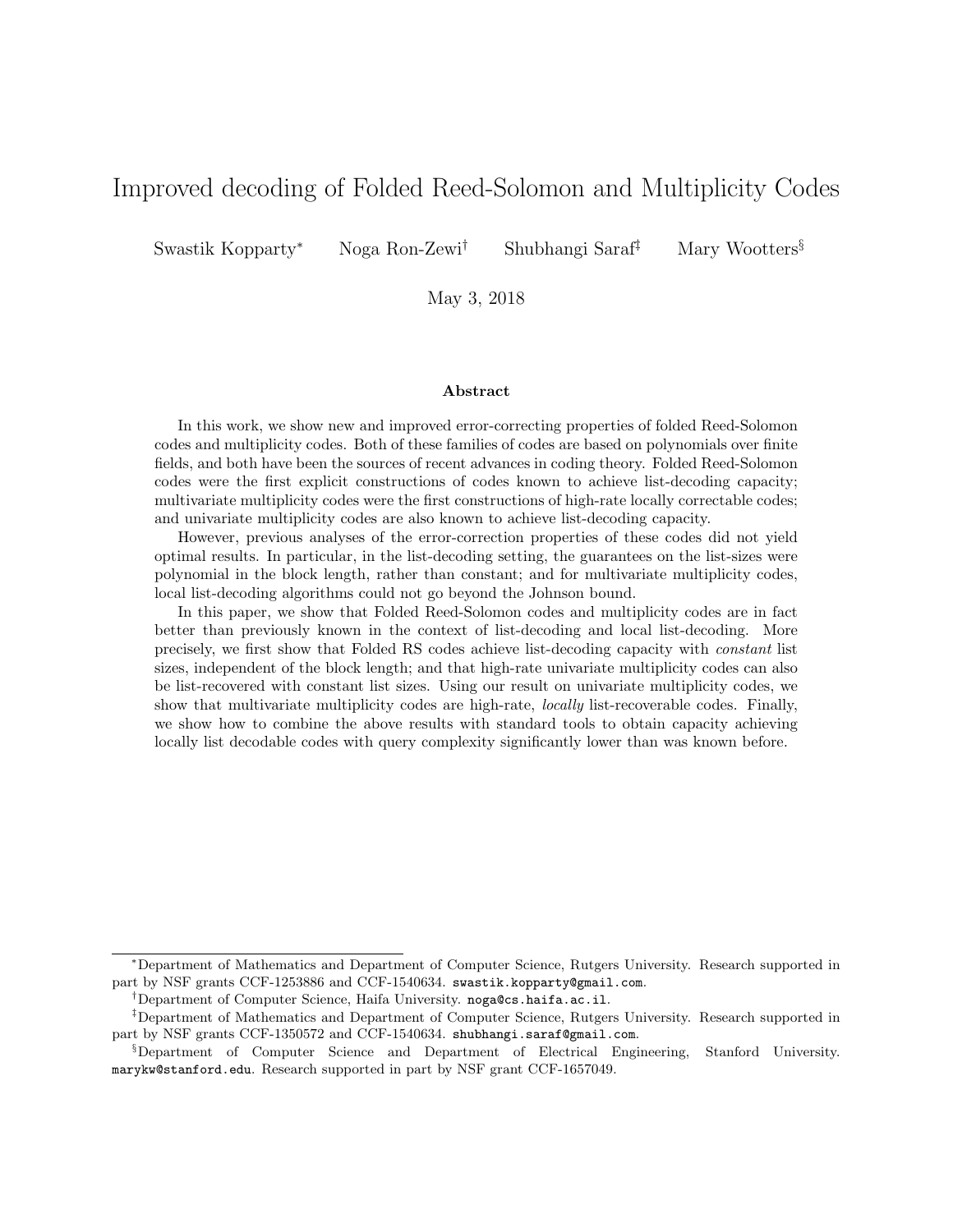## 1 Introduction

An error correcting code  $C \subset \Sigma^n$  is a collection of *codewords c* of length *n* over an alphabet  $\Sigma$ . The goal in designing C is to enable the recovery of a codeword  $c \in C$  given a corrupted version  $\tilde{c}$  of c, while at the same time making  $C$  as large as possible. In the classical unique decoding problem, the goal is to efficiently recover c from any  $\tilde{c} \in \Sigma^n$  so that c and  $\tilde{c}$  differ in at most  $\alpha n$  places; this requires that the *relative distance*  $\delta$  of the code (that is, the fraction of places on which any two codewords differ) to be at least  $2\alpha$ .

Modern applications of error correcting codes, both in coding theory and theoretical computer science, have highlighted the importance of variants of the unique decoding problem, incuding *list* decoding, and local decoding. In list-decoding, the amount of error  $\alpha$  is large enough that unique recovery of the codeword c is impossible (that is,  $\alpha > \delta/2$ ), and instead the goal is to return a short list  $\mathcal{L} \subset C$  with the guarantee that  $c \in \mathcal{L}$ . In local decoding, we still have  $\alpha < \delta/2$ , but the goal is to recover a single symbol  $c_i$  of a codeword c, after querying not too many positions of the corrupted codeword  $\tilde{c}$ . In a variant known as *local list-decoding*, we seek local information about a symbol even when  $\alpha > \delta/2$ . List-decoding, local decoding, and local list-decoding are important primitives in error correcting codes, with applications in coding theory, complexity theory, pseudorandomness and cryptography.

Algebraic codes have been at the heart of the study of list-decoding, local-decoding and local list-decoding. One classical example of this is Reed-Solomon (RS) codes, whose codewords are comprised of evaluations of low-degree polynomials.<sup>[1](#page-1-0)</sup> In the late 1990's, Guruswami and Sudan [\[Sud97,](#page-56-0) [GS99\]](#page-54-0) gave an algorithm for efficiently list-decoding Reed-Solomon codes well beyond half the distance of the code, and this kicked off the field of algorithmic list-decoding. A second example is Reed-Muller (RM) codes, the multivariate analogue of Reed-Solomon codes. The structure of Reed-Muller codes is very amenable to local algorithms: a codeword of a Reed-Muller code corresponds to a multivariate low-degree polynomial, and considering the restriction of that polynomial to a line yields a univariate low-degree polynomial, a.k.a. a Reed-Solomon codeword. This local structure is the basis for Reed-Muller codes being locally testable [\[RS96\]](#page-56-1) and locally decodable [\[Lip90,](#page-56-2) [BFLS91\]](#page-53-0). Using this locality in concert with the Guruswami-Sudan algorithm leads to local list-decoding schemes [\[AS03,](#page-53-1) [STV01\]](#page-56-3) for these codes.

More recently, variants of Reed-Solomon and Reed-Muller codes have emerged to obtain improved list-decoding and local-decoding properties. Two notable examples, which are the focus of this work, are Folded Reed-Solomon (FRS) and multiplicity codes. Both of these constructions have led to recent advances in coding theory. We introduce these codes informally here, and give formal definitions in Section [2.](#page-11-0)

Folded Reed-Solomon codes, introduced by Guruswami and Rudra in [\[GR08\]](#page-54-1), are a simple variant of Reed-Solomon codes. If the codeword of a Reed-Solomon code is  $(c_0, c_2, \ldots, c_{n-1}) \in \Sigma^n$ , then

<span id="page-1-0"></span><sup>&</sup>lt;sup>1</sup>That is, a codeword of an RS code has the form  $(f(x_0), f(x_1), \ldots, f(x_{n-1})) \in \mathbb{F}^n$  for some low-degree polynomial  $f \in \mathbb{F}[X].$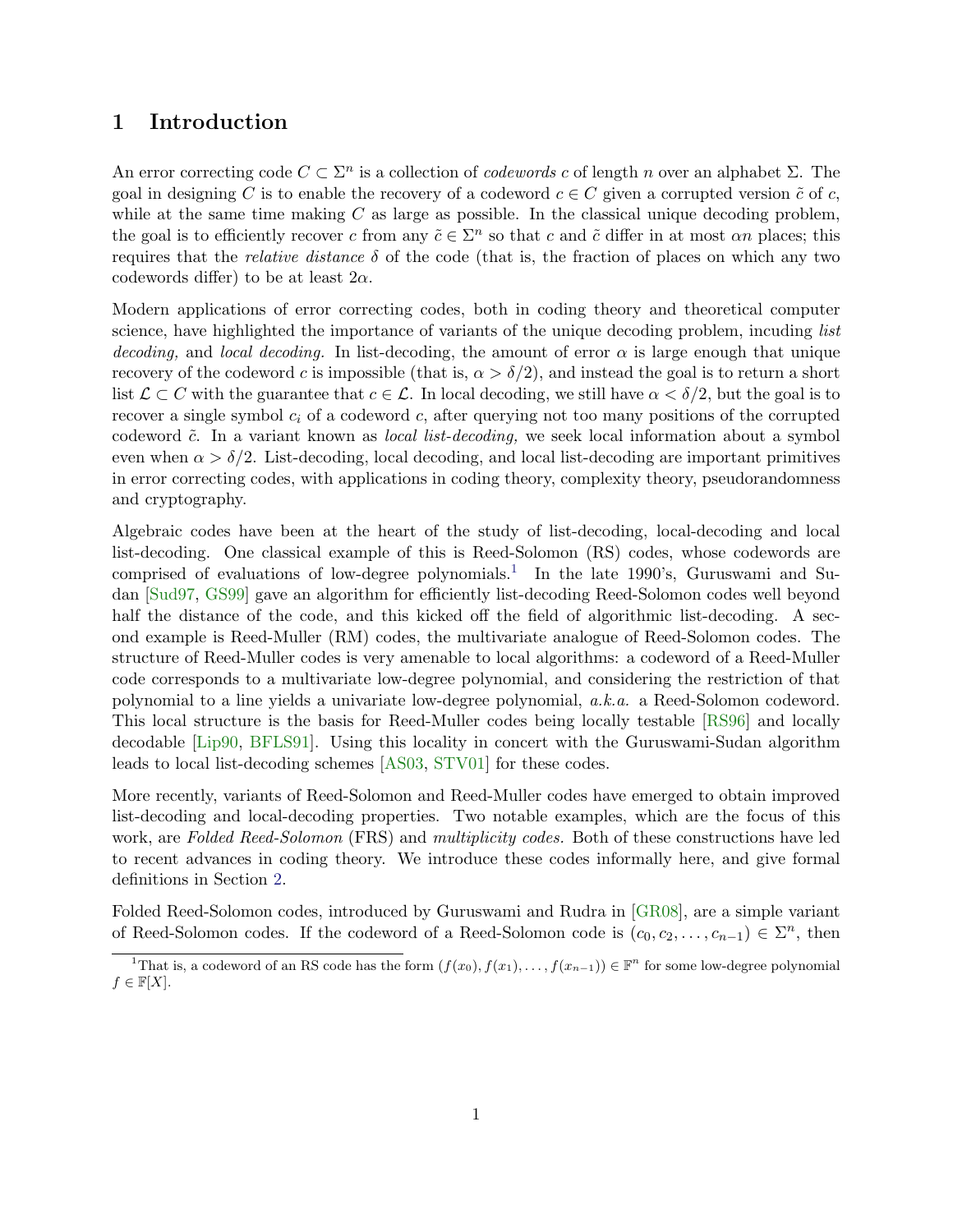the folded version (with folding parameter s) is

$$
\left( \begin{bmatrix} c_0 \\ c_1 \\ \vdots \\ c_{s-1} \end{bmatrix}, \begin{bmatrix} c_s \\ c_{s+1} \\ \vdots \\ c_{2s-1} \end{bmatrix}, \dots, \begin{bmatrix} c_{n-s} \\ c_{n-s+1} \\ \vdots \\ c_{n-1} \end{bmatrix} \right) \in (\Sigma^s)^{n/s}.
$$

The main property of these codes that makes them interesting is that they admit much better list-decoding algorithms [\[GR08\]](#page-54-1) than the original Guruswami-Sudan algorithm: more precisely, it allows for the error tolerance  $\alpha$  to be much larger for a code of the same rate,<sup>[2](#page-2-0)</sup> asymptotically obtaining the optimal trade-off.

Multiplicity codes, introduced in the univariate setting by Rosenbloom and Tsfasman in [\[RT97\]](#page-56-4) and in the multivariate setting by Kopparty, Saraf and Yekhanin in [\[KSY14\]](#page-55-0), are variants of polynomial codes that also include evaluations of derivatives. That is, while a symbol of a RS codeword is of the form  $f(x) \in \mathbb{F}$  for some low-degree polynomial  $f \in \mathbb{F}[X]$  and some  $x \in \mathbb{F}$ , a symbol in a univariate multiplicity code codeword is of the form  $(f(x), f^{(1)}(x), f^{(2)}(x), \ldots, f^{(s-1)}(x)) \in \mathbb{F}^s$ , where s is the *multiplicity parameter*. Similarly, while a symbol of an RM codeword is of the form  $f(\mathbf{x})$  for  $\mathbf{x} \in \mathbb{F}^m$  for some low-degree multivariate polynomial  $f \in \mathbb{F}[X_1,\ldots,X_m]$ , a symbol in a multivariate multiplicty code includes all partial derivatives of order less than s. Multivariate multiplicity codes were shown in [\[KSY14\]](#page-55-0) to have strong locality properties, and were the first constructions known of high-rate locally decodable codes. Meanwhile, univariate multiplicity codes were shown in [\[Kop15,](#page-55-1) [GW13\]](#page-55-2) to be list-decodable in the same parameter regime as folded Reed-Solomon codes<sup>[3](#page-2-1)</sup>, also achieving asymptotically optimal trade-off between rate and error-tolerance.

In this work, we show that Folded Reed-Solomon codes, univariate multiplicity codes, and multivariate multiplicity codes are even more powerful than was previously known in the context of list-decoding and local list-decoding. Our motivations for this work are threefold:

- 1. First, FRS codes and multiplicity codes are basic and natural algebraic codes, central to many recent results in coding theory([\[GR08,](#page-54-1) [KSY14,](#page-55-0) [Kop15,](#page-55-1) [GW13,](#page-55-2) [DL12,](#page-54-2) [KMRS17,](#page-55-3) [GKO](#page-54-3)+17], to name a few) and understanding their error-correcting properties is important in its own right.
- 2. Second, by composing our new results with known techniques, we obtain capacity-achieving locally list-decodable codes with significantly improved query complexity than previously known.
- 3. Third, while there have been improved constructions of list-decodable and locally list-decodable codes building on FRS and multiplicity codes (discussed more below), those constructions involve significant additional pseudorandom ingredients. Our results give simpler constructions of capacity achieving list-decodable and locally list-decodable codes with the best known parameters. In particular, we give the first constructions of linear<sup>[4](#page-2-2)</sup> capacity-achieving listdecodable codes with constant alphabet size and constant output list size.

<span id="page-2-0"></span><sup>&</sup>lt;sup>2</sup>The rate of a code  $C \in \Sigma^n$  is defined as  $R = \frac{1}{n} \log_{|\Sigma|}(|C|)$  and quantifies how much information can be sent using the code. We always have  $R \in (0,1)$ , and we would like R to be as close to 1 as possible.

<span id="page-2-2"></span><span id="page-2-1"></span><sup>&</sup>lt;sup>3</sup>They were previously shown to be list-decodable up to the Johnson bound by Nielsen [\[Nie01\]](#page-56-5).

<sup>&</sup>lt;sup>4</sup>Many codes in this paper have alphabet  $\Sigma = \mathbb{F}_q^s$ , where  $\mathbb{F}_q$  is a finite field. For such "vector alphabet" codes, we use the term "linear" to mean " $\mathbb{F}_q$ -linear".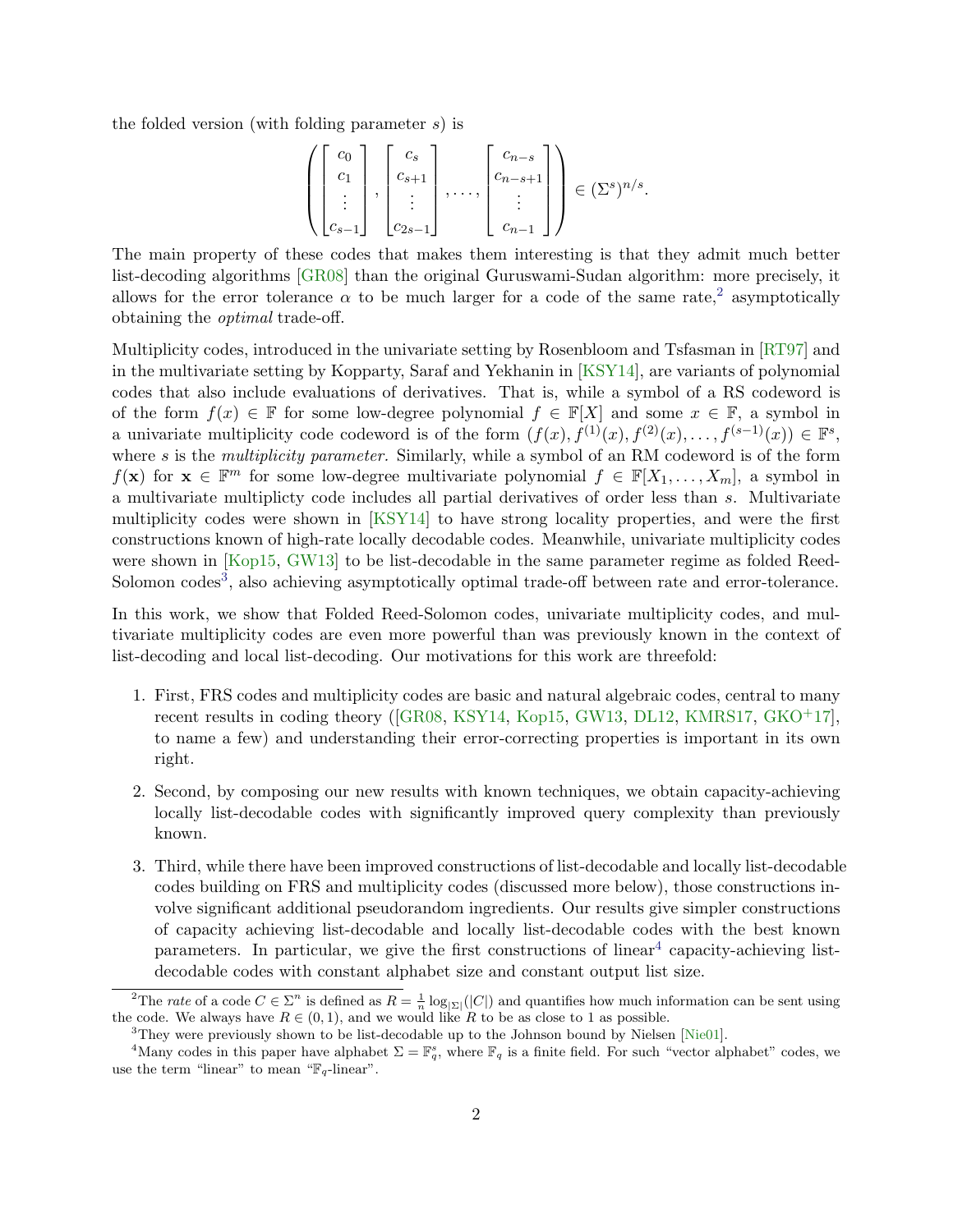We will state our results and contributions more precisely in Section [1.2](#page-6-0) after setting up a bit more notation and surveying related work.

#### 1.1 Related work

List-recoverable codes. While the discussion above focused on the more well-known problem of list-decoding, in this work we actually focus on a generalization of list-decoding known as list*recovery.* Given a code  $C \subseteq \Sigma^n$ , an  $(\alpha, \ell, L)$ -list-recovery algorithm for C takes as input a sequence of lists  $S_1, \ldots, S_n \subseteq \Sigma$ , each of size at most  $\ell$ , and returns a list  $\mathcal L$  of all of the codewords  $c \in C$ so that  $c_i \in S_i$  for all but an  $\alpha$  fraction of the coordinates i; the combinatorial requirement is that  $|\mathcal{L}| \leq L$ . List-decoding is the special case of list-recovery when  $\ell = 1$ .

Both list-recovery and list-decoding have been important in coding theory, especially in theoretical computer science, for the past several decades (see [\[Sud97,](#page-56-0) [Vad12\]](#page-56-6) for overviews). Initially, the generalization to list recovery was used as a building block towards constructions of list decodable and uniquely decodable codes  $[GIO2, GIO3, GIO4, GIO5, KMRS17, GKO<sup>+</sup>17, HRW17]$  $[GIO2, GIO3, GIO4, GIO5, KMRS17, GKO<sup>+</sup>17, HRW17]$  $[GIO2, GIO3, GIO4, GIO5, KMRS17, GKO<sup>+</sup>17, HRW17]$  $[GIO2, GIO3, GIO4, GIO5, KMRS17, GKO<sup>+</sup>17, HRW17]$  $[GIO2, GIO3, GIO4, GIO5, KMRS17, GKO<sup>+</sup>17, HRW17]$  $[GIO2, GIO3, GIO4, GIO5, KMRS17, GKO<sup>+</sup>17, HRW17]$ , although it has since found additional applications in algorithm design  $[NR10, NPR12, GNP<sup>+</sup>13]$  $[NR10, NPR12, GNP<sup>+</sup>13]$  $[NR10, NPR12, GNP<sup>+</sup>13]$  $[NR10, NPR12, GNP<sup>+</sup>13]$  $[NR10, NPR12, GNP<sup>+</sup>13]$ .

The Guruswami-Sudan algorithm, mentioned above, is in fact a list-recovery algorithm as well as a list-decoding algorithm, and can efficiently list-recover Reed-Solomon codes up to radius  $\alpha =$  $1 - \sqrt{\ell} \cdot R$ , with polynomial list sizes L; this trade-off is known as the *Johnson bound*. It is a classical result that there are codes that go beyond the Johnson bound while keeping the output list size polynomial in n, or even constant: for large alphabet sizes, the "correct" limit (called the list-decoding or list-recovering capacity), is  $\alpha = 1 - R$ , provided q is sufficiently larger than  $\ell$ , and this is achieved by uniformly random codes. There is a big difference between  $1 - \sqrt{\ell} \cdot R$  and  $1 - R$ , especially when  $\ell > 1$ . In particular, the Guruswami-Sudan algorithm requires Reed-Solomon codes to have rate  $R < 1/\ell$  to be  $(\alpha, \ell, L)$ -list-recoverable for nontrivial  $\alpha$ , while a completely random code can achieve rates arbitrarily close to 1 (of course, without efficient decoding algorithms). For a decade it was open whether or not one could construct explicit codes which efficiently achieve list-decoding capacity.

In a breakthrough result, Guruswami and Rudra [\[GR08\]](#page-54-1) (building on the work of Parvaresh and Vardy [\[PV05\]](#page-56-8)) showed that the folding operation described above can make RS codes approach capacity with polynomial list-sizes. For some time, this was the only known route to capacityachieving codes, until it was shown in [\[GW13,](#page-55-2) [Kop15\]](#page-55-1) that univariate multiplicity codes also do the job (again, with polynomial list sizes). Since then there has been a great deal of work aimed at reducing the list size and alphabet size of these constructions, both of which were polynomial in  $n$  (and both of which would ideally be independent of  $n$ ). To reduce the alphabet size to constant, two high-level strategies are known to work: (1) swapping out the standard polynomial codes for Algebraic Geometry (AG) codes [\[GX12,](#page-55-6) [GX13,](#page-55-7) [GK16b\]](#page-54-9), and (2) concatenation and distance amplification using expander graphs  $AEL95$ , [GI04,](#page-54-6) [HW15,](#page-55-8) [GKO](#page-54-3)<sup>+</sup>17, HRW17. To reduce the listsize to constant, the known strategies involve passing to carefully constructing subcodes of Folded Reed-Solomon codes and univariate multiplicity codes, via pseudorandom objects such as subspace evasive sets or subspace designs [\[DL12,](#page-54-2) [GW13,](#page-55-2) [GX12,](#page-55-6) [GX13,](#page-55-7) [GK16b\]](#page-54-9).

In this work, we show that in fact both folded Reed-Solomon codes and univariate multiplicity codes are already list-recoverable with constant list-sizes, with no additional modification needed!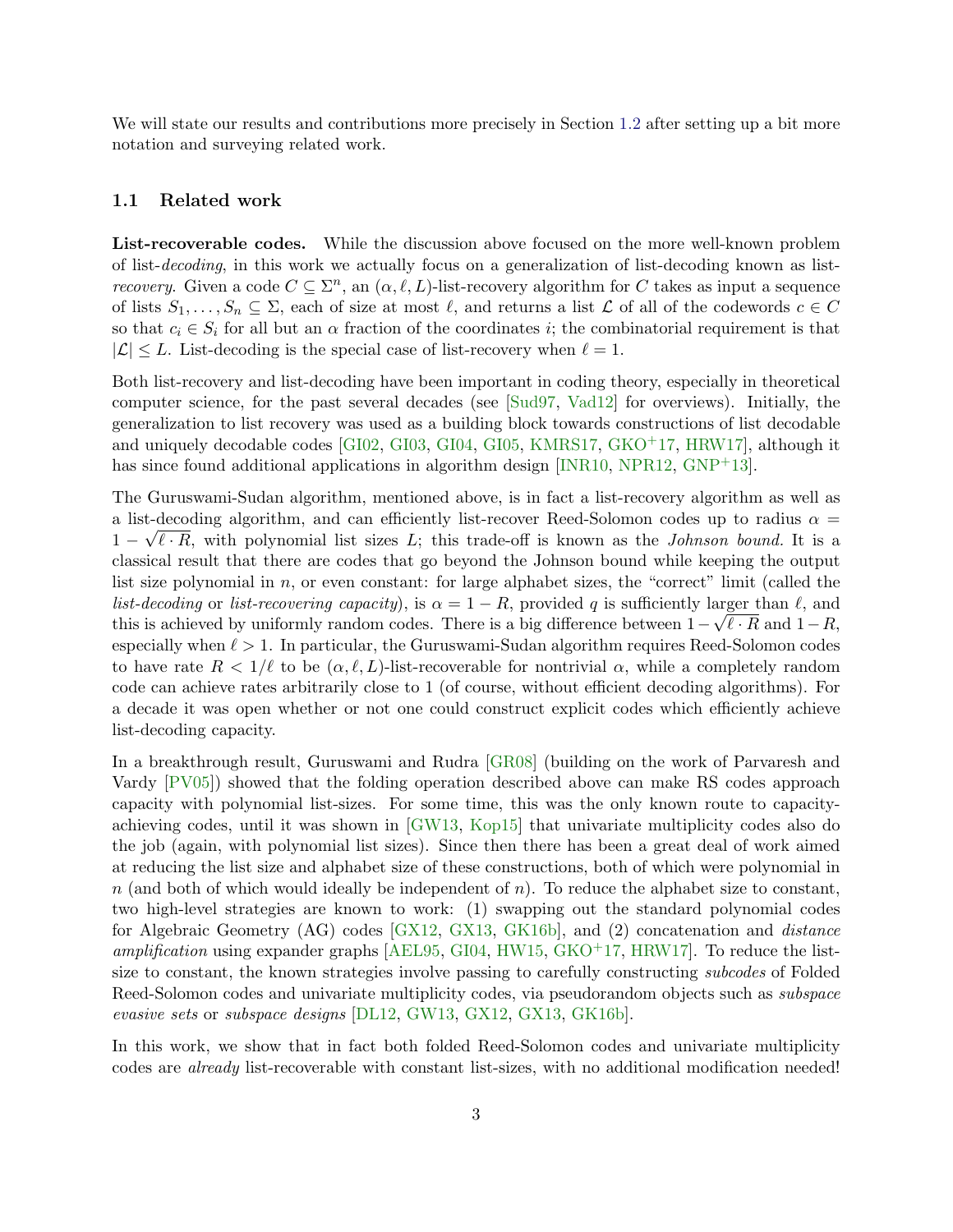| Code                                                                             | Alphabet<br>size<br>$ \Sigma $                                                  | List size $L$                                                                                       | Explicit?      | Linear?        | Decoding<br>time                           | <b>Notes</b>                                                           |
|----------------------------------------------------------------------------------|---------------------------------------------------------------------------------|-----------------------------------------------------------------------------------------------------|----------------|----------------|--------------------------------------------|------------------------------------------------------------------------|
| Completely random code                                                           | $\sqrt{\rho(1/\varepsilon)}$                                                    | $O(\ell/\varepsilon)$                                                                               | N <sub>o</sub> | N <sub>o</sub> | $\omega$                                   |                                                                        |
| Random linear code [RW17]                                                        | $\sqrt{\rho(1/\varepsilon)}$                                                    | $q^{O_{\varepsilon}(\log^2(\ell))}$                                                                 | $\rm No$       | Yes            |                                            |                                                                        |
| Folded RS codes [GR08]                                                           | $\left(\frac{n}{\varepsilon^2}\right)^{O\left(\log(\ell)/\varepsilon^2\right)}$ | $\left(\frac{n}{\varepsilon^2}\right)^{O(\log(\ell)/\varepsilon^2)}$                                | Yes            | Yes            | $n^{\overline{O(\log(\ell)/\varepsilon)}}$ |                                                                        |
| Univariate<br>Multiplicity<br>[Kop15]                                            | $\left(\frac{n}{\varepsilon^2}\right)^{O\left(\log(\ell)/\varepsilon^2\right)}$ | $\left(\frac{n}{\varepsilon^2}\right)^{O\left(\log(\ell)/\varepsilon^2\right)}$                     | Yes            | Yes            | $n^{O(\log(\ell)/\varepsilon)}$            |                                                                        |
| Folded RS/Univariate Mul-<br>tiplicity [GW13]                                    | $\left(\frac{n\ell}{\varepsilon^2}\right)^{O(\ell/\varepsilon^2)}$              | $\left(\frac{n\ell}{\varepsilon}\right)^{O(\ell/\varepsilon)}$                                      | Yes            | Yes            | $O(\ell \cdot n^2/\varepsilon)$            | Output is a small<br>subspace contain-<br>ing all nearby<br>codewords. |
| Folded RS codes (This work,<br>Theorem $3.1$ )                                   | $\left(\frac{n\ell}{\varepsilon^2}\right)^{O(\ell/\varepsilon^2)}$              | $\left(\frac{\ell}{\varepsilon}\right)^{O\left(\frac{1}{\varepsilon}\log(\ell/\varepsilon)\right)}$ | Yes            | Yes            | poly(n, L)                                 |                                                                        |
| Multiplicity<br>Univariate<br>codes (This work, Theo-<br>rem $4.1$ )             | $\left(\frac{n\ell}{\varepsilon^2}\right)^{O(\ell/\varepsilon^2)}$              | $\left(\frac{\ell}{\varepsilon}\right)^{O\left(\frac{1}{\varepsilon}\log(\ell/\varepsilon)\right)}$ | Yes            | Yes            | poly(n, L)                                 | For $d < q$ only.                                                      |
| Folded RS subcodes<br>(via)<br>subspace evasive) [DL12]                          | $\left(\frac{n\ell}{\varepsilon^2}\right)^{O\left(\ell/\varepsilon^2\right)}$   | $O\left(\frac{\ell}{\varepsilon}\right)^{O(\ell/\varepsilon)}$                                      | Yes            | N <sub>o</sub> | $O_{\ell,\varepsilon}(n^2)$                |                                                                        |
| Folded AG (via subspace<br>evasive) $[GX12]$                                     | $\exp\left(\frac{\ell \log(\ell/\varepsilon)}{\varepsilon^2}\right)$            | $O\left(\frac{\ell}{\varepsilon}\right)$                                                            | No             | No             | $\mathsf{poly}_{\ell,\varepsilon}(n)$      |                                                                        |
| Folded AG (via subspace de-<br>signs) $[GX13, GK16b]$                            | $\exp\left(\frac{\ell \log(\ell/\varepsilon)}{\varepsilon^2}\right)$            | $2^{2^{O_{\varepsilon,\ell}(\overline{ \log^*(n))} }}$                                              | Yes            | Yes            | $O_{\ell,\varepsilon}(n^{O(1)})$           |                                                                        |
| Tensor products of AG sub-<br>codes, plus expander tech-<br>niques [HRW17]       | $\exp(\ell/\varepsilon^2)$                                                      | $2^{2^{O_{\varepsilon,\ell}(\log^*(n))}}$                                                           | Yes            | Yes            | $O_{\ell,\varepsilon}(n^{1.01})$           |                                                                        |
| Folded RS codes,<br>plus<br>(This<br>expander techniques<br>work, Corollary 6.6) | $(1+\ell)^{O(1/\varepsilon^5)}$                                                 | $O_{\varepsilon,\ell}(1)$                                                                           | Yes            | Yes            | $\mathsf{poly}_{\ell,\varepsilon}(n)$      |                                                                        |

<span id="page-4-0"></span>Table 1: Constructions of  $(\alpha, \ell, L)$ -list-recoverable codes of rate  $R^* - \varepsilon$ , where  $R^* = 1 - \alpha$  is list-recovering capacity (when  $|\Sigma| \ge (1+\ell)^{\Omega(1/\varepsilon)}$ ). The top part of the table focuses on "simple" algebraic constructions; the bottom part has constructions which are involved. We assume that  $R^* \in (0,1)$  is constant (independent of  $n, \varepsilon, \ell$ ).

The resulting codes still have large alphabet sizes, but this can be ameliorated by using the same expander-based techniques described above.

We summarize the state of affairs for list-recovery in Table [1,](#page-4-0) and discuss our contributions in more detail below in Section [1.2.](#page-6-0)

Locally list-recoverable codes. As mentioned above, local decoding has been an important theme in coding theory for the past several decades. Locality makes sense in the context of listrecovery as well. The definition of local list-recovery (given formally below as Definition [2.3](#page-13-0) below) is a bit involved, but intuitively the idea is as follows. As with list-recovery, we have input lists  $S = (S_1, \ldots, S_n)$ , so that each  $S_i$  is of size at most  $\ell$ . The goal is to obtain information about a single symbol  $c_i$  of a codeword i, given query access to S. More precisely, we will require that the decoder output a short list of randomized algorithms  $A_1, \ldots, A_L$ , each of which corresponds to a codeword c with  $|\{i : c_i \notin S_i\}| \le \alpha n$ . The requirement is that if  $A_r$  corresponds to a codeword c,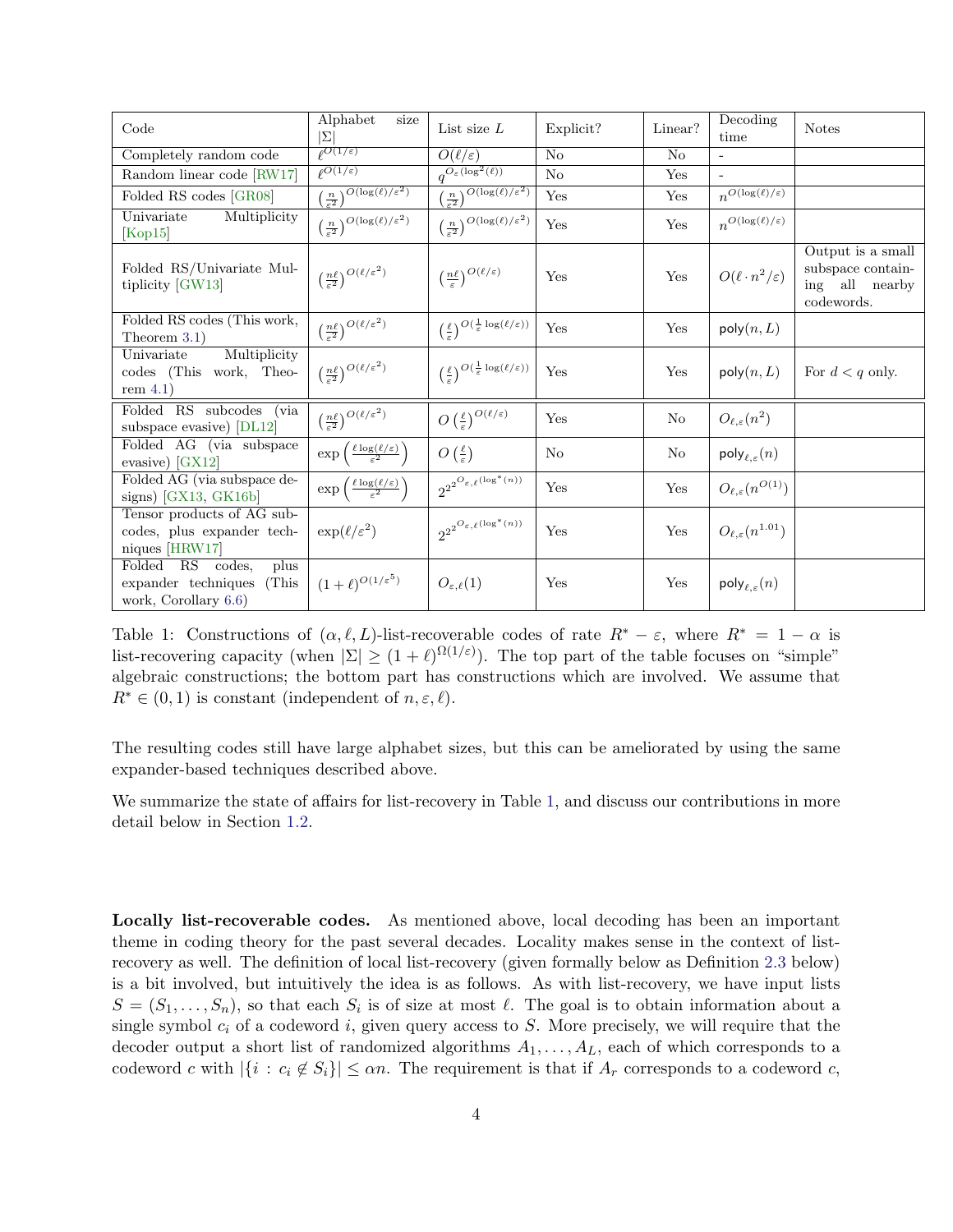| Code                                                                                                     | Alphabet size $ \Sigma $              | List size $L$                             | Locality $t$                              | Explicit? |
|----------------------------------------------------------------------------------------------------------|---------------------------------------|-------------------------------------------|-------------------------------------------|-----------|
| products<br>Tensor<br>of AG<br>Subcodes,<br>plus expander tech-<br>niques $[HRW17]$                      | $\exp(\ell/\varepsilon^2)$            | $2^{2^{O_{\varepsilon,\ell}(\log^*(n))}}$ | $O_{\ell,\varepsilon}(n^{0.01})$          | Yes       |
| Multivariate Multi-<br>plicity codes, plus<br>expander techniques<br>(This work, Theo-<br>rem $6.2$      | $(1+\ell)^{O(\ell/\varepsilon^{11})}$ | $O_{\ell,\varepsilon}(1)$                 | $O_{\ell,\varepsilon}(n^{0.01})$          | Yes       |
| Multivariate<br>Multi-<br>plicity codes, plus<br>expander techniques<br>(This work, Theo-<br>rem $6.1$ ) | $(1+\ell)^{O(1/\varepsilon^{10})}$    | $\exp(\sqrt{\log(n)\log\log(n)})$         | $\exp(\log^{3/4}(n)(\log \log(n))^{1/4})$ | Yes       |

<span id="page-5-1"></span>Table 2: Constructions of  $(t, \alpha, \ell, L)$ -locally-list-recoverable codes of rate  $R^* - \varepsilon$ , where  $R^* = 1 - \alpha$ is list-recovering capacity (when  $|\Sigma| \ge (1 + \ell)^{\Omega(1/\varepsilon)}$ ). We assume that  $R^* \in (0,1)$  is constant (independent of  $n, \varepsilon, \ell$ ).

then on input i,  $A_r(i)$  outputs  $c_i$  with high probability, and using no more than t queries to S. If such a decoder exists, we say that the code is  $(t, \alpha, \ell, L)$ -locally-list-recoverable. Local list-decoding is the case special case where  $\ell = 1$ .

This definition may seem a bit convoluted, but it turns out to be the "right" definition for a number of settings. For example, local list-decoding algorithms are at the heart of algorithms in cryptography [\[GL89\]](#page-54-10), learning theory [\[KM93\]](#page-55-9), and hardness amplification and derandomization [\[STV01\]](#page-56-3). Locally list-*recoverable* codes have been desirable as a step towards obtaining efficient capacityachieving local list-decoding algorithms. In particular, high-rate locally list-recoverable codes, combined with standard techniques, yield capacity-achieving locally list-decodable and locally listrecoverable codes.

However, until recently, we did not know of any high-rate locally list-recoverable codes. The first such construction was given recently in [\[HRW17\]](#page-55-4). The approach of [\[HRW17\]](#page-55-4) is as follows: it takes a folded AG subcode from [\[GX13,](#page-55-7) [GK16b\]](#page-54-9) (which uses subspace designs to find the subcode); applies tensor products many times; and concatenates the result with a locally correctable code. Finally, to obtain capacity-achieving locally list-decodable/recoverable, codes, that work applies an expander-based technique of [\[AEL95\]](#page-53-2) to pseudorandomly scramble up the symbols of the codewords to amplify the amount of error tolerated.

The reason that so much machinery was used in [\[HRW17\]](#page-55-4) is that despite a great deal of effort, the "natural" algebraic approaches did not seem to work. Perhaps the most natural algebraic approach is via Reed-Muller codes, which have a natural local structure. As discussed above, a Reed-Muller codeword corresponds to a low-degree multivariate polynomial, and restricting such a polynomial to a line yields a low-degree univariate polynomial, which corresponds to a Reed-Solomon codeword. Using this connection, along with the Guruswami-Sudan algorithm for Reed-Solomon codes, Arora and Sudan [\[AS03\]](#page-53-1) and Sudan, Trevisan and Vadhan [\[STV01\]](#page-56-3) gave algorithms for locally list-decoding Reed-Muller codes up the the Johnson bound<sup>[5](#page-5-0)</sup>. This algorithm also extends

<span id="page-5-0"></span> $\overline{\text{5}$ Technically these algorithms only came within a factor  $\sqrt{2}$  of the Johnson bound. To go all the way to the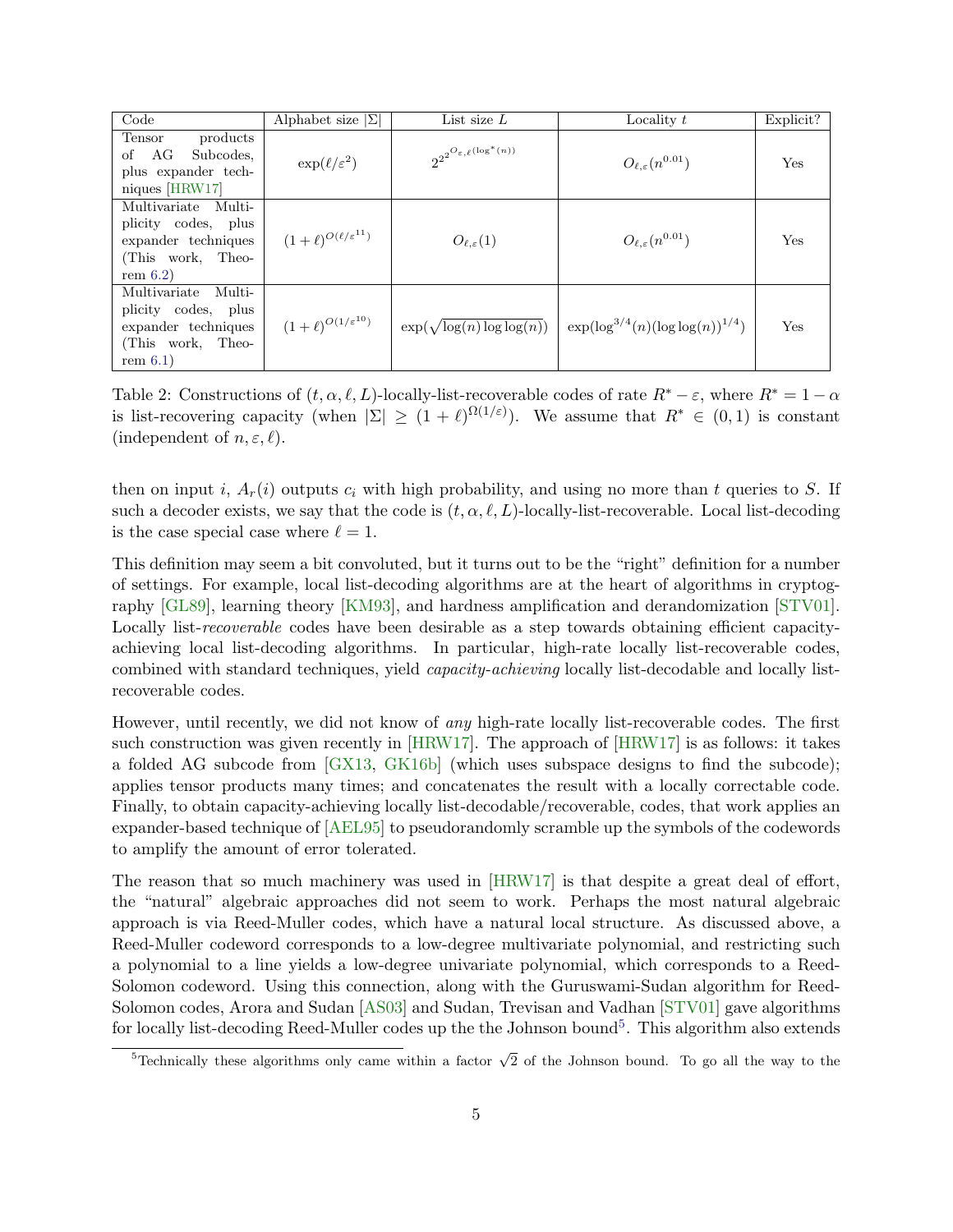naturally to local list-recovery up to the Johnson bound  $(GKO<sup>+17</sup>)$ , but this means that for large values of  $\ell$  one cannot obtain high-rate codes.

One might hope to use a similar approach for multivariate multiplicity codes; after all, the univariate versions are list-recoverable to capacity. However, the fact that the list sizes were large was an obstacle to this approach, and again previous work on the local list-decodability of multivariate multiplicity codes also only worked up to the Johnson bound [\[Kop15\]](#page-55-1).

In this work, we return to this approach, and—using our results on univariate multiplicity codes show that in fact high-rate multivariate multiplicity codes are locally list-recoverable. Using our construction, combined with some expander-based techniques, we obtain capacity-achieving locally list-recoverable codes which improve on the state-of-the-art. The quantitative results are stated in Table [2,](#page-5-1) and we discuss them in more detail in the next section.

### <span id="page-6-0"></span>1.2 Our contributions

The main contribution of this work improved results on the (local)-list-recoverability of FRS codes and multiplicity codes. We discuss a few of the concrete outcomes below.

- Constant list sizes for folded Reed-Solomon codes. Theorem [3.1](#page-16-0) says that a folded RS code of rate R and alphabet size  $q^{O(\ell/\varepsilon^2)}$  is  $(1 - R - \varepsilon, \ell, L)$ -list-recoverable with  $L =$  $(\ell/\varepsilon)^{O(\frac{1}{\varepsilon}\log(\ell/\varepsilon))}$ . This improves over the previous best-known list size for this setting, which was  $(n/\varepsilon)^{O(\frac{1}{\varepsilon^2} \log(\ell))}$ . In particular, when  $\varepsilon, \ell$  are constant, the list size L improves from polynomial in n to a constant.
- Constant list sizes for univariate multiplicity codes. Theorem [4.1](#page-21-0) recovers the same quantitative results as Theorem [3.1](#page-16-0) for univariate multiplicity codes with degree d smaller than the characteristic of the underlying field.

When the degree  $d$  is larger than the characteristic, which is what is relevant for the application to multivariate multiplicity codes, we obtain a weaker result. We no longer have capacity-achieving codes, but we obtain high-rate list-recoverable codes with constant list sizes. More precisely, Theorem  $4.4$  implies that rate  $R$  univariate multiplicity codes are efficiently  $(\alpha, \ell, L)$ -list-recoverable for  $L = \ell^{O(\ell \log(\ell))}$  and  $\alpha = O((1 - R)^2 / \ell)$ . In particular, Theorem [4.4](#page-22-0) is nontrivial even for high-rate codes, while the Johnson bound only gives results for  $R < 1/\ell$ .

• High-rate multivariate multiplicity codes are locally list-recoverable. One reason to study the list-recoverability of univariate multiplicity codes is because list-recovery algorithms for univariate multiplicity codes can be used in local list-recovery algorithms for multivariate multiplicity codes. Theorems [5.1](#page-30-0) and [5.2](#page-31-0) show that high-rate multivariate multiplicity codes are locally list-recoverable. More precisely, in Theorem [5.1,](#page-30-0) we show that for constant  $\ell, \varepsilon$ , a multivariate multiplicity code of length n with rate  $1 - \varepsilon$ : is efficiently  $(t, \alpha, \ell, L)$ -locallylist-recoverable for  $\alpha = 1/\text{polylog}(n)$ , with list size L and query complexity t that are subpolynomial in the block length  $n$ . In Theorem [5.2,](#page-31-0) we instantiate the same argument with

Johnson bound, one needs some additional ideas [\[BK09\]](#page-53-3); see [\[GK16a,](#page-54-11) [Kop15\]](#page-55-1) for further variations on this.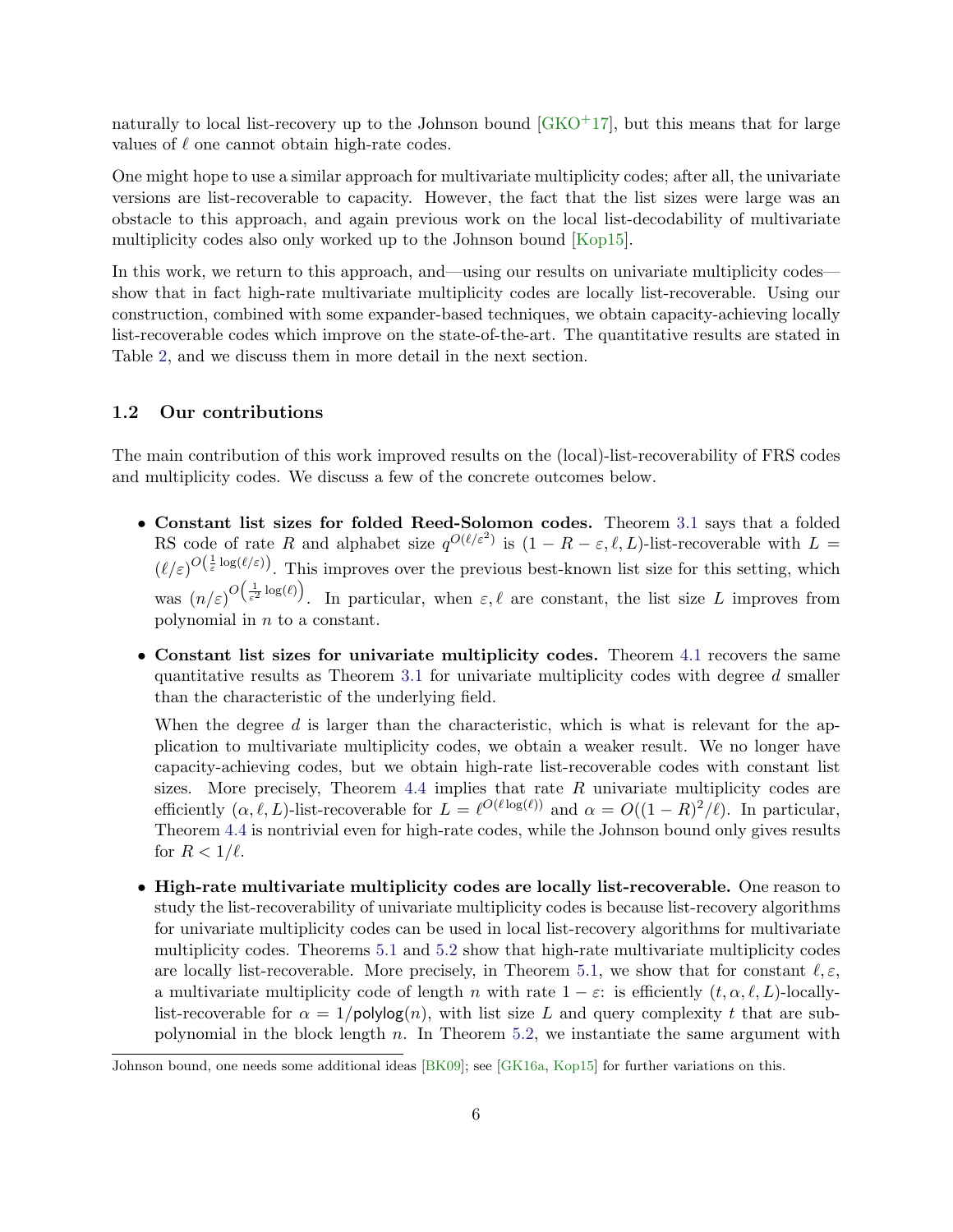slightly different parameters to show a similar result where  $\alpha$  and L are constant, but the query complexity t is of the form  $t = O(n^{0.01})$ .

• Capacity-achieving locally list-recoverable codes over constant-sized alphabets. Theorems [5.1](#page-30-0) and [5.2](#page-31-0) give high-rate locally-list-recoverable codes; however, these codes do not achieve capacity, and the alphabet sizes are quite large. Fortunately, following previous work, we can apply a series of by-now-standard expander-based techniques to obtain capacity-achieving locally list-recoverable codes over constant-sized alphabets. We do this in Theorems [6.1](#page-46-1) and [6.2,](#page-46-0) respectively.

The only previous construction of capacity-achieving locally list-recoverable codes (or even high-rate locally list-recoverable codes) is due to [\[HRW17\]](#page-55-4), which achieved arbitrary polynomially small query complexity (and even subpolynomial query complexity  $n^{O(1/\log \log n)}$ ) with slightly superconstant list size.

Our codes in Theorem [6.1](#page-46-1) achieve subpolynomial query complexity  $\widetilde{\exp}(\log^{3/4} n)$  and subpolynomial list size. This brings the query complexity for capacity achieving local list-decodability close to the best known query complexity for locally decodable codes [\[KMRS17\]](#page-55-3), which is  $\widetilde{\exp}(\log^{1/2} n)$  (for the same codes).

Our codes in Theorem [6.2](#page-46-0) have arbitrary polynomially small query complexity, and constant list-size. This improves upon the codes of [\[HRW17\]](#page-55-4).

The quantitative details are shown in Table [2.](#page-5-1)

• Deterministic constructions of capacity-achieving list-recoverable codes with constant alphabet size and list size. Our result in Theorem [3.1](#page-16-0) for Folded Reed-Solomon codes give capacity-achieving list-recoverable codes with constant list size, but with polynomial alphabet size. By running these through some standard techniques, we obtain in Corol-lary [6.6](#page-48-0) efficient deterministic constructions of  $\mathbb{F}_q$ -linear, capacity-achieving, list-recoverable codes with constant alphabet size and list size, with a decoding algorithm that runs in time  $n^{O(1)} \cdot \log(n)^{O_{\ell,\varepsilon}(1)}.$ 

Codes with these properties do not seem to have been written down anywhere in the literature. Prior to our work, the same standard techniques could have also been applied to the codes of [\[DL12\]](#page-54-2) (which are nonlinear subcodes of Folded Reed-Solomon codes) to construct nonlinear codes with the same behavior.

#### 1.3 Overview of techniques

In this subsection, we give an overview of the proofs of our main results.

### 1.3.1 List recovery of folded Reed-Solomon and univariate multiplicity codes with constant output list size

Let  $C \subseteq \Sigma^n$  be either a folded Reed-Solomon code or a univariate multiplicity code with constant distance  $\delta > 0$ . Suppose that s is the "folding parameter" or "multiplicity parameter," respectively, so that  $\Sigma = \mathbb{F}_q^s$ . We begin with a warm-up by describing an algorithm for *zero-error* list-recovery;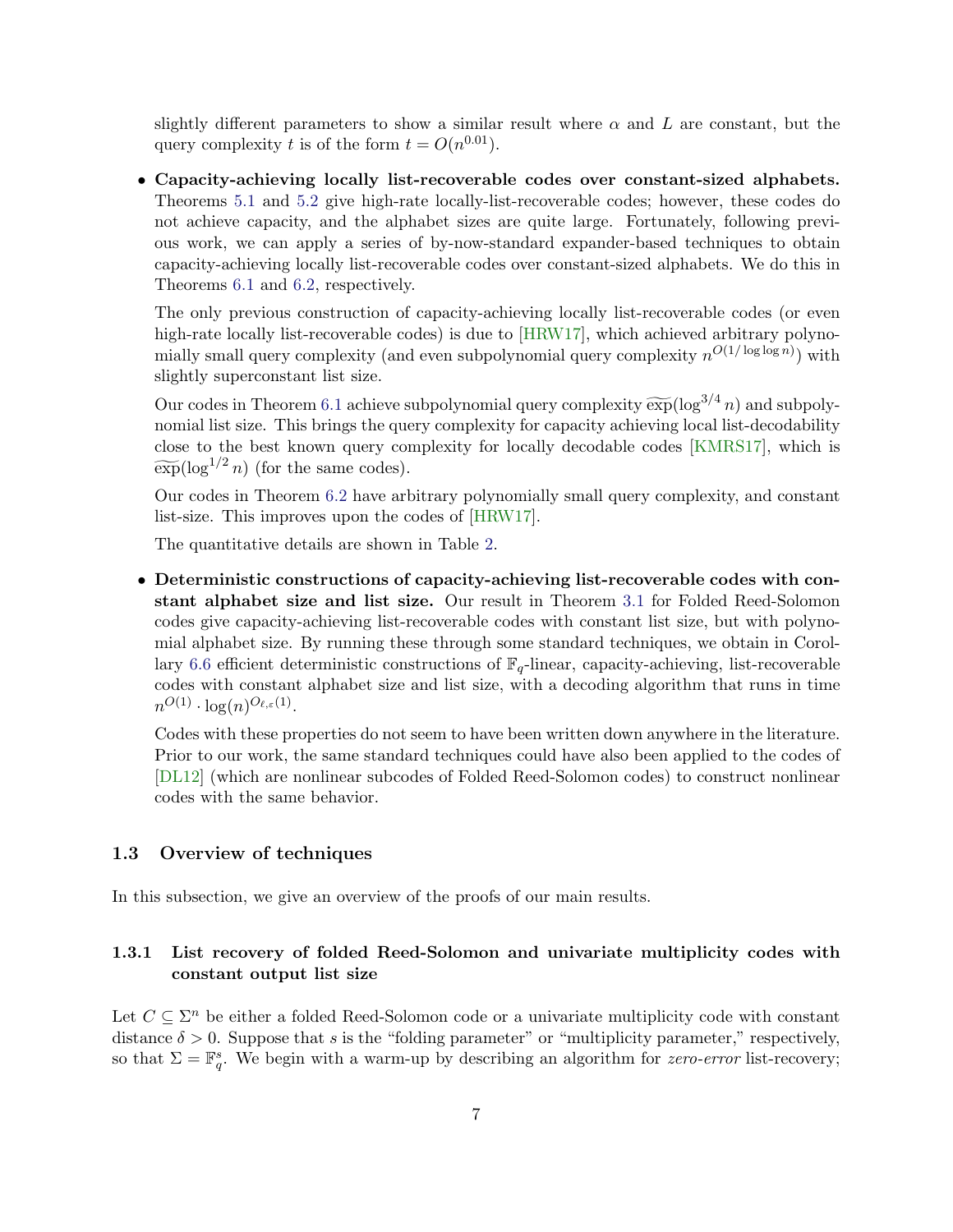that is, when  $\alpha = 0$ . Here we are given "received lists"  $S \in \left(\frac{\Sigma}{\ell}\right)^n$ , and we want to find the list  $\mathcal L$  of all codewords  $c \in C$  such that  $c_i \in S_i$  for each i. The groundbreaking work of [\[GR08\]](#page-54-1) showed that for constant  $\ell$  and large but constant s,  $\mathcal L$  has size at most  $q^{O_{\ell}(1)}$ , and can be found in time  $q^{O_{\ell}(1)}$ . We now show that  $\mathcal L$  is in fact of size at most  $L = O_{\ell,\delta}(1)$ , and can be found in time  $\mathsf{poly}(q,L)$ .

The starting point for our improved list-recovery algorithms for folded Reed-Solomon and univariate multiplicity codes is the *linear-algebraic approach* to list-recovering these codes that was taken in [\[GW13\]](#page-55-2). The main punchline of this approach is that the list  $\mathcal L$  is contained in an  $\mathbb F_q$  affinesubspace  $v_0 + V$  of dimension at most  $O_\varepsilon(\ell)$ , and further that this subspace can be found in time  $\text{poly}(q)$  (this immediately leads to the previously known bound on  $\mathcal{L}$ ). Armed with this insight, we now bring the received lists S back into play. How many elements c of the affine space  $v_0 + V \subseteq C$ can have  $c_i \in S_i$  for all  $i \in [n]$ ? We show that there cannot be too many such c.

The proof is algorithmic: we will give a randomized algorithm PRUNE, which when given the low dimensional affine space  $v_0 + V$ , outputs a list of  $K = O(1)$  elements of C, such that such that for any  $c \in \mathcal{L}$ , c is included in the output of A with high probability. This implies that  $|\mathcal{L}| \leq O(K) = O(1).$ 

The algorithm PRUNE works as follows. For some parameter  $\tau = O(1)$ , we pick coordinates  $i_1, i_2, \ldots, i_\tau \in [n]$  uniformly at random. Then the algorithm iterates over all the  $\ell^{\tau}$  choices of  $(y_1,\ldots,y_\tau)\in \prod_{j=1}^\tau S_{i_j}$ . For each such  $(y_1,\ldots,y_\tau)$ , PRUNE checks if there is a unique element w of  $v_0 + V$  such that  $w_{i_j} = y_j$  for all  $j \in [\tau]$ . If so, we output that unique element w; otherwise (i.e., either there are either zero or greater than one such w's) we do nothing. Thus the algorithm PRUNE outputs at most  $\ell^{\tau} = O(1)$  elements of C.

It remains to show that for any  $c \in \mathcal{L}$ , the algorithm outputs c with high probability. Fix such a c. By assumption, for every  $i \in [n]$ ,  $c_i \in S_i$ . Thus there will be an iteration where the algorithm **PRUNE** takes  $(y_1, \ldots, y_\tau) = (c_{i_1}, \ldots, c_{i_\tau})$ . In this iteration, there will be at least one w (namely c) which has the desired property. Could there be more? If there was another  $c' \in v_0 + V$  with this property, then the nonzero vector  $c - c' \in V$  would have the property that  $c - c'$  vanishes on all coordinates  $i_1, \ldots, i_{\tau}$ . It turns out that this can only happen with very low probability. Lemma 2 from [\[SY11\]](#page-56-10) shows that that for any linear space V with dimension k and distance at least  $\delta$ , for  $\tau$  a large enough constant  $(\tau = \Omega(k/\delta))$ , it is very unlikely that there exists a nonzero element of V that vanishes at  $\tau$  random coordinates  $i_1, \ldots, i_{\tau}$ . Thus with high probability, c is the unique w found in that iteration, and is thus included in the output of PRUNE. This completes the description and analysis of the algorithm PRUNE, and thus of our zero-error list-recovery algorithm.

One way to prove (a version of) Lemma 2 from [\[SY11\]](#page-56-10) is as follows. First we note the following simple but important lemma:

<span id="page-8-0"></span>**Lemma 1.1.** Let  $\Sigma = \mathbb{F}_q^s$ . Let  $W \subseteq (\Sigma)^n$  be an  $\mathbb{F}_q$ -subspace with  $\dim(W) = t \geq 1$ . Suppose W has minimum distance at least  $\delta$ . Then:

$$
\mathbb{E}_{i \in [n]}[\dim(W \cap H_i)] \le t - \delta,
$$

where  $H_i = \{ v \in \Sigma^n \mid v_i = 0 \}.$ 

Lemma [1.1](#page-8-0) says that for any subspace  $W \subseteq \Sigma^n$  of good distance, fixing a coordinate to 0 reduces the dimension a little in expectation. Iterating this, we see that fixing many coordinates is very likely to reduce the dimension down to zero, and this proves the result that we needed above.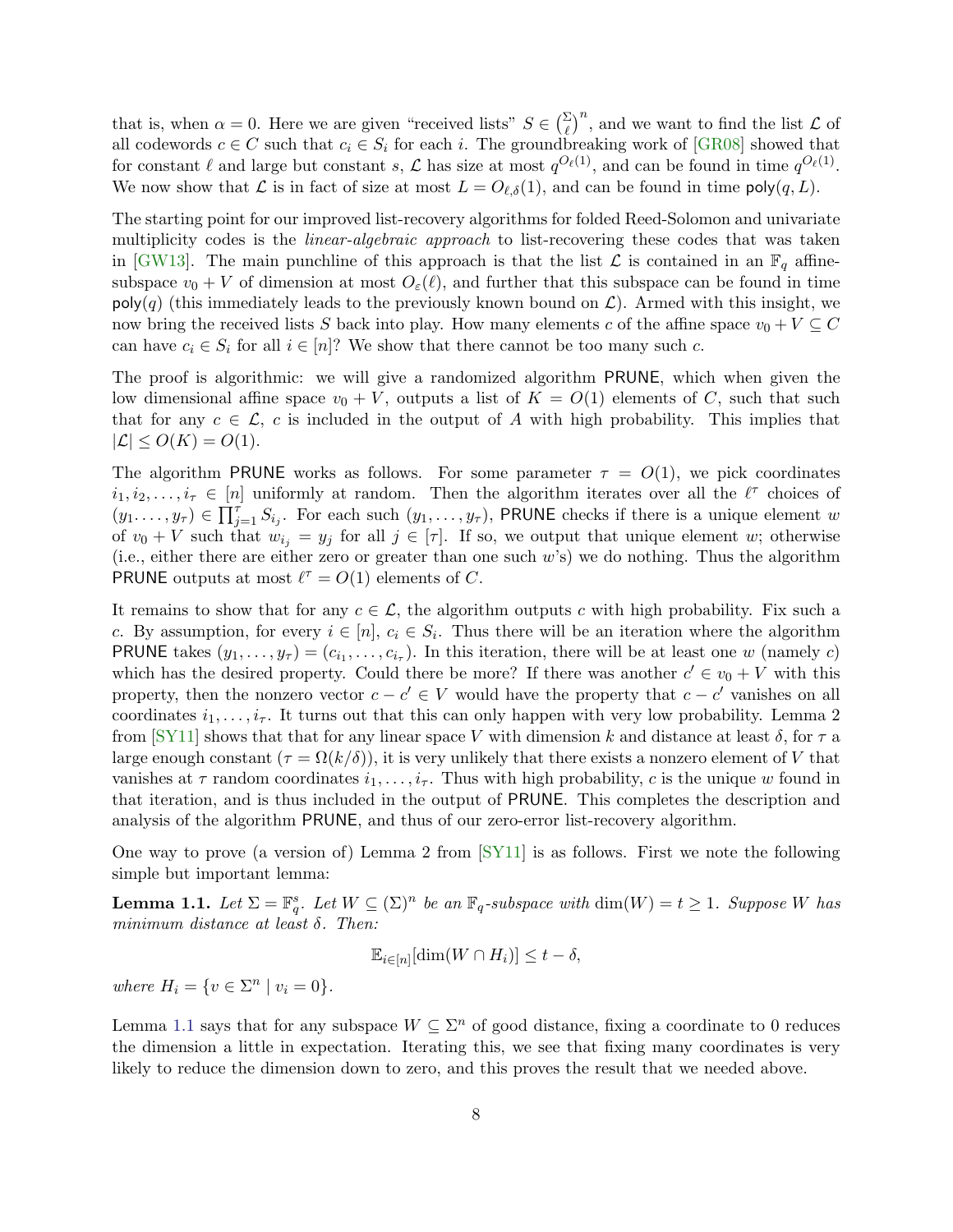With our warm-up complete, we turn to our main theorem on the list-recoverability of Folded Reed-Solomon codes (Theorem [3.1\)](#page-16-0), which shows that the output list size is small even in the presence of an  $\alpha = \delta - \varepsilon$  fraction of errors (for small  $\varepsilon > 0$ ). Our approach generalizes the  $\alpha = 0$ case described above. Let  $\mathcal L$  be the list of  $(\delta - \varepsilon)$ -close codewords. Again, the linear-algebraic list decoder of [\[GW13\]](#page-55-2) can produce a low dimensional affine subspace  $v_0 + V$  such that  $\mathcal{L} \subseteq v_0 + V$ . Next, we show that the very same algorithm PRUNE described above (with a different setting of the parameter  $\tau$ ) does the desired list-recovery with at least some small constant probability  $p_0$ . This will imply that  $|\mathcal{L}| \leq \frac{\ell^{\tau}}{n}$  $rac{\ell'}{p_0}$ .

To see why this works, fix a codeword  $c \in \mathcal{L}$ . First observe that if we pick  $i_1, \ldots, i_{\tau}$  uniformly at random, the probability that  $c_{i_j} \in S_{i_j}$  for all  $j = 1, \ldots, \tau$  is at least  $p' = (1 - \delta + \varepsilon)^{\tau}$ . This is small, but not too small; thus, there is some chance that at least one  $w$  (the correct one) is found by PRUNE.

Following the previous analysis, we now have to bound the probability that for random  $i_1, \ldots, i_\tau \in$ [n], the space of codewords from V that vanish on all of  $i_1, \ldots, i_{tau}$  has dimension at least one. This is the probability that strictly greater than one w is found by PRUNE. This time we will need a stronger (and much more specialized) version of Lemma [1.1,](#page-8-0) which shows that for subspaces W of the Folded Reed-Solomon code, fixing a random coordinate to 0 reduces the dimension by a lot: much more than the  $\delta$  that we got from Lemma [1.1.](#page-8-0) Such a lemma was proved in [\[GK16b\]](#page-54-9), although in a different language, and for a very different purpose. This lemma roughly shows that the expected dimension of  $W \cap H_i$ , for a random  $i \in [n]$ , is at most  $(1 - \delta)$  dim $(W)$ . Setting  $\tau = O(\log(\dim(V))/\delta)$ , with  $\tau$  applications of this lemma, we get that the probability that the space of codewords from V that vanish on all of  $i_1, \ldots, i_{\tau}$  has dimension at least one is at most  $p'' = (1 - \delta)^{\tau}$  dim(V). Note that this probability is tiny compared to p', and thus the probability that the algorithm PRUNE succeeds in finding c is at least  $p' - p'' \approx p'$ , as desired.

The description above was for folded RS codes, but same method works for univariate multiplicity codes whose degree d is smaller than the characteristic of the field  $\mathbb{F}_q$ . We state this in Theorem [4.1.](#page-21-0) The proof follows the same outline, using a different but analogous lemma from [\[GK16b\]](#page-54-9).

For application to local list-recovery of multivariate multiplicity codes, however, we need to deal with univariate multiplicity codes where the degree d is larger than  $q$ . In Theorem [4.4,](#page-22-0) we show how to accomplish this when the fraction of errors  $\alpha$  is very small. The algorithm and the outline of the analysis described above can again do the job for this setting, although the analysis is much more involved. The proof, which we give in Section [4,](#page-20-0) gives better quantitative bounds than the previous approach, and requires us to open up the relevant lemma from [\[GK16b\]](#page-54-9). At the end of the day, we are able to prove a reasonable version of this lemma for the case when  $d > q$ , and this allows the analysis to go through.

#### 1.3.2 Local list-recovery of multivariate multiplicity codes

We now describe the high-level view of our local list-recovery algorithms. Our algorithm for local list-recovery of multivariate multiplicity codes follows the general paradigm for local list-decoding of Reed-Muller codes by Arora and Sudan [\[AS03\]](#page-53-1) and Sudan, Trevisan and Vadhan [\[STV01\]](#page-56-3). In addition to generalizing various aspects of the paradigm, we need to introduce some further ideas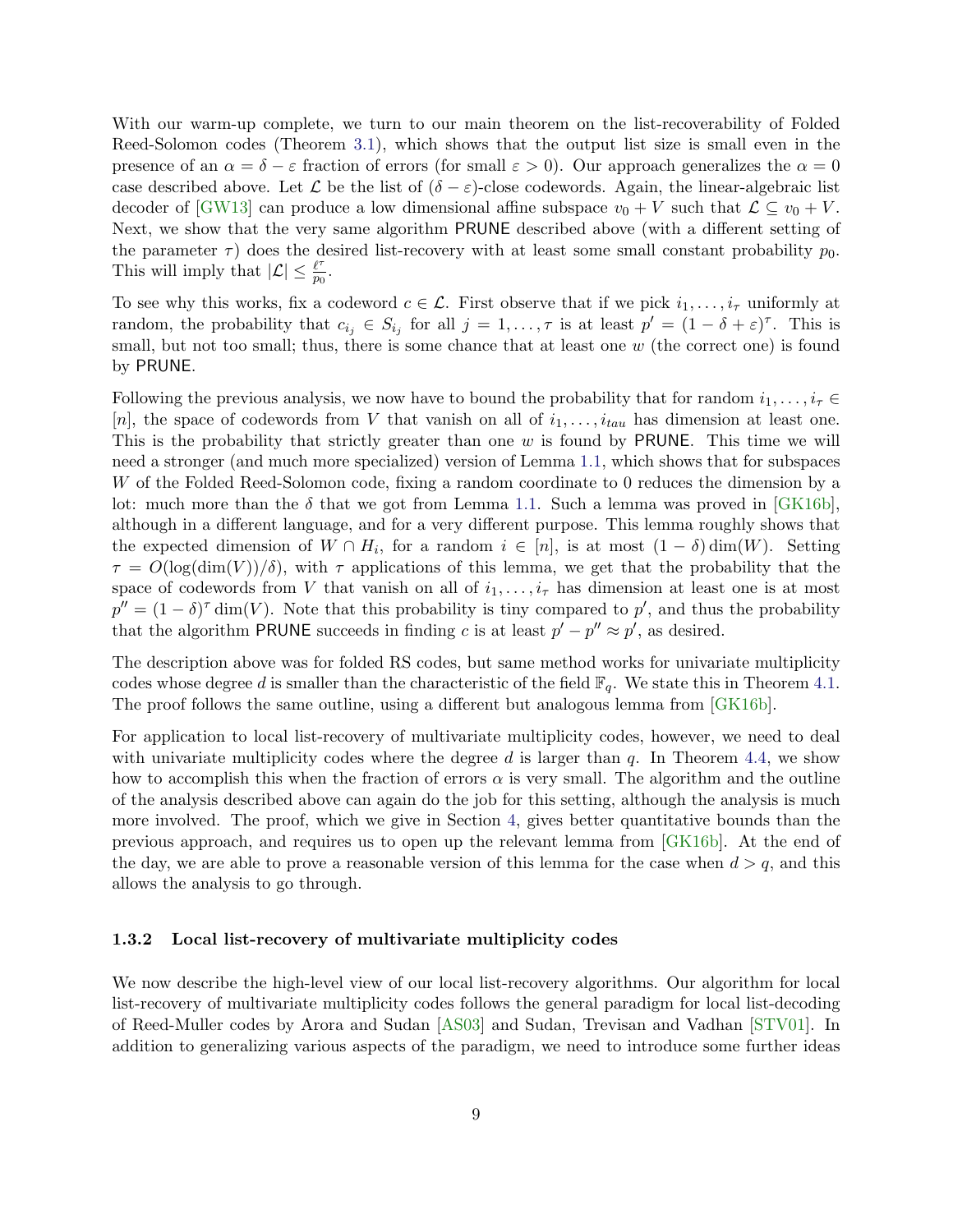to account for the fact that we are in the high rate setting<sup>[6](#page-10-0)</sup>.

Local list-decoding of Reed-Muller codes is the following problem: we are given a function  $r$ :  $\mathbb{F}_q^m \to \mathbb{F}_q$  which is promised to be close to the evaluation table of some low degree polynomial  $Q(X_1, \ldots, X_m)$ . At the high level, the local list-decoding algorithm of [\[STV01\]](#page-56-3) for Reed-Muller codes has two phases: generating advice, and decoding with advice. To generate the advice, we pick a uniformly random  $\mathbf{a} \in \mathbb{F}_q^m$  and "guess" a value  $z \in \mathbb{F}_q$  (this guessing can be done by going over all  $z \in \mathbb{F}_q$ . Our hope for this guess is that z equals  $Q(\mathbf{a})$ .

Once we have this advice, we see how to decode. We define an oracle machine  $M<sup>r</sup>[a, z]$ , which takes as advice  $[a, z]$ , has query access to r, and given an input  $\mathbf{x} \in \mathbb{F}_q^m$ , tries to compute  $Q(\mathbf{x})$ . The algorithm first considers the line  $\lambda$  passing through x and the advice point a, and list-decode the restriction of r to this line to obtain a list  $\mathcal{L}_{\lambda}$  of univariate polynomials. These univariate polynomials are candidates for  $Q|_{\lambda}$ . Which of these univariate polynomials is  $Q|_{\lambda}$ ? We use our guess z (which is suppose to be  $Q(a)$ ): if there is a unique univariate polynomial in the list with value z at **a**, then we deem that to be our candidate for  $Q|_{\lambda}$ , and output its value at the point **x** as our guess for  $Q(\mathbf{x})$ . This algorithm will be correct on the point  $\mathbf{x}$  if (1) there are not too many errors on the line through x and a, and (2) no other polynomnial in  $\mathcal{L}_{\lambda}$  takes the same value at a as  $Q|_{\lambda}$  does. The first event is low probability by standard sampling bounds, and the second is low probability using the random choice of **a** and the fact that  $\mathcal{L}_{\lambda}$  is small. This algorithm does not succeed on all x, but one can show that for random **a** and  $z = Q(a)$ , this algorithm does succeed on most x. Then we can run a standard local correction algorithm for Reed-Muller codes to then convert it to an algorithm that succeeds on all x with high probability.

We are trying to locally list-recover a multivariate multiplicity code; the codewords are of the form  $(Q^{(*s*)}(\mathbf{y}))_{\mathbf{y}\in\mathbb{F}_q^m}$ , where  $Q^{(*s*)}(\mathbf{y}) \in \mathbb{F}_q^{m+s-1}$  =:  $\Sigma_{m,s}$  is a tuple that consists of all partial derivatives of Q of order less than s, evaluated at y. We are given query access to a function  $S: \mathbb{F}_q^m \to {\binom{\sum_{m,s}}{\ell}}$ , where  $S(\mathbf{y}) \subset \sum_{m,s}$  is the received list for the coordinate indexed by y. Suppose for the following discussion that  $Q(\mathbf{X}) \in \mathbb{F}_q[X_1,\ldots,X_m]$  is a low-degree multivariate polynomial so that  $|\{y : Q^{(*s*)}(y) \notin S(y)\}| \leq \alpha q^m$ . We want to describe an algorithm that, with high probability will output a randomized algorithm  $A_j: \mathbb{F}_q^m \to \Sigma_{m,s}$  that will approximate  $Q^{(< s)}$ .

There are two main components to the algorithm again: generating the advice, and decoding with advice. The advice is again a uniformly random point  $\mathbf{a} \in \mathbb{F}_q^m$ , and a guess z which is supposed to equal  $Q^{(*s*<sup>*</sup>)}(a)$ , a very high order evaluation of Q at a, for some  $s^* \gg s$ . We discuss how to generate z later, let us first see how to use this advice to decode.

To decode using the advice  $[\mathbf{a}, z]$ , we give an oracle machine  $M^S[\mathbf{a}, z]$  which takes advice  $[\mathbf{a}, z]$  and has query access to S. If  $z = Q^{(, then  $M^S[\mathbf{a}, z](\mathbf{x})$  will be equal to  $Q^{( with high$$ probability over x and a. This algorithm is discussed in Section [5.3.](#page-37-0) Briefly, the idea is to consider the line  $\lambda$  through x and a and again run the univariate list-recovery algorithm on the restrictions of S to this line to obtain a list  $\mathcal{L}_{\lambda}$ . We hope that  $Q|_{\lambda}$  is in this list, and that  $Q|_{\lambda}$  does not have the same *order* s<sup>\*</sup> evaluation<sup>[7](#page-10-1)</sup> on **a** as any other element of  $\mathcal{L}_{\lambda}$  – this will allow us to identify it

<span id="page-10-0"></span> ${}^{6}$ These ideas can also be used to improve the analysis of the [\[AS03\]](#page-53-1) and [\[STV01\]](#page-56-3) local list-decoders for Reed-Muller codes. In particular, they can remove the restriction that the degree  $d$  needs to be at most  $1/2$  the size of the field  $\mathbb{F}_q$  for the local list-decoder to work.

<span id="page-10-1"></span> $^7$ This is why we take  $s^*$  large: it is much more unlikely that there will be a collision of higher order evaluations at the random point a.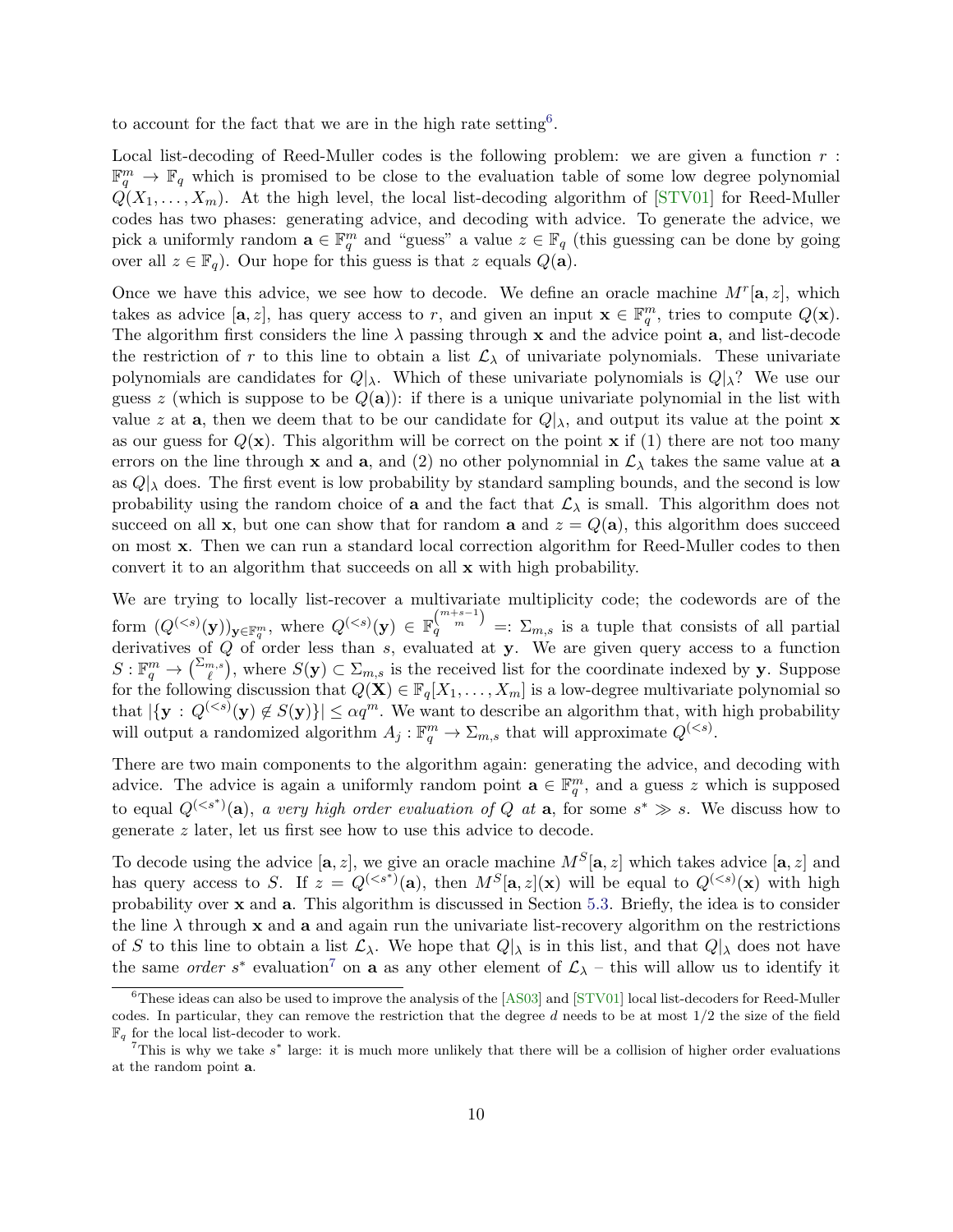with the help of the advice  $z = Q^{(*s*<sup>*</sup>)}(a)$ . Once we identify  $Q|_{\lambda}$ , we output its value at **x** as our guess for  $Q(\mathbf{x})$ .

To generate the advice  $z$ , we give an algorithm RecoverCandidates, which takes as input a point  $\mathbf{a} \in \mathbb{F}_q^m$ , has query access to S, and returns a short list  $Z \subset \Sigma_{m,s^*}$  of guesses for  $Q^{(. Recall$ that we have  $s^*$  quite a bit larger than s. This algorithm is discussed in Section [5.2.](#page-32-0) Briefly, RecoverCandidates works by choosing random lines through a and running the (global) list-recovery algorithm for univariate multiplicity codes on the restriction of the lists  $S$  to these lines. Then it aggregates the results to obtain Z. This aggregation turns out to be a list-recovery problem for Reed-Muller codes evaluated on product sets. We describe this algorithm for list-recovery in Appendix [D.](#page-60-0)

Summarizing, our local list-recovery algorithm works as follows. First, we run RecoverCandidates on a random point  $\mathbf{a} \in \mathbb{F}_q^m$  to generate a short list  $Z \subseteq \Sigma_{m,s^*}$  of possibilities for  $Q^{(. Then,$ for each  $z \in Z$ , we will form the oracle machine  $M^S[\mathbf{a}, z]$ . We are not quite done even if the advice z is good, since  $M^S[\mathbf{a}, z](\mathbf{x})$  may not be equal to  $Q^{(*s*)}(\mathbf{x})$ ; we know this probably happens for most **x**'s, but not necessarily for the one that we care about. Fortunately,  $M^S[\mathbf{a}, z]$  will agree with  $Q^{(*s*)}$  for many inputs y, and so we can use the fact that multivariate multiplicity codes are locally correctable to finish the job [\[KSY14\]](#page-55-0). When we iterate over the advice  $z \in Z$ , this will give the list of randomized algorithms  $A_1, \ldots, A_L$  that the local list-recovery algorithm returns.

#### 1.3.3 Organization

We begin in Section [2](#page-11-0) with notation and preliminary definitions. Once these are in place, we will prove Theorem [3.1](#page-16-0) about Folded RS codes in Section [3.](#page-16-1) In Section [4,](#page-20-0) we extend our analysis of Folded RS codes to univariate multiplicity codes, and prove Theorems [4.1](#page-21-0) and [4.4](#page-22-0) for small and large degrees d respectively. In Section [5,](#page-30-1) we present our local list-recovery algorithm for multivariate multiplicity codes, and state Theorems [5.1](#page-30-0) and [5.2](#page-31-0) about high-rate local list-recovery of multivariate multiplicity codes. Finally in Section [6](#page-46-2) we run our results through the expanderbased machinery of [\[AEL95\]](#page-53-2), to obtain Theorems [6.1](#page-46-1) and [6.2](#page-46-0) which give capacity-achieving locally list-recoverable codes over constant-sized alphabets.

### <span id="page-11-0"></span>2 Notation and Preliminaries

We begin by formally defining the coding-theoretic notions we will need, and by setting notation. We denote by  $\mathbb{F}_q$  the finite field of q elements. For any pair of strings  $x, y \in \Sigma^n$ , the relative distance between x and y is the fraction of coordinates on which x and y differ, and is denoted by  $dist(x, y) := |\{i \in [n] : x_i \neq y_i\}|/n$ . For a positive integer  $\ell$  we denote by  $\binom{\Sigma}{\ell}$  the set containing  $\ell$ all subsets of  $\Sigma$  of size  $\ell$ , and for any pair of strings  $x \in \Sigma^n$  and  $S \in {\Sigma \choose \ell}^n$  we denote by  $dist(x, S)$ the fraction of coordinates  $i \in [n]$  for which  $x_i \notin S_i$ , that is,  $dist(x, S) := |\{i \in [n] : x_i \notin S_i\}|/n$ . Throughout the paper, we use  $\exp(n)$  to denote  $2^{\Theta(n)}$ . Whenever we use log, it is to the base 2. The notation  $O_a(n)$  and  $\text{poly}_a(n)$  means that we treat a as a constant; that is,  $\text{poly}_a(n) = n^{O_a(1)}$ .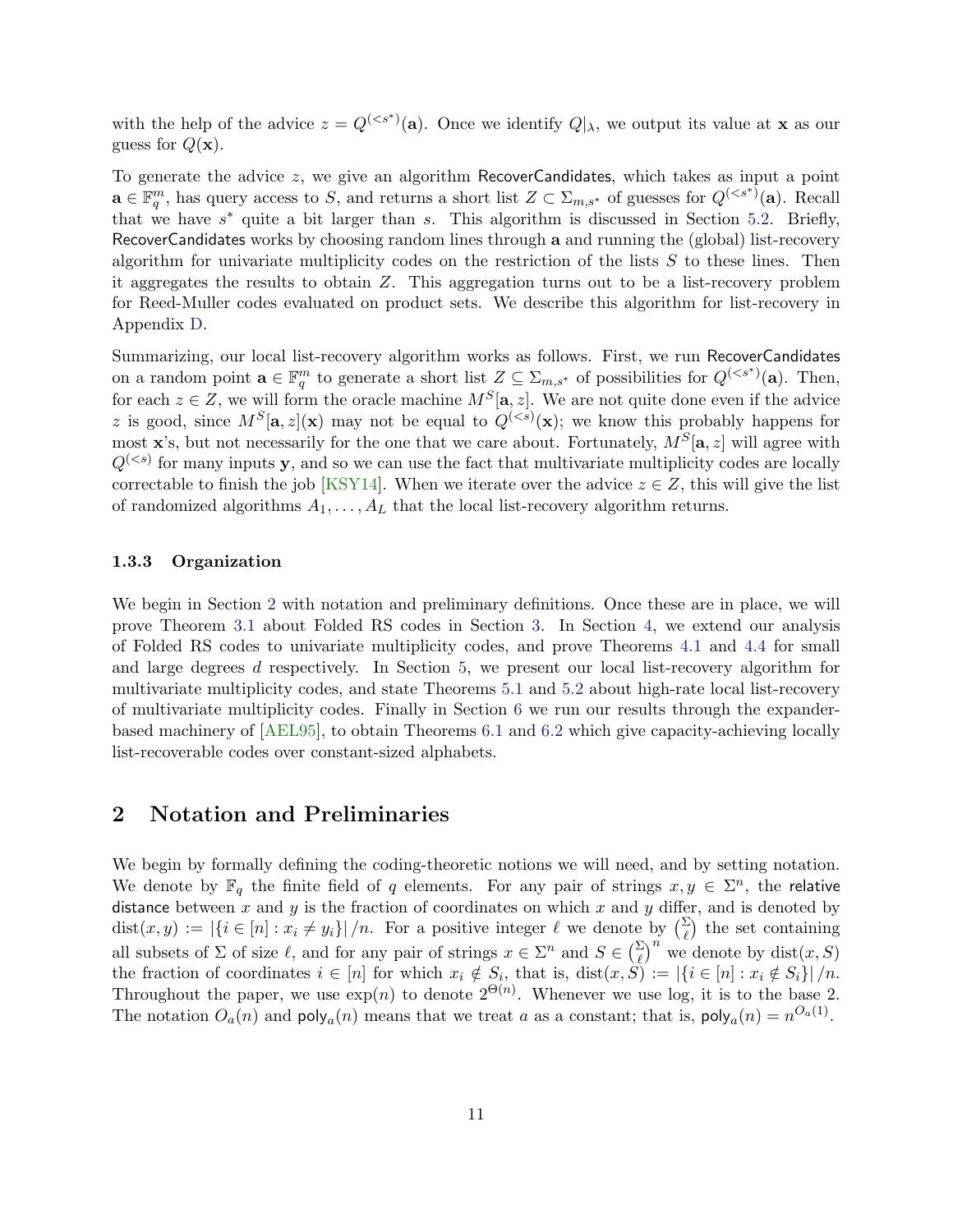#### 2.1 Error-correcting codes

Let  $\Sigma$  be an alphabet and let n be a positive integer (the block length). A code is simply a subset  $C \subseteq \Sigma^n$ . The elements of a code C are called codewords. If F is a finite field and  $\Sigma$  is a vector space over F, we say that a code  $C \subseteq \Sigma^n$  is F-linear if it is an F-linear subspace of the F-vector space  $\Sigma^n$ . In this work most of our codes will have alphabets  $\Sigma = \mathbb{F}^s$ , and we will use linear to mean F-linear. The rate of a code is the ratio  $\frac{\log|C|}{\log(|\Sigma|^n)}$ , which for F-linear codes equals  $\frac{\dim_F(C)}{n \cdot \dim_F(\Sigma)}$ . The relative distance dist(C) of C is the minimum  $\delta > 0$  such that for every pair of distinct codewords  $c_1, c_2 \in C$  it holds that  $dist(c_1, c_2) \geq \delta$ .

Given a code  $C \subseteq \Sigma^n$ , we will occasionally abuse notation and think of  $c \in C$  as a map  $c : \mathcal{D} \to \Sigma$ , where D is some domain of size n. With this notation, the map  $c : \mathcal{D} \to \Sigma$  corresponds to the vector  $(c(x))_{x \in \mathcal{D}} \in \Sigma^n$ .

For a code  $C \subseteq \Sigma^n$  of relative distance  $\delta$ , a given parameter  $\alpha < \delta/2$ , and a string  $w \in \Sigma^n$ , the problem of decoding from  $\alpha$  fraction of errors is the task of finding the unique  $c \in C$  (if any) which satisfies dist $(c, w) \leq \alpha$ .

#### 2.2 List-decodable and list-recoverable codes

List decoding is a paradigm that allows one to correct more than a  $\delta/2$  fraction of errors by returning a small list of close-by codewords. More formally, for  $\alpha \in [0,1]$  and an integer L we say that a code  $C \subseteq \Sigma^n$  is  $(\alpha, L)$ -list-decodable if for any  $w \in \Sigma^n$  there are at most L different codewords  $c \in C$ which satisfy that  $dist(c, w) \leq \alpha$ .

List recovery is a more general notion where one is given as input a small list of candidate symbols for each of the coordinates and is required to output a list of codewords that are consistent with many of the input lists. Formally we say that a code  $C \subseteq \Sigma^n$  is  $(\alpha, \ell, L)$ -list-recoverable if for any  $S \in \left(\frac{\Sigma}{\ell}\right)^n$  there are at most L different codewords  $c \in C$  which satisfy that  $dist(c, S) \leq \alpha$ . Note that list decoding corresponds to the special case of  $\ell = 1$ .

#### 2.3 Locally correctable and locally list-recoverable codes

Locally correctable codes. Intuitively, a code is said to be locally correctable [\[BFLS91,](#page-53-0) [STV01,](#page-56-3) KT00 if, given a codeword  $c \in C$  that has been corrupted by some errors, it is possible to decode any coordinate of c by reading only a small part of the corrupted version of  $c$ . Formally, it is defined as follows.

**Definition 2.1** (Locally correctable code (LCC)). We say that a code  $C \subseteq \Sigma^n$  is  $(t, \alpha)$ -locally correctable if there exists a randomized algorithm  $A$  that satisfies the following requirements:

- Input: A takes as input a coordinate  $i \in [n]$  and also gets oracle access to a string  $w \in \Sigma^n$ that is  $\alpha$ -close to a codeword  $c \in C$ .
- Query complexity: A makes at most t queries to the oracle w.
- **Output:** A outputs  $c_i$  with probability at least  $\frac{2}{3}$ .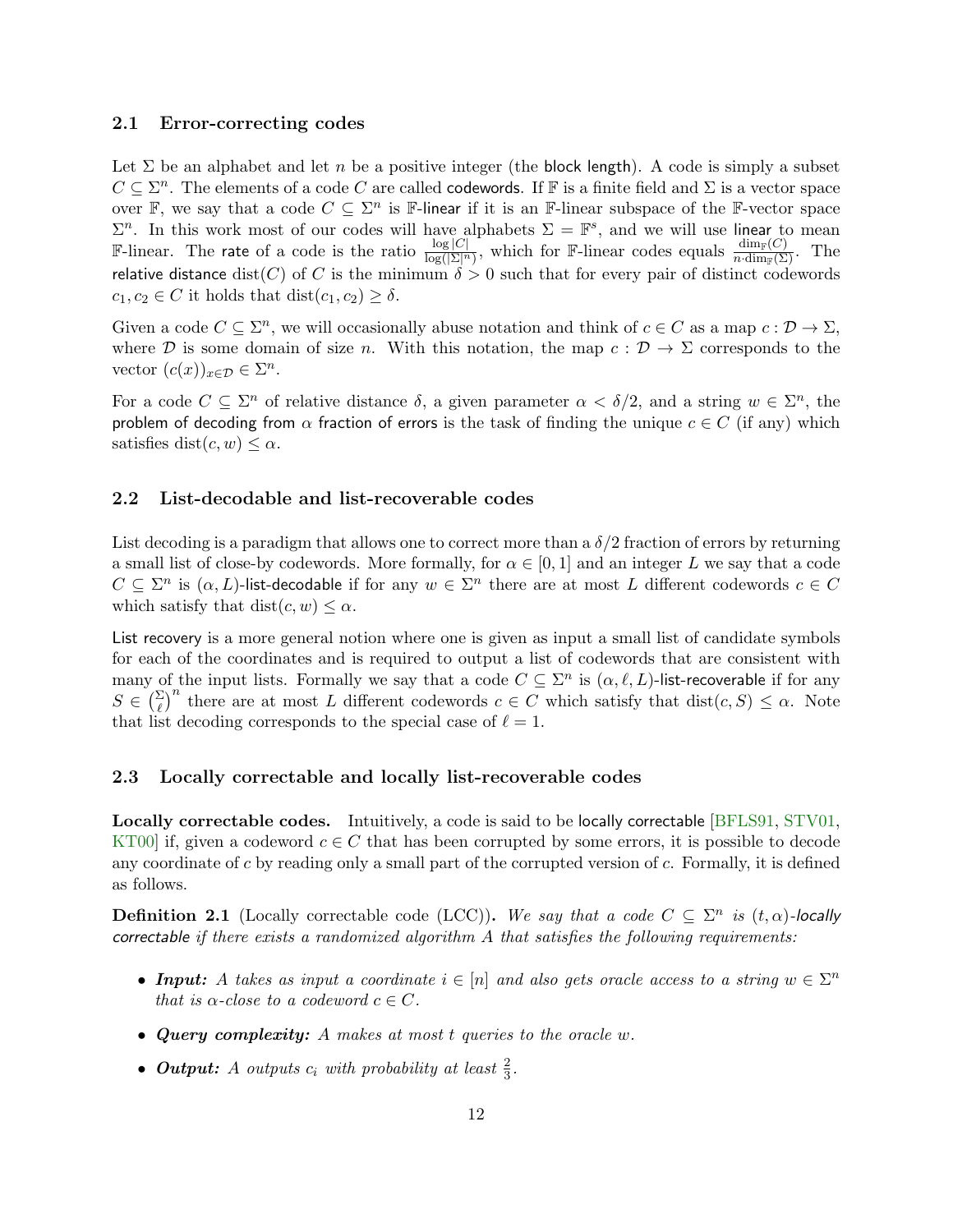**Remark 2.2.** By definition it holds that  $\alpha < \text{dist}(C)/2$ . The above success probability of  $\frac{2}{3}$  can be amplified using sequential repetition, at the cost of increasing the query complexity. Specifically, amplifying the success probability to  $1 - e^{-t}$  requires increasing the query complexity by a multiplicative factor of  $O(t)$ .

Locally list-recoverable codes. The following definition generalizes the notion of locally correctable codes to the setting of list decoding / recovery. In this setting the algorithm A is required to find all the nearby codewords in an implicit sense.

<span id="page-13-0"></span>**Definition 2.3** (Locally list-recoverable code). We say that a code  $C \subseteq \Sigma^n$  is  $(t, \alpha, \ell, L)$ -locally list-recoverable if there exists a randomized algorithm  $A$  that satisfies the following requirements:

- **Input:** A gets oracle access to a string  $S \in \left(\frac{\Sigma}{\ell}\right)^n$ .
- Query complexity: A makes at most t queries to the oracle S.
- Output: A outputs L randomized algorithms  $A_1, \ldots, A_L$ , where each  $A_i$  takes as input a coordinate  $i \in [n]$ , makes at most t queries to the oracle S, and outputs a symbol in  $\Sigma$ .
- Correctness: For every codeword  $c \in C$  for which  $dist(c, S) \leq \alpha$ , with probability at least  $\frac{2}{3}$ over the randomness of A the following event happens: there exists some  $j \in [L]$  such that for all  $i \in [n]$ ,

$$
\Pr[A_j(i) = c_i] \ge \frac{2}{3},
$$

where the probability is over the internal randomness of  $A_i$ .

We say that A has running time T if A outputs the description of the algorithms  $A_1, \ldots, A_L$  in time at most T and each  $A_i$  has running time at most T. We say that a code is  $(t, \alpha, L)$ -locally list-decodable if it is  $(t, \alpha, 1, L)$ -locally list-recoverable.

#### 2.4 Polynomials and derivatives

Let  $\mathbb{F}_q[X]$  be the space of univariate polynomials over  $\mathbb{F}_q$ . We will often be working with linear and affine subspaces of  $\mathbb{F}_q[X]$ . We will denote linear subspaces of  $\mathbb{F}_q[X]$  by the letters  $U, V, W$ , and affine subspaces of  $\mathbb{F}_q[X]$  as  $v_0 + V$ , where  $v_0 \in \mathbb{F}_q[X]$  and V is a linear subspace.

For polynomials  $P_1, \ldots, P_s \in \mathbb{F}_q[X]$ , we define their Wronskian,  $W(P_1, \ldots, P_s)$ , by

$$
W(P_1, \ldots, P_s)(X) = \begin{pmatrix} P_1(X) & \cdots & P_s(X) \\ P_1^{(1)}(X) & \cdots & P_s^{(1)}(X) \\ \vdots & & \vdots \\ P_1^{(s-1)}(X) & \cdots & P_s^{(s-1)}(X) \end{pmatrix}.
$$

For  $i \in \mathbb{N}$ , we define the i'th (Hasse) derivative  $P^{(i)}(X)$  as the coefficient of  $Z^i$  in the expansion

$$
P(X+Z) = \sum_{i} P^{(i)}(X)Z^{i}.
$$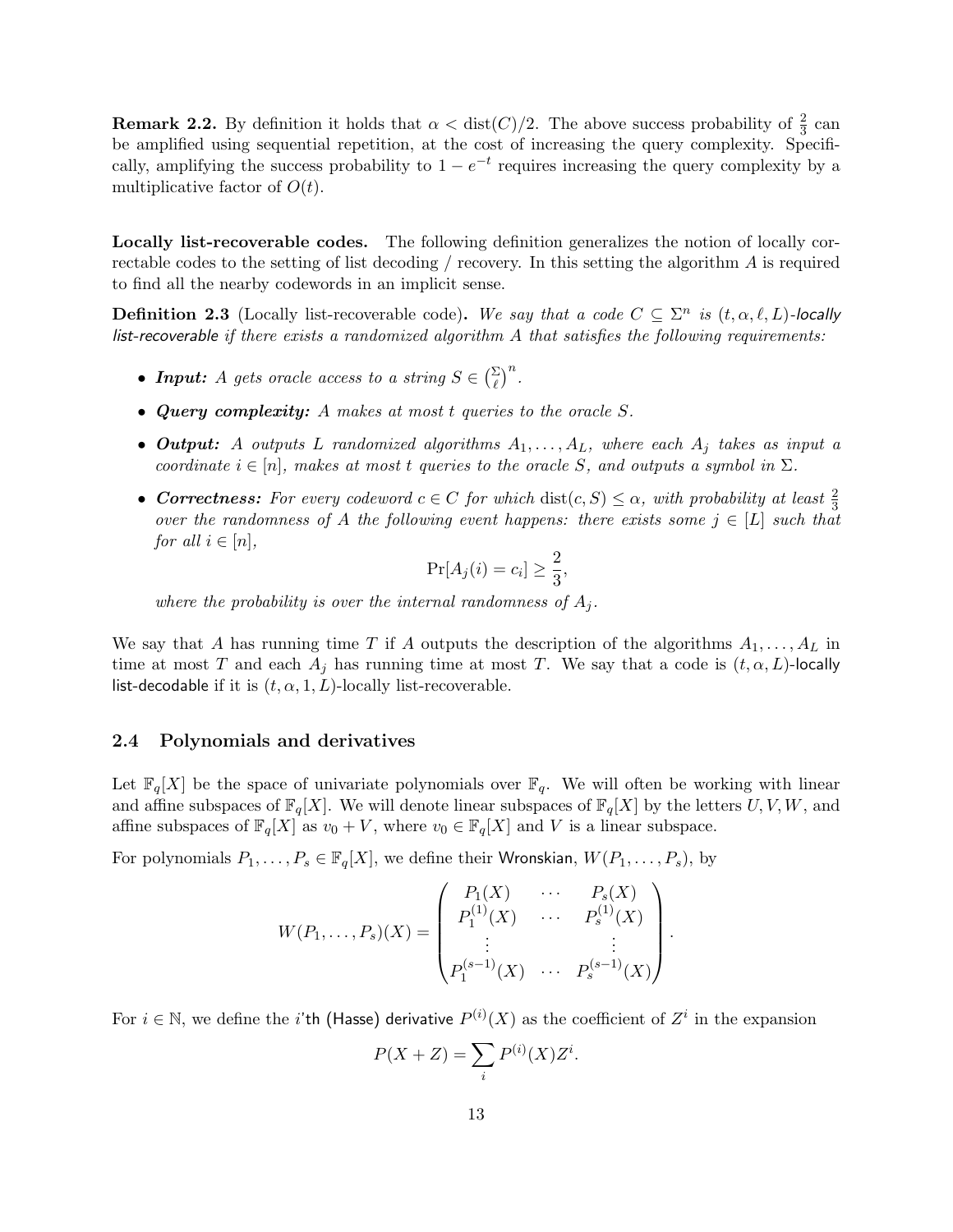For multivariate polynomials  $P \in \mathbb{F}_q[X_1,\ldots,X_m]$ , we use the notation  $\mathbf{X} = (X_1,\ldots,X_m)$  and  ${\bf X^i}=\prod_j X_j^{i_j}$  where  ${\bf i}=(i_1,\ldots,i_m)\in\mathbb{Z}^m.$  For  ${\bf i}\in\mathbb{Z}^m,$  we define the  ${\bf i}$ 'th (Hasse) derivative  $P^{({\bf i})}({\bf X})$ by

$$
P(\mathbf{X} + \mathbf{Z}) = \sum_{\mathbf{i}} P^{(\mathbf{i})}(\mathbf{X}) \mathbf{Z}^{\mathbf{i}}.
$$

#### 2.5 Some families of polynomial codes

In this section, we formally define the families of codes we will study: folded Reed-Solomon codes [\[GR08\]](#page-54-1), univariate multiplicity codes [\[RT97,](#page-56-4) [KSY14,](#page-55-0) [GW13\]](#page-55-2), and multivariate multiplicity codes [\[KSY14\]](#page-55-0).

**Folded Reed-Solomon codes.** Let q be a prime power, and let  $s, d, n$  be nonnegative integers such that  $n \leq (q-1)/s$ . Let  $\gamma \in \mathbb{F}_q$  be a primitive element of  $\mathbb{F}_q$ , and let  $a_1, a_2, \ldots, a_n$  be distinct elements in  $\{\gamma^{si} \mid 0 \le i \le (q-1)/s - 1\}$ . Let  $\mathcal{D} = \{a_1, \ldots, a_n\}$ .

For a polynomial  $P(X) \in \mathbb{F}_q[X]$  and  $a \in \mathbb{F}_q$ , let  $P^{[s]}(a) \in \mathbb{F}_q^s$  denote the vector:

$$
P^{[s]}(a) = \begin{bmatrix} P(a) \\ P(\gamma a) \\ \vdots \\ P(\gamma^{s-1} a) \end{bmatrix}.
$$

The folded Reed-Solomon code  $\textup{FRS}_{q,s}(n,d)$  is a code over alphabet  $\mathbb{F}_{q}^{s}.$  To every polynomial  $P(X)\in$  $\mathbb{F}_q[X]$  of degree at most d, there corresponds a codeword c:

$$
c: \mathcal{D} \to \mathbb{F}_q^s,
$$

 $c(a) = P^{[s]}(a).$ 

where for each  $a \in \mathcal{D}$ :

Explicitly,

$$
P(x) \mapsto \left(P^{[s]}(a_1), P^{[s]}(a_2), \dots, P^{[s]}(a_n)\right)
$$
  
= 
$$
\left(\begin{bmatrix} P(a_1) \\ P(\gamma a_1) \\ \vdots \\ P(\gamma^{s-1} a_1) \end{bmatrix}, \begin{bmatrix} P(a_2) \\ P(\gamma a_2) \\ \vdots \\ P(\gamma^{s-1} a_2) \end{bmatrix}, \dots, \begin{bmatrix} P(a_n) \\ P(\gamma a_n) \\ \vdots \\ P(\gamma^{s-1} a_n) \end{bmatrix}\right)
$$

.

We denote the codeword of  $FRS_{q,s}(n,d)$  corresponding to the polynomial  $P(X)$  by  $FRSER(s(P))$ (when the parameters  $q, n$  are clear from the context).

Note that Reed-Solomon codes correspond to the special case of  $s = 1$ . The following claim summarizes the basic properties of folded Reed-Solomon codes.

**Claim 2.4** ([\[GR08\]](#page-54-1)). The folded Reed-Solomon code  $\text{FRS}_{q,s}(n,d)$  is an  $\mathbb{F}_q$ -linear code over alphabet  $\mathbb{F}_q^s$  of block length n, rate  $(d+1)/(sn)$ , and relative distance at least  $1-d/(sn)$ .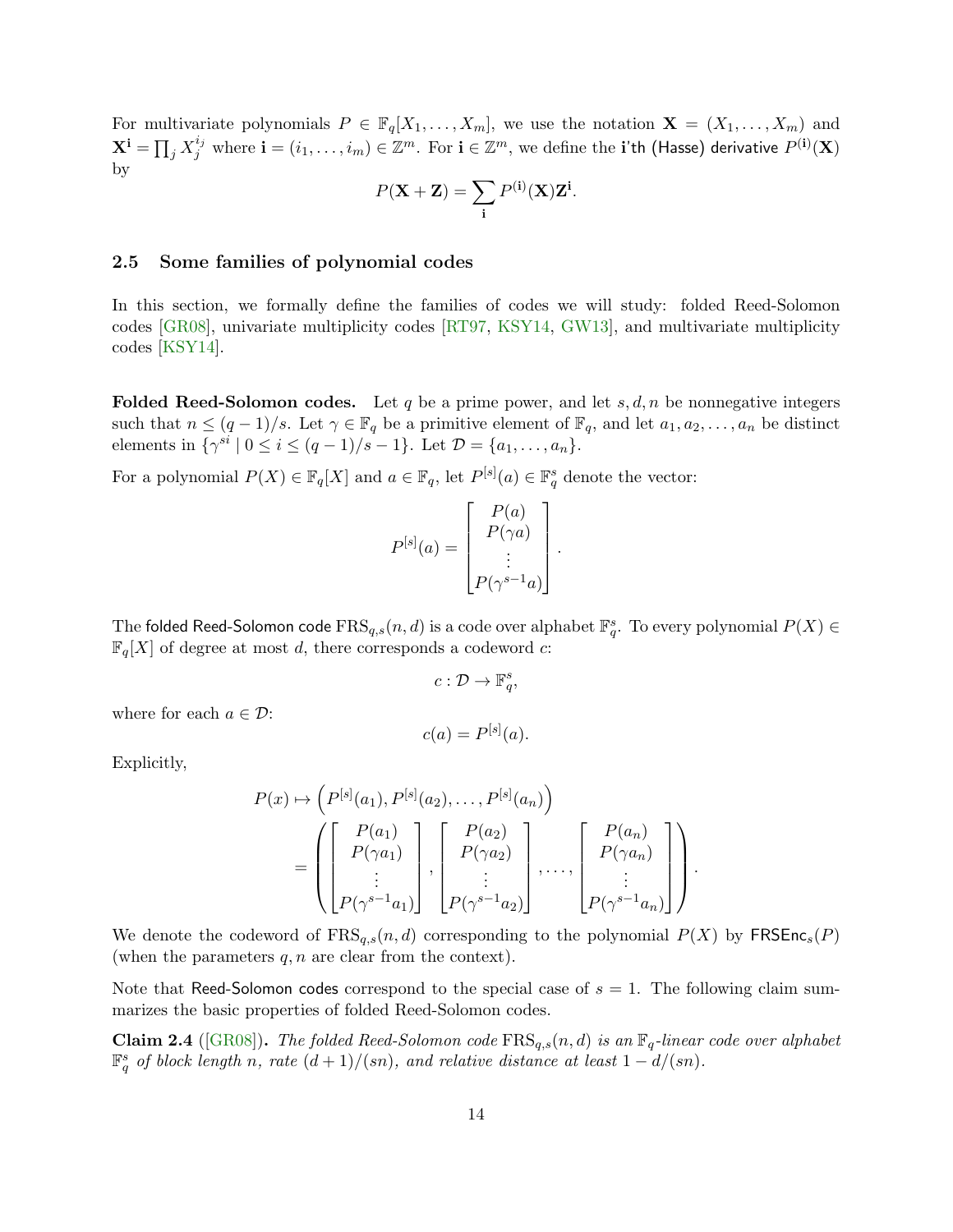**Univariate multiplicity codes.** Let q be a prime power, and let s,  $d, n$  be nonnegative integers such that  $n \leq q$ . Let  $a_1, a_2, \ldots, a_n$  be distinct elements in  $\mathbb{F}_q$ . Let  $\mathcal{D} = \{a_1, \ldots, a_n\}$ .

For a polynomial  $P(X) \in \mathbb{F}_q[X]$ , let  $P^{(*s*)}(x) \in \mathbb{F}_q^s$  denote the vector:

$$
P^{(
$$

.

.

The univariate multiplicity code  $\mathsf{MULT}^{(1)}_{q,s}(n,d)$  is a code over alphabet  $\mathbb{F}_{q}^{s}.$  To every polynomial  $P(X) \in \mathbb{F}_q[X]$  of degree at most d, there corresponds a codeword c:

$$
c: \mathcal{D} \to \mathbb{F}_q^s,
$$

where for each  $a \in \mathcal{D}$ :

$$
c(a) = P^{(
$$

Explicitly,

$$
P(x) \mapsto \left( P^{(  
= 
$$
\left( \begin{bmatrix} P(a_1) \\ P^{(1)}(a_1) \\ \vdots \\ P^{(s-1)}(a_1) \end{bmatrix}, \begin{bmatrix} P(a_2) \\ P^{(1)}(a_2) \\ \vdots \\ P^{(s-1)}(a_2) \end{bmatrix}, \dots, \begin{bmatrix} P(a_n) \\ P^{(1)}(a_n) \\ \vdots \\ P^{(s-1)}(a_n) \end{bmatrix} \right)
$$
$$

We denote the codeword of  $\mathsf{MULT}_{q,s}^{(1)}(n,d)$  corresponding to the polynomial  $P(X)$  by  $\mathsf{MultEnc}_s(P)$ (when the parameters  $q, n$  are clear from the context).

Once again, Reed-Solomon codes correspond to the special case of  $s = 1$ .

**Claim 2.5** ([\[KSY14\]](#page-55-0), Lemma 9). The univariate multiplicity code MULT $_{q,s}^{(1)}(n,d)$  is an  $\mathbb{F}_q$ -linear code over alphabet  $\mathbb{F}_q^s$  of block length n, rate  $(d+1)/(sn)$ , and relative distance at least  $1-d/(sn)$ .

Of particular importance is the setting where  $q = n$  and  $D$  equals the whole field  $\mathbb{F}_q$ . We refer to this code as the *whole-field univariate multiplcity code*, and denote it by  $MULT_{q,s}^{(1)}(d)$ . This will be relevant to multivariate multiplicity codes, which we define next.

Multivariate multiplicity codes. Multivariate multiplicity codes are a generalization of wholefield univariate multiplicity codes to the multivariate setting.

Let q be a prime power, and let  $s, d, m$  be nonnegative integers. Let  $U_{m,s}$  denote the set  $\{i \in \mathbb{N}^m \mid \text{const.}\}$ wt(i)  $\langle s \rangle$ . Note that  $|U_{m,s}| = \binom{s+m-1}{m}$  $_{m}^{m-1}$ ). Let  $\Sigma_{m,s} = \mathbb{F}_q^{U_{m,s}}$ .

For a polynomial  $P(X_1,\ldots,X_m) \in \mathbb{F}_q[X_1,\ldots,X_m]$ , and a point  $\mathbf{a} \in \mathbb{F}_q^m$ , define  $P^{(*s*)}(\mathbf{a}) \in \Sigma_{m,s}$ by:

$$
P^{(
$$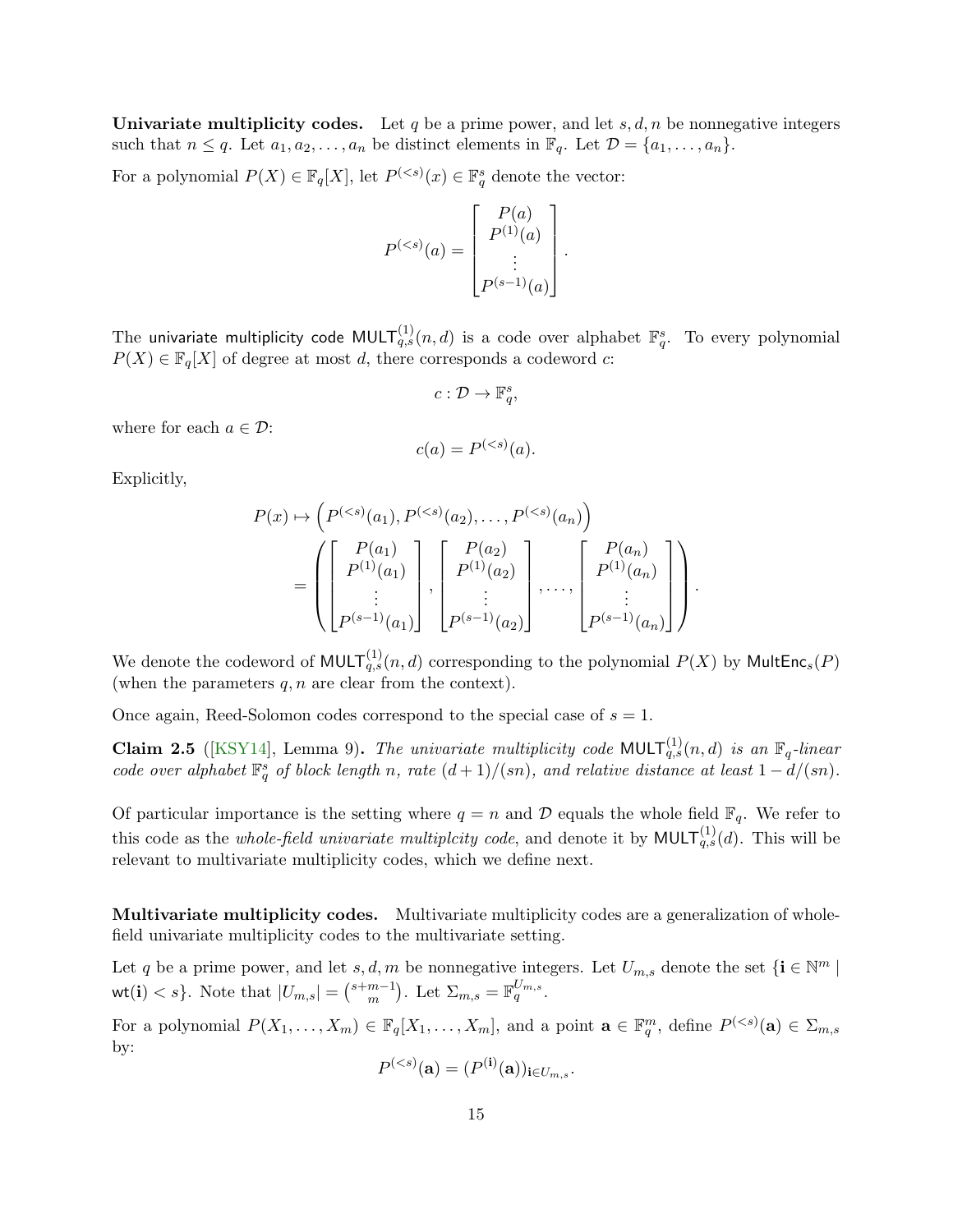The multiplicity code MULT $_{q,s}^{(m)}(d)$  is a code over alphabet  $\Sigma_{m,s}.$  To every polynomial  $P(X_1,\ldots,x_m)\in$  $\mathbb{F}_q[X_1,\ldots,X_m]$  of (total) degree at most d, there corresponds a codeword as

$$
c: \mathbb{F}_q^m \to \Sigma_{m,s},
$$

where for each  $\mathbf{a} \in \mathbb{F}_q^m$ ,

$$
c(\mathbf{a}) = P^{(
$$

Note that Reed-Muller codes correspond to the special case of  $s = 1$ .

<span id="page-16-2"></span>**Claim 2.6** ([\[KSY14\]](#page-55-0), Lemma 9). The multivariate multiplicity code MULT $_{q,s}^{(m)}(d)$  is an  $\mathbb{F}_q$ -linear code over alphabet  $\mathbb{F}_q^{m+s-1}$  of block length  $q^m$ , rate at least  $(1 - m^2/s)(d/(sq))^m$ , and relative distance at least  $1 - d/(sq)$ .

# <span id="page-16-1"></span>3 List recovering folded Reed-Solomon codes with constant output list size

Our first main result shows that folded Reed-Solomon codes are list-recoverable (and in particular, list-decodable) up to capacity with constant output list size, independent of  $n$ .

<span id="page-16-0"></span>**Theorem 3.1** (List recovering FRS with constant output list size). Let q be a prime power, and let s, d, n be nonnegative integers such that  $n \leq (q-1)/s$ . Let  $\varepsilon > 0$  and  $\ell \in \mathbb{N}$  be such that  $16\ell/\varepsilon^2 \leq s$ . Then the folded Reed-Solomon code  $\text{FRS}_{q,s}(n, d)$  is  $(\alpha, \ell, L)$ -list-recoverable for  $\alpha = 1 - d/(sn) - \varepsilon$ and  $L = \left(\frac{\ell}{\varepsilon}\right)$  $\frac{\ell}{\varepsilon}$ ) $O\left(\frac{1}{\varepsilon}\log \frac{\ell}{\varepsilon}\right)$ .

Moreover, there is a randomized algorithm that list recovers  $\text{FRS}_{a,s}(n,d)$  with the above parameters in time poly( $\log q$ , s, d, n,  $(\ell/\varepsilon)^{\log(\ell/\varepsilon)/\varepsilon}$ ).

In particular, the  $\ell = 1$  case yields the following statement about list-decoding.

Corollary 3.2 (List decoding FRS with constant output list size). Let q be a prime power, and let s, d, n be nonnegative integers such that  $n \leq (q-1)/s$ . Let  $\varepsilon > 0$  be such that  $16/\varepsilon^2 \leq s$ . Then the folded Reed-Solomon code  $\text{FRS}_{q,s}(n,d)$  is  $(\alpha, L)$ -list decodable for  $\alpha = 1 - d/(sn) - \varepsilon$  and  $L = \left(\frac{1}{\varepsilon}\right)$  $\frac{1}{\varepsilon}$ ) $O\left(\frac{1}{\varepsilon}\log\frac{1}{\varepsilon}\right)$ .

Moreover, there is a randomized algorithm that list decodes  $\text{FRS}_{q,s}(n,d)$  with the above parameters *in time*  $\text{poly}(\log q, s, d, n, (1/\varepsilon)^{\log(1/\varepsilon)/\varepsilon}).$ 

The proof of Theorem [3.1](#page-16-0) consists of two main steps. The first step, from [\[GW13\]](#page-55-2), shows that the output list is contained in a low dimensional subspace. The second step, which relies on results from [\[GK16b\]](#page-54-9), shows that the output list cannot contain too many codewords from a low dimensional subspace, and therefore is small. The two steps are presented in Sections [3.1](#page-17-0) and [3.2,](#page-17-1) respectively, followed by the proof of Theorem [3.1](#page-16-0) in Section [3.3.](#page-20-1)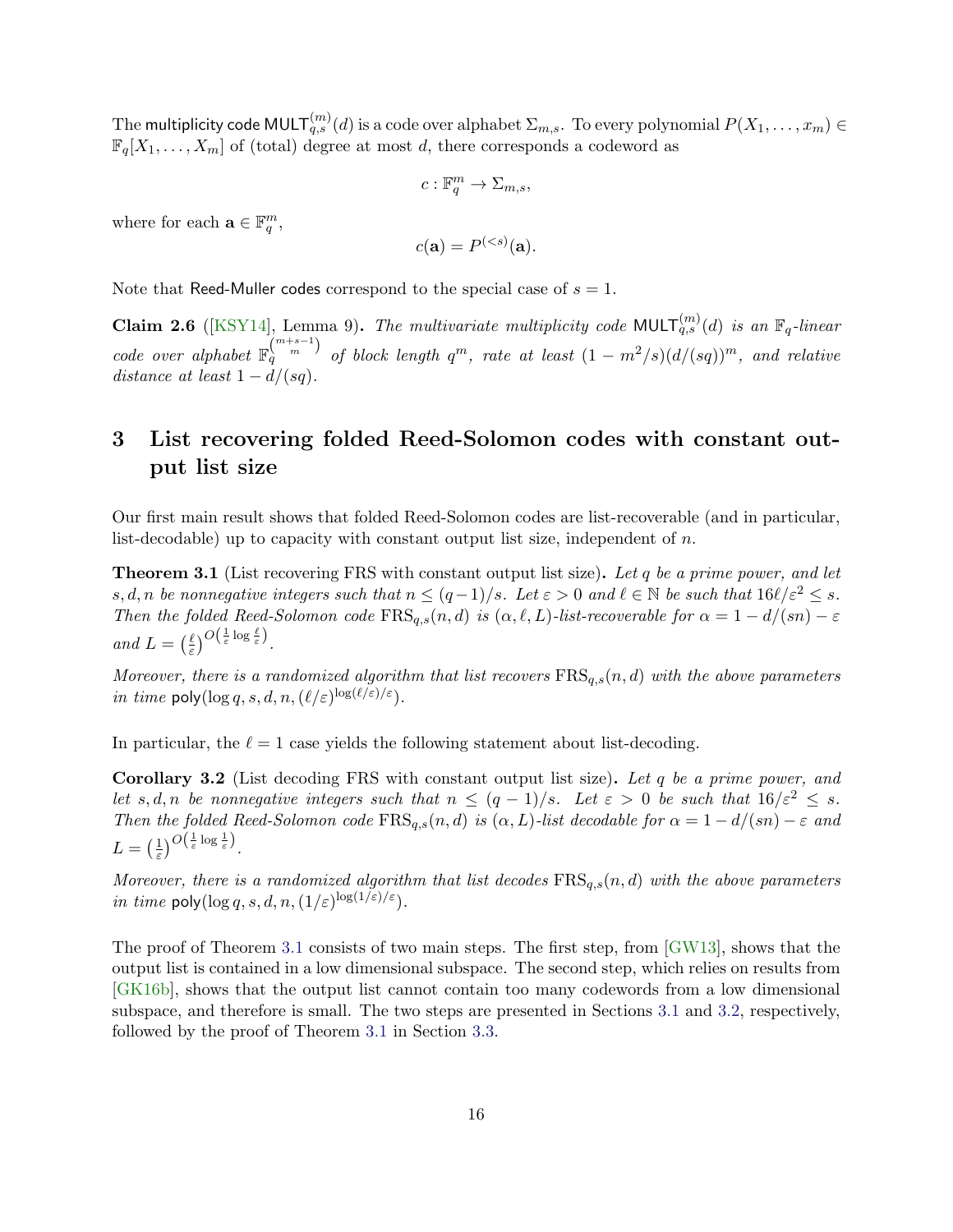#### <span id="page-17-0"></span>3.1 Output list is contained in a low dimensional subspace

The following theorem from [\[GW13\]](#page-55-2) shows that the output list is contained in a low dimensional subspace, which can also be found efficiently.

<span id="page-17-2"></span>**Theorem 3.3** ([\[GW13\]](#page-55-2), Theorem 7). Let q be a prime power, and let  $s, d, n, \ell, r$  be nonnegative integers such that  $n \leq (q-1)/s$  and  $r \leq s$ . Let  $S: \mathcal{D} \to \left(\begin{matrix} \mathbb{F}_q^s \\ \ell \end{matrix}\right)$  be an instance of the list-recovery problem for  $\text{FRS}_{q,s}(n, d)$ . Suppose the decoding radius  $\alpha$  satisfies:

<span id="page-17-3"></span>
$$
\alpha \le 1 - \frac{\ell}{r+1} - \frac{r}{r+1} \cdot \frac{s}{s-r+1} \cdot \frac{d}{sn}.\tag{1}
$$

Let

$$
\mathcal{L} = \{ P(X) \in \mathbb{F}_q[X] \mid \deg(P) \leq d \text{ and } \text{dist}(\mathsf{FRSEnc}_s(P), S) \leq \alpha \}.
$$

There is a (deterministic) algorithm that given S, runs in time  $poly(log q, s, d, n, \ell)$ , and computes an affine subspace  $v_0 + V \subseteq \mathbb{F}_q[X]$  such that:

- 1.  $\mathcal{L} \subseteq V$ ,
- 2.  $\dim(V) \leq r-1$ .

**Remark 3.4.** Theorem 7 of [\[GW13\]](#page-55-2) only deals with the case where  $a_i = \gamma^{s(i-1)}$  for all  $i = 1, \ldots, n$ , and  $\ell = 1$ . However, it can be verified that the proof goes through for any choice of distinct  $a_1, a_2, \ldots, a_n$  in  $\{\gamma^{si} \mid 0 \leq i \leq (q-1)/s-1\}$ , and  $\ell \in \mathbb{N}$  (for the latter see discussion at end of Section 2.4 of [\[GW13\]](#page-55-2)).

### <span id="page-17-1"></span>3.2 Output list cannot contain many codewords from a low dimensional subspace

To show that the output list  $\mathcal L$  cannot contain too many elements from a low dimensional subspace (and to find  $\mathcal L$  in the process), we first give a preliminary randomized algorithm PruneListFRS that outputs a constant size list  $\mathcal{L}'$  such that any codeword of  $\mathcal L$  appears in  $\mathcal{L}'$  with a constant probability  $p_0$ . This implies that  $|\mathcal{L}| \leq |\mathcal{L}'|/p_0$ , proving the first part of Theorem [3.1.](#page-16-0) Now that we know that  $|\mathcal{L}|$  is small, our final algorithm simply runs PruneListFRS  $O(\frac{1}{n})$  $\frac{1}{p_0} \log |\mathcal{L}|$ ) times and returns the union of the output lists. By a union bound, all elements of  $\mathcal L$  will appear in the union of the output lists with high probability. This will complete the proof of the second part of Theorem [3.1.](#page-16-0)

We start by describing the algorithm PruneListFRS and analyzing it. The algorithm is given as input  $S: \mathcal{D} \to \binom{\mathbb{F}_{q}^{s}}{\ell}$ , an  $\mathbb{F}_{q}$ -affine subspace  $v_0 + V \subseteq \mathbb{F}_{q}[X]$  consisting of polynomials of degree at most d and of dimension at most r, and a parameter  $\tau \in \mathbb{N}$ .

Algorithm PruneListFRS $(S, v_0 + V, \tau)$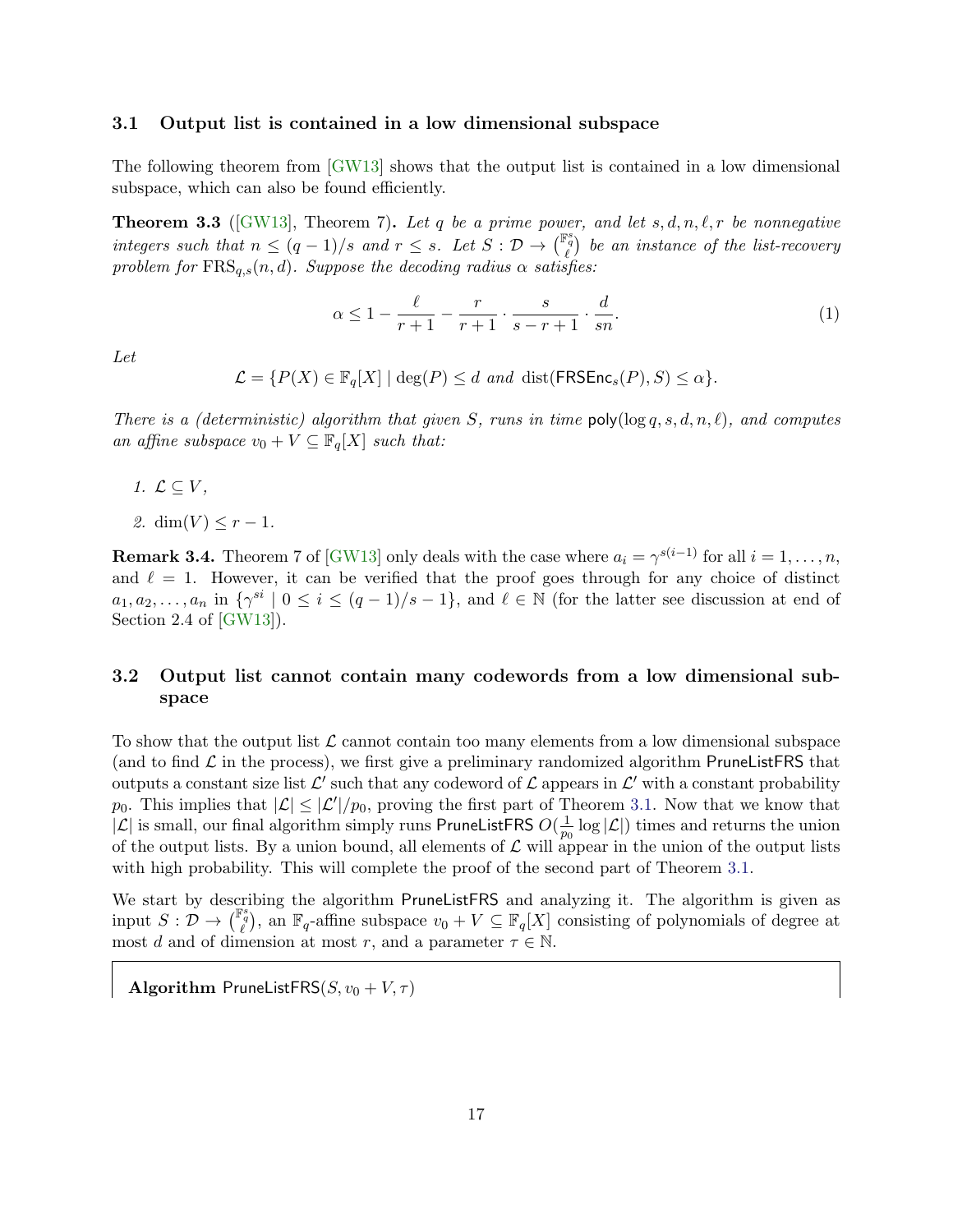- 1. Initialize  $\mathcal{L}' = \emptyset$ .
- 2. Pick  $b_1, b_2, \ldots, b_\tau \in \mathcal{D}$  independently and uniformly at random.
- <span id="page-18-0"></span>3. For each choice of  $y_1 \in S(b_1), y_2 \in S(b_2), \ldots, y_{\tau} \in S(b_{\tau})$ :
	- If there is exactly one codeword  $P(X) \in v_0 + V$  such that  $P^{[s]}(b_j) = y_j$  for all  $j \in [\tau]$ , then:

$$
\mathcal{L}' \leftarrow \mathcal{L}' \cup \{P(X)\}.
$$

4. Output  $\mathcal{L}'$ .

<span id="page-18-1"></span>**Lemma 3.5.** The algorithm PruneListFRS runs in time poly( $\log q, s, n, \ell^{\tau}$ ), and outputs a list  $\mathcal{L}'$ containing at most  $\ell^{\tau}$  polynomials, such that any polynomial  $P(X) \in v_0+V$  with  $dist(\text{FRSEnc}_s(P), S) \le$  $\alpha$  appears in  $\mathcal{L}'$  with probability at least

$$
(1-\alpha)^{\tau} - r \left( \frac{d}{(s-r)n} \right)^{\tau}.
$$

*Proof.* We clearly have that  $|\mathcal{L}'| \leq \ell^{\tau}$ , and that the algorithm has the claimed running time. Fix a polynomial  $\tilde{P} \in v_0 + V$  such that dist(FRSEnc<sub>s</sub> $(\tilde{P}), S \leq \alpha$ , we shall show below that  $\tilde{P}$  belongs to  $\mathcal{L}'$  with probability at least

$$
(1 - \alpha)^{\tau} - r \left( \frac{d}{(s - r)n} \right)^{\tau}.
$$

Let  $E_1$  denote the event that  $\hat{P}^{[s]}(b_j) \in S(b_j)$  for all  $j \in [\tau]$ . Let  $E_2$  denote the event that for all nonzero polynomials  $Q \in V$  there exists some  $j \in [\tau]$  such that  $Q^{[s]}(b_j) \neq 0$ . By the assumption that dist( $\mathsf{FRSEnc}_s(\tilde{P}), S \leq \alpha$ , we readily have that

$$
\Pr[E_1] \ge (1 - \alpha)^{\tau}.
$$

Claim [3.6](#page-19-0) below also shows that

$$
\Pr[E_2] \ge 1 - r \left( \frac{d}{(s-r)n} \right)^{\tau}.
$$

So both  $E_1$  and  $E_2$  occur with probability at least

$$
(1 - \alpha)^{\tau} - r \left( \frac{d}{(s - r)n} \right)^{\tau}.
$$

If  $E_2$  occurs, then for every choice of  $y_1 \in S(b_1), y_2 \in S(b_2), \ldots, y_\tau \in S(b_2)$ , there can be at most one polynomial  $P(X) \in v_0 + V$  such that  $P^{[s]}(b_j) = y_j$  for all  $j \in [\tau]$  (otherwise, the difference  $Q = P_1 - P_2 \in V$  of two such distinct polynomials would have  $Q^{[s]}(b_j) = 0$  for all  $j \in [\tau],$ contradicting  $E_2$ ). If  $E_1$  also occurs, then in the iteration of Step [3](#page-18-0) where  $y_j = \hat{P}^{[s]}(b_j)$  for each  $j \in [\tau]$ , the algorithm will take  $P = \hat{P}$ , and thus  $\hat{P}$  will be included in  $\mathcal{L}'$ . This completes the proof of the lemma.  $\Box$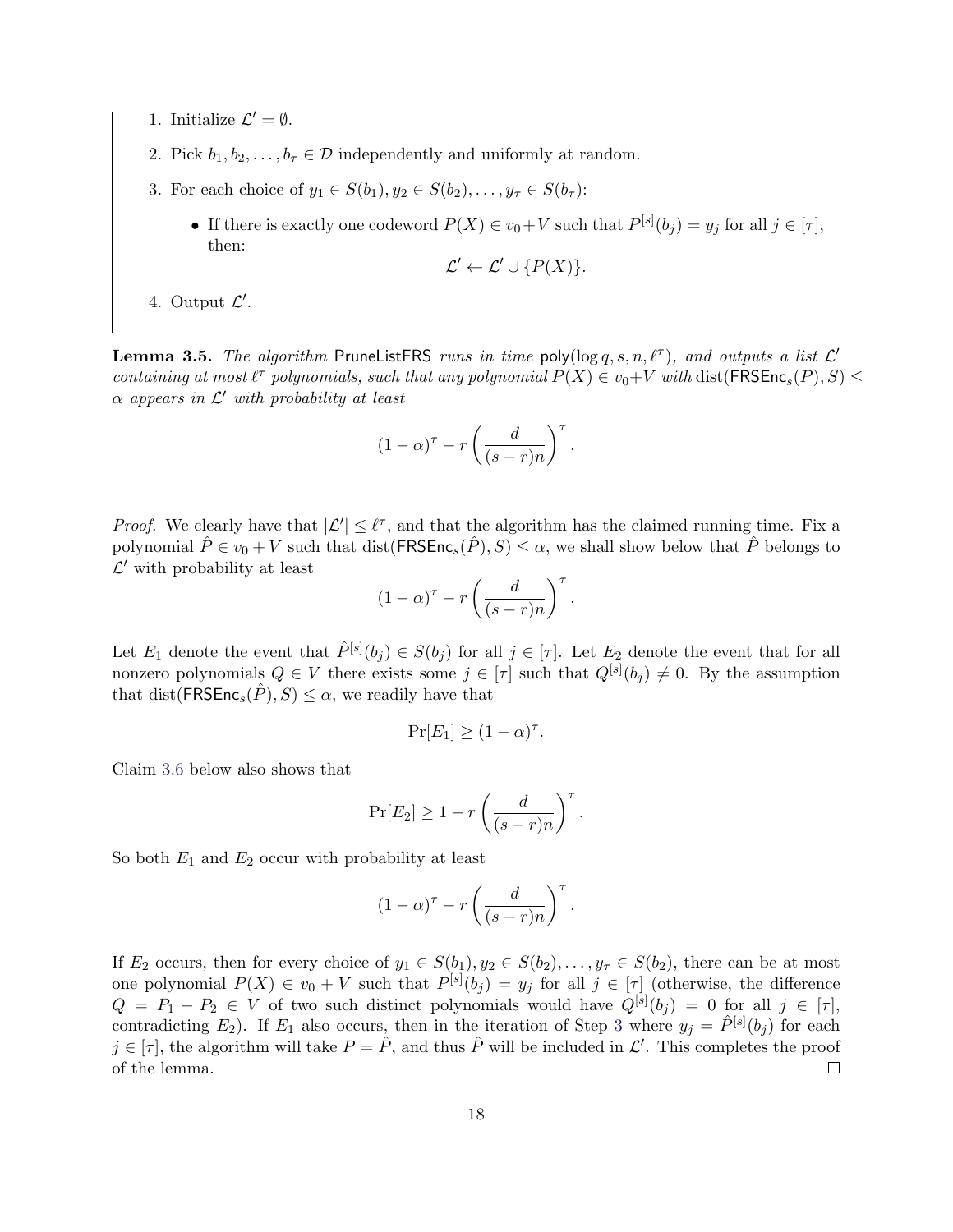It remains to prove the following claim.

<span id="page-19-0"></span>Claim 3.6.

$$
\Pr[E_2] \ge 1 - r \left( \frac{d}{(s-r)n} \right)^{\tau}.
$$

The proof of the claim relies on the following theorem from [\[GK16b\]](#page-54-9).

<span id="page-19-1"></span>**Theorem 3.7** ([\[GK16b\]](#page-54-9), Theorem 14). Let  $W \subseteq \mathbb{F}_q[X]$  be a linear subspace of polynomials of degree at most d. Suppose  $\dim(W) = t \leq s$ . Let  $a_1, a_2, \ldots, a_n$  be distinct elements in  $\{\gamma^{si} \mid 0 \leq i \leq s\}$  $(q-1)/s-1$ , and for  $i \in [n]$  let

$$
H_i = \{ P(X) \in \mathbb{F}_q[X] \mid P(\gamma^j a_i) = 0 \ \forall j \in \{0, 1, \dots, s - 1\} \}.
$$

Then

$$
\sum_{i=1}^{n} \dim(W \cap H_i) \leq \frac{d}{s-t+1} \cdot t.
$$

*Proof of Claim [3.6.](#page-19-0)* For  $0 \le j \le \tau$ , let

$$
V_j := V \cap H_{i_1} \cap H_{i_2} \cap \ldots \cap H_{i_j},
$$

and  $t_j := \dim(V_j)$ . Observe that  $r = t_0 \ge t_1 \ge \ldots \ge t_{\tau}$ , and that event  $E_2$  holds if and only if  $t_\tau = 0.$ 

By Theorem [3.7,](#page-19-1)

$$
\mathbb{E}[t_{j+1} \mid t_j = t] = \mathbb{E}_{i \in [n]}[\dim(V_j \cap H_i) \mid \dim(V_j) = t] \le \frac{t}{s-t+1} \cdot \frac{d}{n} \le t \cdot \frac{d}{(s-r)n}.
$$

Thus

$$
\mathbb{E}[t_{j+1}] \leq \mathbb{E}[t_j] \cdot \frac{d}{(s-r)n},
$$

and

$$
\mathbb{E}[t_{\tau}] \leq \mathbb{E}[t_0] \cdot \left(\frac{d}{(s-r)n}\right)^{\tau} = r \left(\frac{d}{(s-r)n}\right)^{\tau}.
$$

Finally, by Markov's inequality this implies in turn that

$$
Pr[E_2] = Pr[t_\tau = 0] = 1 - Pr[t_\tau \ge 1] \ge 1 - r\left(\frac{d}{(s-r)n}\right)^\tau.
$$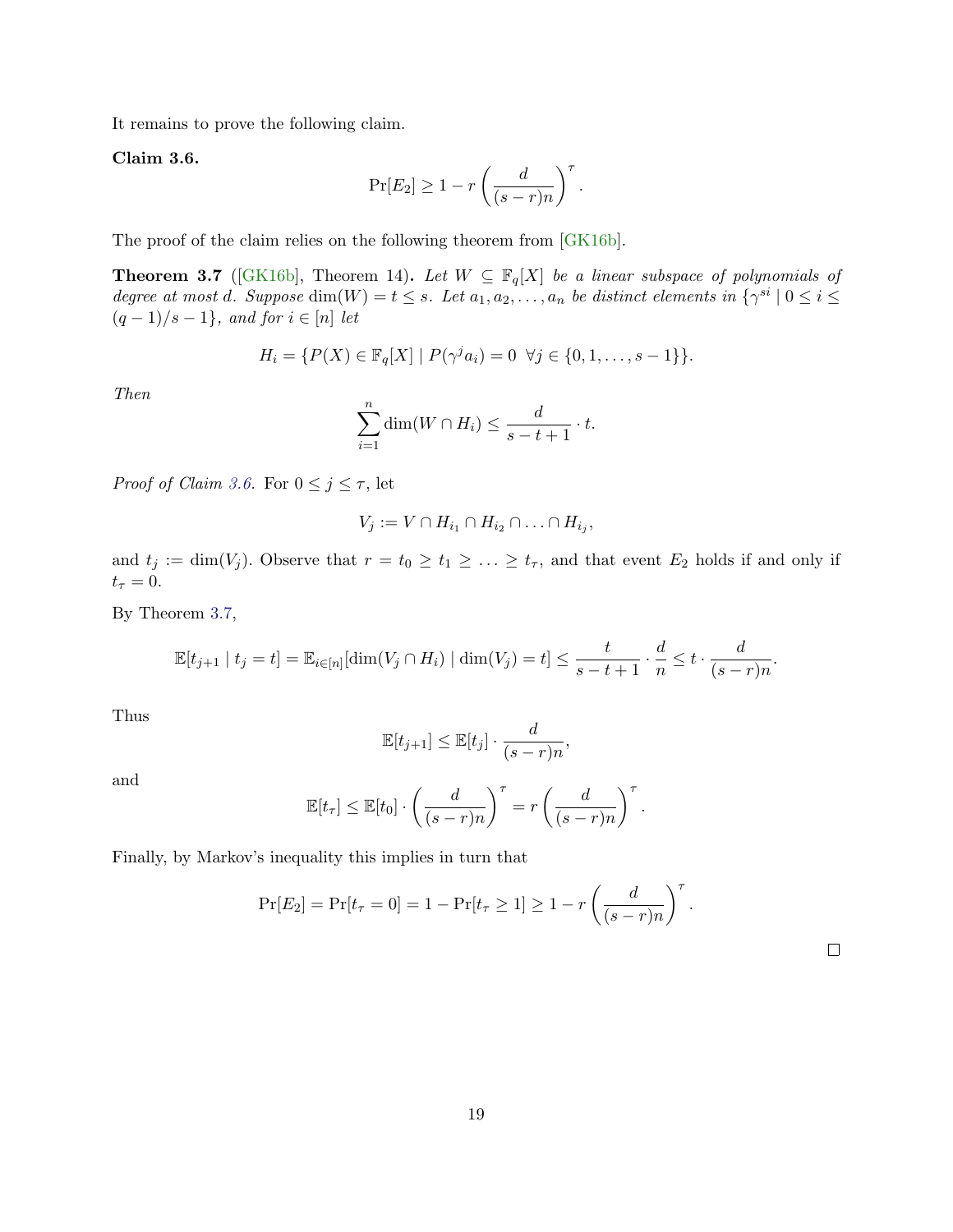#### <span id="page-20-1"></span>3.3 Proof of Theorem [3.1](#page-16-0)

We now prove Theorem [3.1](#page-16-0) based on Theorem [3.3](#page-17-2) and Lemma [3.5.](#page-18-1)

*Proof of Theorem [3.1.](#page-16-0)* Let  $S: \mathcal{D} \to \binom{\mathbb{F}_q^s}{\ell}$  be the received sequence of input lists. We would like to  $\ell$ find a list  $\mathcal L$  of size  $\left(\frac{\ell}{\varepsilon}\right)$  $\frac{\ell}{\varepsilon}$ )<sup>O( $\frac{1}{\varepsilon}$ log( $\ell/\varepsilon$ ) that contains all polynomials  $P(X)$  of degree at most d with</sup>  $dist(FRSEnc<sub>s</sub>(P), S) \leq \alpha$ .

Let  $v_0 + V$  be the subspace found by the algorithm of Theorem [3.3](#page-17-2) for S and  $r = \frac{4\ell}{\varepsilon}$  $\frac{1\ell}{\varepsilon}$  (so  $r \leq \frac{1}{4}$  $rac{1}{4}\varepsilon s$ by assumption that  $s \ge 16\ell/\varepsilon^2$ ). Note that for this choice of r the RHS of [\(1\)](#page-17-3) is at least

$$
1 - \frac{\varepsilon}{4} - \frac{1}{1-\varepsilon/4} \cdot \frac{d}{sn} \geq 1 - \frac{d}{sn} - \varepsilon = \alpha,
$$

and so all polynomial  $P(X)$  of degree at most d with dist( $\mathsf{FRSEnc}_s(P), S \leq \alpha$  are included in V.

Next we invoke Lemma [3.5](#page-18-1) with  $S, v_0 + V$  and  $\tau = O(\frac{1}{\varepsilon})$  $\frac{1}{\varepsilon} \log(\ell/\varepsilon)$ ). Then the algorithm PruneListFRS returns a list  $\mathcal{L}'$  of size at most  $\ell^{\tau}$  such that each polynomial  $P(X)$  of degree at most d with  $dist(FRSEnc_s(P), S) \leq \alpha$  is included in  $\mathcal{L}'$  with probability  $p_0$ , which is at least

$$
(1 - \alpha)^{\tau} - r \left(\frac{d}{(s - r)n}\right)^{\tau} \geq (1 - \alpha)^{\tau} - r \left(\frac{1}{1 - \varepsilon/4} \cdot \frac{d}{sn}\right)^{\tau}
$$

$$
\geq (1 - \alpha)^{\tau} - \frac{1}{2} \left(\frac{1 + \varepsilon/4}{1 - \varepsilon/4} \cdot (1 - \alpha - \varepsilon)\right)^{\tau}
$$

$$
\geq \frac{1}{2} (1 - \alpha)^{\tau},
$$

where the first inequality follows since  $r \leq \frac{1}{4}$  $\frac{1}{4}\varepsilon s$ , and the second inequality holds since  $r = \frac{4\ell}{\varepsilon} \leq$ 1  $\frac{1}{2} \cdot (1 + \frac{\varepsilon}{4})^{\tau}$  and  $\alpha = 1 - \frac{d}{sn} - \varepsilon$ .

The above implies in turn that

$$
|\mathcal{L}| \leq \frac{|\mathcal{L}'|}{p_0} \leq 2 \left(\frac{\ell}{1-\alpha}\right)^{\tau} \leq \left(\frac{\ell}{\varepsilon}\right)^{O\left(\frac{1}{\varepsilon}\log(\ell/\varepsilon)\right)}.
$$

Moreover, by running the algorithm PruneListFRS  $O(\frac{1}{n})$  $\frac{1}{p_0}$  log  $|\mathcal{L}|$ ) times and returning the union of all output lists, by a union bound, all elements of  $\mathcal L$  will appear in the union of the output lists with high probability (say, at least 0.99). This gives a randomized list recovery algorithm with output list size  $(\frac{\ell}{\varepsilon})$  $\frac{\ell}{\varepsilon}$ )<sup>O( $\frac{1}{\varepsilon}$ log( $\ell/\varepsilon$ )) and running time poly(log q, s, d, n, ( $\ell/\varepsilon$ )<sup>log( $\ell/\varepsilon$ </sup>).</sup>

 $\Box$ 

# <span id="page-20-0"></span>4 List recovering high-rate univariate multiplicity codes with constant output list size

In this section, we show that univariate multiplicity codes of high rate can be list recovered from constant-sized input lists with constant-sized output lists.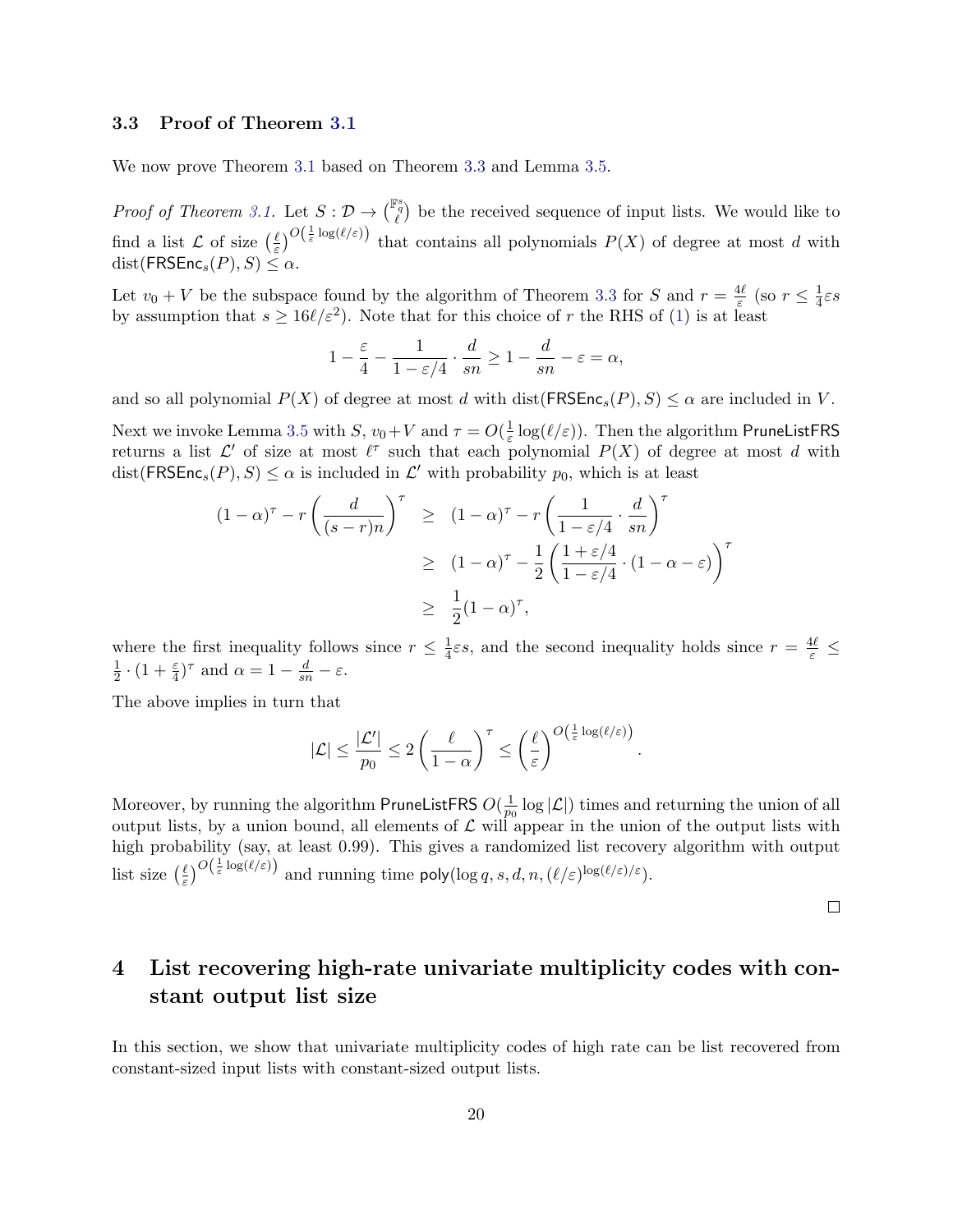#### 4.1 Small  $d$

If the degree d of the univariate multiplicity code is less than  $char(\mathbb{F}_q)$ , the characteristic of the field  $\mathbb{F}_q$ , then the proof from the previous section works verbatim. The only changes needed are as follows.

- First, use Theorem 17 from [\[GW13\]](#page-55-2) instead of Theorem 7 from that paper, to show that the list is contained in a low-dimensional subspace.
- Second, use Theorem 17 from [\[GK16b\]](#page-54-9) instead of Theorem 14 from that paper, to show that for a low dimensional subspace W, at a typical  $a \in \mathcal{D}$  we have  $\dim({P(X) \in W \mid P^{(*s*)}(a) =$ 0}) is small.

The condition  $d < \text{char}(\mathbb{F}_q)$  is used in both steps. These changes lead to the following theorem.

<span id="page-21-0"></span>**Theorem 4.1** (List recovering univariate multiplicity codes over prime fields with  $d < \text{char}(\mathbb{F}_q)$ ). Let q be a prime power, and let s, d, n be nonnegative integers such that  $d <$  char( $\mathbb{F}_q$ ) and  $n <$  $char(\mathbb{F}_q)/s$ .

Let  $\varepsilon > 0$  and  $\ell \in \mathbb{N}$  be such that  $16\ell/\varepsilon^2 \leq s$ . Then the univariate muliplicity code MULT $_{q,s}^{(1)}(n,d)$ is  $(\alpha, \ell, L)$ -list recoverable for  $\alpha = 1 - d/(sn) - \varepsilon$  and  $L = \left(\frac{\ell}{\varepsilon}\right)$  $\frac{\ell}{\varepsilon}$ ) $^{O\left(\frac{1}{\varepsilon}\log \frac{\ell}{\varepsilon}\right)}$ .

Moreover, there is a randomized algorithm that list recovers  $\text{\sf MULT}_{q,s}^{(1)}(n,d)$  with the above parameters in time  $\mathsf{poly}(\log q, s, d, n, (\ell/\varepsilon)^{\log(\ell/\varepsilon)/\varepsilon}).$ 

Remark 4.2 (Fields of characteristic zero.). The exact same techniques also work over fields of characteristic 0. We state the the analogous combinatorial statement over C, which may be of independent interest.

**Theorem 4.3.** Let  $\varepsilon > 0$ . Let  $d, n > 0$  be an integer. Let  $\mathcal{D} \subseteq \mathbb{C}$  with  $|\mathcal{D}| = n$ . Let  $s > \frac{16\ell}{\varepsilon^2}$  be an integer. Let  $\alpha \leq 1 - \frac{d}{sn} - \varepsilon$ .

Let  $S: \mathcal{D} \to \begin{pmatrix} \mathbb{C}^s \\ \ell \end{pmatrix}$  be arbitrary. Then:

$$
\left|\left\{P(X) \in \mathbb{C}[X] \mid \deg(P) \leq d \ s.t. \ \left|\left\{a \in \mathcal{D} \mid P^{(
$$

In particular, when  $\delta > 0$  is a constant and we take  $d = (1 - \delta)n$ ,  $\varepsilon = \delta$ ,  $s = O(\ell/\delta^2)$  and  $\alpha = 0$ , then the bound on  $L$  is independent of  $n$ .

#### 4.2 Large d

Theorem [4.1](#page-21-0) works when  $d < q$ , but for application to multivariate multiplicity codes, however, it is important that we can list-recover univariate multiplicity codes when the evaluation set  $D$  equals all of  $\mathbb{F}_q$  (i.e., whole-field univariate multiplicity codes).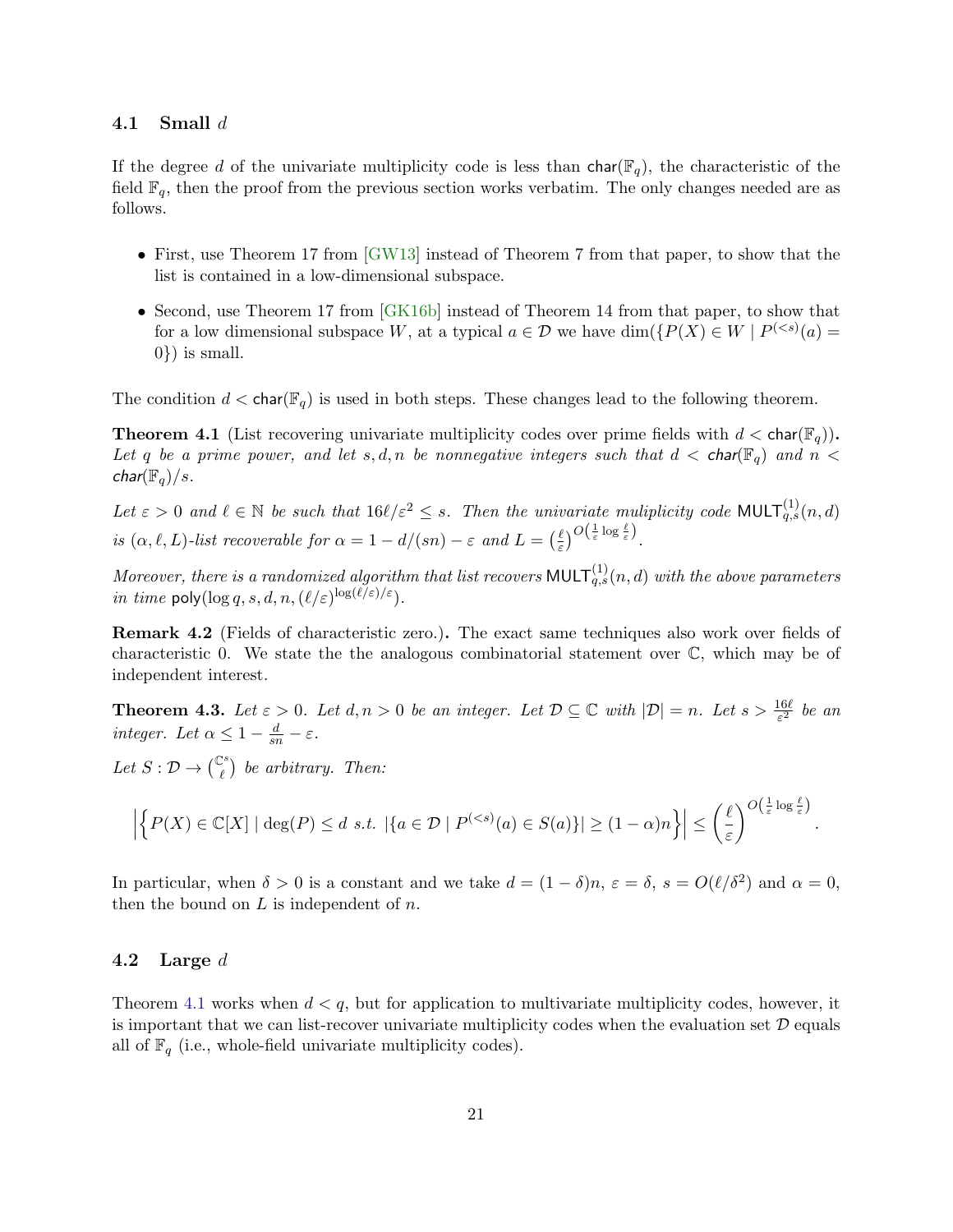For the rest of this section we assume that  $\mathcal{D} = \mathbb{F}_q$ , and hence that  $n = q$ . In this setting, for the rate to be high, we would also like the degree d to be close to sq, and thus  $\gg q \geq \text{char}(\mathbb{F}_q)$ . This precludes use of the Theorem [4.1.](#page-21-0)

Instead, we will dig deeper into the proof to see what can be salvaged when d is larger than  $q$ . For the first step, it turns out that if d is only moderately larger than  $char(\mathbb{F}_q)$ , then the list can be captured inside a moderately small dimensional subspace. Thus if we make  $q$  prime, so that  $q = \text{char}(\mathbb{F}_q)$ , then this step can still work for  $d < sq$  and s not too large. The second step uses the  $d < \text{char}(\mathbb{F}_q)$  condition more essentially. By a reworking of several algebraic tools used in the proof of Theorem 17 from [\[GK16b\]](#page-54-9), we prove a generalization of it to handle polynomials of degree  $> q$ . This generalization will only apply to subspaces W of a special kind  $({}``(X^q, d)$ -closed" subspaces). The list-recoverability we show here is quantitatively weaker (in terms of the fraction of errors that can be tolerated) than the results we proved in Theorem [3.1](#page-16-0) and Theorem [4.1.](#page-21-0) Nevertheless, this form of the result still suffices to needed to show high-rate local list-recoverability of multivariate multiplicity codes in the following section.

<span id="page-22-0"></span>**Theorem 4.4.** Let  $\delta > 0$ . Let q be a prime, and let  $s, d, \ell$  be nonnegative integers such that  $s < q$ and  $d < (1 - \delta)sq$ , and  $1 \leq \ell < \frac{\delta^2 s}{16}$ . Suppose  $\alpha < \frac{1}{2s}$ .

Then the whole-field univariate muliplicity code  $MULT_{q,s}^{(1)}(d)$  is  $(\alpha, \ell, L)$ -list recoverable for  $L =$  $\ell^{O(s\log s)} \cdot s^{O(1)}$ .

Moreover, there is a randomized algorithm that list recovers MULT $_{q,s}^{(1)}(d)$  with the above parameters in time  $\text{poly}(q, \ell^{O(s \log s)})$ .

The proof of this theorem is again in two steps.

First we use the linear-algebraic approach to list-recovering univariate multiplicity codes [\[GW13\]](#page-55-2) to show that the list is contained in a subspace. Technically, we need to redo this proof using some additional algebraic ideas, because it will be important for us to deal with polynomials of degree  $\gg q$ , and [\[GW13\]](#page-55-2) only worked for polynomials of degree at most char( $\mathbb{F}_q$ ). As a consequence, the low-dimensional subspace will be of noticeably higher dimension than in [\[GW13\]](#page-55-2), but will be of a special form.

Next we show that the output list  $\mathcal L$  cannot contain too many elements from a low-dimensional subspace of this special form. As before, we will do this via a randomized algorithm.

#### 4.3 Output list is contained in a special subspace

Suppose we are given a received word  $S: \mathbb{F}_q \to {\binom{\mathbb{F}_q^s}{\ell}}$  for the univariate multiplicity code with degree d and multiplicity parameter  $s < q$ .

The following theorem is essentially Lemma 14 from [\[GW13\]](#page-55-2). (This lemma is part of the proof of Theorem 17 of [\[GW13\]](#page-55-2), which is used in the proof of our Theorem [4.1](#page-21-0) above). The theorem gives a special affine subspace  $v_0 + V$  of  $\mathbb{F}_q[X]$  which contains all  $f(X)$  whose codeword MultEnc<sub>s</sub>(f) is close to S.

The main differences between the following theorem and Lemma 14 of [\[GW13\]](#page-55-2) are: (1) we need to talk about list-recovery, not just list-decoding, and (2) we work with Hasse derivatives,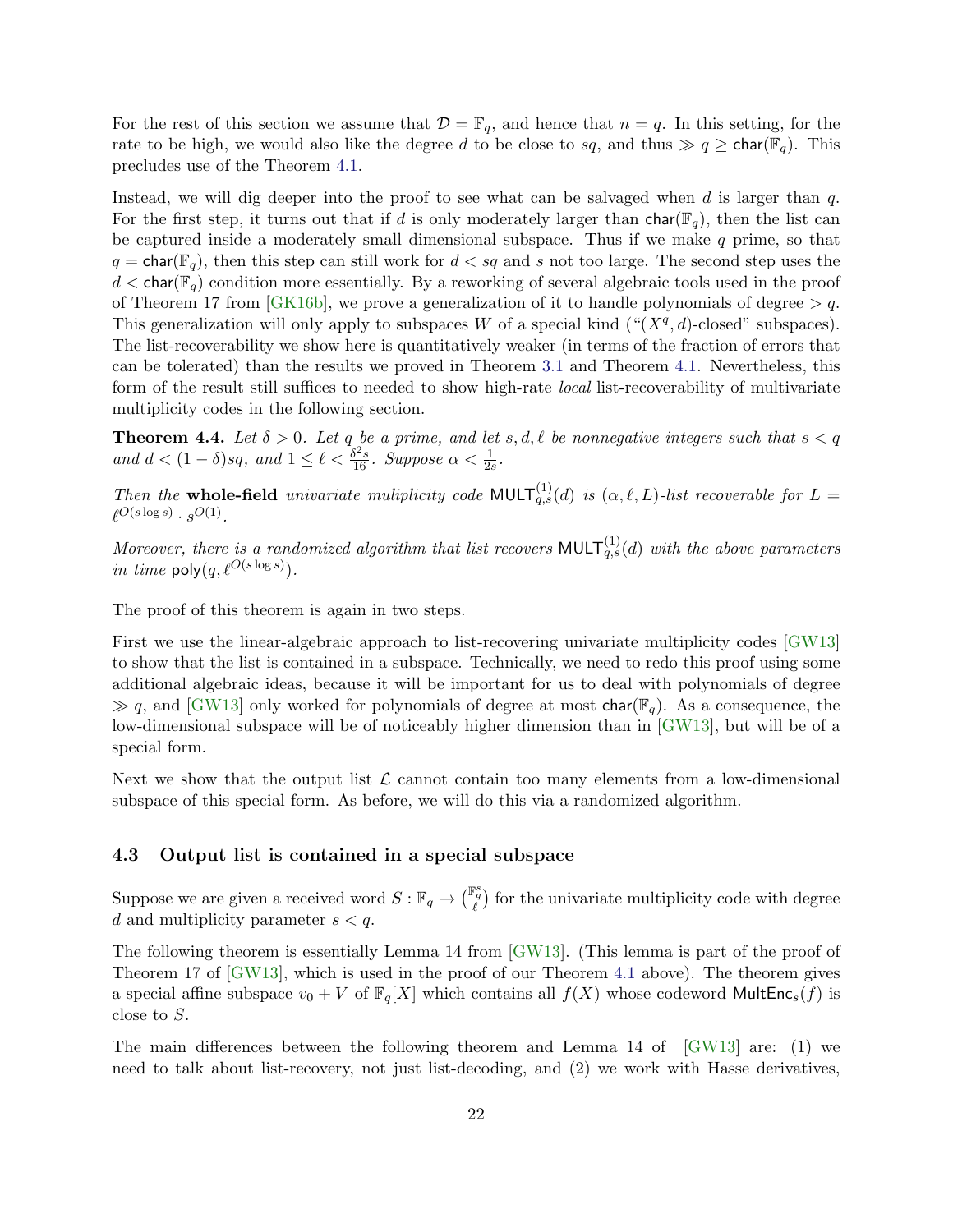while [\[GW13\]](#page-55-2) works with standard derivatives. Both differences are minor; for completeness we include a proof in the appendix.

<span id="page-23-0"></span>**Theorem 4.5.** Let  $S : \mathbb{F}_q \to {\mathbb{F}_q^s}$ . Let

<span id="page-23-2"></span>
$$
\alpha < 1 - \frac{\ell}{r+1} - \frac{r}{r+1} \cdot \frac{s}{s-r+1} \cdot \frac{d}{sq}.\tag{2}
$$

Let

 $\mathcal{L} = \{g(X) \in \mathbb{F}_q[X] \mid \deg(g) \leq d \text{ and } \text{dist}(\text{MultEnc}_s(g), S) \leq \alpha\}.$ 

There is an algorithm A, which when given as input r, finds polynomials  $A(X), B_0(X), \ldots, B_{r-1}(X)$ such that the affine space:

$$
v_0 + V = \{f(X) \in \mathbb{F}_q[X] \mid \deg(f) \le d \text{ and } A(X) + \sum_{i=0}^{r-1} B_i(X)f^{(i)}(X) = 0\}
$$

satisifies:

$$
\mathcal{L}\subseteq v_0+V.
$$

#### 4.4 Special subspaces

In this subsection, we study certain special linear spaces of polynomials. In the next subsection we show how this is relevant to the kinds of spaces  $v_0 + V$  returned by the algorithm of Theorem [4.5.](#page-23-0)

**Definition 4.6** ( $(X^q, d)$ -closed). A subspace  $W \subseteq \mathbb{F}_q[X]$  consisting of polynomials of degree at most d is called  $(X^q, d)$ -closed if for every  $f(X) \in W$  with  $\deg(f) \leq d - q$ , we have

$$
f(X) \cdot X^q \in W.
$$

For a  $(X<sup>q</sup>, d)$ -closed subspace W, we define the q-dimension by

$$
\mathrm{qdim}(W) = |\{\deg(f) \mod q \mid f \in W \setminus \{0\}\}|.
$$

Observe that if W is  $(X^q, d)$ -closed with  $d \leq sq$ , then

$$
\dim(W) \le s \cdot \operatorname{qdim}(W).
$$

The next lemma gives a nice basis for every  $(X^q, d)$ -closed subspace.

<span id="page-23-1"></span>**Lemma 4.7.** Suppose  $W \subseteq \mathbb{F}_q[X]$  is  $(X^q, d)$ -closed. Then there exist  $f_1, \ldots, f_{t'} \in W$  such that:

- 1. deg $(f_i) \not\equiv \deg(f_j) \mod q$  for all  $i \neq j$ .
- 2. Every  $f \in W$  can be uniquely written as:

$$
f(X) = \sum_{i=1}^{t'} C_i(X^q) f_i(X),
$$

where for all i,  $C_i(Y) \in \mathbb{F}_q[Y]$  with  $q \cdot \deg(C_i) + \deg(f_i) \leq d$ .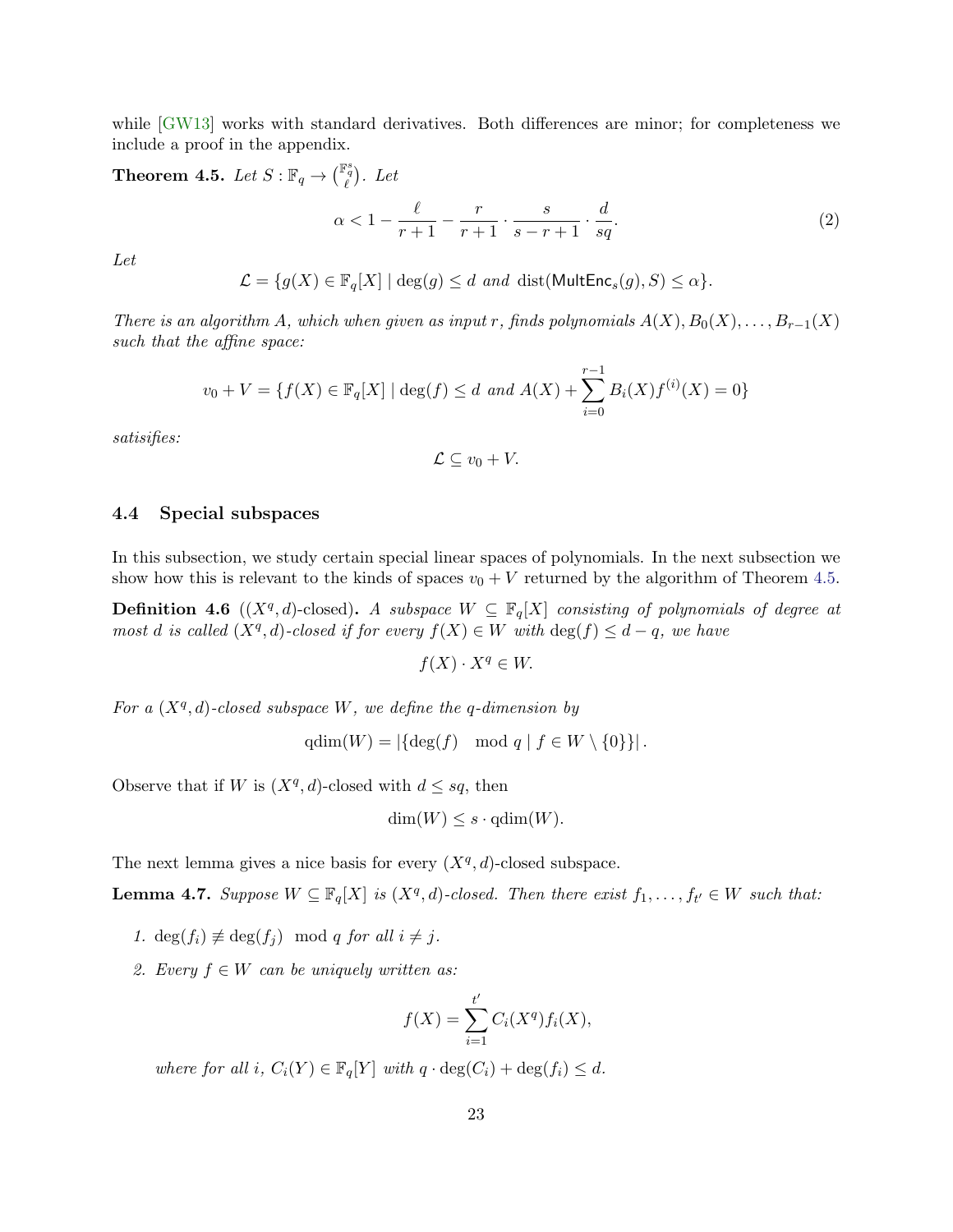Furthermore, we have  $qdim(W) = t'$ .

*Proof.* Let  $f_1$  be the lowest degree nonzero element of W, and let  $M_1 = \{C_1(X^q)f_1(X) \mid C_1(Y) \in$  $\mathbb{F}_q[Y]$  and  $q \deg(C_1) + \deg(f_1) \leq d$ . Note that  $M_1 \subseteq W$ . If  $M_1 = W$  we are done with  $r' = 1$ .

Otherwise, we proceed. Let  $f_2$  be the lowest degree nonzero element of  $W \setminus M_1$ . Observe that  $\deg(f_2) \not\equiv \deg(f_1) \mod q$ : otherwise for some  $a \in \mathbb{F}_q$  and  $b \geq 0$ , we would have that

$$
f_2'(X) = f_2(X) - aX^{bq} f_1(X) \in f_2 + M_1
$$

is an element of  $W \setminus M_1$  with even lower degree than  $f_2(X)$ , contradicting the choice of  $f_2$ . Define  $M_2 = \{C_1(X^q)f_1(X) + C_2(X^q)f_2(X) \mid \text{For } i \leq 2 \text{ we have } C_i(Y) \in \mathbb{F}_q[Y] \text{ and } q \deg(C_i) + \deg(f_i) \leq 2 \text{ for all } i \leq 3 \text{ and } q \text{ and } q \text{ and } q \text{ and } q \text{ and } q \text{ and } q \text{ and } q \text{ and } q \text{ and } q \text{ and } q \text{ and } q \text{ and } q \text{ and } q \text{ and } q \text{ and } q \text{ and } q \text{ and } q \text{ and } q \text{ and } q \text{ and } q \text{$ d}. Note that  $M_2 \subseteq W$ . If  $M_2 = W$ , we are done with  $r' = 2$ .

Repeating this argument, we get polynomials  $f_1, f_2, \ldots, f_{t'} \in \overline{V}$  with degrees  $d_1, d_2, \ldots, d_{t'}$  satisfying:

$$
d_i \not\equiv d_j \mod q \qquad \forall i \neq j
$$

This implies that the polynomials  $X^{cq}f_i(X)$  all have distinct degrees, and are thus linearly independent. Furthermore, we have that  $W$  is equal to

$$
M_{t'} = \left\{ \sum_{i=1}^{t'} C_i(X^q) f_i(X) \mid \text{For } i \leq t' \text{ we have } C_i(Y) \in \mathbb{F}_q[Y] \text{ and } q \deg(C_i) + \deg(f_i) \leq d \right\}.
$$

In particular, if we define  $j_i = \left| \frac{d - \deg(f_i)}{d} \right|$  $\frac{\log(f_i)}{q}$ , then

$$
\{X^{cq}f_i(X) \mid q \le i \le t', 0 \le c \le j_i\}
$$

is a basis for W.

The next theorem is a variant of Theorem 14 from [\[GK16b\]](#page-54-9) for  $(X^q, d)$ -closed subspaces of polynomials of degree  $d > q$ .

<span id="page-24-0"></span>**Theorem 4.8.** Let  $W \subseteq \mathbb{F}_q[X]$  be a  $(X^q, d)$ -closed linear subspace of polynomials of degree at most d. Suppose  $\dim(W) = t$  and  $\dim(W) = t' \leq s$ .

Suppose  $d \leq (s - t')q$ . Then:

$$
\mathbb{E}_{b \in \mathbb{F}_q}[\dim(W \cap H_b)] \le (1 - 1/s) \cdot t.
$$

*Proof.* Let  $f_1, \ldots, f_{t'}$  be those given by Lemma [4.7.](#page-23-1) Let  $d_i = \deg(f_i)$ , and assume that  $d_1 \leq d_2 \leq$  $\ldots \leq d_{t'}$ . Let  $U = \text{span}\{f_1, \ldots, f_{t'}\}.$ 

For  $b \in \mathbb{F}_q$ , consider the map  $\Phi_b: W \to \mathbb{F}_q^s$  given by

$$
\Phi(f) = f^{(
$$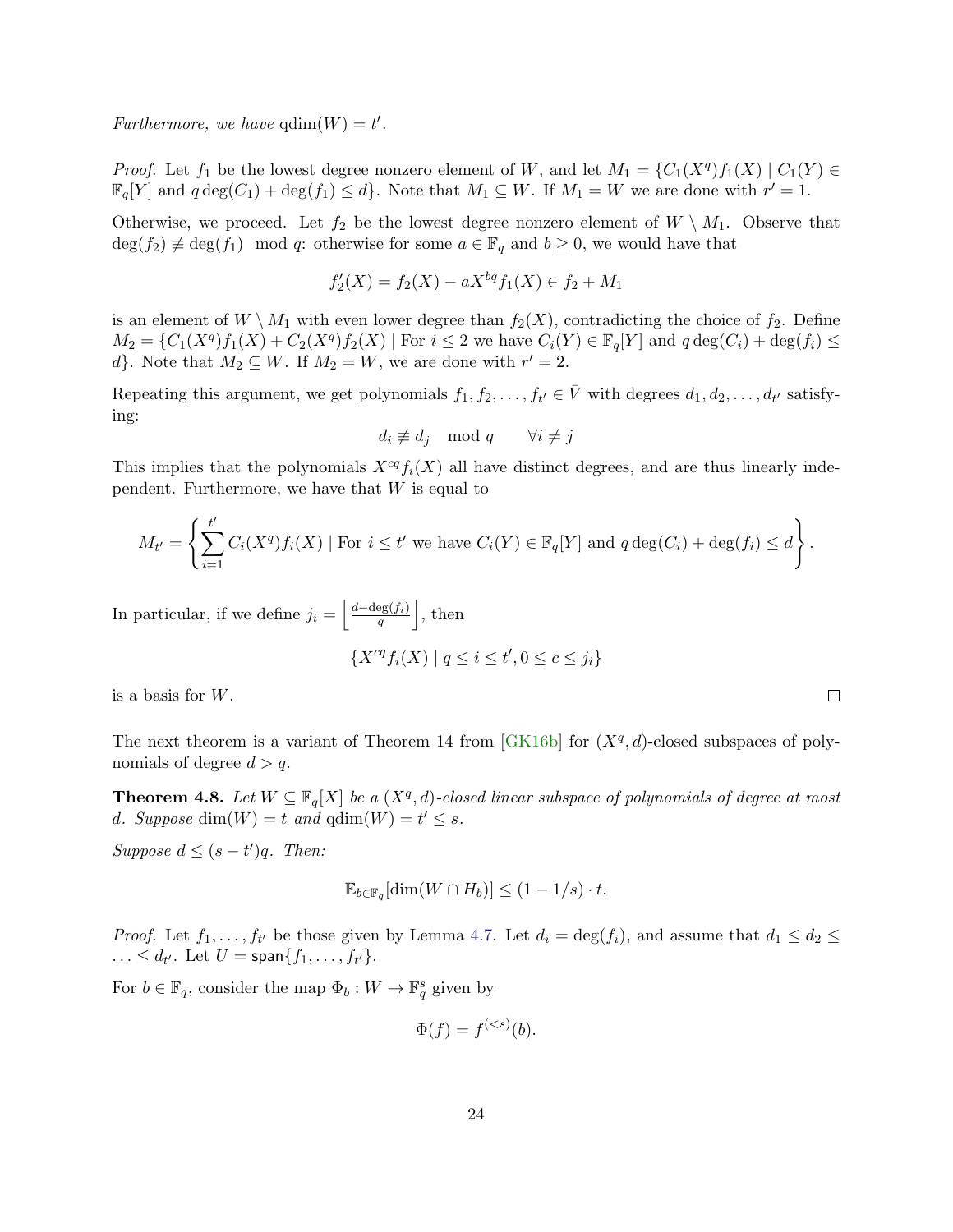Then ker( $\Phi_b$ ) = W ∩ H<sub>b</sub>. Thus dim( $W \cap H_b$ ) = dim( $W$ ) – dim( $\Phi(W)$ ). Similarly, dim( $U \cap H_b$ ) =  $\dim(U) - \dim(\Phi(U))$ . Thus

$$
\dim(W \cap H_b) \le \dim(W) - \dim(U) + \dim(U \cap H_b).
$$

Below we will show that

<span id="page-25-0"></span>
$$
\dim(U) - \mathbb{E}_b[\dim(U \cap H_b)] \ge \frac{t}{s - t' + 1}.\tag{3}
$$

Assuming this, we get that

$$
\mathbb{E}[\dim(W \cap H_b)] \le t - \frac{t}{s - t' + 1} \le \left(1 - \frac{1}{s - t' + 1}\right)t \le \left(1 - \frac{1}{s}\right)t,
$$

which is what we wanted to prove.

We now prove Equation [\(3\)](#page-25-0). Let  $D = \sum_{i=1}^{t'} d_i$ . By Item 2 of Lemma [4.7,](#page-23-1) we have that:

$$
t = \sum_{i=1}^{t'} \left( 1 + \left\lfloor \frac{d - d_i}{q} \right\rfloor \right)
$$
  

$$
\leq t' \left( 1 + \frac{d}{q} \right) - \frac{D}{q}.
$$

Let  $Q(X)$  be the determinant of the Wronskian matrix of  $f_1, \ldots, f_{t'}$ . By Lemma [A.1,](#page-56-11)  $Q(X)$  is a nonzero polynomial. We have:

$$
\deg(Q) \le D.
$$

By Claim 19 from [\[GK16b\]](#page-54-9), we have that

$$
\mathsf{mult}(Q, b) \ge (s - t' + 1) \cdot \dim(U \cap H_b).
$$

Now using the fact that  $\mathbb{E}_{b \in \mathbb{F}_q}[\mathsf{mult}(Q,b)] \leq \frac{\deg(Q)}{q} \leq \frac{D}{q}$  $\frac{D}{q}$ , we get:

$$
\mathbb{E}_{b \in \mathbb{F}_q}[\dim(U \cap H_b)] \leq \frac{1}{s - t' + 1} \mathbb{E}_{b \in \mathbb{F}_q}[\text{mult}(Q, b)] \leq \frac{1}{s - t' + 1} \cdot \frac{D}{q}.
$$

Thus

$$
\dim(U) - \mathbb{E}_{b \in \mathbb{F}_q}[\dim(U \cap H_b)] \ge t' - \frac{1}{s - t' + 1} \frac{D}{q}.
$$

Thus

$$
(s - t' + 1) \cdot (\dim(U) - \mathbb{E}_{b \in \mathbb{F}_q}[\dim(U \cap H_b)]) \ge (s - t' + 1)t' - \frac{D}{q}
$$
  
\n
$$
\ge t' \left(1 + \frac{d}{q}\right) - \frac{D}{q} \qquad \text{By the assumption } d \le (s - t')q
$$
  
\n
$$
\ge t.
$$

This completes the proof of the lemma.

 $\Box$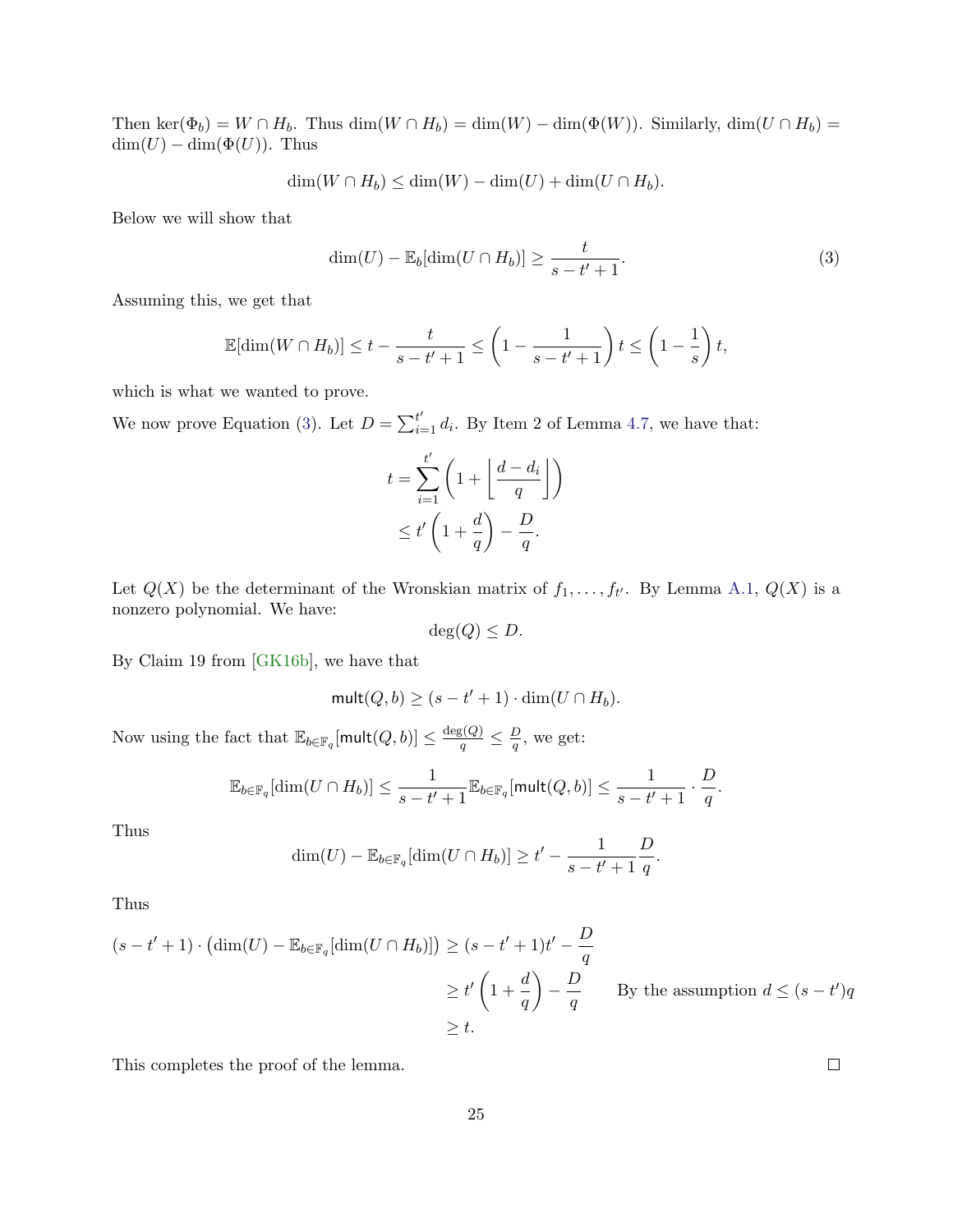#### 4.5 Properties of the space of solutions of a linear differential equation

Let  $v_0 + V$  be the affine space of low degree solutions to a linear differential equation:

$$
v_0 + V = \left\{ f(X) \in \mathbb{F}_q[X] \mid \deg(f) \le d \text{ and } A(X) + \sum_{i=0}^{r-1} B_i(X) f^{(i)}(X) = 0 \right\}.
$$

We now prove some properties of  $V$  that will help us in the second step of our list-decoding algorithm.

First we note that V is  $(X^q, d)$ -closed.

Lemma 4.9. *V* is  $(X<sup>q</sup>, d)$ -closed.

Proof. Observe that:

$$
V = \left\{ f(X) \in \mathbb{F}_q[X] \mid \deg(f) \le d \text{ and } \sum_{i=0}^r B_i(X) f^{(i)}(X) = 0 \right\}.
$$

Now take any  $f(X) \in V$ . We want to show that  $g(X) = X^q f(X) \in V$ . For any  $i < q$ , we have:

$$
g^{(i)}(X) = \sum_{i'=0}^{i} (X^q)^{(i')} \cdot f^{(i-i')}(X)
$$
  
= 
$$
\sum_{i'=0}^{i} {q \choose i'} X^{q-i'} \cdot f^{(i-i')}(X)
$$
  
= 
$$
X^q f^{(i)}(X).
$$

Thus (using the fact that  $r < q$ ):

$$
\sum_{i=0}^{r} B_i(X)g^{(i)}(X) = X^q(\sum_{i=0}^{r} B_i(X)f^{(i)}(X)) = 0.
$$

We conclude that  $g(X) \in V$ , as desired.

<span id="page-26-0"></span>Lemma 4.10.

$$
\mathrm{qdim}(V) \leq r - 1.
$$

*Proof.* Apply Lemma [4.7](#page-23-1) to V to obtain  $f_1, \ldots, f_{r'} \in V$ , where  $r' = \text{qdim}(V)$ . Suppose  $r' \geq r$ . Since  $f_1, \ldots, f_r \in V$  we have that for each  $j \in [r]$ ,

$$
\sum_{i=0}^{r-1} B_i(X) f_j^{(i)}(X) = 0.
$$

This means that the Wronskian matrix of  $(f_1, \ldots, f_r)$  is singular. However, Lemma [A.1](#page-56-11) shows that the Wronskian matrix is nonsingular, a contradiction. This completes the proof.  $\Box$ 

 $\Box$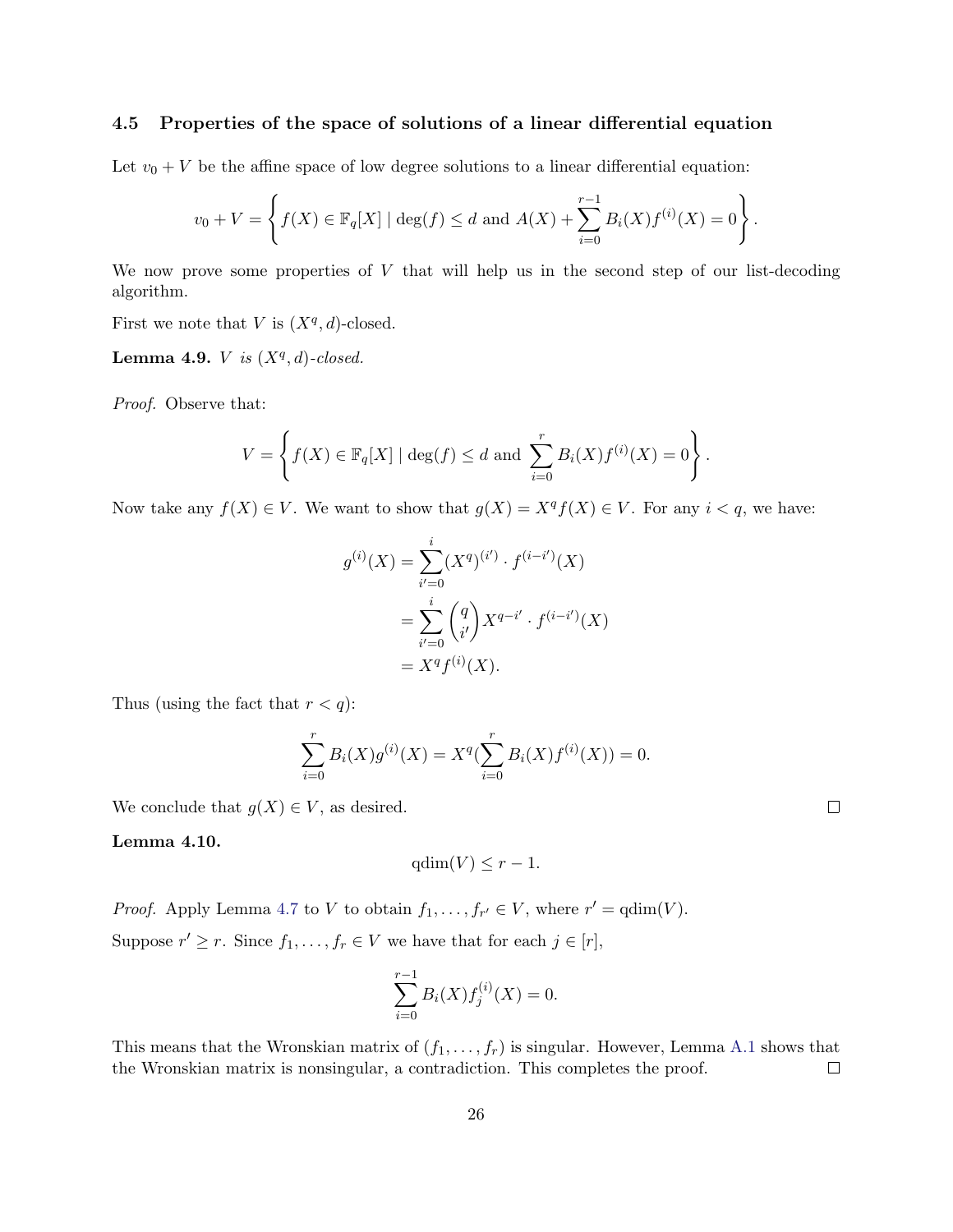The next two lemmas and the following corollary are trivial and we omit the proofs.

For  $b \in \mathbb{F}_q$ , let

$$
H_b = \{ f(X) \in \mathbb{F}_q[X] \mid \deg(f) \le d \text{ and } f^{(
$$

**Lemma 4.11.** For each  $b \in \mathbb{F}_q$ ,  $H_b$  is  $(X^q, d)$ -closed.

**Lemma 4.12.** The intersection of  $(X^q, d)$ -closed subspaces is  $(X^q, d)$ -closed.

<span id="page-27-0"></span>**Corollary 4.13.** Given elements  $b_1, \ldots, b_j \in \mathbb{F}_q$ , the space  $V \cap H_{b_1} \cap H_{b_2} \ldots H_{b_j}$  is  $(X^q, d)$ -closed.

#### 4.6 Pruning the list

Having developed the relevant machinery about  $(X<sup>q</sup>, d)$ -closed subspaces, we can now describe and analyze the second part of the list-decoding algorithm for univariate multiplicity codes. Below we give the algorithm PruneListMULT, and after that we analyze it. The algorithm is given as input  $S : \mathbb{F}_q \to \left(\begin{smallmatrix} \mathbb{F}_q^s \\ \ell^s \end{smallmatrix}\right)$ , an  $\mathbb{F}_q$ -affine subspace  $v_0 + V \subseteq \mathbb{F}_q[X]$ , and a parameter  $\tau \in \mathbb{N}$ .

Algorithm PruneListMULT $(S, v_0 + V, \tau)$ 

1. Initialize  $\mathcal{L}' = \emptyset$ .

- 2. Pick  $b_1, b_2, \ldots, b_\tau \in \mathbb{F}_q$  independently and uniformly at random.
- 3. For each choice of  $y_1 \in S(b_1), y_2 \in S(b_2), \ldots, y_{\tau} \in S(b_{\tau})$ :
	- If there is exactly one codeword  $P(X) \in v_0 + V$  such that  $P^{(*s*)}(b_j) = y_j$  for all  $j \in [\tau]$ , then:

$$
\mathcal{L}' \leftarrow \mathcal{L}' \cup \{P(X)\}.
$$

4. Output  $\mathcal{L}'$ .

<span id="page-27-1"></span>**Lemma 4.14.** Suppose  $v_0 + V$  is an affine space of polynomials of degree at most d. Suppose V is  $(X^q, d)$ -closed and  $qdim(V) = r'$ . Suppose  $d \leq (s - r')q$ .

Then the algorithm PruneListMULT runs in time  $poly(q, s, \ell^{\tau})$ , and outputs a list  $\mathcal{L}'$  containing at most  $\ell^{\tau}$  polynomials, such that any polynomial  $P(X) \in v_0 + V$  with  $dist(MultEnc_s(P), S) \leq \alpha$ appears in  $\mathcal{L}'$  with probability at least

$$
(1-\alpha)^{\tau} - r's(1-1/s)^{\tau}.
$$

*Proof.* We clearly have that  $|\mathcal{L}'| \leq \ell^{\tau}$ , and that the algorithm has the claimed running time. Fix a polynomial  $\hat{P} \in v_0 + V$  such that dist(Mult $\text{Enc}_s(\hat{P}), S \leq \alpha$ . Below we will show that  $\hat{P}$  belongs to  $\mathcal{L}'$  with probability at least

$$
(1-\alpha)^{\tau} - r's(1-1/s)^{\tau}.
$$

Let  $E_1$  denote the event that  $\hat{P}^{( for all  $j \in [\tau]$ . Let  $E_2$  denote the event that for all$ nonzero polynomials  $Q \in V$  there exists some  $j \in [\tau]$  such that  $Q^{(*s*)}(b_j) \neq 0$ . By assumption that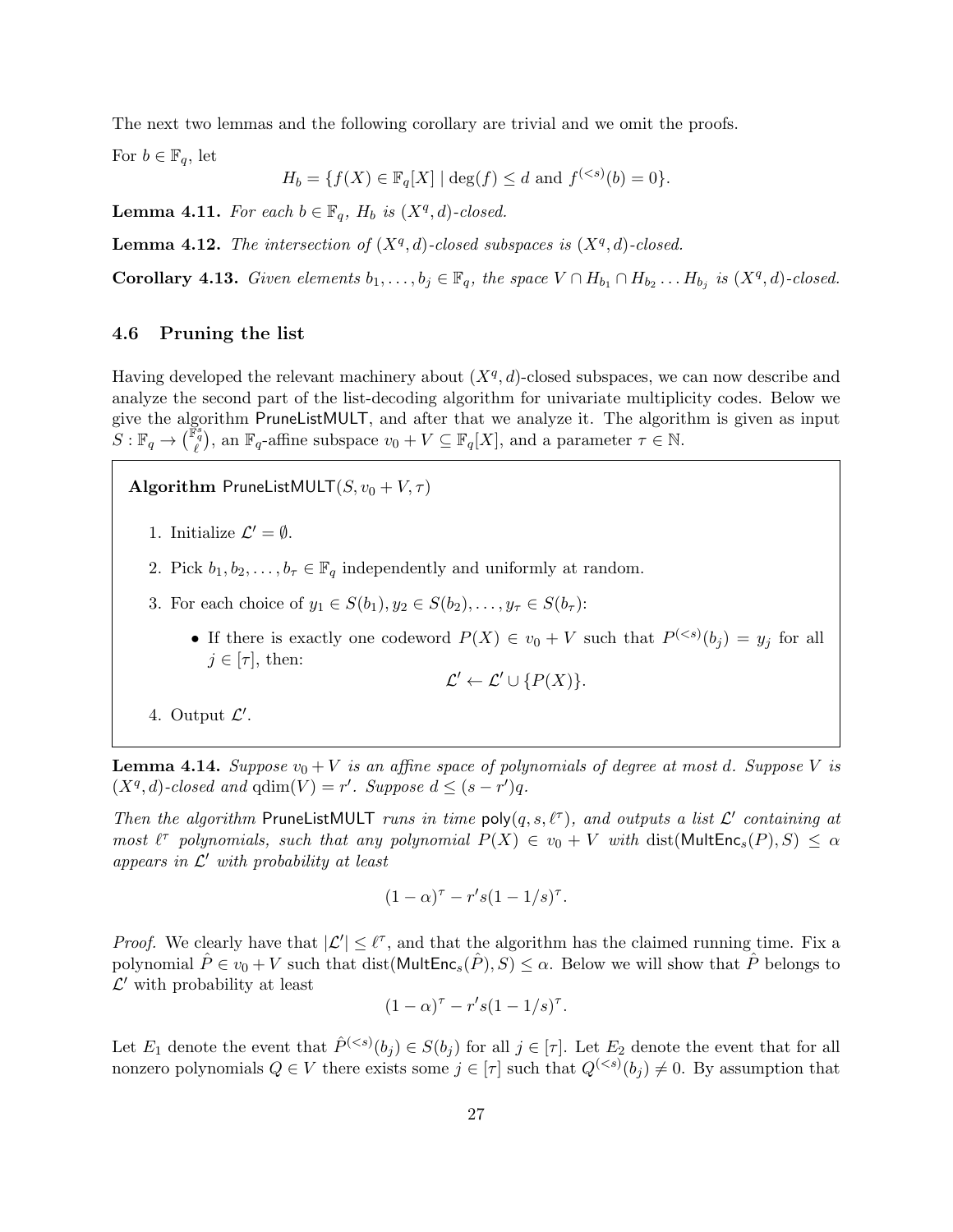dist(MultEnc<sub>s</sub> $(\hat{P}), S \leq \alpha$ , we readily have that

$$
\Pr[E_1] \ge (1 - \alpha)^{\tau}.
$$

Claim [4.15](#page-28-0) below also shows that

$$
Pr[E_2] \ge 1 - r's \cdot (1 - 1/s)^{\tau}.
$$

So both  $E_1$  and  $E_2$  occur with probability at least

$$
(1-\alpha)^{\tau} - r's \cdot (1-1/s)^{\tau}.
$$

If  $E_2$  occurs, then for every choice of  $y_1 \in S(b_1), y_2 \in S(b_2), \ldots, y_\tau \in S(b_2)$ , there can be at most one polynomial  $P(X) \in v_0 + V$  such that  $P^{(*s*)}(b_j) = y_j$  for all  $j \in [\tau]$  (otherwise, the difference  $Q = P_1 - P_2 \in V$  of two such distinct polynomials would have  $Q^{(*s*)}(b_j) = 0$  for all  $j \in [\tau]$ , contradicting  $E_2$ ). If  $E_1$  also occurs, then in the iteration of Step [3](#page-18-0) where  $y_j = \hat{P}^{( for each$  $j \in [\tau]$ , the algorithm will take  $P = \hat{P}$ , and thus  $\hat{P}$  will be included in  $\mathcal{L}'$ . This completes the proof of the lemma.  $\Box$ 

It remains to prove the following claim.

#### <span id="page-28-0"></span>Claim 4.15.

$$
Pr[E_2] \ge 1 - r's \cdot (1 - 1/s)^{\tau}.
$$

Proof of Claim [4.15.](#page-28-0) We will use Theorem [4.8.](#page-24-0)

Since  $qdim(V) \leq r'$ , we have  $dim(V) \leq r's$ . For  $0 \leq j \leq \tau$ , let

$$
V_j := V \cap H_{b_1} \cap H_{b_2} \cap \ldots \cap H_{b_j},
$$

and  $t_j := \dim(V_j)$ . Observe that  $r's \ge t_0 \ge t_1 \ge \ldots \ge t_{\tau}$ , and that event  $E_2$  holds if and only if  $t_\tau = 0.$ 

By Corollary [4.13,](#page-27-0) all the  $V_j$  are  $(X^q, d)$ -closed. Since  $V_j \subseteq V$ , we have  $qdim(V_j) \leq qdim(V) = r'$ . We now study the distribution of  $t_0, \ldots, t_{\tau}$ . Since  $\dim(V_j) \leq r'$  and  $d \leq (s - r')q$ , we may apply Theorem [4.8.](#page-24-0) We get:

$$
\mathbb{E}[t_{j+1} | t_j = t] = \mathbb{E}_{b_{j+1} \in \mathbb{F}_q}[\dim(V_j \cap H_{b_j}]) | \dim(V_j) = t] \leq (1 - 1/s) \cdot t.
$$

Thus

$$
\mathbb{E}[t_{j+1}] \le (1 - 1/s) \cdot \mathbb{E}[t_j],
$$

and

$$
\mathbb{E}[t_{\tau}] \le (1 - 1/s)^{\tau} \cdot \mathbb{E}[t_0] \le (1 - 1/s)^{\tau} \cdot r's.
$$

Finally, by Markov's inequality this implies in turn that

$$
Pr[E_2] = Pr[t_\tau = 0] = 1 - Pr[t_\tau \ge 1] \ge 1 - r's (1 - 1/s)^\tau.
$$

 $\Box$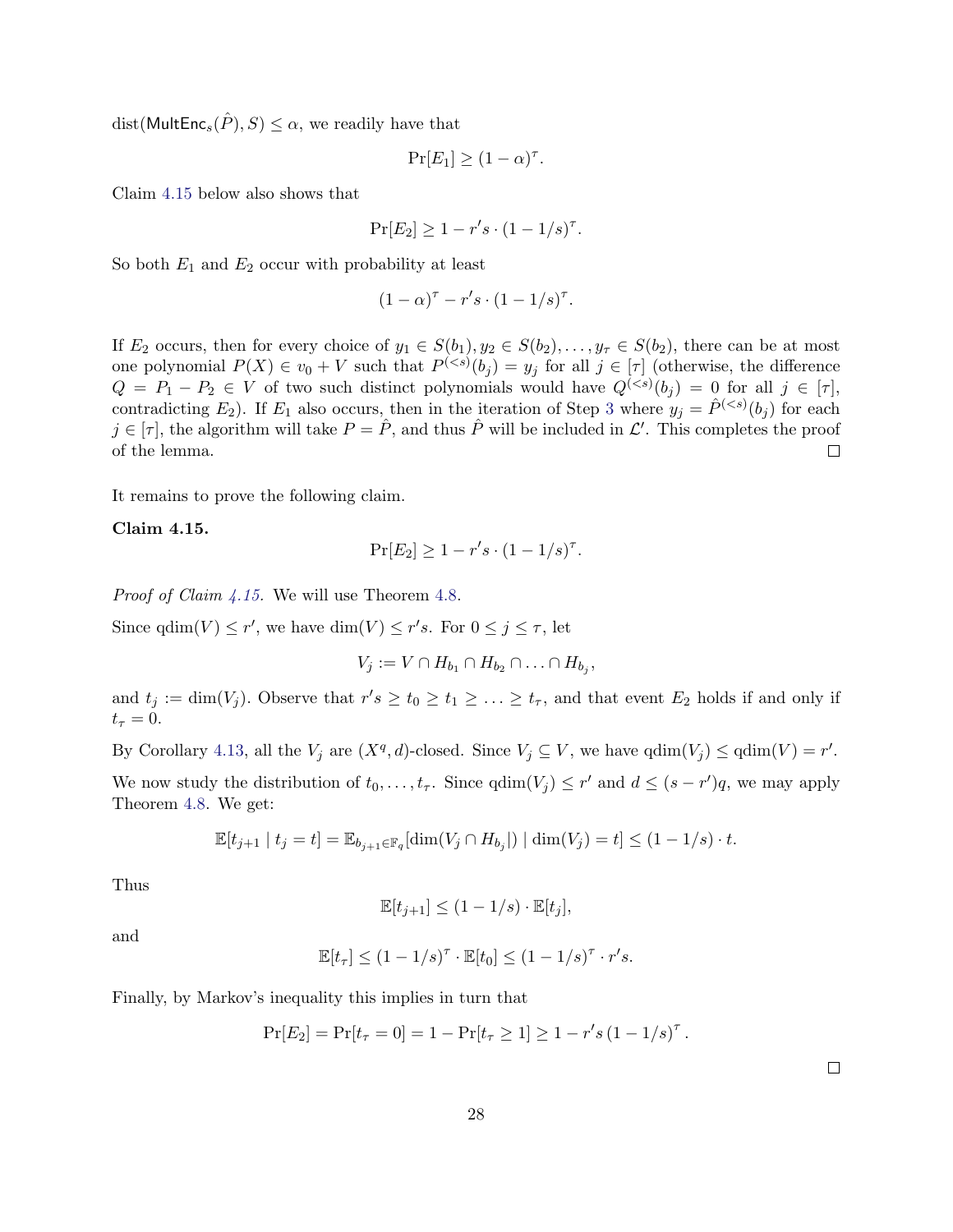#### 4.7 Proof of Theorem [4.4](#page-22-0)

We now prove Theorem [4.4](#page-22-0) based on Theorem [4.5](#page-23-0) and Lemma [4.14.](#page-27-1)

*Proof of Theorem [4.4.](#page-22-0)* Let  $S: \mathcal{D} \to \binom{\mathbb{F}_q^s}{\ell}$  be the received sequence of input lists. We would like to find a list L of size  $\ell^{O(s \log s)} \cdot s^{O(1)}$  that contains all polynomials  $P(X)$  of degree at most d with  $dist(MultEnc<sub>s</sub>(P), S) \leq \alpha$ .

Let  $v_0 + V$  be the affine subspace found by the algorithm of Theorem [4.5](#page-23-0) for S and  $r = 4\ell/\delta$  (and so  $s > \frac{4r}{\delta}$  by our assumption that  $s > 16\ell/\delta^2$ . Note that for this choice of r the RHS of [\(2\)](#page-23-2) is at least

$$
1 - \frac{\delta}{4} - \frac{1}{1 - \delta/4} (1 - \delta) > \frac{\delta}{3} > \alpha,
$$

and so all polynomial  $P(X)$  of degree at most d with dist(MultEnc<sub>s</sub> $(P), S$ )  $\leq \alpha$  are included in  $v_0 + V$ .

By Lemma [4.10,](#page-26-0)  $\text{qdim}(V) \leq r$ . Since V is  $(X^q, d)$ -closed,  $\text{qdim}(V) \leq r$ , and

$$
d \le (1 - \delta)sq \le (s - 4r)q \le (s - r)q,
$$

we may invoke Lemma [4.14.](#page-27-1) It tells us that algorithm PruneListMULT with inputs S,  $v_0 + V$  and  $\tau = O(s \log(2rs))$  returns a list  $\mathcal{L}'$  of size at most  $\ell^{\tau}$  such that each polynomial  $P(X)$  of degree at most d with dist( $\text{MultEnc}_s(P), S \leq \alpha$  is included in  $\mathcal{L}'$  with probability  $p_0$ , where:

$$
p_0 \ge (1 - \alpha)^\tau - rs \left(1 - \frac{1}{s}\right)^\tau
$$
  
\n
$$
\ge (1 - \frac{1}{2s})^\tau - rs \left(1 - \frac{1}{s}\right)^\tau
$$
  
\n
$$
\ge \frac{1}{2} (1 - \frac{1}{2s})^\tau,
$$

where the first inequality holds since  $\alpha \leq \frac{1}{2}$  $\frac{1}{2s}$ , and the second inequality holds since

$$
(1 - \frac{1}{2s}) > (1 + \frac{1}{2s})(1 - \frac{1}{s}) > e^{1/6s}(1 - \frac{1}{s}) > e^{\ln(2rs)/\tau}(1 - \frac{1}{s}).
$$

The above implies in turn that

$$
|\mathcal{L}| \leq \frac{|\mathcal{L}'|}{p_0} \leq 2 \left( \frac{\ell}{1-\frac{1}{2s}} \right)^\tau \leq \ell^{O(s\log s)} s^{O(1)}.
$$

Moreover, by running the algorithm PruneListMULT  $O(\frac{1}{n})$  $\frac{1}{p_0} \log |\mathcal{L}|$  times and returning the union of all output lists, by a union bound, all elements of  $\mathcal L$  will appear in the union of the output lists with high probability (say, at least 0.99). This gives a randomized list recovery algorithm with output list size  $\ell^{O(s \log s)}$  and running time  $\mathsf{poly}(q, s, \ell^{O(s \log s)})$ .  $\Box$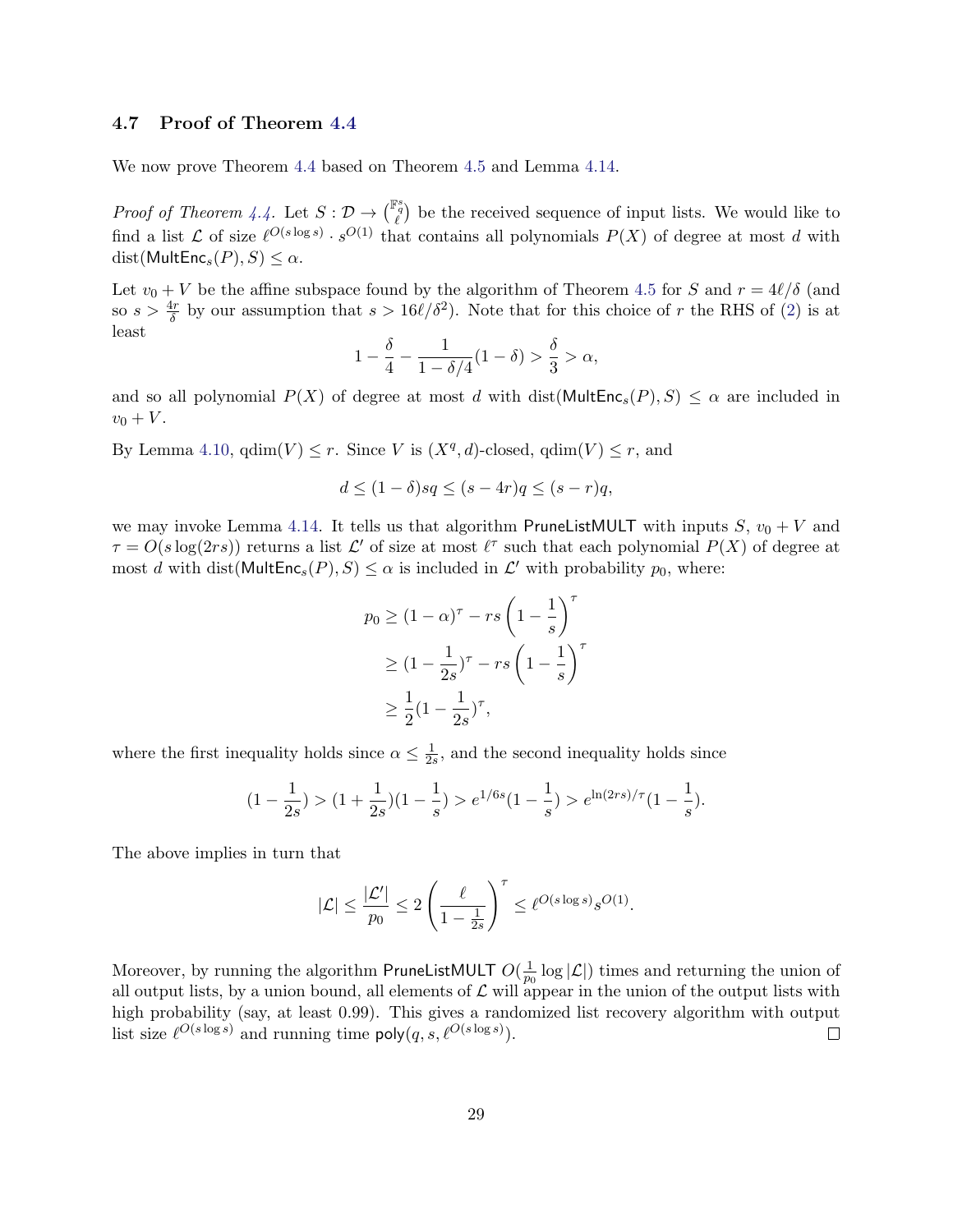## <span id="page-30-1"></span>5 Local list-recovery of multivariate multiplicity codes

In this section we show that multivariate multiplicity codes can be locally list recovered from constant sized input lists with small (or even constant) sized output lists.

Let  $\delta > 0$  be a parameter, and  $m, s$  be integers. Let  $d = (1 - \delta)sq$ . Let MULT $\binom{m}{q,s}(d)$  be the corresponding multiplicity code. Given  $\ell, \alpha$ , we will demonstrate a local list recovery algorithm for multivariate multiplicity codes of degree d and multiplicity parameter s, with input list size  $\ell$  and error tolerance  $\alpha$ . Our main technical statement is Lemma [5.15,](#page-42-0) which we will state and prove later in this section. However, we first state two instantiations of Lemma [5.15,](#page-42-0) which show that (a) multivariate multiplicity codes are locally list-recoverable with sub-polynomial query complexity and sub-polynomial list size, and (b) multivariate multiplicity codes are locally list-recoverable with polynomial query complexity and constant list size.

Our first statement establishes sub-polynomial query complexity and list size.

<span id="page-30-0"></span>**Theorem 5.1.** Let  $\varepsilon > 0$  be sufficiently small, and let  $m, \ell > 0$  be any integers.

Then there is a multivariate multiplicity code  $C \subseteq \Sigma^N$  with distance  $\delta = \varepsilon/2m$  and rate at least  $1 - \varepsilon$  so that C is  $(t, \alpha, \ell, L)$ -locally-list-recoverable for

$$
\alpha \le \frac{\delta^2}{160\ell},
$$
  

$$
L = \ell^{O(\ell m^2 \log(\ell m/\varepsilon)/\varepsilon^2)} \cdot \left(\frac{m}{\varepsilon}\right)^{O(1)}
$$

and

$$
t = \left(\frac{Lm\ell}{\varepsilon}\right)^{O(m)}.
$$

Moreover, we have

$$
N = \left(\frac{Lm\ell}{\varepsilon}\right)^{O(m^2)}.
$$

and

$$
|\Sigma| = \left(\frac{Lm\ell}{\varepsilon}\right)^{O((\ell m^2/\varepsilon^2)^m)}
$$

.

The code is explicit, and can be locally-list-recovered in time  $\mathsf{poly}(t)$ .

In particular, if  $\varepsilon, \ell$  are constant, and  $\ell > 1$ , we have

$$
L = m^{O(m^2)}
$$
,  $t = m^{O(m^3)}$ ,  $|\Sigma| = m^{O(m^{2m+2})}$ ,  $N = m^{O(m^4)}$ ,

and so

$$
L = \exp\left(\sqrt{\log(N) \cdot \log \log(N)}\right), \qquad t = \exp\left(\log^{3/4}(N) \cdot (\log \log(N))^{1/4}\right),
$$

$$
|\Sigma| = \exp\left(\exp\left(\log^{1/4}(N) \cdot \log \log^{3/4}(N)\right)\right).
$$

Our second theorem establishes constant output list size with polynomial query complexity.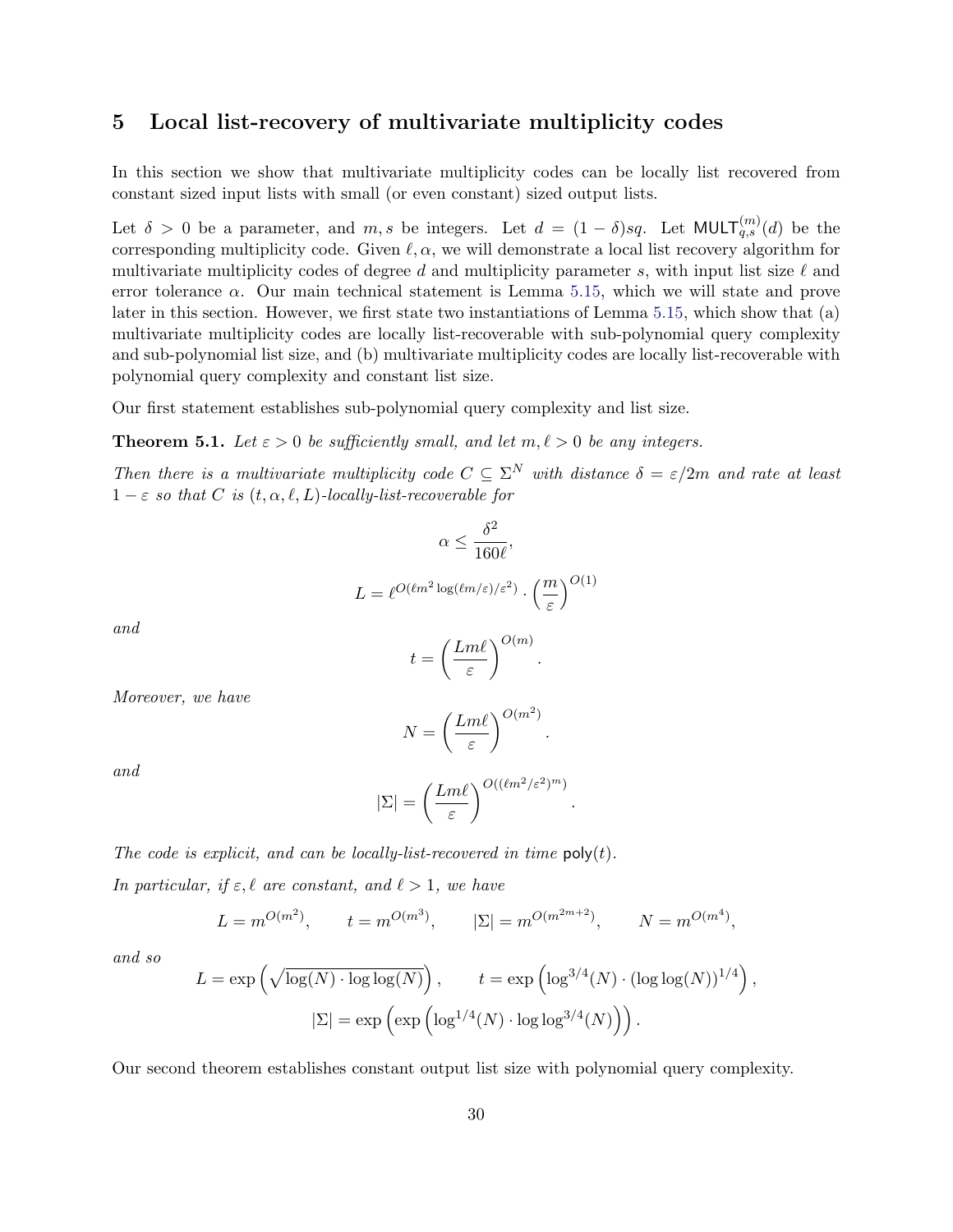<span id="page-31-0"></span>**Theorem 5.2.** Let  $\delta, \varepsilon > 0$  be sufficiently small, and choose  $\tau \in (0, 1)$  and  $\ell \in \mathbb{N}$ .

Then for infinitely many  $N \in \mathbb{N}$ , there is a multivariate multiplicity code  $C \subseteq \Sigma^N$  with distance  $\delta$ and rate at least  $(1 - \delta)^{O(1/\tau)}(1 - \varepsilon)$  so that C is  $(t, \alpha, \ell, L)$ -locally-list-recoverable for some

$$
\alpha = \Omega\left(\min\left\{\frac{\delta^2}{\ell}, \tau^2 \varepsilon\right\}\right),\,
$$

with

$$
t = O_{\delta, \varepsilon, \ell, \tau}(N^{\tau}),
$$
  

$$
L = O_{\delta, \varepsilon, \ell, \tau}(1),
$$

and

$$
|\Sigma| = \mathsf{poly}_{\delta,\varepsilon,\ell,\tau}(N).
$$

Notice that the alphabet size in Theorem [5.2](#page-31-0) is large (polynomial in  $N$ ) and in Theorem [5.1](#page-30-0) is very large (super-polynomial in  $N$ ). However, we will deal with this in Section [6](#page-46-2) to obtain capacityachieving codes with the roughly the same parameters  $t$  and  $L$ , and with constant alphabet size.

The rest of this section is devoted to the proof of Theorems [5.1](#page-30-0) and [5.2,](#page-31-0) both of which follow from the more general Lemma [5.15](#page-42-0) below. We give a short overview of the approach in Section [5.1,](#page-31-1) and then flesh out the details in the subsequent three subsections.

#### <span id="page-31-1"></span>5.1 Overview and some more notation

We first introduce some terminology that will be useful for this section. Let  $U_{m,s} = \{ \mathbf{i} \in \mathbb{N}^m \mid \mathbf{0} \in \mathbb{N}^m \}$ wt(i)  $\langle s \rangle$ . Let  $\Sigma_{m,s} = \mathbb{F}_q^{U_{m,s}}$  be the alphabet of the multiplicity code. Let  $w = |U_{m,s}| = {m+s-1 \choose m}$ . For an element  $z \in \Sigma_{m,s}$ , and a direction  $\mathbf{b} \in \mathbb{F}_q^m$ , we define the restriction of z to direction **b** (denoted  $z|_{\mathbf{b}}$ ) to equal  $h \in \Sigma_{1,s}$ , where given by:

$$
h^{(j)} = \sum_{\mathbf{wt}(\mathbf{j}) = j} z^{(\mathbf{j})} \mathbf{b}^{\mathbf{j}}
$$

for each j such that  $0 \leq j < s$ .

The local list recovering algorithm has three main subroutines that we will describe and analyze in the next three subsections. Briefly, the three components are the following:

- 1. A subroutine RecoverCandidates, given in Section [5.2.](#page-32-0) RecoverCandidates takes as input a point  $\mathbf{a} \in \mathbb{F}_q^m$ , has query access to S, and returns a short list  $Z \subset \Sigma_{m,s^*}$  of guesses for  $Q^{(*s*<sup>*</sup>)}(a)$ , where we will take  $s^*$  to be some parameter larger than s.
- 2. An oracle machine  $M^S[\mathbf{a}, z]$ , given in Section [5.3.](#page-37-0) The oracle machine  $M^S[\mathbf{a}, z]$  is defined using an advice string  $(a, z)$  and has query access to S. If  $z = Q^{(*s**)}(a)$ , then with high probability over the choice of a random point a, we weill have that

$$
\text{dist}\left(M^S[\mathbf{a}, Q^{(
$$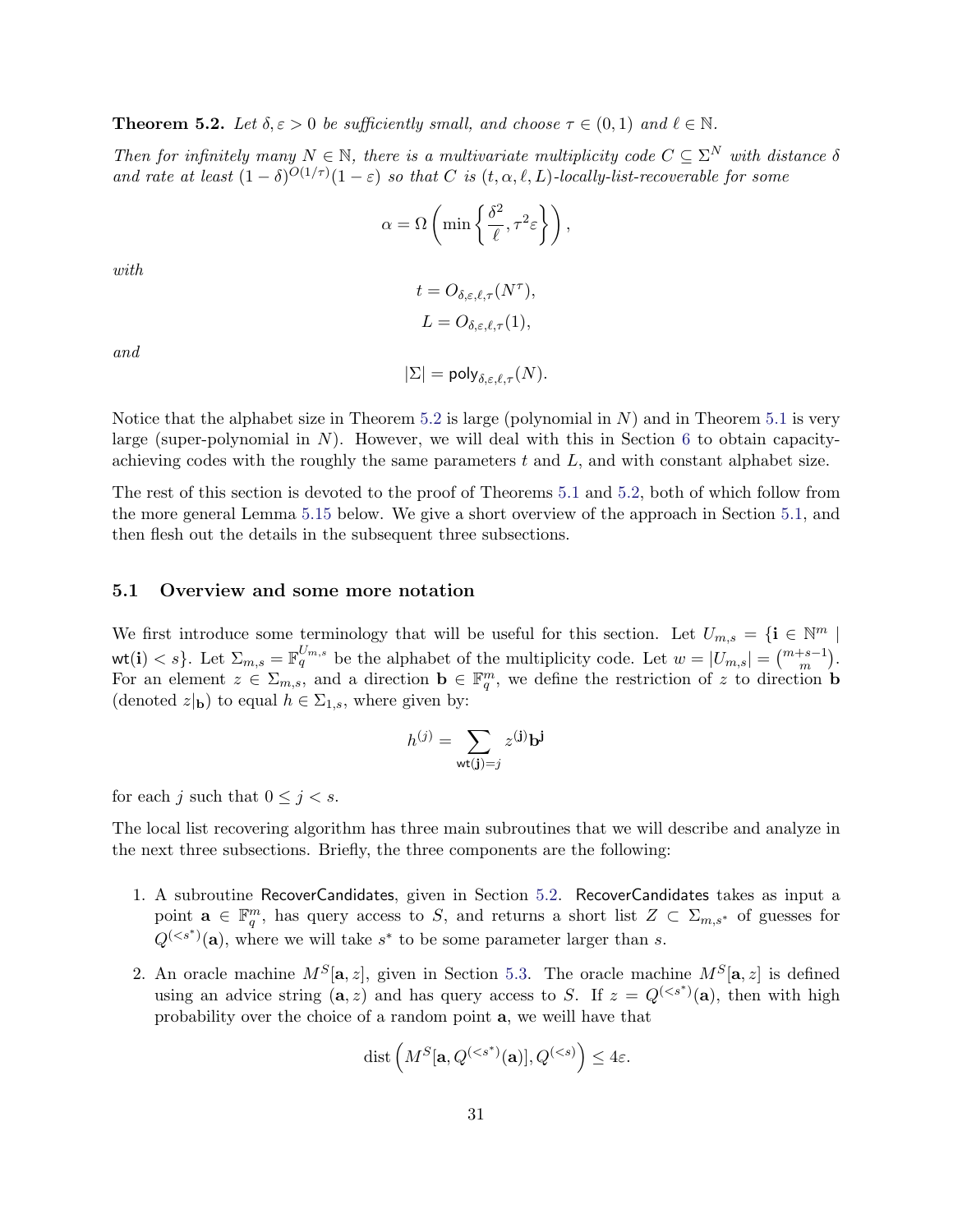3. The final local list-recovery algorithm LocalListRecoverMULT, given in Section [5.4.](#page-41-0) Recall that the goal is to output a list of randomized algorithms  $A_1, \ldots, A_L$  so that for each codeword  $c \in \text{MULT}_{q,s}^{(m)}(d)$  with  $\text{dist}(c, S) \leq \alpha$ , with probability at least 2/3, there exists some j so that  $Pr[A_j(i) = c_i] \geq 2/3$ . We arrive at these algorithms  $A_j$  as follows.

First, the algorithms runs RecoverCandidates on a random point  $\mathbf{a} \in \mathbb{F}_q^m$  to generate a short list  $Z \subseteq \Sigma_{m,s^*}$  of possibilities for  $Q^{(. Then, for each  $z \in Z$ , it forms the oracle machine$  $M^{S}[\mathbf{a}, z]$ . At this point it would be tempting to output the list of these oracle machines, but we are not quite done: even if  $z = Q^{(*s**)}$  (a) corresponds to the correct advice and the choice of **a** is good, for some small fraction of points **x**, we may still have  $M^S[\mathbf{a}, z](\mathbf{x}) \neq Q^{( with$ decent probability. Fortunately, for most **y** this will not be the case, and so we can implement the local correction algorithm of [\[KSY14\]](#page-55-0) for multiplicity codes on top of  $M<sup>S</sup>[a, z]$ . This will give us our final list of randomized algorithms  $A_1, \ldots, A_L$  that the local list-recovery algorithm returns.

We flesh out the details in the next three subsections.

#### <span id="page-32-0"></span>5.2 The algorithm RecoverCandidates

As an important subroutine of the local list recovering algorithm, we will implement an algorithm which we call RecoverCandidates which will have the following features. It will have oracle access to a function  $S: \mathbb{F}_q^m \to {\binom{\Sigma_{m,s}}{\ell}}$ . Think of this function as assigning to each element of  $\mathbb{F}_q^m$  a list of size  $\ell$  of alphabet symbols of the multiplicity code. Now suppose that  $Q$  is an m-variate polynomial of degree at most  $d$  (think of  $Q$  to represent a true codeword of the multiplicity code) that "agrees" with at least  $1 - \alpha$  fraction of these lists. On being input **x**, a random element of  $\mathbb{F}_q^m$ , and for some parameter  $\tilde{s}$  (think of  $\tilde{s}$  to be much larger than s), the algorithm RecoverCandidates will make few queries to S and output a small list  $Z \subseteq \Sigma_{m,\tilde{s}}$ , such that with high probability (over the choice of **x** and the randomness of the algorithm), the list Z contains  $Q^{( $\tilde{s}})(\mathbf{x})$ .$ 

The main feature of this algorithm is that given oracle access to small lists, that for most coordinates agree with the evaluations of order  $s$  derivatives of  $Q$ , can output for most coordinates, a small list that agrees with evaluations of order  $\tilde{s}$  derivatives of  $Q$ .

<span id="page-32-1"></span>**Lemma 5.3.** Let q be a prime, let  $\delta > 0$  and let s, d, m be nonnegative integers such that  $d =$  $(1 - \delta)$ sq. Let  $\alpha, \alpha'$  be parameters such that  $0 < \alpha < \alpha'$ .

Let  $L = L(d, q, s, \ell, \alpha')$  be the list size for list recovering univariate multiplicity codes MULT $_{q,s}^{(1)}(d)$ of degree d and multiplicity parameter s with input list size  $\ell$  and error tolerance  $\alpha'$ , and  $T$  be the corresponding running time for list recovering univariate multiplicity codes of the same parameters.

Let  $S: \mathbb{F}_q^m \to {\binom{\sum_{m,s}}{k}}$ . Let  $\tilde{s} > 0$  be a parameter. Suppose that  $q > 100 \cdot \tilde{s} \cdot L \cdot m^2$ , and suppose that  $Q(X_1, \ldots, X_m) \in \mathbb{F}_q[X_1, \ldots, X_m]$  is a polynomial of degree at most d such that:

$$
\Pr_{\mathbf{x}\in\mathbb{F}_q^m}[Q^{(1-\alpha.
$$

There is an algorithm RecoverCandidates which on input  $x \in \mathbb{F}_q^m$  and  $\tilde{s}$ , and given oracle access to S, makes at most poly  $(q \cdot (L\tilde{s}m)^m)$  queries to S, runs in time at most poly  $(T \cdot q \cdot (L\tilde{s}m)^m)$ , and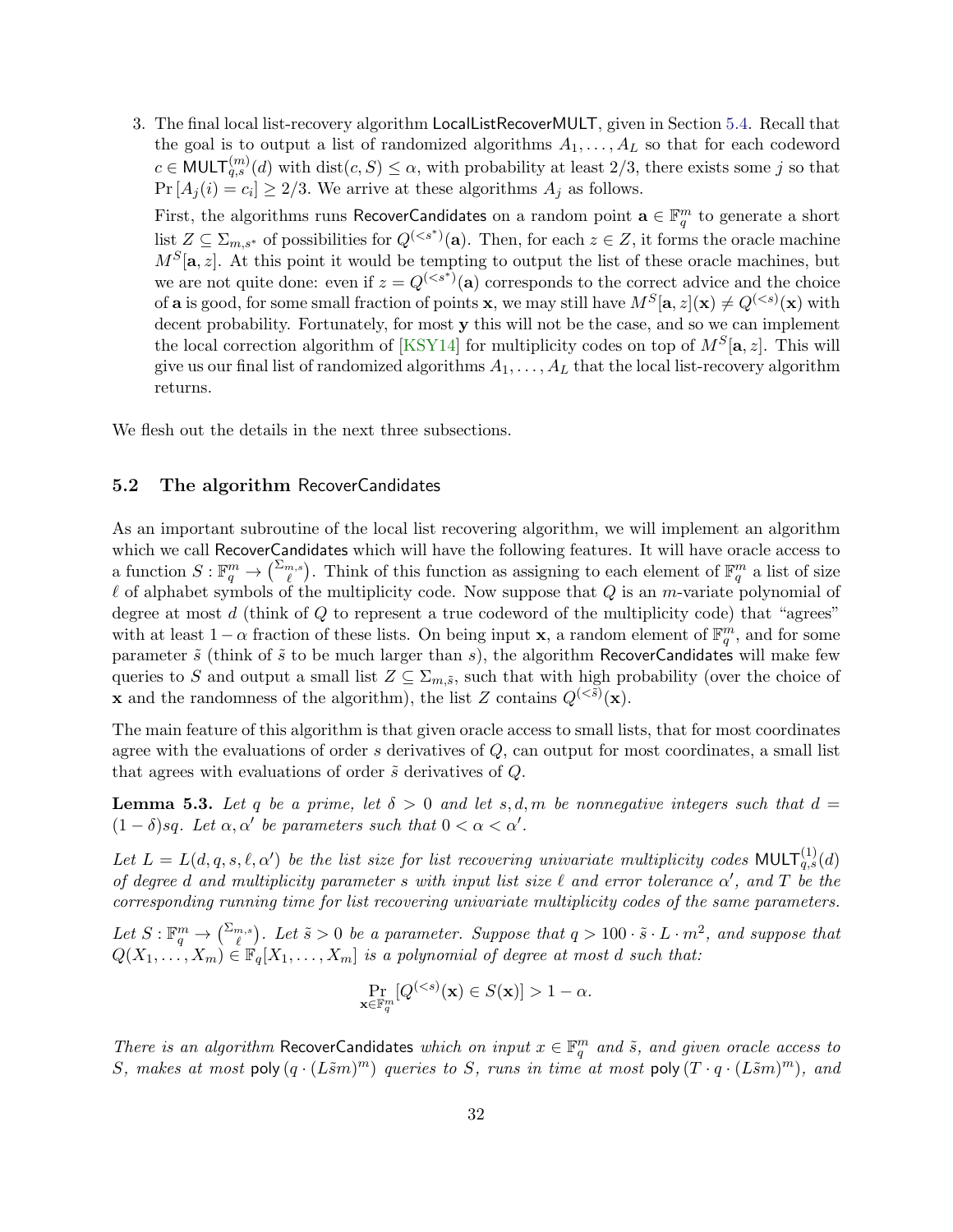outputs a list  $Z \subseteq$  of size at most  $O(L)$  such that if  $\mathbf{x} \in \mathbb{F}_q^m$  uniformly at random, then:

$$
\Pr[Q^{(<\tilde{s})}(\mathbf{x}) \in Z] \ge 1 - \frac{12}{(\alpha' - \alpha)q},
$$

where the probability is over the random choice of  $x$  and the random choices of the algorithm RecoverCandidates.

The high level idea of the algorithm is as follows. On input x, we take several random lines passing through x, and run the univariate multiplicity list-recovery algorithm on the restrictions of the received word to those lines. This gives us, for each of these lines, a list of univariate polynomials. For a given line, this list of univariate polynomials contains candidates for Q restricted to that line. In particular, this gives us candidate values for  $Q(\mathbf{x})$  and the all higher order directional derivatives of Q at x in the directions of those lines. We combine this information about the different directional derivatives to reconstruct  $Q^{( $\tilde{s}})$ (**x**).$ 

This combination turns out to be a certain kind of polynomial list-recovery problem: namely listrecovery for tuples of polynomials. The following lemma, which is proved in Appendix [D,](#page-60-0) shows how this can be done algorithmically.

<span id="page-33-0"></span>**Lemma 5.4** (Vector-valued Reed-Muller list recovery on a grid). Let  $\ell, \tilde{s}, K, m$  be given parameters. Let  $\mathbb F$  be a finite field. Suppose that  $U \subseteq \mathbb F$  and  $|U| \geq 2\ell \tilde{s}K$ . Let  $\alpha < 1 - \frac{1}{\sqrt{2}}$  $\frac{1}{\overline{K}}$  be a parameter.

Then for every  $f: U^m \to \begin{pmatrix} \mathbb{F}^t \\ \ell \end{pmatrix}$  $\binom{n}{\ell}$ , if  $\mathcal{L} = \{(Q_1, Q_2, \ldots, Q_t) \in (\mathbb{F}[Y_1, Y_2, \ldots, Y_t])^t \mid \forall i \in [t], \deg(Q_i) \leq \tilde{s} \text{ and }$  $\Pr_{\mathbf{u}\in U^m}[(Q_1(\mathbf{u}),Q_2(\mathbf{u}),\ldots,Q_t(\mathbf{u}))\not\in f(\mathbf{u})]<\alpha\},$ 

the following hold:

- 1.  $|\mathcal{L}| \leq 2K\ell$ .
- 2. If  $K\geq m^2$  and  $\alpha< 1-\frac{m}{\sqrt{K}}$ , then there is a poly $(|U|^m,t,\log|F|)$ -time algorithm VectorRMListRecover which computes  $\mathcal{L}$ .

We will use VectorRMListRecover as a subroutine of RecoverCandidates. To see why this is relevant, we make the following observation about Hasse derivatives.

<span id="page-33-1"></span>**Claim 5.5.** Let  $Q(X_1, ..., X_m) \in \mathbb{F}_q[X_1, ..., X_m]$ . Let  $\mathbf{x}, \mathbf{b} \in \mathbb{F}_q^m$ . Let  $\tilde{s}$  be an integer. Let  $\lambda(T) = \mathbf{x} + T\mathbf{b}$  be the line passing through  $\mathbf{x}$  in direction **b**.

For each  $j < \tilde{s}$ , define polynomial

$$
H_{\mathbf{x},j}(Y_1,\ldots,Y_m)=\sum_{\mathbf{j}: \mathsf{wt}(\mathbf{j})=j} Q^{(\mathbf{j})}(\mathbf{x})\mathbf{Y}^{\mathbf{j}},
$$

and let  $H_{\mathbf{x}}(Y_1,\ldots,Y_m) \in (\mathbb{F}_q[Y_1,\ldots,Y_m])^{\tilde{s}}$  be the tuple of polynomials:

$$
H_{\mathbf{x}}=(H_{\mathbf{x},0},H_{\mathbf{x},1},\ldots,H_{\mathbf{x},\tilde{s}-1}).
$$

Then we have

$$
(Q \circ \lambda)^{(<\tilde{s})}(0) = Q^{(<\tilde{s})}(\mathbf{x})|_{\mathbf{b}} = H_{\mathbf{x}}(\mathbf{b}).
$$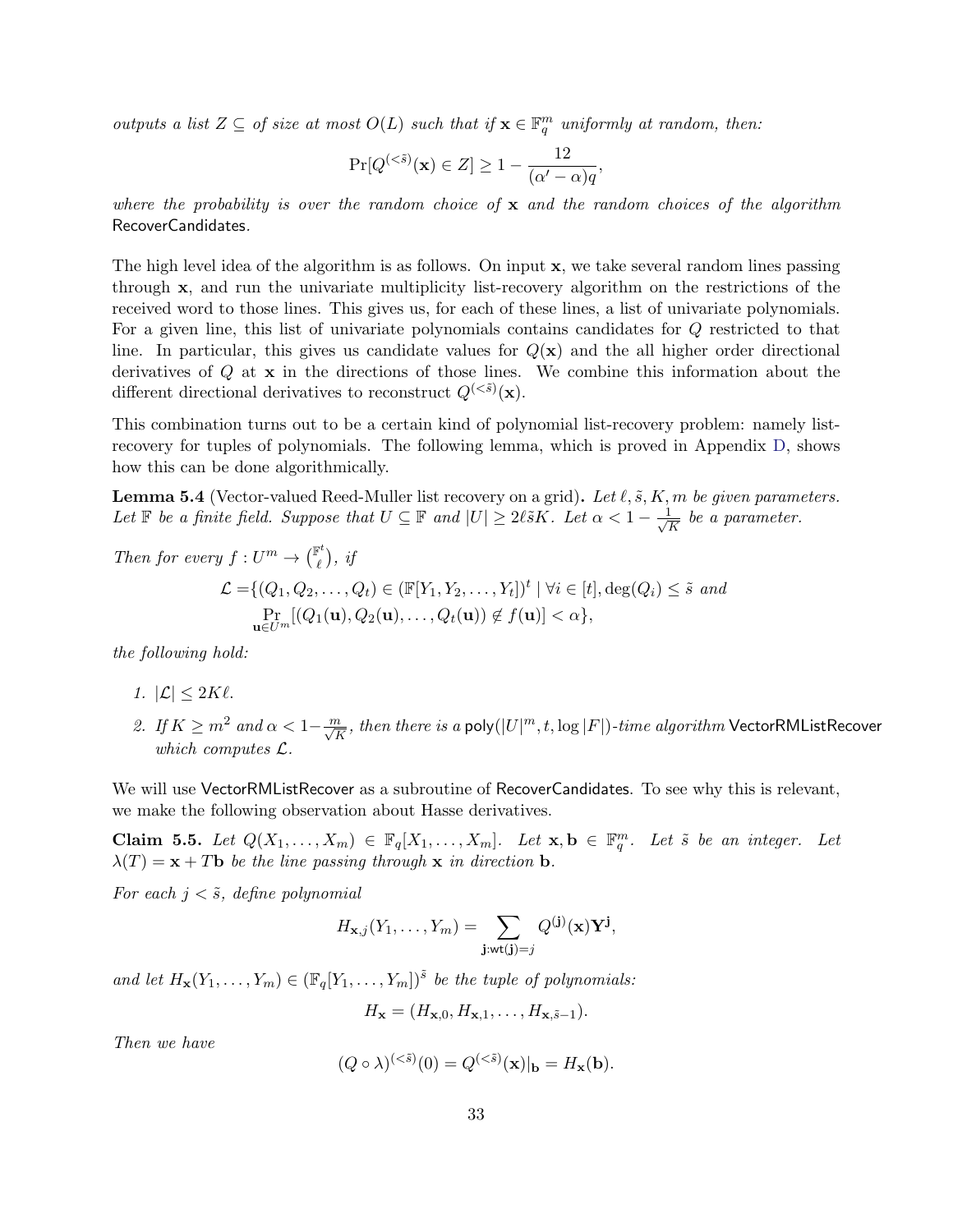Proof. We have from the definition of the Hasse derivative that

$$
\sum_{i} (Q \circ \lambda)^{(i)}(0) \cdot T^{i} = (Q \circ \lambda)(T)
$$

$$
= Q(\mathbf{x} + T\mathbf{b})
$$

$$
= \sum_{i} Q^{(i)}(\mathbf{x}) \cdot \mathbf{b}^{i} \cdot T^{\text{wt}(i)}
$$

$$
= \sum_{i} \left( \sum_{i:\text{wt}(i)=i} Q^{(i)}(\mathbf{x}) \mathbf{b}^{i} \right) T^{\text{wt}(i)},
$$

and so by matching coefficients we have

$$
(Q \circ \lambda)^{(j)}(0) = \sum_{\mathbf{j}: \mathbf{wt}(\mathbf{j}) = j} Q^{(\mathbf{j})}(\mathbf{x}) \mathbf{b}^{\mathbf{j}} = H_{\mathbf{x},j}(\mathbf{b}).
$$

This implies the claim.

Thus, given information about  $(Q \circ \lambda)^{(<\tilde{s})}(0)$  for various lines  $\lambda$  and for some  $\tilde{s}$ , we have information about the tuple of polynomials  $H_x(Y)$ , evaluated at many different points **b**. It is on these polynomials that we will use Lemma [5.4.](#page-33-0)

Now we present our main subroutine RecoverCandidates, and analyze it below.

Main Subroutine RecoverCandidates.

- Oracle access to  $S: \mathbb{F}_q^m \to {\binom{\sum_{m,s}}{\ell}}$ .
- INPUT:  $\mathbf{x} \in \mathbb{F}_q^m$ , parameter  $\tilde{s} \in \mathbb{N}$ .
- The goal is to recover a small list of candidates for  $Q^{( $\tilde{s}})(\mathbf{x})$ .$
- 1. Let  $U \subseteq \mathbb{F}_q$  be a set of size  $100\tilde{s}Lm^2$ .
- 2. Let  $\mathbf{b} \in \mathbb{F}_q^m$  be picked uniformly at random.
- 3. Let  $B = \{b_{\mathbf{u}} = \mathbf{b} + \mathbf{u} \mid \mathbf{u} \in U^m\}.$
- 4. For each  $\mathbf{u} \in U^m$ :
	- (a) Let  $\lambda_{\mathbf{u}}(T)$  be the line  $\lambda_{\mathbf{u}}(T) = \mathbf{x} + T\mathbf{b}_{\mathbf{u}}$ .
	- (b) Consider the restriction  $S_{\mathbf{u}} : \mathbb{F}_q \to {\sum_{\ell}^{\Sigma_{1,s}}})$  of S to  $\lambda_{\mathbf{u}}$ . Formally:

$$
S_{\mathbf{u}} = S \circ \lambda_{\mathbf{u}}(t) = \{ z |_{\mathbf{b}_{\mathbf{u}}} \mid z \in S(\lambda_{\mathbf{u}}(t)) \}.
$$

 $\Box$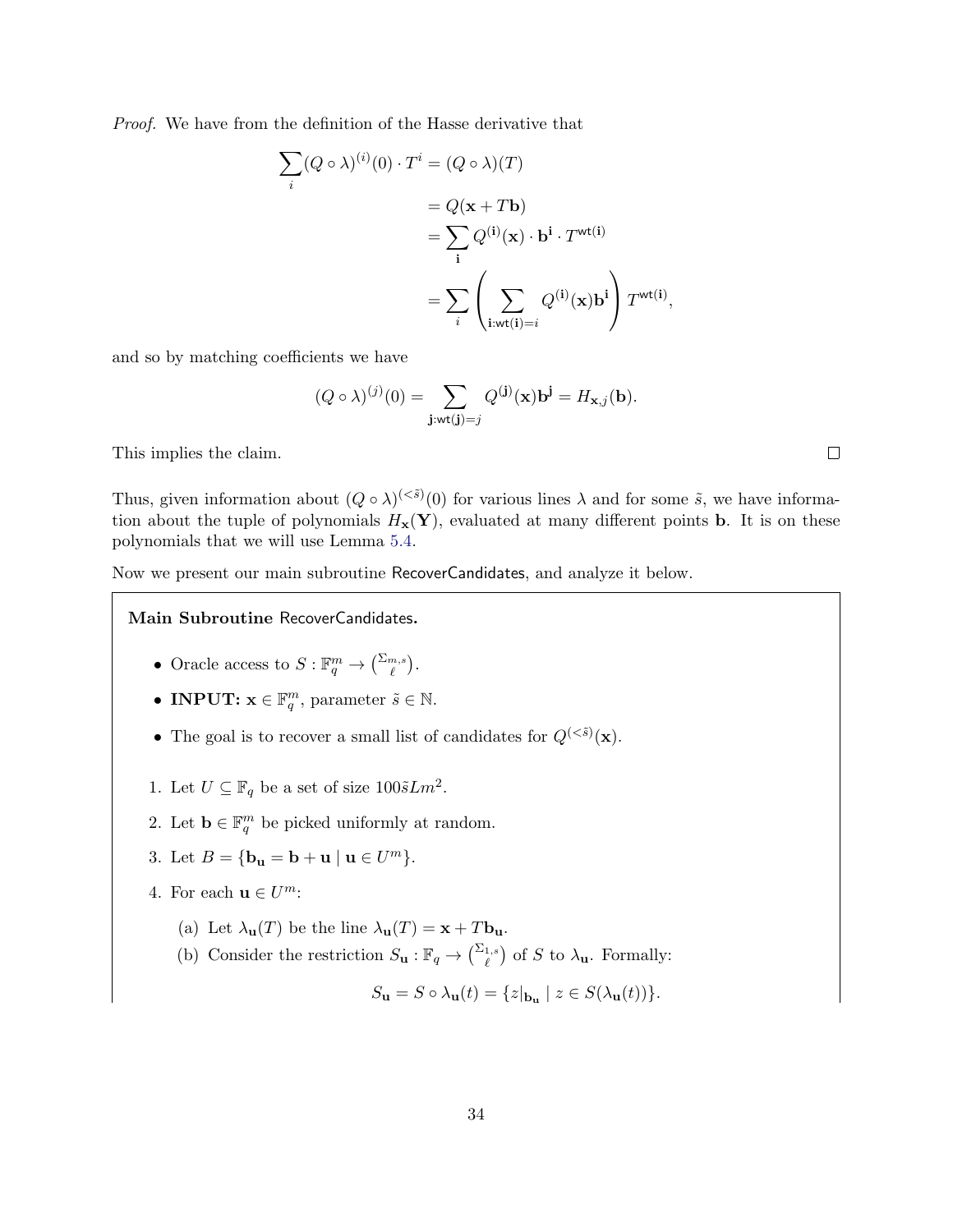- (c) Run the univariate list recovery algorithm on  $S_u$  with error-tolerance  $\alpha'$  for degree d polynomials to obtain a list  $\mathcal{L}_{\lambda_{\mathbf{u}}} \subseteq \mathbb{F}_q[T]$ .
- 5. Define a function  $f: U^m \to {\binom{\mathbb{F}_q^{\tilde{s}}}{L}}$  as follows. For each  $\mathbf{u} \in U^m$ , define

$$
f(\mathbf{u}) = \{ P^{(<\tilde{s})}(0) \mid P(T) \in \mathcal{L}_{\lambda_{\mathbf{u}}} \}.
$$

6. Let  $\mathcal{L}'$  be the set of all  $\tilde{s}$ -tuples of polynomials

$$
(Q'_j(Y_1,\ldots,Y_m))_{j=0}^{\tilde{s}-1}
$$

where  $Q'_{j}$  is homogeneous of degree j, and such that

$$
(Q_j'(\mathbf{u}))_{j=0}^{\tilde{s}-1} \in f(\mathbf{u})
$$

for at least  $2/3$  fraction of the  $\mathbf{u} \in U^m$ .

Obtain this list  $\mathcal{L}'$  by running the VectorRMListRecover (from Lemma [5.4\)](#page-33-0) for  $\tilde{s}$ -tuples of polynomials of degree  $\leq \tilde{s}$ , where the evaluation points are  $U^m$ . Then prune the resulting list  $\mathcal L$  to ensure that for each member

$$
(Q'_j(Y_1,\ldots,Y_m))_{j=0}^{\tilde{s}-1}
$$

of the list  $\mathcal{L}$ , and for each j such that  $0 \leq j \leq \tilde{s}-1$ ,  $Q'_{j}$  is homogeneous of degree j. This pruned list is  $\mathcal{L}'$ .

7. For each

$$
(Q_j'(\mathbf{Y}))_{j=0}^{\tilde{s}-1} \in \mathcal{L}',
$$

let

.

$$
(P_j(\mathbf{Y}))_{j=0}^{\tilde{s}-1} = (Q_j'(\mathbf{Y} - \mathbf{b}))_{j=0}^{\tilde{s}-1},
$$

and add this to a new list of tuples of polynomials that we call  $\mathcal{L}''$ .

8. Let

$$
Z = \left\{ z \in \Sigma_{m,\tilde{s}} \mid (\sum_{\text{wt}(\mathbf{i})=j} z^{(\mathbf{i})} \mathbf{Y}^{\mathbf{i}})^{\tilde{s}-1}_{j=0} \in \mathcal{L}'' \right\}.
$$

9. Return Z.

We now prove Lemma [5.3.](#page-32-1)

*Proof of Lemma [5.3.](#page-32-1)* Suppose  $Q(X_1, ..., X_m) \in \mathbb{F}_q[X_1, ..., X_m]$  is a polynomial of degree at most d such that:

$$
\Pr_{\mathbf{x}\in\mathbb{F}_q^m}[Q^{(1-\alpha.
$$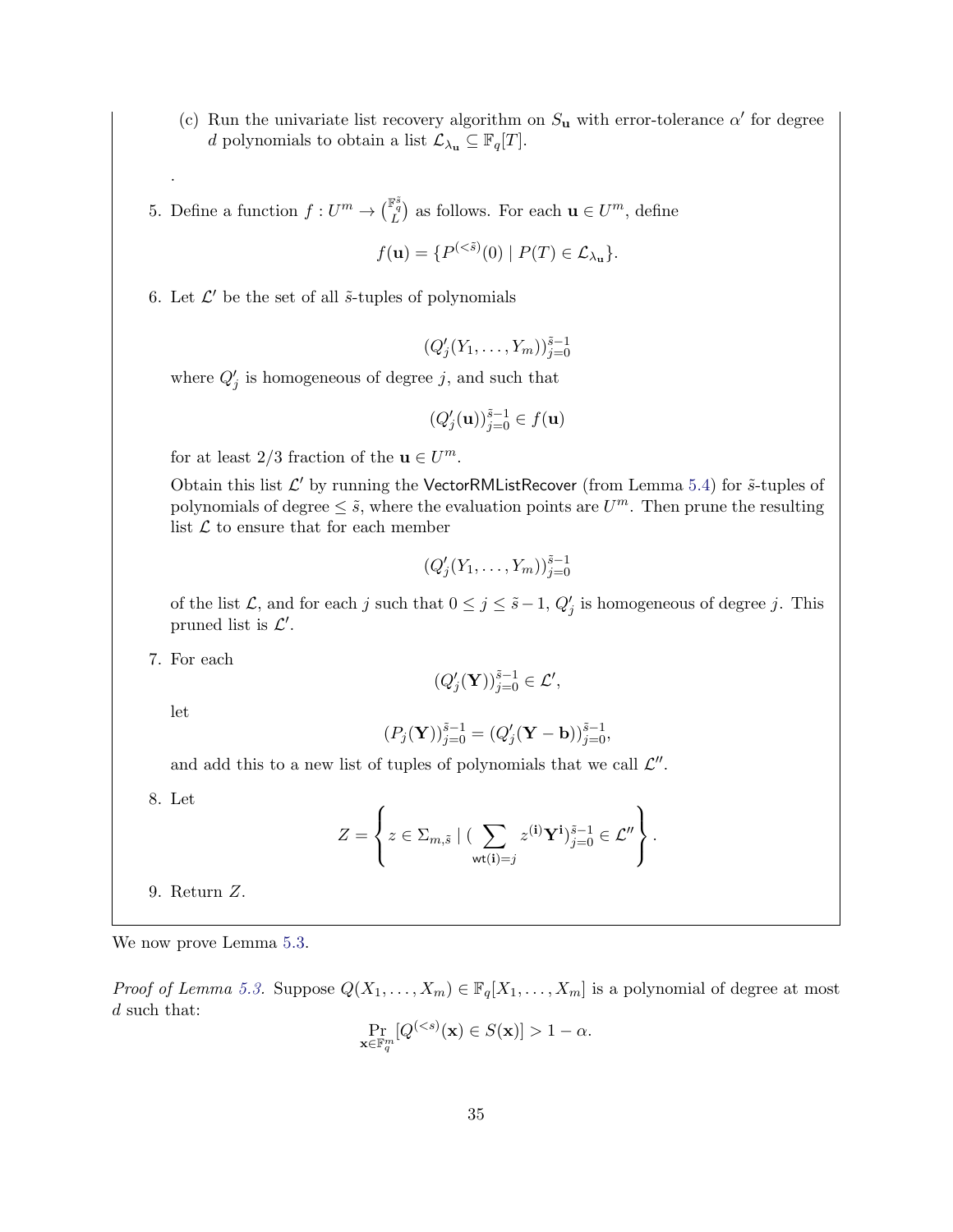For each line  $\lambda$  in  $\mathbb{F}_q^m$ , let  $\mathcal{L}_{\lambda}$  be the result of univariate list-recovering  $S \circ \lambda$  with error-parameter  $\alpha'.$  Let  $\mathbf{b}\in\mathbb{F}_q^m$  be the random choices of RecoverCandidates. For  $\mathbf{x},\mathbf{b}\in\mathbb{F}_q^m,$  and for  $\mathbf{u}\in U^m,$  recall that  $\lambda_{\mathbf{u}}(T)$  denotes the line  $\lambda_{\mathbf{u}}(T) = \mathbf{x} + T\mathbf{b}_{\mathbf{u}}$ , where  $\mathbf{b}_{\mathbf{u}} = \mathbf{b} + \mathbf{u}$ . Then for each  $\mathbf{u} \in U^m$ , let  $B_{\mathbf{u}}$ be the event that  $Q \circ \lambda_{\mathbf{u}}(T)$  is not in  $\mathcal{L}_{\lambda_{\mathbf{u}}}$ .

<span id="page-36-0"></span>Claim 5.6. For each fixed  $\mathbf{u} \in U^m$ ,

$$
\Pr_{\mathbf{x},\mathbf{b}\in\mathbb{F}_q^m}[B_\mathbf{u}]\leq \frac{4}{(\alpha'-\alpha)q}.
$$

*Proof.* Note that when **x**, **b** are uniformly random elements of  $\mathbb{F}_q^m$ , then  $\lambda_{\mathbf{u}}(T)$  is a uniformly random line. The event that  $Q \circ \lambda_{\mathbf{u}}(T)$  is not in  $\mathcal{L}_{\lambda_{\mathbf{u}}}$  is a subset of the event that  $Q^{(*s*)}(\mathbf{x}) \notin S(\mathbf{x})$ for more than  $\alpha'$  fraction of points **x** on the line  $\lambda_{\mathbf{u}}(T)$ . The claim then follows from a standard application of Chebyshev's inequality, using the fact that the points on a uniformly random line are pairwise independent.

More precisely,

$$
\Pr_{\mathbf{x},\mathbf{b}\in\mathbb{F}_q^m}[B_{\mathbf{u}}] \le \Pr_{\mathbf{x},\mathbf{b}\in\mathbb{F}_q^m} \left[ \sum_{t\in\mathbb{F}_q} \mathbf{1} \left\{ Q^{( \alpha' q \right]
$$
  

$$
=:\Pr_Y \left[ \sum_{t\in\mathbb{F}_q} Y_t > \alpha' q \right]
$$
  

$$
= \Pr_Y \left[ \sum_{t\in\mathbb{F}_q} (Y_t - \mathbb{E}Y_t) > (\alpha' - \alpha) q \right],
$$

where the  $Y_t$  are pairwise independent  $\{0, 1\}$ -valued random variables with  $\mathbb{E}Y_t \leq \alpha$ . Then by Chebyshev's inequality, this last quantity is at most

$$
\frac{\sum_{t \in \mathbb{F}_q} \mathbb{E}(Y_t - \mathbb{E}Y_t)^2}{(\alpha' - \alpha)^2 q^2} \le \frac{4}{(\alpha' - \alpha)^2 q}.
$$

 $\Box$ 

 $\Box$ 

Claim 5.7.

$$
\Pr_{\mathbf{x},\mathbf{b}_1,\dots,\mathbf{b}_m} \left[ \sum_{\mathbf{u}\in U^m} \mathbf{1}_{B_{\mathbf{u}}} > \frac{|U|^m}{3} \right] < \frac{12}{(\alpha'-\alpha)q}.
$$

Proof. The proof is immediate from the previous claim and Markov's inequality.

Thus we conclude that with probability at least  $1 - \frac{12}{(\alpha' - \alpha)q}$ , when **x** is a uniformly random element of  $\mathbb{F}_q^m$ , for at least 1/3 of the  $\mathbf{u} \in U^m$ , we have that

$$
Q \circ \lambda_{\mathbf{u}}(T) \in \mathcal{L}_{\lambda_{\mathbf{u}}}.
$$

We assume that this happens, and let  $G \subseteq U^m$  be this set of **u**.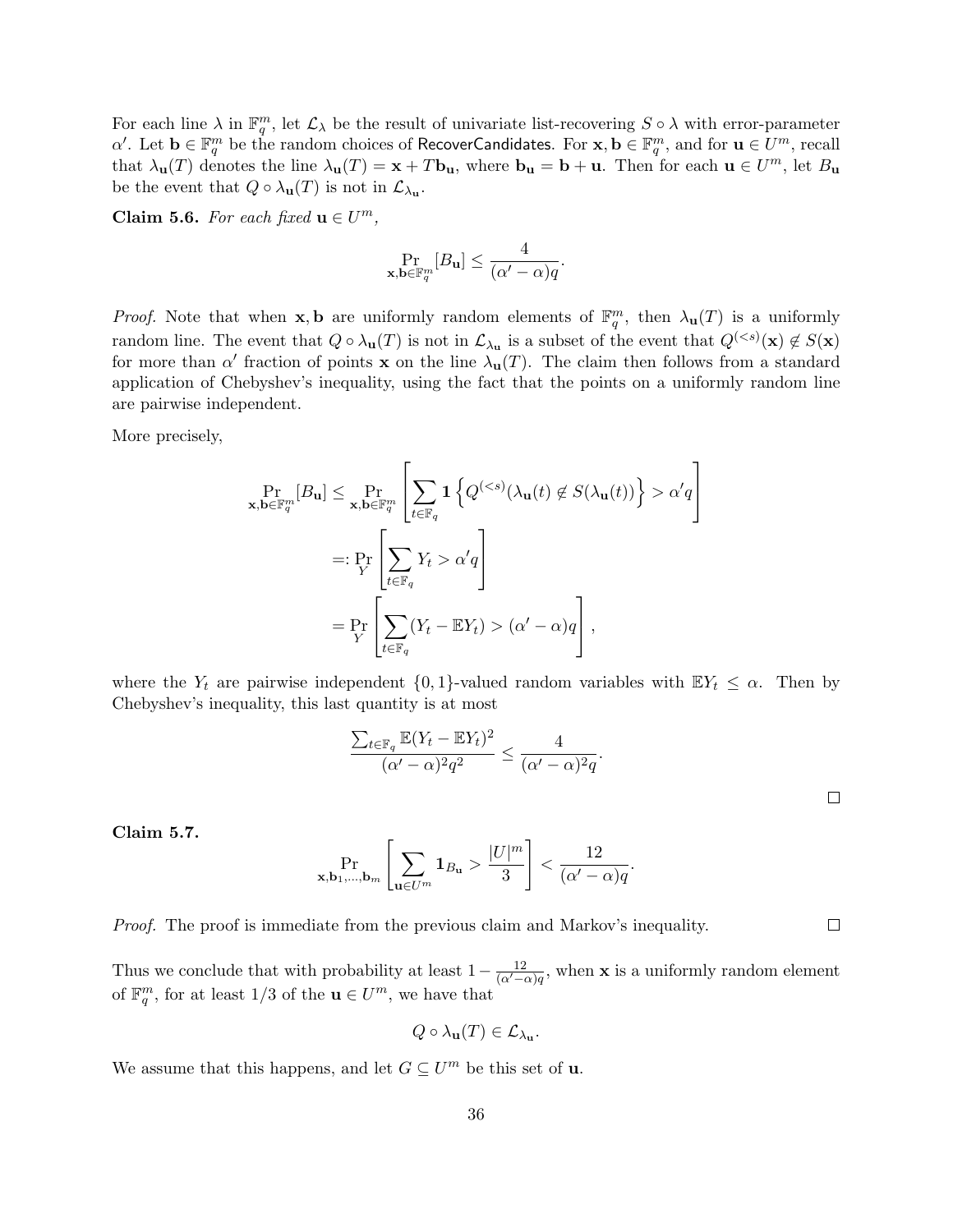Recall that  $\mathcal{L}_{\lambda_{\mathbf{u}}}$  is a list of size L. Consider the function

$$
f:U^m\rightarrow \binom{\mathbb{F}_q^{\tilde{s}}}{L},
$$

where for each  $\mathbf{u} \in U^m$ ,

$$
f(\mathbf{u}) = \{ P^{(<\tilde{s})}(0) \mid P(T) \in \mathcal{L}_{\lambda_{\mathbf{u}}} \}.
$$

Fix any  $\mathbf{u} \in G$ . Then since

$$
Q\circ\lambda_{\mathbf{u}}(T)\in\mathcal{L}_{\lambda_{\mathbf{u}}},
$$

it holds that

$$
(Q \circ \lambda_{\mathbf{u}})^{(<\tilde{s})}(0) \in f(\mathbf{u}).
$$

Now observe that by Claim [5.5,](#page-33-1) we have

$$
H_{\mathbf{x}}(\mathbf{b}_{\mathbf{u}}) = (Q \circ \lambda_{\mathbf{u}})^{(<\tilde{s})}(0),
$$

and thus

$$
H_{\mathbf{x}}(\mathbf{b} + \mathbf{u}) = H_{\mathbf{x}}(\mathbf{b}_{\mathbf{u}}) \in f(\mathbf{u}).
$$

Since this happens for each  $\mathbf{u} \in G$ , we have that this happens for at least  $1/3$  fraction of  $\mathbf{u} \in U^m$ .

Now by our assumption that  $|U|\geq 100m^2L\tilde{s}$ , Lemma [5.4](#page-33-0) implies $^8$  $^8$  that the algorithm <code>VectorRMListRecover</code> on input f and error parameter 2/3 will include  $H_{\mathbf{x}}(\mathbf{b} + \mathbf{Y})$  in  $\mathcal{L}'$  (here we also use the fact that  $H_{\mathbf{x},j}$  is an *m*-variate polynomial of degree at most j).

In this event,  $\mathcal{L}''$  will contain

 $H_{\mathbf{x}}(\mathbf{Y})$ 

and then it follows that in Step 8 of RecoverCandidates, the list  $Z$  will contain  $Q^{(<\tilde{s})}(\mathbf{x}).$ 

 $\Box$ 

#### <span id="page-37-0"></span>5.3 The Oracle Machine M

Our final local list recovery algorithm will output a short list of oracle machines, each of which is defined by a piece of advice. In this case, the advice will be a point  $\mathbf{a} \in \mathbb{F}_q^m$ , and  $z \in \Sigma_{m,s^*}$ , which is meant to be a guess for  $Q^{(*s*<sup>*</sup>)}(a)$ . Given this advice, the oracle machine works as follows: on input x, with corresponding input list  $Y = S(x)$ , it will run the univariate list-recovery algorithm on the line  $\lambda(T) = \mathbf{x} + T(\mathbf{a}-\mathbf{x})$  through x and a to obtain a list  $\mathcal L$  of univariate polynomials  $P(T)$ . We will show that with high probability (assuming the advice is good), there will be a unique polynomial  $P(T)$  in  $\mathcal L$  so that both  $P^{(*s**)}(1)$  is consistent with z, and  $P^{(*s**)}(0)$  is consistent with some element of Y. Then the oracle machine will output the symbol in Y that  $P^{(*s**)}(0)$  agrees with.

The key later will be that the advice z will not vary over all possibilities in  $\Sigma_{m,s^*}$ ; this would result in too long a list. Rather, we will use RecoverCandidates in order to generate this advice.

<span id="page-37-1"></span><sup>&</sup>lt;sup>8</sup>WARNING: we invoke the algorithm and statement of Lemma [5.4](#page-33-0) with input list size equal to L; ie; we take  $\ell = L$  (and  $K = 100m^2$ ) in the statement when we invoke it.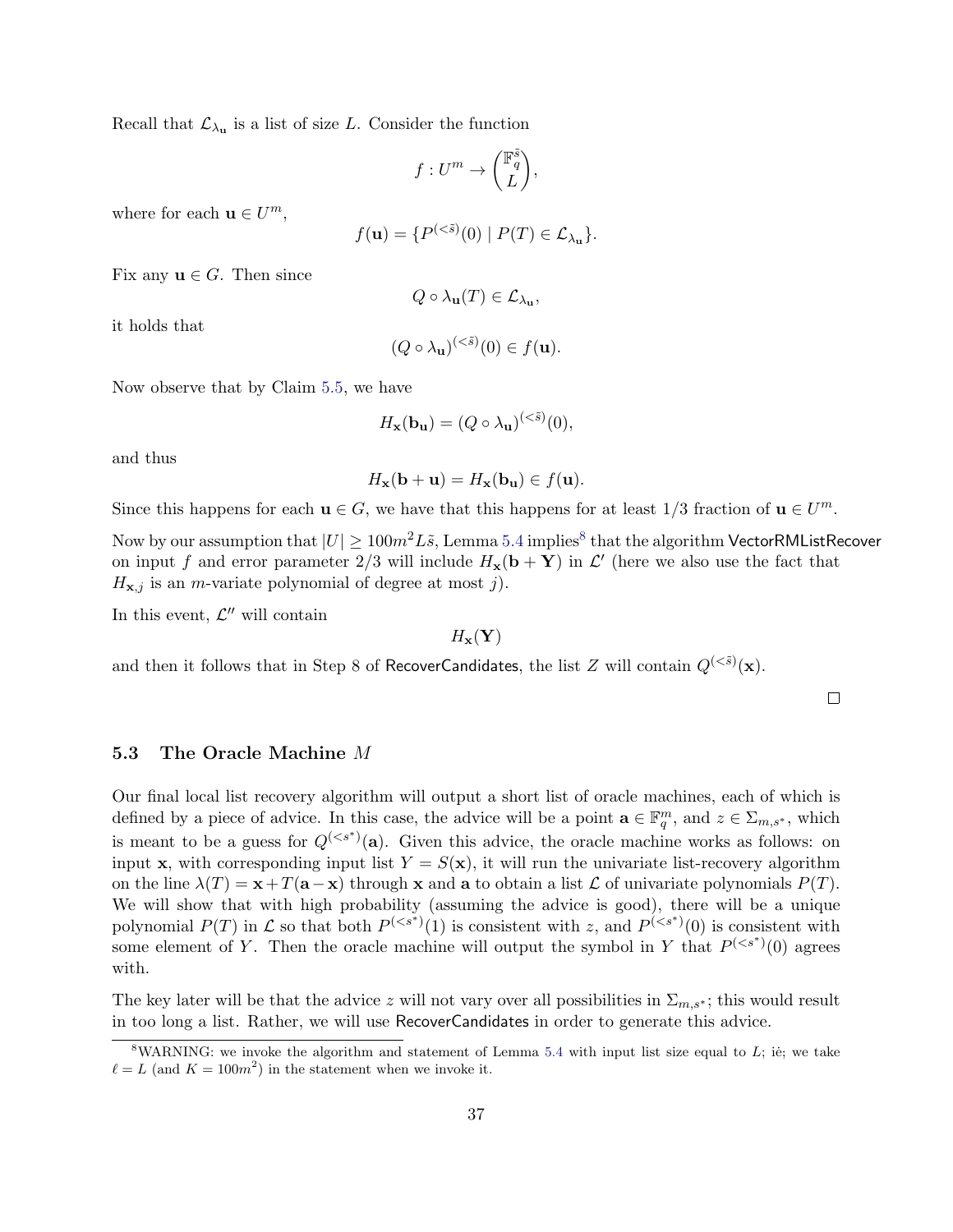Formally, we will prove the following lemma about our oracle machine, which we define below.

<span id="page-38-0"></span>**Lemma 5.8.** Let q be a prime, let  $\delta > 0$  and let s, d, m be nonnegative integers such that  $d =$  $(1 - \delta)sq$ . Let  $\alpha, \alpha'$  be parameters such that  $0 < \alpha < \alpha'$ .

Let  $L = L(d, q, s, \ell, \alpha')$  be the list size for list recovering univariate multiplicity codes MULT $_{q,s}^{(1)}(d)$ of degree d and multiplicity parameter s with input list size  $\ell$  and error tolerance  $\alpha'$ , and T be the corresponding running time for list recovering univariate multiplicity codes of the same parameters.

Let  $S: \mathbb{F}_q^m \to {\binom{\sum_{m,s}}{\ell}}$ . Let  $s^* > 0$  be a parameter. Suppose that  $q > C \cdot s^* \cdot L \cdot m^2$ , for some absolute constant C, and suppose that  $Q(X_1, \ldots, X_m) \in \mathbb{F}_q[X_1, \ldots, X_m]$  is a polynomial of degree at most d such that:

$$
\Pr_{\mathbf{x} \in \mathbb{F}_q^m}[Q^{( 1 - \alpha.
$$

Let

$$
\varepsilon = \alpha + \frac{\ell s}{q} + \frac{4}{(\alpha' - \alpha)q} + \frac{sL}{s^*}.
$$

There is an algorithm  $M^S[\mathbf{a}, z](\mathbf{x})$  which on input  $x \in \mathbb{F}_q^m$ , given as advice a point  $\mathbf{a} \in \mathbb{F}_q^m$ , and  $z \in \Sigma_{m,s^*}$ , and given oracle access to S, makes at most q queries to S, runs in time at most poly  $(T, q, (s \cdot s^*)^m)$ , and outputs an element of  $\Sigma_{m,s} \cup \{\perp\}$  such that if  $\mathbf{x}, \mathbf{a} \in \mathbb{F}_q^m$  are chosen uniformly at random, then:

$$
\Pr_{\mathbf{a},\mathbf{x}\in\mathbb{F}_q^m}\left[M^S[\mathbf{a},Q^{(
$$

In particular, if we view  $M^S[\mathbf{a}, Q^{( as a function from  $\mathbb{F}_q^m \to \Sigma_{m,s} \cup \{\perp\}$ , then with probability$ at least 3/4 over the choice of  $\mathbf{a} \in \mathbb{F}_q^m$ ,

$$
\text{dist}\left(M^S[\mathbf{a}, Q^{(
$$

We will first decribe the algorithm and then show that it satisfies the required properties.

Oracle machine M.

- Oracle access to  $S: \mathbb{F}_q^m \to {\binom{\sum_{m,s}}{\ell}}$ .
- INPUT:  $\mathbf{x} \in \mathbb{F}_q^m$ .
- **ADVICE:** Point  $\mathbf{a} \in \mathbb{F}_q^m$ , and  $z \in \Sigma_{m,s^*}$ .
- 1. Let  $Y = S(\mathbf{x})$ .
- 2. Set  $\mathbf{b}_* = \mathbf{a} \mathbf{x}$ .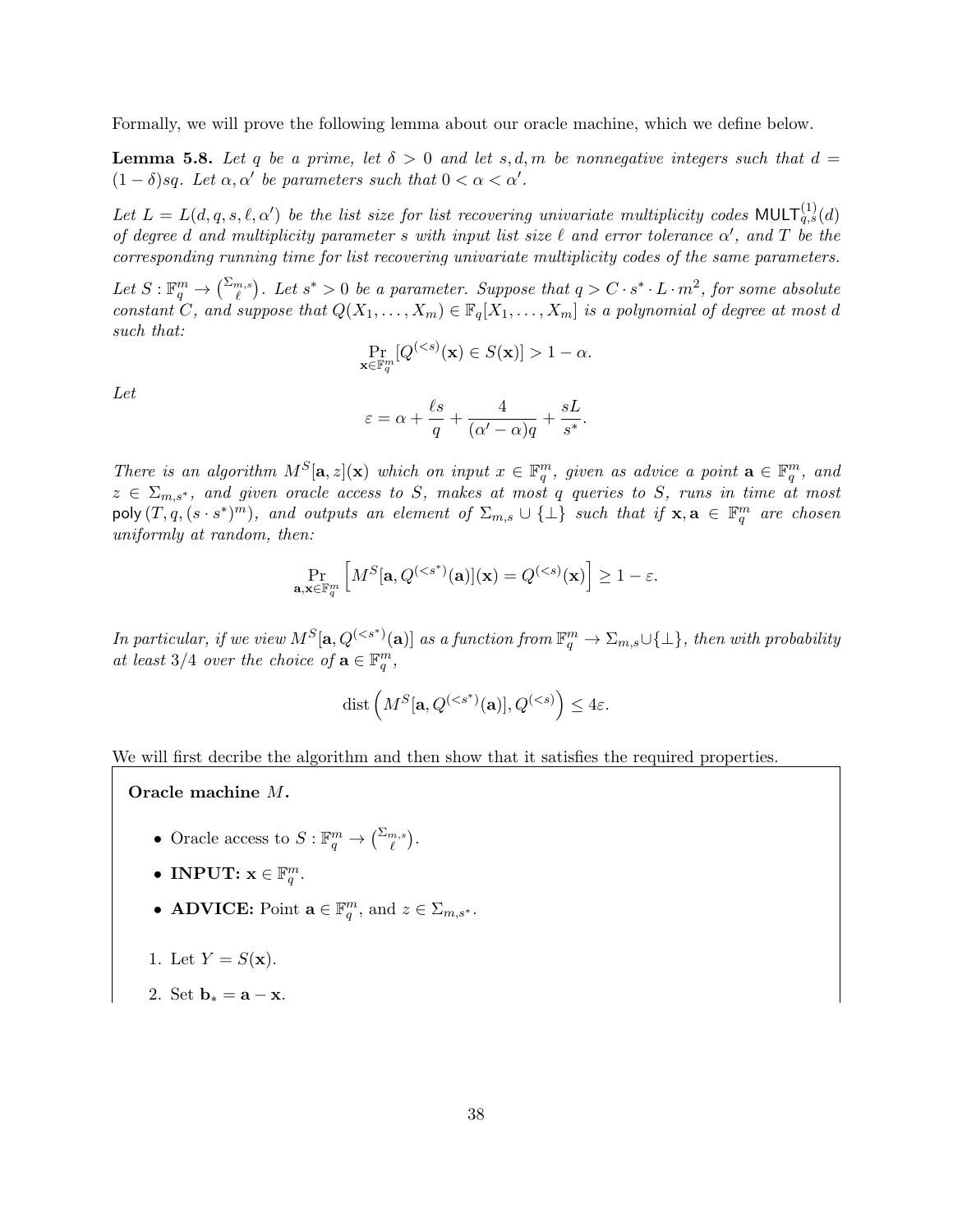- 3. Let  $\lambda_{\mathbf{b}_*}$  be the line  $\lambda_{\mathbf{b}_*}(T) = \mathbf{x} + T\mathbf{b}_*.$
- 4. Consider the restriction  $S_{\mathbf{b}_*}: \mathbb{F}_q \to {\sum_{\ell}}^{\Sigma_1, s}$  of S to the line  $\lambda_{\mathbf{b}_*}$ , and list recover this with error-tolerance  $\alpha'$  for degree d polynomials, and obtain the list  $\mathcal{L}_{\lambda_{b_*}} \subseteq \mathbb{F}_q[T]$ .
- 5. If there exists exactly one  $P(T) \in \mathcal{L}_{\lambda_{b*}}$  such that  $P^{(, then set  $P_{b_*}(T)$  to$ equal that  $P(T)$ , otherwise output  $\perp$  and exit.
- 6. If there exists exactly one  $y \in Y$  for which  $y|_{\mathbf{b}_*} = P_{\mathbf{b}_*}^{(< s)}$  $\mathbf{b}_{\mathbf{k}}^{(\leq s)}(0)$ , then output that y.
- 7. Otherwise output ⊥.

We will now analyze the above algorithm and show that is satisfies the required properties.

Proof of Lemma [5.8.](#page-38-0) By the description of the oracle machine, it is clear that it makes at most q queries. Moreover its running time is at most  $poly(T, q, (s \cdot s^*)^m)$ , since in addition to running the univariate list recovery algorithm, it needs to do some field calculations such as computing the restriction of S to a line, as well as computing for each  $P(T) \in \mathcal{L}_{*}$ ,  $P^{( and  $z|_{\mathbf{b}_{*}}$  and$ comparing the two. This takes time at most poly  $(q, (s \cdot s^*)^m)$ .

It remains to show that when **a** and **x** are chosen uniformly at random from  $\mathbb{F}_q^m$ , then

$$
\Pr_{\mathbf{a},\mathbf{x}\in\mathbb{F}_q^m}\left[M^S[\mathbf{a},Q^{(
$$

<span id="page-39-1"></span>**Claim 5.9.** Let  $y_0 = Q^{(*s*)}(x)$ . With probability at least  $1 - \alpha$  over the random choice of  $x \in \mathbb{F}_q^m$ ,  $y_0 \in Y$ .

*Proof.* Recalling that  $Y = S(\mathbf{x})$ , the proof is immediate since it is given to us that

$$
\Pr_{\mathbf{x}\in\mathbb{F}_q^m}[Q^{(1-\alpha.
$$

 $\Box$ 

<span id="page-39-0"></span>**Claim 5.10.** Let  $y_0 = Q^{(*s*)}(x)$ . For any  $y \in Y$  with  $y \neq y_0$ , with probability at least  $1 - \frac{s}{a}$  $rac{s}{q}$  over the random choice of  $\mathbf{a} \in \mathbb{F}_q^m$ , we have that

$$
y|_{\mathbf{b}_*} \neq y_0|_{\mathbf{b}_*}.
$$

*Proof.* Recall that by definition, for an element  $z \in \Sigma_{m,s}$ , and a direction  $\mathbf{b} \in \mathbb{F}_q^m$ ,  $z|_{\mathbf{b}}$  is to equal  $h \in \Sigma_{1,s}$ , where:

$$
h^{(j)} = \sum_{\mathbf{wt}(\mathbf{j})=j} z^{(\mathbf{j})} \mathbf{b}^{\mathbf{j}}
$$

for each j such that  $0 \leq j \leq s$ . Note that  $h^{(j)}$  can be viewed as a polynomial of degree at most j evaluated at b, where the coefficients of the polynomial depend only on z.

Since  $y \neq y_0$ , the corresponding tuples of polynomials (each of degree at most s) will differ in at least one coordinate. Observe also that for any fixed choice of x, the randomness of a implies that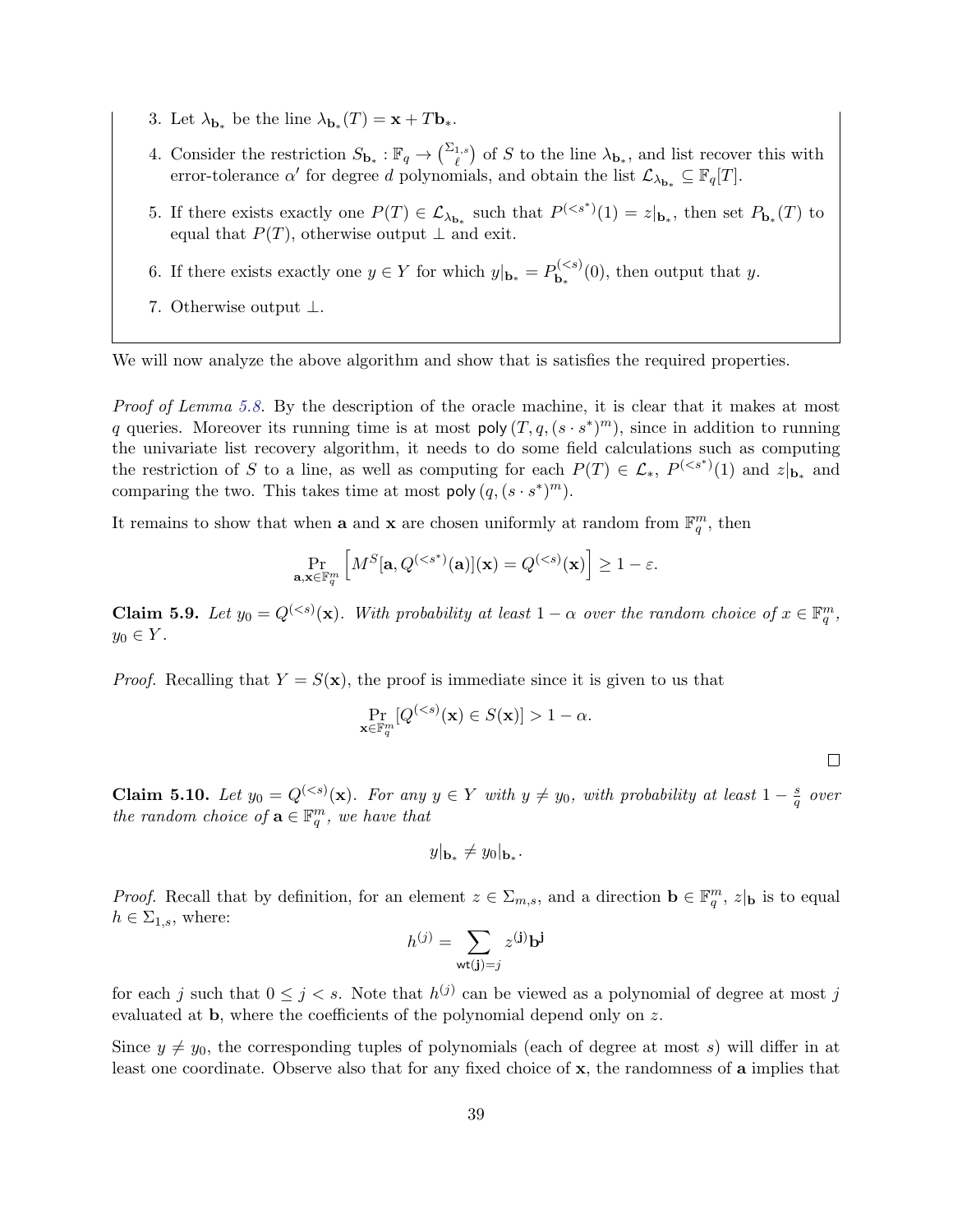**b**<sup>∗</sup> is a uniformly random element of  $\mathbb{F}_q^m$ . This in the coordinate where the tuples of polynomials differ, the evaluations at  $\mathbf{b}_*$  will be distinct with probability at least  $1-\frac{s}{a}$  $\frac{s}{q}$  by the Schwartz-Zippel Lemma.

Thus with probability at least  $1 - \frac{s}{a}$  $\frac{s}{q}$  over the random choice of  $\mathbf{a} \in \mathbb{F}_q^m$ , we have that

$$
y|_{\mathbf{b}_*}\neq y_0|_{\mathbf{b}_*}.
$$

 $\Box$ 

<span id="page-40-0"></span>**Claim 5.11.** Let  $y_0 = Q^{(*s*)}(x)$ . For any  $x \in \mathbb{F}_q^m$  such that  $y_0 \in Y$ , with probability at least  $1 - \frac{\ell s}{q}$ q over the random choice of  $\mathbf{a} \in \mathbb{F}_q^m$ ,  $y_0|_{\mathbf{b}_*}$  is unique element y of Y for which  $y|_{\mathbf{b}_*} = Q \circ \lambda_{\mathbf{b}_*}^{(< s)}$  ${\bf b}_*^{(5)}(0).$ 

*Proof.* Clearly, by definition,  $y_0|_{\mathbf{b}*} = Q \circ \lambda_{\mathbf{b}_*}^{($  $\mathbf{b}_{\ast}^{(. Also, taking a union bound over all  $\ell$  elements$ of Y, by Claim [5.10,](#page-39-0)  $y_0|_{\mathbf{b}*} \neq y|_{\mathbf{b}_*}$  for all other  $y \in Y$  with probability at least  $1 - \frac{\ell s}{g}$  $\frac{2s}{q}.$  $\Box$ 

Claim [5.9](#page-39-1) and Claim [5.11](#page-40-0) together imply that with probability at least  $1 - (\alpha + \frac{\ell s}{a})$  $\left(\frac{\ell s}{q}\right)$  over the random choice of **a** and  $\mathbf{x} \in \mathbb{F}_q^m$ ,  $Q^{( is the unique element y of Y for which  $y|_{\mathbf{b}_*} = Q \circ \lambda_{\mathbf{b}_*}^{($$  ${\bf b}_*^{(<,s)}(0).$ 

We will now show that with probability at least  $1 - \left(\frac{4}{(\alpha'-\alpha)q} + \frac{sL}{s^*}\right)$  $\left(\frac{sL}{s^*}\right)$  over the random choice of **a** and  $\mathbf{x} \in \mathbb{F}_q^m$ ,  $P_{\mathbf{b}_*}(T) = Q \circ \lambda_{\mathbf{b}_*}(T)$ . Once we will have this, then it will immediately follow that the algorithm will output  $Q^{(*s*)}(x)$  with probability at least  $1 - \left(\frac{4}{(\alpha' - \alpha)q} + \frac{sL}{s^*}\right)$  $\frac{sL}{s^*} + \frac{4}{(\alpha'-\alpha)q} + \frac{sL}{s^*}$  $\frac{sL}{s^*}$  over the random choice of **a** and  $\mathbf{x} \in \mathbb{F}_q^m$ 

For each line  $\lambda$  in  $\mathbb{F}_q^m$ , let  $\mathcal{L}_{\lambda}$  be the result of list-recovering  $S \circ \lambda$  with error-parameter  $\alpha'$ . For points **x** and **a** picked uniformly at random from  $\mathbb{F}_q^m$ , let  $\mathbf{b}_* = \mathbf{a} - \mathbf{x}$ , and let  $\lambda_{\mathbf{b}_*}$  be the line  $\lambda_{\mathbf{b}_*}(T) = \mathbf{x} + T\mathbf{b}_*.$ 

Let  $B_{\lambda_{b_*}}$  denote the event that  $\mathcal{L}_{\lambda_{b_*}}$  does not contain  $Q \circ \lambda_{b_*}(T)$ . Let  $C_{\lambda_{b_*},a}$  denote the event that there exist  $P(T) \in \mathcal{L}_{\lambda_{\mathbf{b}_*}}$  with  $P(T) \neq Q \circ \lambda_{\mathbf{b}_*}(T)$ , but  $P^{(. Thus  $B_{\lambda_{\mathbf{b}_*}}$  is$ the event that there are too many errors on  $\lambda_{b_*}$ .  $C_{\lambda_{b_*},a}$  is the event that **a** is not a disambiguating point.

<span id="page-40-1"></span>Claim 5.12.

$$
\Pr[B_{\lambda_{\mathbf{b}_*}}] = \frac{4}{(\alpha' - \alpha)q}.
$$

Proof. The proof is identical to that of Claim [5.6,](#page-36-0) and it follows from a standard application of Chebyshev's inequality, using the fact that the points on a uniformly random line are pairwise independent.  $\Box$ 

<span id="page-40-2"></span>Claim 5.13.

$$
\Pr[C_{\lambda_{\mathbf{b}_{*}},\mathbf{a}}] < \frac{sL}{s^{*}}.
$$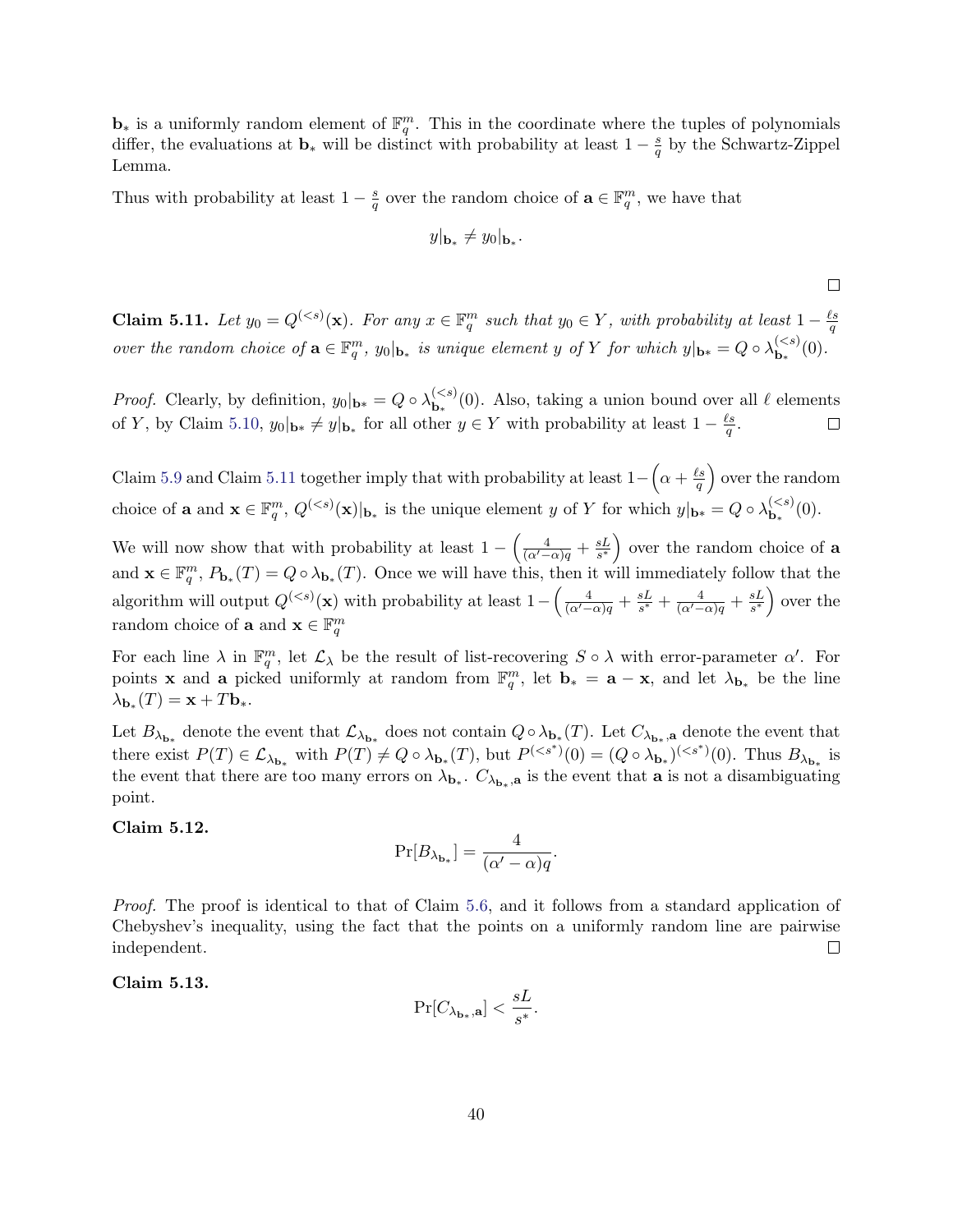*Proof.* Because of the way **x**, **a** and the line  $\lambda_{b_*}$  are sampled, equivalently one could let **x** be picked uniformly at random from  $\mathbb{F}_q^m$ ,  $\lambda_{\mathbf{b}_*}$  be a uniformly random line through **x** and **a** be a uniformly random point on  $\lambda_{\mathbf{b}_{*}}$ .

Now fix any polynomial  $P(T) \in \mathcal{L}_{\lambda_{b_*}}$  with  $P(T) \neq Q \circ \lambda_{b_*}(T)$ . We want to bound the probability that  $P^{( where  $\alpha$  is picked uniformly at random. But P and  $Q \circ \lambda_{\mathbf{b}_*}$$ are fixed distinct polynomials of degree at most sq. Thus the probability that they agree with multiplicity  $s^*$  on a random point of  $\mathbb{F}_q$  is at most  $\frac{sq}{s^*q} = \frac{s}{s^*}$  $\frac{s}{s^*}$ .

The result follows from a union bound over all  $P(T) \in \mathcal{L}_{\lambda_{\mathbf{b}_*}}$ .

Claim [5.12](#page-40-1) and Claim [5.13](#page-40-2) together imply that with probability at least  $1 - \left(\frac{4}{(\alpha' - \alpha)q} + \frac{sL}{s^*}\right)$  $\frac{sL}{s^*}$  over the random choice of **a** and  $\mathbf{x} \in \mathbb{F}_q^m$ , neither  $B_{\lambda_{\mathbf{b}_*}}$  nor  $C_{\lambda_{\mathbf{b}_*},\mathbf{a}}$  occurs, and hence  $P_{\mathbf{b}_*}(T) = Q \circ \lambda_{\mathbf{b}_*}(T)$ . Thus the result follows.

 $\Box$ 

 $\Box$ 

#### <span id="page-41-0"></span>5.4 Main local list-recovery algorithm

Together, Lemmas [5.3](#page-32-1) and [5.8](#page-38-0) inspire a local-list-recovery algorithm for multivariate multiplicity codes. The idea is that RecoverCandidates will first obtain a list of possibilities, Z, for  $Q^{(*s*<sup>*</sup>)}(a)$ . Then for each possibility  $z \in Z$ , we will create an oracle machine as in Lemma [5.8](#page-38-0) which guesses  $Q^{(*s*<sup>*</sup>)}(a) = z$ . Unfortunately, this will still have some amount of error; that is, there will be some small fraction of  $\mathbf{x} \in \mathbb{F}_q^m$  so that the approach above will not be correct on **x**. To get around this, we will wrap the whole thing in the local (unique) correction algorithm for multiplicity codes from [\[KSY14\]](#page-55-0).

<span id="page-41-2"></span>**Theorem 5.14** ([\[KSY14\]](#page-55-0), Theorem 3.6). Let C be multiplicity code MULT $_{q,s}^{(m)}(d)$ . Let  $\delta = 1 - \frac{d}{sd}$  $\frac{d}{sq}.$ Suppose that  $q \ge \max\{10m, \frac{d+6s}{s}, 12(s+1)\}\$ . Then C is locally correctable from  $\frac{\delta}{10}$ -fraction of errors with  $(O(s)^m \cdot q)$  queries. Moreover, the local corrector SelfCorrect<sup>c</sup>(x), with query access to a codeword  $c \in C$  running on a position  $\mathbf{x} \in \mathbb{F}_q^m$ , can be<sup>[9](#page-41-1)</sup> made to run in time  $O(s)^m \cdot q^{O(1)}$ .

With the self-correction algorithm for multiplicity codes in hand, we define our local-list-recovery algorithm as follows.

Algorithm LocalListRecoverMULT.

• Oracle access to  $S: \mathbb{F}_q^m \to {\binom{\Sigma_{m,s}}{\ell}}$ .

<span id="page-41-1"></span><sup>&</sup>lt;sup>9</sup>This claim about the running time in [\[KSY14\]](#page-55-0) was only proved for fields of small characteristic. There, in the discussion about "Solving the Noisy System" in Section 4.3, it was shown that the running time can be made  $\text{poly}(O(s)^m \cdot q)$  provided one could efficiently decode Reed-Muller codes over certain product sets in  $\mathbb{F}_q$ , and remarked that this was known over fields of small characteristic. Recently [\[KK17\]](#page-55-11) showed that this Reed-Muller decoding problem could be solved over all fields. This justifies the running time claim over all fields.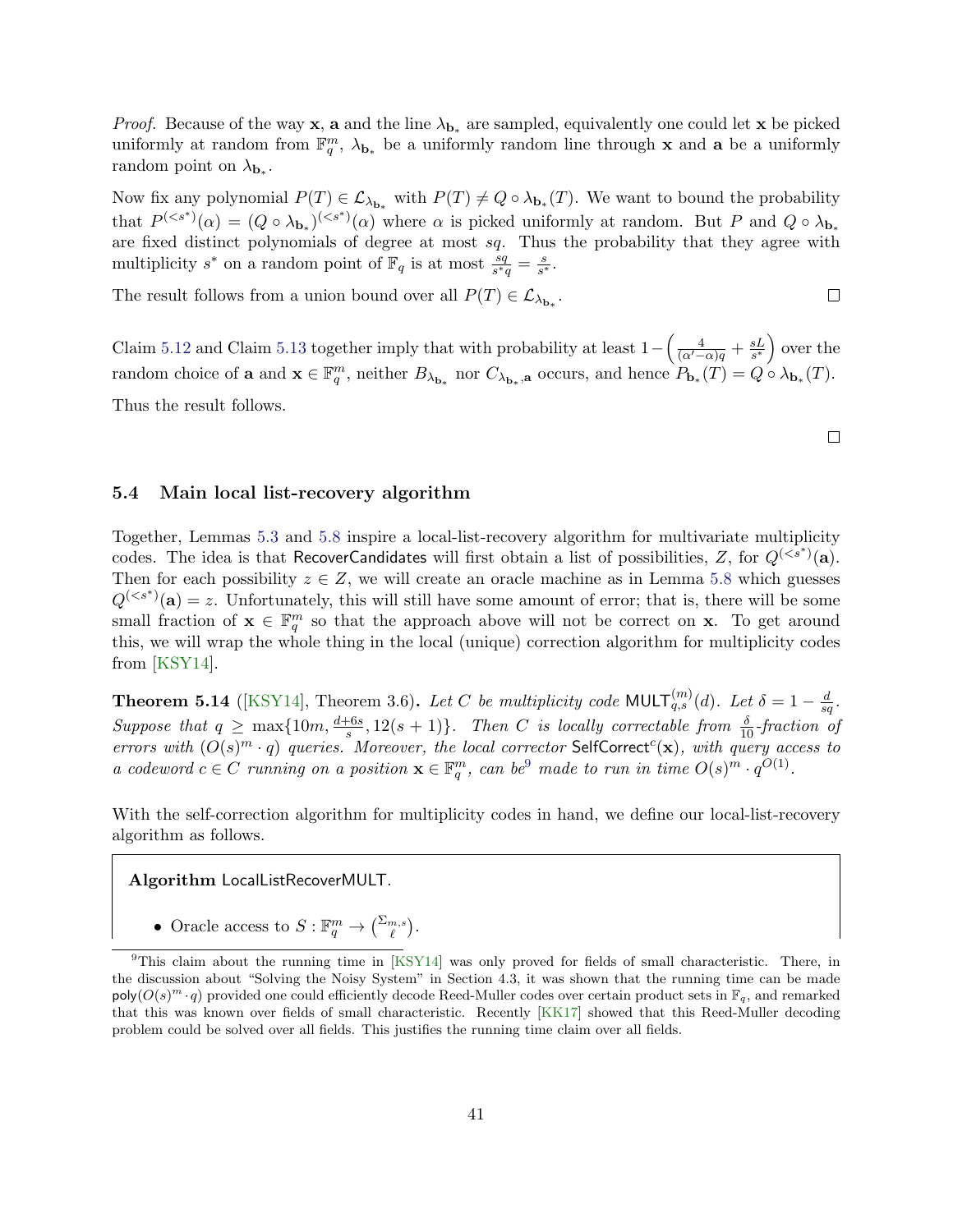- 1. Pick  $\mathbf{a} \in \mathbb{F}_q^m$  uniformly at random.
- 2. Set  $s^* = \frac{160 \cdot L \cdot s}{\delta}$  $\frac{0 \cdot L \cdot s}{\delta}$ .
- 3. Let  $Z$  be the output of <code>RecoverCandidates ${}^S(\mathbf{a},s^*)$ .</code>
- 4. for  $z \in Z$ , define  $\mathcal{A}_z$  by:
	- INPUT:  $\mathbf{x} \in \mathbb{F}_q^m$
	- (a) Let M denote the oracle machine  $M<sup>S</sup>[a, z]$
	- (b) Return SelfCorrect<sup>M</sup>(x)
- 5. Return  $\mathcal{L} = \{ \mathcal{A}_z : z \in Z \}.$

The following lemma shows that this algorithm works, assuming a list-recovery algorithm for univariate multiplicity codes. In the proof of Theorem [5.1,](#page-30-0) we will instantiate this with the list-recovery algorithm given in Section [4.](#page-20-0)

<span id="page-42-0"></span>**Lemma 5.15.** There is some constant  $C > 0$  so that the following holds. Let q be a prime, let  $\delta > 0$  and let s, d, m be nonnegative integers such that  $d = (1 - \delta)sq$ . Let  $\alpha, \alpha'$  be parameters such that  $0 < \alpha < \alpha' < 1$ .

Let  $L = L(d, q, s, \ell, \alpha')$  be the list size for list recovering univariate multiplicity codes MULT $_{q,s}^{(1)}(d)$ of degree d and multiplicity parameter s with input list size  $\ell$  and error tolerance  $\alpha'$ , and  $T$  be the corresponding running time for list recovering univariate multiplicity codes of the same parameters.

Let  $S: \mathbb{F}_q^m \to {\binom{\sum_{m,s}}{\ell}}$ . Suppose that

$$
s^* \ge \frac{160 \cdot L \cdot s}{\delta}
$$

and that

$$
q \ge \max\left\{\frac{160\ell s}{\delta}, \frac{640}{(\alpha'-\alpha)\cdot\delta}, Cs^*Lm^2, \frac{20 \cdot Cm}{\alpha'-\alpha}, 10m, \frac{d+6}{s}, 12(s+1)\right\}
$$

and that

$$
\alpha \le \frac{\delta}{160}.
$$

Then for all  $Q(X_1, ..., X_m) \in \mathbb{F}_q^m[X_1, ..., X_m]$  with degree at most d and so that

$$
\mathrm{Pr}_{\mathbf{x} \in \mathbb{F}_q^m} [Q^{( 1 - \alpha,
$$

with probability at least  $2/3$  over the algorithm LocalListRecoverMULT, the following holds. For all  $\mathbf{x} \in \mathbb{F}_q^m$ , there exists an oracle machine  $\mathcal{A}_z \in \mathcal{L}$  so that

$$
Pr\left[\mathcal{A}_z(\mathbf{x}) = Q(\mathbf{x})\right] \ge 2/3.
$$

Moreover, the output list  $\mathcal L$  has size  $|\mathcal L| = O(L)$ ; and LocalListRecoverMULT makes poly $(q,(Ls^*m)^m)$ queries to S, and each  $A_z$  makes  $O(s)^m \cdot q^2$  queries to S. Finally, the algorithm LocalListRecoverMULT runs in time  $\mathsf{poly}(T, q, (Ls^*m)^m)$  and each  $\mathcal{A}_z$  runs in time  $O(s)^m \cdot \mathsf{poly}(q, T, (s \cdot s^*)^m)$ .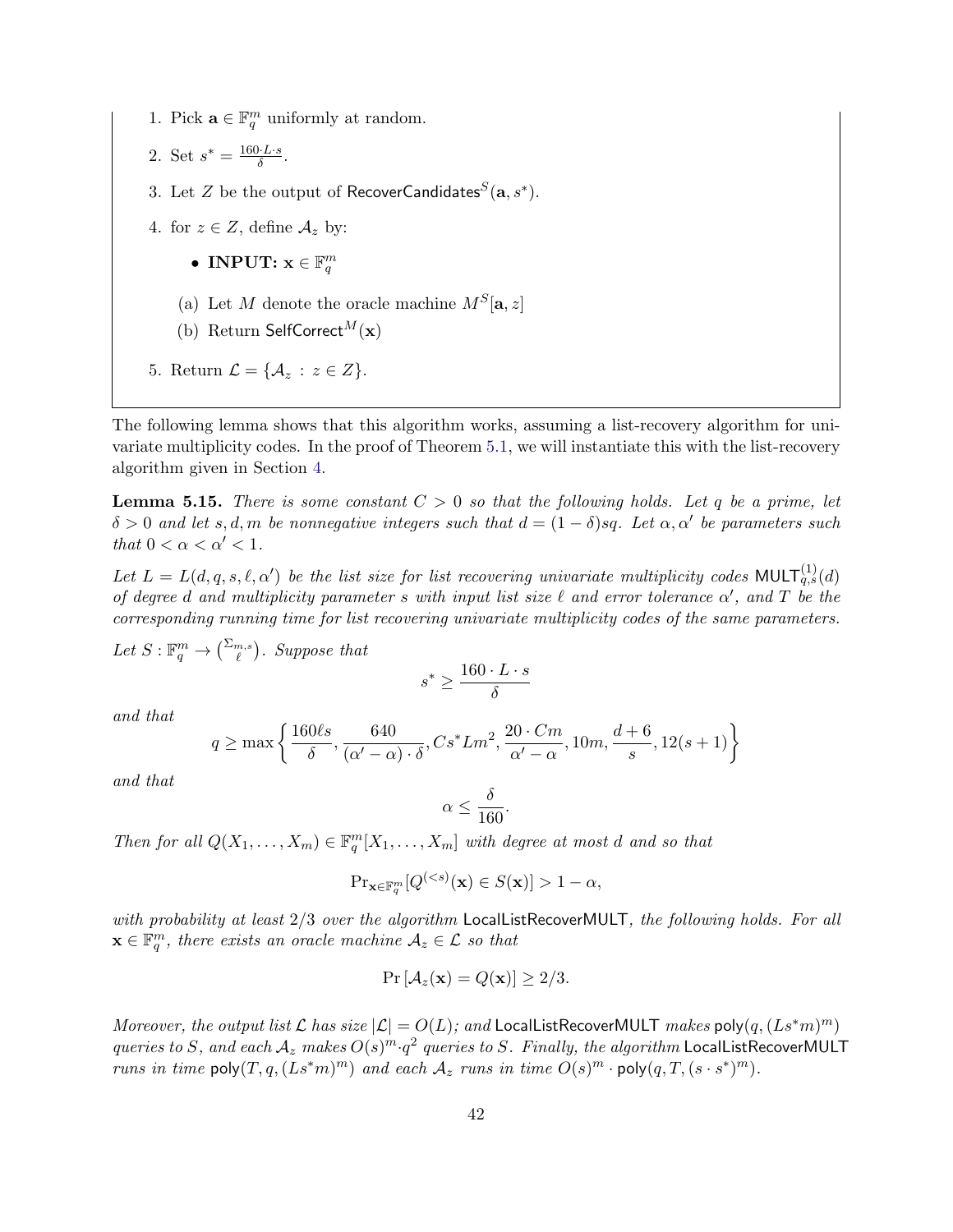*Proof.* Fix a polynomial  $Q \in \mathbb{F}_q[X_1,\ldots,X_m]$  of degree at most d, so that  $dist(Q, S) \leq \alpha$ . We first establish the correctness of the algorithm LocalListRecoverMULT given above.

By Lemma [5.3,](#page-32-1) with probability at least  $1 - \frac{20m}{(\alpha' - \alpha)q} \geq 1 - \frac{1}{C}$  $\frac{1}{C}$  over the randomness of both RecoverCandidates and a, RecoverCandidates<sup>S</sup>(a, s<sup>\*</sup>) returns a list Z of size at most  $O(L)$  so that  $Q^{(*s*<sup>*</sup>)}(a) \in Z$ . Let  $G_1$  be the set of  $a \in \mathbb{F}_q^m$  so that  $Pr$ RecoverCandidates $[Q^{(*s*<sup>*</sup>)}(x) \in Z] \geq 1 - \frac{1}{\sqrt{d}}$  $\frac{L}{\overline{C}}$ . By Markov's inequality along with the conclusion of Lemma [5.3](#page-32-1) above,  $G_1$  has density at least  $1-1/\sqrt{C}$ . Now let  $G_2$  be the set of  $\mathbf{a} \in \mathbb{F}_q^m$  so that  $dist(M^S[\mathbf{a}, Q^{(. By Lemma [5.8,](#page-38-0)  $G_2$$ has density at least 3/4. Thus by the union bound, with probability at least  $3/4 - 1/\sqrt{C}$  over the choice of a, both events hold, and so with probability at least  $3/4 - 2/\sqrt{C}$  over the choice of a and the randomness of RecoverCandidates, there is some  $z \in Z$  so that

<span id="page-43-0"></span>
$$
dist(M^S[\mathbf{a}, z], Q^{(
$$

.

.

for any

$$
\varepsilon \le \alpha + \frac{\ell s}{q} + \frac{4}{(\alpha' - \alpha)q} + \frac{sL}{s^*}
$$

By choosing  $C \geq 24^2$  (as well as large enough so that Lemma [5.3](#page-32-1) and [5.8](#page-38-0) hold), we can ensure that [\(4\)](#page-43-0) occurs with probability at least 2/3. Suppose that this happens, and [\(4\)](#page-43-0) does occur. Observe that our parameter choices above are made precisely so that

$$
\frac{\delta}{40} \ge \alpha + \frac{\ell s}{q} + \frac{4}{(\alpha' - \alpha)q} + \frac{sL}{s^*}.
$$

Thus, we may take  $\varepsilon = \delta/40$  in the above, and conclude that in the favorable case of [\(4\)](#page-43-0), we have

$$
dist(M^S[\mathbf{a}, z], Q^{(
$$

We may then apply Theorem [5.14](#page-41-2) to the oracle machine  $M = M<sup>S</sup>(a, z)$  in the algorithm above, and conclude that SelfCorrect $^M(\mathbf{x})$  is a local-self-corrector for MULT $_{q,s}^{(m)}(d)$ . In particular, for all  $\mathbf{x} \in \mathbb{F}_q^m$ , with probability at least  $2/3$ ,  $\mathcal{A}_z(\mathbf{x}) = Q^{(*s*)}(\mathbf{x})$ , as desired.

Now that we have established that the algorithm is correct, we quickly work out the list size, query complexity, and runtime. The list size is clearly  $O(L)$ , because this is the list size returned by RecoverCandidates. For the query complexity, the algorithm LocalListRecoverMULT has the same query complexity as RecoverCandidates, while each  $A_z$  has query complexity which is the product of the query complexities of the oracle machines  $M^S[\mathbf{a}, z]$  (which is q) and SelfCorrect (which is  $O(s)^m \cdot q$ , and together these give the reported values. The runtime calculation is similar.  $\Box$ 

Finally, we may choose parameters and use Theorem [4.4](#page-22-0) to prove Theorems [5.1](#page-30-0) and [5.2.](#page-31-0)

*Proof of Theorem [5.1.](#page-30-0)* The proof proceeds by setting parameters in Lemma [5.15.](#page-42-0) We will let  $C =$ MULT $_{q,s}^{(m)}(d)$ , where m is the parameter from the theorem statement. We will choose  $q, s, d$  below. Let  $\delta = \varepsilon/(2m)$ ; we will verify below that  $\delta$  is a bound on the distance of C.

Choose  $s = \frac{16 \cdot \ell}{\delta^2}$  $\frac{6\cdot \ell}{\delta^2}$ , and  $\alpha \leq \frac{\delta^2}{160}$  $\frac{\delta^2}{160 \cdot \ell}$  as in the theorem statement. We will choose  $\alpha' = 2\alpha$ , so  $\alpha' - \alpha = \alpha$ . We note that these choices ensure that  $\ell \leq \frac{\delta^2 s}{16}$  and that  $\alpha' < 1/2s$ , both of which are required for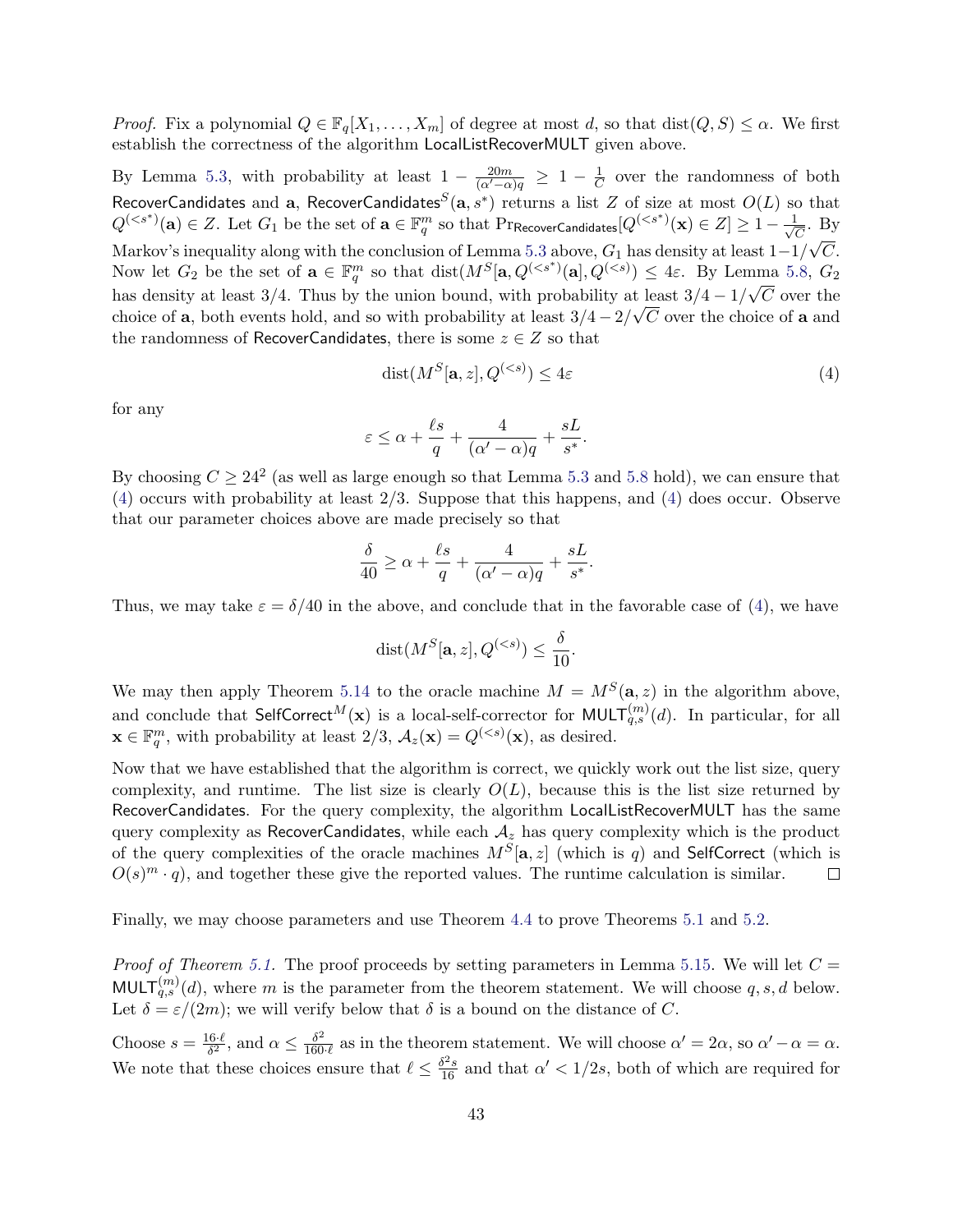Theorem [4.4](#page-22-0) to hold (when called with  $\alpha'$  as the error parameter), as well as  $\alpha < \frac{\delta}{160}$ , as required by Lemma [5.15.](#page-42-0)

Now, with these choices Theorem [4.4](#page-22-0) says that  $\text{MULT}_{q,s}^{(1)}(d)$  is  $(\alpha', \ell, L')$ -list-recoverable with

$$
L' = \ell^{O(s \log(s))} \cdot s^{O(1)} = \ell^{O(\ell \log(\ell/\delta)/\delta^2)} \cdot \left(\frac{1}{\delta}\right)^{O(1)} = \ell^{O(\ell \cdot m^2 \log(m\ell/\varepsilon)/\varepsilon^2)} \cdot \left(\frac{m}{\varepsilon}\right)^{O(1)},
$$

using our choice of s and  $\delta$ . Since the list size in Lemma [5.15](#page-42-0) grows by at most a constant factor, this establishes our choice of  $L$  in the theorem statement.

We will next choose q. We need q to be large enough so that Lemma [5.15](#page-42-0) holds. It can be checked that of all of the requirements on q given in Lemma [5.15,](#page-42-0) the binding one is that  $q = \Omega(s^* L m^2)$ , where we chose  $s^* = \Theta(Ls/\delta)$ . We shall choose q safely larger than this, choosing a prime q so that

$$
q := \Theta\left(\left(\frac{Lms^*}{\delta}\right)^m\right) = (Lm\ell/\varepsilon)^{O(m)}
$$

.

The reason for this choice is that this is the largest we may take  $q$  so that the query complexity expression

$$
\mathsf{poly}(q \cdot (Ls^*m)^m)
$$

from Lemma [5.15](#page-42-0) does not substantially grow.

Now that we have chosen  $s$  and  $q$ , we will finally choose

$$
d=\left(1-\frac{\varepsilon}{2m}\right) sq
$$

so that the distance of C is

$$
\delta = 1 - \frac{d}{sq} = \frac{\varepsilon}{2m}
$$

as claimed.

With this choice the query complexity given in Lemma [5.15](#page-42-0) is

$$
t = O(s)^m \cdot q^2 + q^{O(1)} \cdot \left(\frac{Ls^*m}{\delta}\right)^{O(m)},
$$

which with our choices of  $s, \delta$  and q is

$$
t = \left(\frac{Lm\ell}{\varepsilon}\right)^{O(m)}
$$

as claimed.

We now verify the rate. As per Claim [2.6,](#page-16-2) the rate of  $C$  is at least

$$
R \ge \left(1 - \frac{m^2}{s}\right) (1 - \delta)^m
$$
  
=  $\left(1 - \frac{\varepsilon^2}{16\ell}\right) \left(1 - \frac{\varepsilon}{2m}\right)^m$   

$$
\ge \left(1 - \frac{\varepsilon^2}{16\ell}\right) \left(1 - \frac{2\varepsilon}{3}\right)
$$
  

$$
\ge 1 - \varepsilon,
$$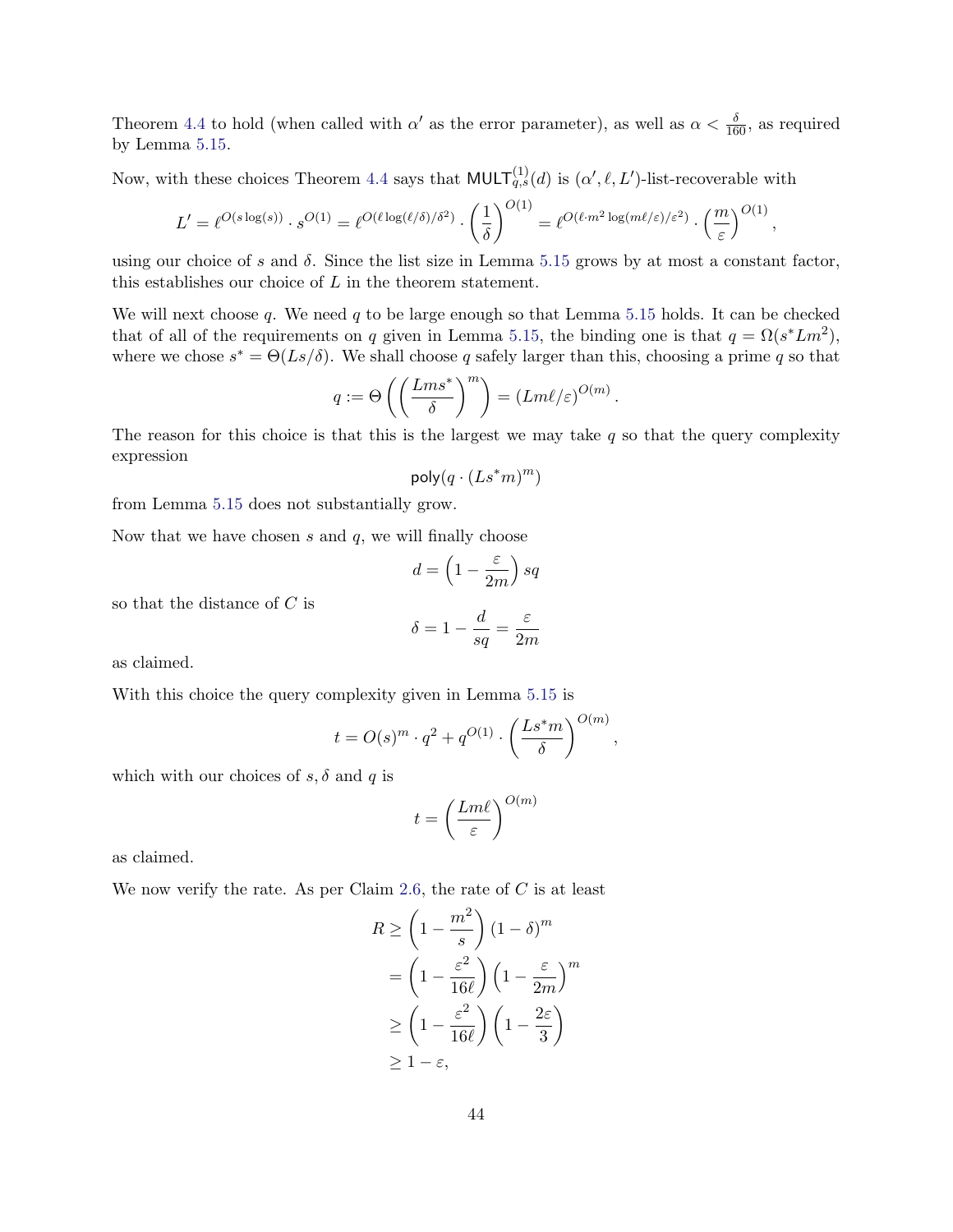where the last two lines hold for sufficiently small  $\varepsilon$ . We first note that our choice of  $\alpha \leq \frac{\delta^2}{160}$  $\overline{160\ell}$ satisfies  $\alpha \leq \frac{\delta}{160}$ , which was required in Lemma [5.15.](#page-42-0)

Finally, we note that the length of the code  $C$  is

$$
N = q^m = \left(\frac{Lm\ell}{\varepsilon}\right)^{O(m^2)}
$$

and that the alphabet size is similarly

$$
|\Sigma| = q^{s^m} = \left(\frac{Lm\ell}{\varepsilon}\right)^{O(s^m)},
$$

which results in the expression given in the theorem statement. Finally, the running time for the list-recovery algorithm guaranteed by Lemma [5.15](#page-42-0) is dominated by the  $(Ls^*m)^m$  term, which is  $poly(t)$ .  $\Box$ 

*Proof of Theorem [5.2.](#page-31-0)* Again, we set parameters in Lemma [5.15.](#page-42-0) Let  $\delta, \varepsilon, \tau, \ell$  be as in the statement of Theorem [5.2.](#page-31-0) We will choose  $C = \text{MULT}_{q,s}^{(m)}(d)$ , and we set parameters below. First, we choose

$$
s = \max\left\{\frac{16\ell}{\delta^2}, \frac{c^2}{\tau^2 \varepsilon}\right\},\,
$$

where  $c$  is some universal constant that will be chosen below. We will choose

$$
m=\frac{c}{\tau},
$$

and d so that  $d = (1 - \delta)sq$ , ensuring that the relative distance of the code is at least  $\delta$ . Now we choose

$$
\alpha' \le \min\left\{\frac{\delta^2}{160\ell}, \frac{\tau^2 \varepsilon}{2c^2}\right\},\,
$$

and  $\alpha = \alpha'/2$ , which ensures that  $\alpha \leq \delta/160$  (as is required for Lemma [5.15\)](#page-42-0) and that  $\alpha' \leq 1/2s$ , which is required for Theorem [4.4.](#page-22-0) We also have  $(\alpha' - \alpha) = \Omega_{\delta,\varepsilon,\ell,\tau}(1)$ .

Notice that all of the requirements on the size of q in Lemma [5.15](#page-42-0) simply require  $q = \Omega_{\ell,\varepsilon,\delta,\tau}(1)$ , so we choose any prime q sufficiently large, and let  $N = q^m$  is be the length of the multiplicity code.

By Claim [2.6,](#page-16-2) C has rate at least

$$
\left(1 - \frac{m^2}{s}\right) \left(\frac{d}{sq}\right)^m \ge (1 - \varepsilon)(1 - \delta)^m = (1 - \varepsilon)(1 - \delta)^{c/\tau},
$$

which is what was claimed.

Then by Theorem [4.4,](#page-22-0) the univariate multiplicity code  $\text{MULT}^{(1)}_{q,s}(d)$  is  $(\alpha, \ell, L)$ -list-recoverable with

$$
L = \ell^{O(s \log(s))} s^{O(1)} = O_{\ell, \delta, \varepsilon, \tau}(1)
$$

in time  $\mathsf{poly}_{\ell,\delta,\varepsilon,\ell}(q)$ .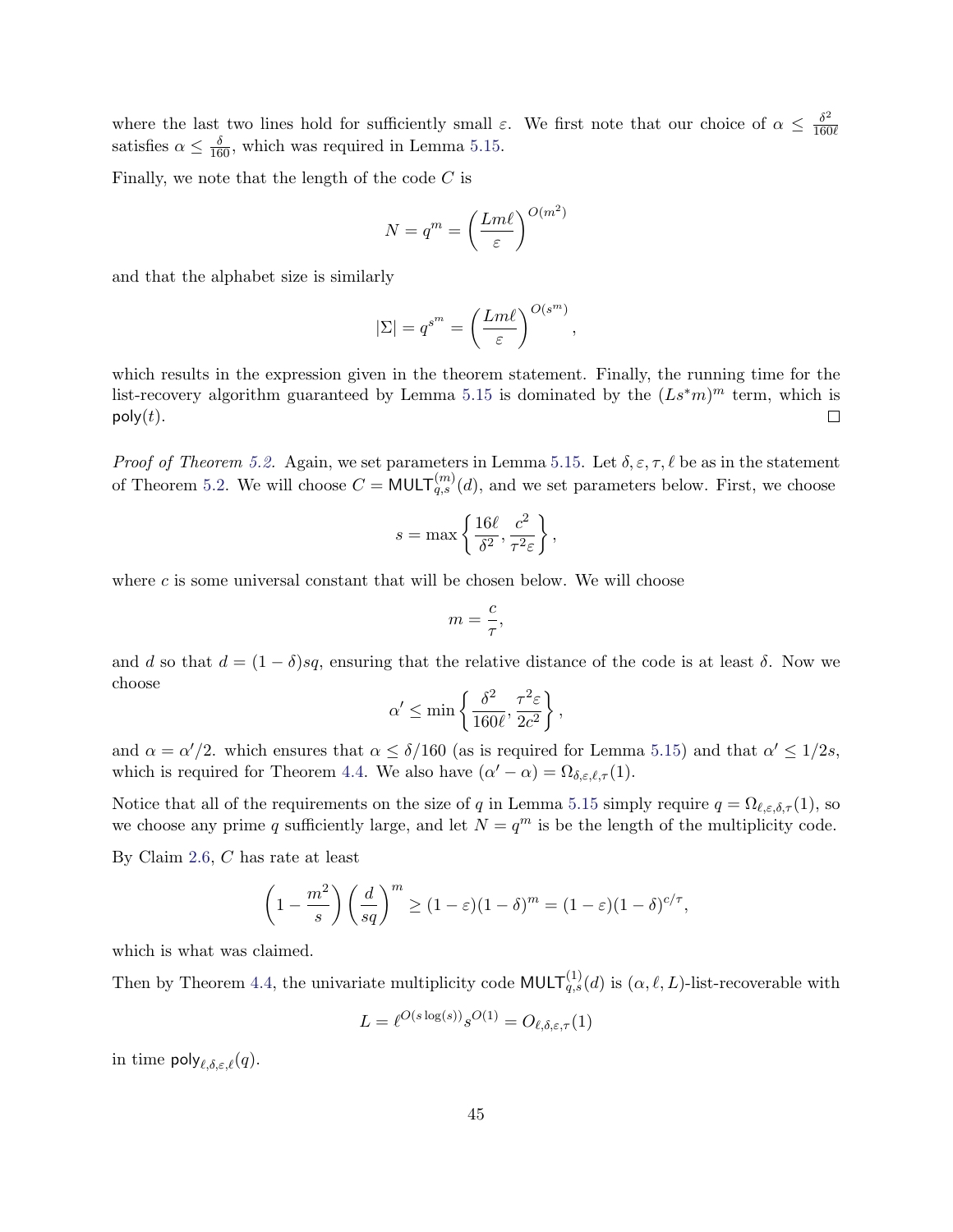Now we choose  $s^* = 160Ls/\delta = O_{\ell,\delta,\varepsilon,\tau}(1)$ , and Lemma [5.15](#page-42-0) concludes that C is  $(t, \alpha, \ell, L')$ -listrecoverable for  $L' = O(L) = O_{\ell, \delta, \varepsilon, \tau}(1)$  and for

$$
t = q^c \cdot (Ls^*m)^O(m) = O_{\ell, \delta, \varepsilon, \tau}(q^c)
$$

for some constant c. (This defines the constant c). Now, since  $N = q^m = q^{c/\tau}$ , we have  $t =$  $O_{\ell,\delta,\varepsilon,\tau}(N^{\tau})$ , as desired. Finally, Lemma [5.15](#page-42-0) further implies that the running time of the local list-recovery algorithm is  $\mathsf{poly}(t)$ , where the exponent in the polynomial does not depend on  $\ell, \delta, \varepsilon$ , or  $\tau$ .

 $\Box$ 

### <span id="page-46-2"></span>6 Capacity-achieving codes over constant-sized alphabets

Theorems [5.1](#page-30-0) and [5.2](#page-31-0) show that high-rate multivariate multiplicity codes are efficiently locally listrecoverable. However, the alphabet sizes for both of these constructions are large, and they only tolerate a small amount of error. Fortunately, via standard techniques, we can both boost the error tolerance and improve the alphabet size without substantially impacting the locality or list size. We will prove the following theorems, based on Theorems [5.1](#page-30-0) and [5.2](#page-31-0) respectively.

First we give a statement with sub-polynomial query complexity and list size.

<span id="page-46-1"></span>**Theorem 6.1.** Let  $R > 0$ . Let  $\varepsilon > 0$  be sufficiently small, and let  $m, \ell > 0$  be integers. Suppose that  $\varepsilon, \ell$  are constants, independent of m, and that  $R \in (\varepsilon, 1-2\varepsilon)$ . There is a code  $C \subseteq \Sigma^N$  with rate R that is  $(t, 1 - R - \varepsilon, \ell, L)$ -list-recoverable for

$$
L = m^{O_{\ell,\varepsilon}(m^2)}
$$

$$
t = m^{O_{\ell,\varepsilon}(m^3)}
$$

$$
N = m^{O_{\ell,\varepsilon}(m^4)}
$$

$$
|\Sigma| = O_{\ell,\varepsilon}(1)
$$

which can be locally list-recovered in time  $\mathsf{poly}(t)$ . Moreover, C has a deterministic encoding algorithm which runs in time  $\text{poly}(N)$ .

In particular, solving for 
$$
m \approx \left(\frac{\log(N)}{\log \log(N)}\right)^{1/4}
$$
, we have that  
\n
$$
L = \exp\left(\sqrt{\log(N)\log \log(N)}\right) \qquad t = \exp\left(\log^{3/4}(N) \cdot (\log \log(N))^{1/4}\right).
$$

Next we give a statement with polynomial query complexity but constant list size.

<span id="page-46-0"></span>**Theorem 6.2.** Let  $R > 0$ . Let  $\varepsilon, \tau > 0$  be sufficiently small, and let  $\ell > 0$  be an integer. Suppose that  $\varepsilon, \tau, \ell$  are constants, and that  $R \in (\varepsilon, 1 - 2\varepsilon)$ . Then for infinitely many N, there is a code  $C \subseteq \Sigma^N$  of rate R that is  $(t, 1 - R - \varepsilon, \ell, L)$ -list-recoverable for

$$
L = O_{\ell, \varepsilon, \tau}(1)
$$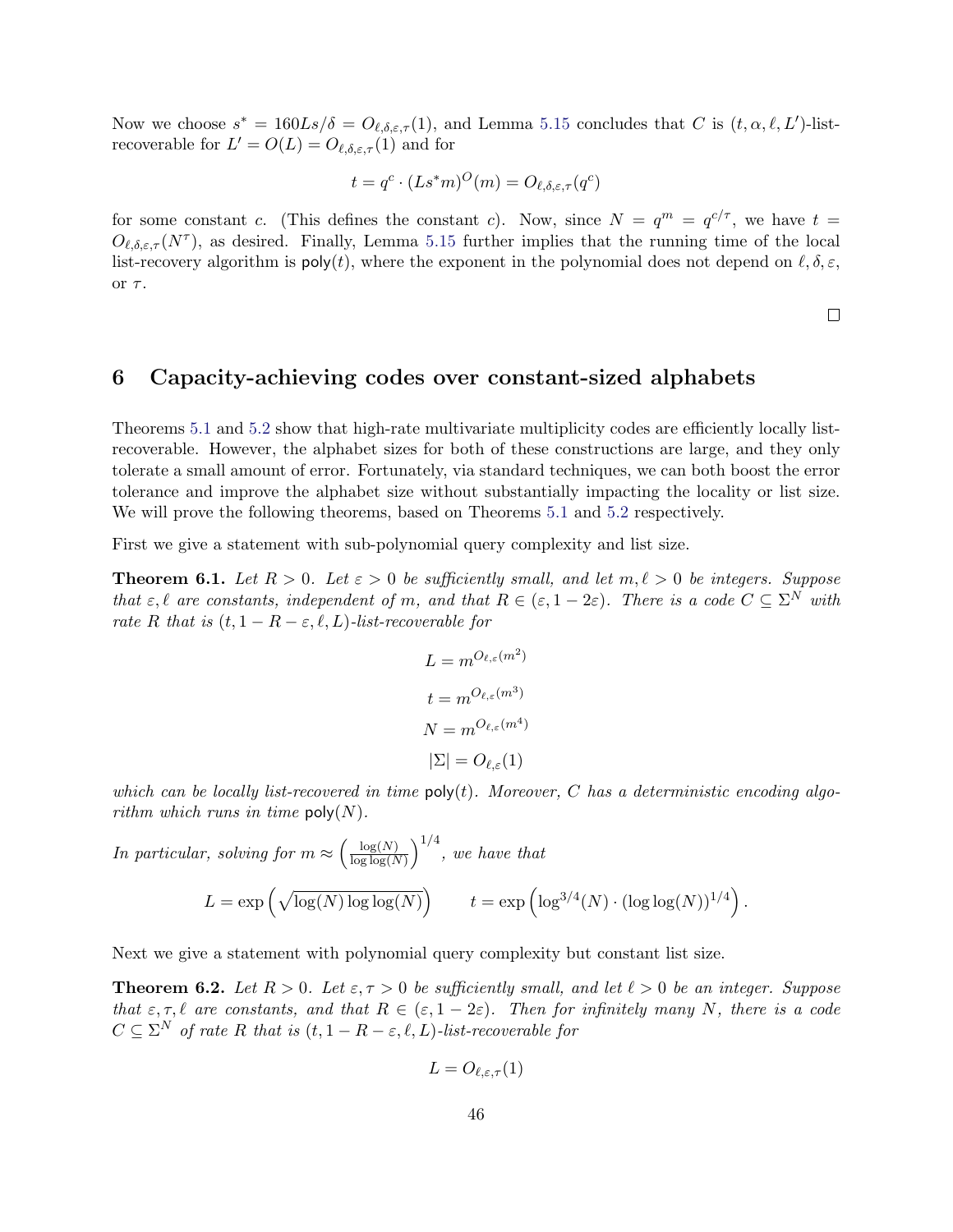$$
t = O_{\ell, \varepsilon, \tau}(N^{\tau})
$$
  

$$
|\Sigma| = O_{\ell, \varepsilon, \tau}(1),
$$

which can be locally list-recovered in time  $\text{poly}(t)$ . Moreover, C has a deterministic encoding algorithm that runs in time  $\text{poly}(N)$ .

The proof of Theorems [6.1](#page-46-1) and [6.2](#page-46-0) will follow from an expander-based construction [\[AEL95\]](#page-53-2) which has been used in similar settings to reduce alphabet sizes and improve the rate/distance trade-offs (and in particular in  $\lceil$ GR08, [GKO](#page-54-3)<sup>+</sup>17, HRW17 $\rceil$  in the context of list-recovery). We state a general transformation below.

<span id="page-47-0"></span>**Theorem 6.3.** Choose  $\varepsilon, \gamma, \zeta, R \in (0, 1)$ . Let  $C_1 \subseteq \Sigma_1^{n_1}$  be a code of rate  $1 - \zeta$ . Suppose that there exists a code  $C_0 \subseteq \sum_{0}^{n_0}$  of rate R which is  $(1 - R - \varepsilon, \ell, \ell_1)$ -list-recoverable in time  $T(C_0)$ , which can be deterministically constructed in time  $T_{construct}(C_0)$ .

Then there exists a code  $C \subseteq \Sigma^N$  of rate  $(1 - \zeta) \cdot R$  over an alphabet of size

$$
|\Sigma| = |\Sigma_0|^{O(1/(\varepsilon^3 \cdot \gamma))}
$$

and block length

$$
N = O\left(\frac{n_1 \log |\Sigma_1| \varepsilon^3 \gamma}{R \log |\Sigma_0|}\right).
$$

so that C can be deterministically constructed in time  $T_{constraint}(C_0) + \text{poly}(|\Sigma_1|, n_1, 1/\varepsilon, 1/\gamma)$  and so that:

- If  $C_1$  is  $(\gamma, \ell_1, L)$ -list-recoverable in time  $T(C_1)$ , then C is  $(1 R 4\varepsilon, \ell, L)$ -list-recoverable in time  $O(n_1T(C_0) + T(C_1)).$
- If  $C_1$  is  $(t, \gamma, \ell_1, L)$ -list-recoverable in time  $T'(C_1)$ , then C is  $(t', 1 R 4\varepsilon, \ell, L)$ -locally listrecoverable in time

$$
O\left(\frac{T(C_0) + T'(C_1)}{\varepsilon^3 \gamma}\right),\,
$$

where

$$
t' = O\left(\frac{t \log |\Sigma_1|}{R \log |\Sigma_0|}\right)
$$

.

The proof of Theorem [6.3](#page-47-0) is by now standard, and we include it in Appendix [E](#page-62-0) for completeness. The basic idea is to concatenate  $C_1$  with  $C_0$ , and then to scramble up and re-aggregate the symbols of the resulting concatenated code using a bipartite expander graph.

We will use Theorem [6.3](#page-47-0) three times: once with  $C_0$  as a random linear code and  $C_1$  as the concatenation of two folded RS codes; and the next two times with  $C_0$  as the code produced by the first application of Theorem [6.3](#page-47-0) and with  $C_1$  as a multivariate multiplicity code from Theorem [5.1](#page-30-0) and Theorem [5.2,](#page-31-0) respectively.

For the list-recoverability of a random linear code, we use a result of [\[RW17\]](#page-56-9).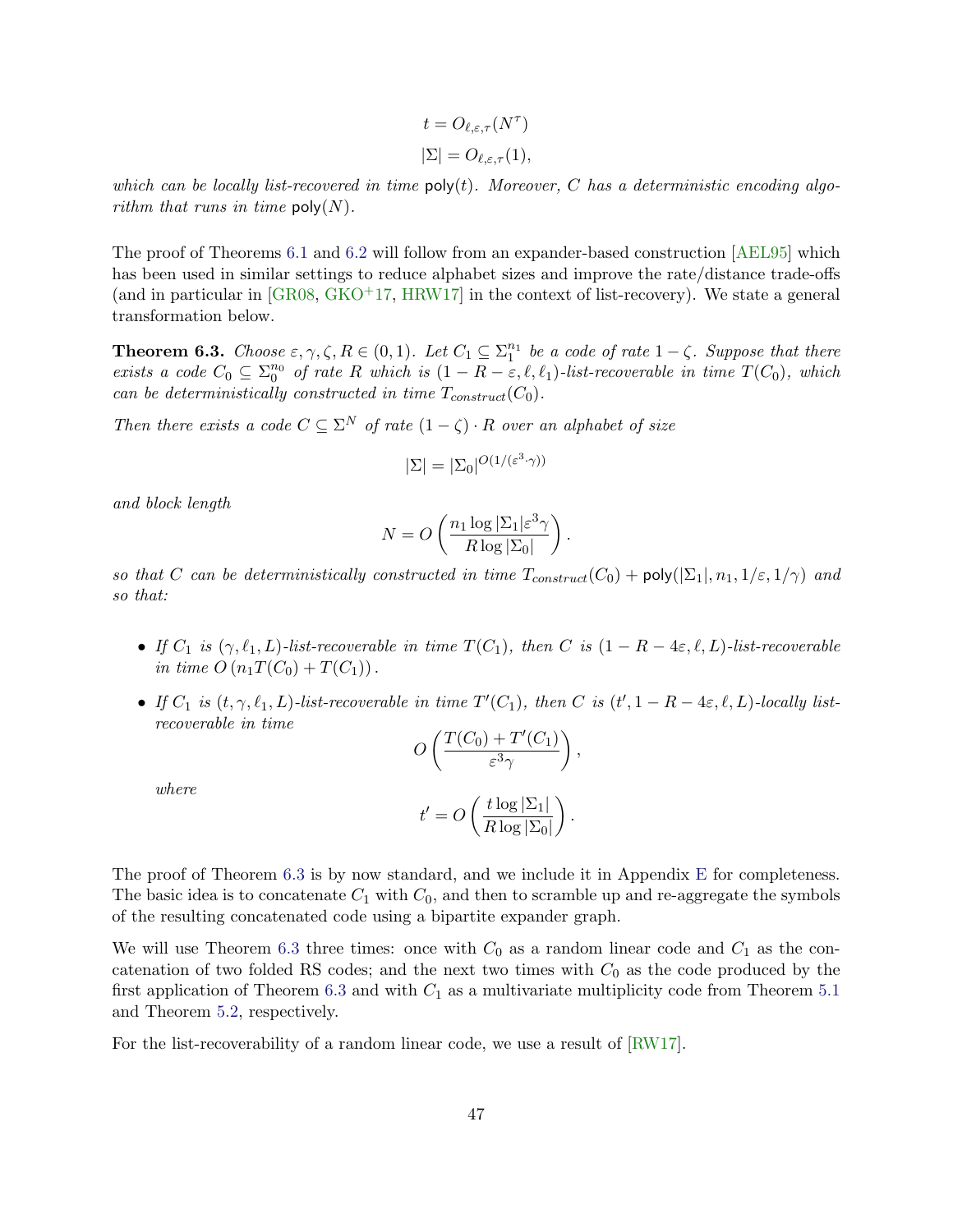<span id="page-48-2"></span>**Theorem 6.4** (Follows from Theorem 6.1 in [\[RW17\]](#page-56-9)). Choose  $R \in (0,1)$  be constant, and let  $\varepsilon, \ell > 0$ . There is some  $q_0 = (1 + \ell)^{O(1/\varepsilon)}$  and

$$
\ell_1 = \left(\frac{q\ell}{\varepsilon}\right)^{O(\log(\ell)/\varepsilon^3)}
$$

so that the following holds. Let q be a prime power, and let  $C_0$  be a random linear code over  $\mathbb{F}_q$  of rate R and length  $n_0$ . Then with high probability,  $C_0$  is  $(1 - R - \varepsilon, \ell, \ell_1)$ -list-recoverable.

We will also use the following corollary of Theorem [3.1.](#page-16-0)

<span id="page-48-1"></span>**Corollary 6.5.** Let  $\varepsilon > 0$  and  $\ell \in \mathbb{N}$  be constants. Then for infinitely many values of n, there is a code  $C \subseteq \Sigma^n$  of rate  $1-\varepsilon$ , which is  $(\varepsilon^2/16, \ell, L)$ -list-recoverable in time  $\text{poly}(n, L)$ , for  $L = O_{\ell, \varepsilon}(1)$ , and which has  $|\Sigma| = \text{poly}_{\ell, \varepsilon}(\log(n)).$ 

Proof. The proof follows by concatenating two folded Reed-Solomon codes. More precisely, let  $C_0 \subseteq \Sigma_0^{n_0}$  be a folded RS code of rate  $1 - 2\gamma$  which is  $(\gamma, \ell, \ell_1)$ -list-recoverable for  $\ell_1 = O_{\ell,\gamma}(1)$ , which has alphabet size  $|\Sigma_0| = \text{poly}_{\ell,\gamma}(n_0)$  and is list-recoverable in time  $\text{poly}(n_0, \ell_1)$ ; this exists by Theorem [3.1.](#page-16-0) Then let  $C_1 \subseteq \sum_1^{n_1}$  be another code of rate  $1 - 2\gamma$  which is  $(\gamma, \ell_1, L)$ -list-recoverable for  $L = O_{\ell_1,\gamma}(1) = O_{\ell,\gamma}(1)$  and has  $|\Sigma_1| = \text{poly}_{\ell,\gamma}(n_1)$  and is list-recoverable in time  $\text{poly}(n_1, L)$ ; again this exists by Theorem [3.1.](#page-16-0) Since  $|C_0| = n_0^{O_{\ell,\gamma}(n_0)}$  $\int_0^{\mathcal{O}_{\ell,\gamma}(n_0)}$  and  $|\Sigma_1| = \text{poly}_{\ell,\gamma}(n_1)$ , there is a choice of  $n_1$  so that  $n_0 = O_{\ell,\gamma}(\log(n_1))$  so that  $|C_0| \geq |\Sigma_1|$ .

Now consider the code C which is the concatenation of  $C_1$  with  $C_0$ . The length of the code is  $n = n_1 \cdot n_0$ . The alphabet size of C is  $|\Sigma_0| = \text{poly}_{\ell,\gamma}(n_0) = \text{poly}_{\ell,\gamma}(\log(n))$ , and the rate is  $(1-2\gamma)^2 \geq 1-4\gamma$ . Finally, it is not hard to see that the composition of two list-recoverable codes is again list-recoverable (see, eg, [\[HRW17\]](#page-55-4), Lemma 7.4), and we conclude that C is  $(\gamma^2, \ell, L)$ -listrecoverable in time  $poly(N, L)$ . Setting  $\varepsilon = 4\gamma$  completes the proof.  $\Box$ 

Next, we instantiate Theorem [6.3](#page-47-0) using the codes from Corollary [6.5](#page-48-1) as the outer code, and a random linear code as the inner code.

<span id="page-48-0"></span>Corollary 6.6. Let  $R \in (0, 1), \ell, \varepsilon > 0$  be constants so that  $\varepsilon < R < 1-2\varepsilon$ , and let  $\alpha < 1-R-\varepsilon$ . Then there is a code  $C \subset \Sigma^n$  of rate R, constructable in time  $\text{poly}_{\ell,\varepsilon}(n)$ , which is  $(\alpha,\ell,L)$ -listrecoverable in time  $O_{\ell,\varepsilon}(n^{O(1)}) + O(n \cdot \log(n)^{O_{\ell,\varepsilon}(1)})$  with

$$
|\Sigma| = (1+\ell)^{O(1/\varepsilon^6)} = O_{\ell,\varepsilon}(1)
$$

and

$$
|L| = O_{\ell, \varepsilon}(1).
$$

*Proof.* The proof follows by applying Theorem [3.1](#page-16-0) in Theorem [6.3.](#page-47-0) Let the outer code  $C_1 \subseteq \sum_1^{n_1}$ be a code of rate  $1 - \varepsilon/4$  which is  $(\alpha, \ell_1, L)$ -list-recoverable in time  $\mathsf{poly}(n_1 \cdot O_{\ell, \varepsilon}(1))$  for  $\alpha = \Omega(\varepsilon^2)$ , and which has  $|\Sigma_1| = \text{poly}_{\ell, \varepsilon}(\log(n_1)),$  as guaranteed by Corollary [6.5.](#page-48-1)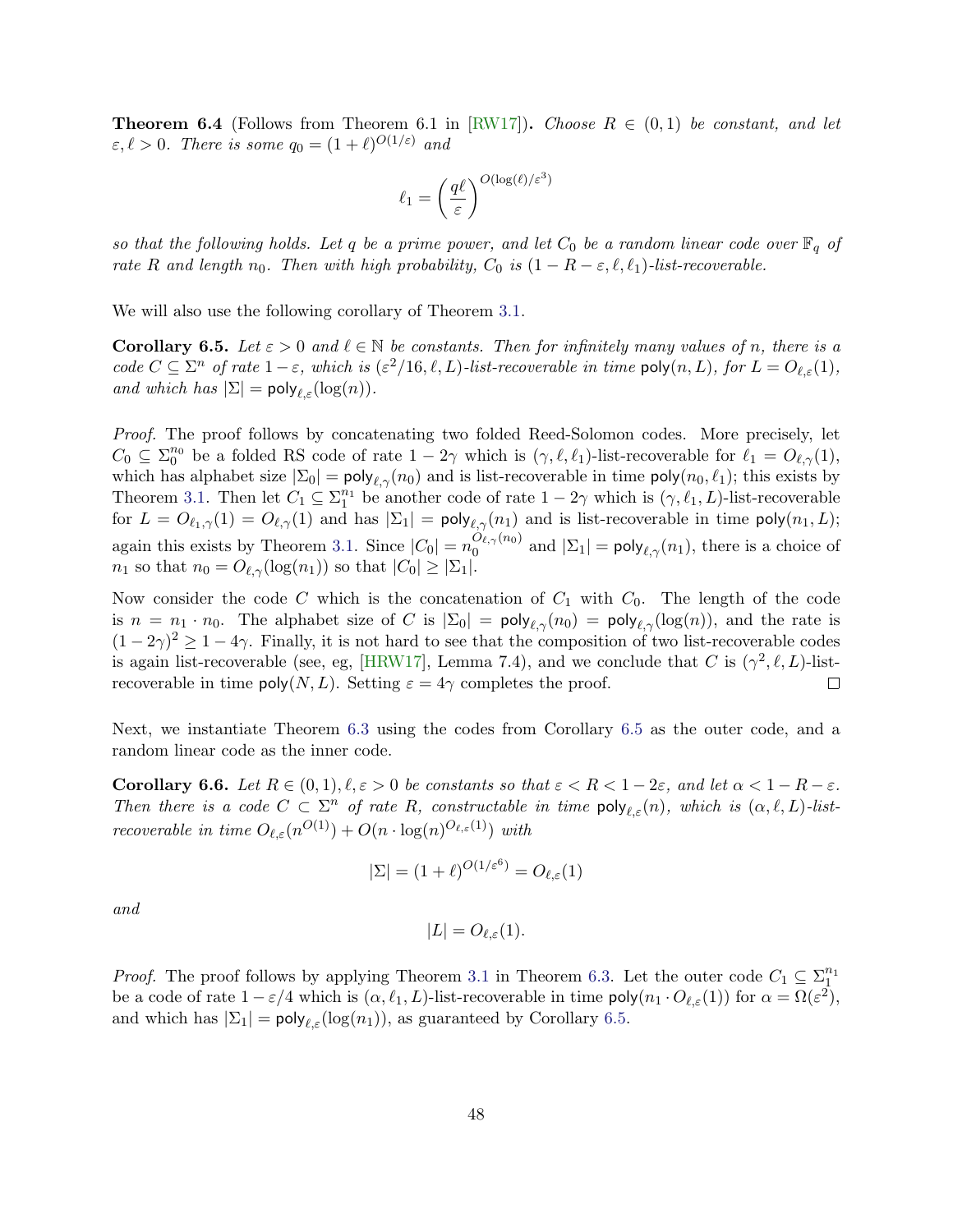For the inner code, we use a random linear code, choosing  $|\Sigma_0| = (1+\ell)^{O(1/\varepsilon)}$ . By Theorem [6.4,](#page-48-2) for any  $n_0$ , there exists a linear code  $C_0 \subseteq \sum_0^{n_0}$  of rate  $R + \varepsilon/2$  that is  $(1 - R - \varepsilon, \ell, \ell_1)$ -list-recoverable, for

$$
\ell_1 = \left(\frac{\ell}{\varepsilon}\right)^{O(\log(\ell)/\varepsilon^4)} = O_{\ell,\varepsilon}(1).
$$

We have  $|C_0| = (1 + \ell)^{O(n_0/\varepsilon)}$ , so there is a choice of  $n_0 = O_{\ell,\varepsilon}(\log \log(n_1))$  so that  $|C_0| \geq |\Sigma_1|$  $\text{poly}_{\ell,\varepsilon}(\log(n_1)),$  and we make this choice. Thus, we may use  $C_0$  and  $C_1$  in the construction in Theorem [6.3](#page-47-0) to construct a code  $C \subseteq \Sigma^N$  of rate  $(1 - \varepsilon/4)(R + \varepsilon/2) \ge R$  that is  $(1 - R - 4\varepsilon, \ell, L)$ list-recoverable, where  $N = O_{\varepsilon}(n_0 \cdot n_1)$ . The final alphabet size is  $|\Sigma| = |\Sigma_0|^{O(1/\varepsilon^3 \alpha)} = (1+\ell)^{1/\varepsilon^6}$ .

Finally, we consider how long it takes to construct and decode  $C$ . To construct  $C_0$  we iterate over all possible generator matrices and verify their list-recovery properties. There are at most  $|\Sigma_0|^{Rn_0^2} = |C_0|^{\epsilon \log_{\ell}(|C_0|)}$  linear codes, and checking the list-recoverability of any one of them takes time  $O(|\Sigma_0|^{\ell n_0} \cdot |C_0|^{\ell_1+1} \cdot n_0 \ell)$ , the time to search over all lists  $S_1, \ldots, S_{n_0}$  of size  $\ell$ , and all subsets of  $L + 1$  codewords and compute their distance. Since  $n_0$  will be much larger than  $\ell, \varepsilon$ , this is dominated by the  $|\Sigma_0|^{Rn_0^2}$  term, and the time it takes to find the generator matrix of such a code is

$$
T_{construct}(C_0) = O(|\Sigma_0|^{R \cdot n_0^2}) = O(|C_0|^{n_0}) = \log(n_1)^{O_{\ell, \varepsilon}(\log \log(n_1))} = \text{poly}_{\ell, \varepsilon}(n_1) = \text{poly}_{\ell, \varepsilon}(N).
$$

Thus time to construct the whole code  $C \subseteq \Sigma^N$  is also poly $(N)$ .

The time to perform list-recovery on the inner code  $C_0$  by brute force is  $\text{poly}(|C_0|) = \text{poly}_{\ell, \varepsilon}(\log(n_1)).$ The time to perform list-recovery is then the time to run the list-recovery algorithm for  $C_1$  (which is poly $(N, O_{\ell, \varepsilon}(1)))$ , plus the time to brute-force decode  $C_0$   $n_1$  times, which is  $O(N \cdot \log(N)^{O_{\ell, \varepsilon}(1)})$ .

 $\Box$ 

Instantiating Theorem [6.3](#page-47-0) with these choices yields the corollary.

Remark 6.7. The reason to concatenate folded RS codes with themselves to obtain the outer code  $C_1$  above is to make the alphabet size small enough that a brute-force search over all generator matrices for the inner code is still polynomial time. If one omits this step, then the construction above still works with a quasipolynomial-time construction and a better list size. It may be possible to create a version of Corollary [6.6](#page-48-0) which has a significantly smaller list size (close to the one guaranteed by Theorem [3.1\)](#page-16-0) by using a folded RS code as  $C_1$  and a derandomization of existing Monte-Carlo constructions of capacity-achieving list-recoverable codes as the inner code  $C_0$ . However, since a list size of  $O_{\ell,\varepsilon}(1)$  is sufficient for our applications going forward, we stick with the simpler machinery.

One might try to prove Theorem [6.1](#page-46-1) in the same way, with multivariate multiplicity codes as  $C_1$ and a random linear code as  $C_0$ . However, in this case the alphabet size is so large that doing exhaustive search to decode  $C_0$  would yield a super-polynomial decoding time, and concatenating the outer code with smaller versions of itself until the alphabet size is smaller will yield too large a list size. Therefore, we instead use for  $C_0$  the code we have just created in Corollary [6.6](#page-48-0) instead.

There is one more catch, which is that the codes from Theorem [5.1](#page-30-0) don't meet list-decoding capacity, since they have rate  $1 - \varepsilon$ , but can only handle up to  $O(\varepsilon^2 / \ell m^2)$  fraction of errors, which in our parameter regime is sub-constant. If we applied Theorem [6.3](#page-47-0) directly, we would need to take  $\gamma$ in that theorem to be sub-constant, which would result in a super-constant alphabet size. Thus,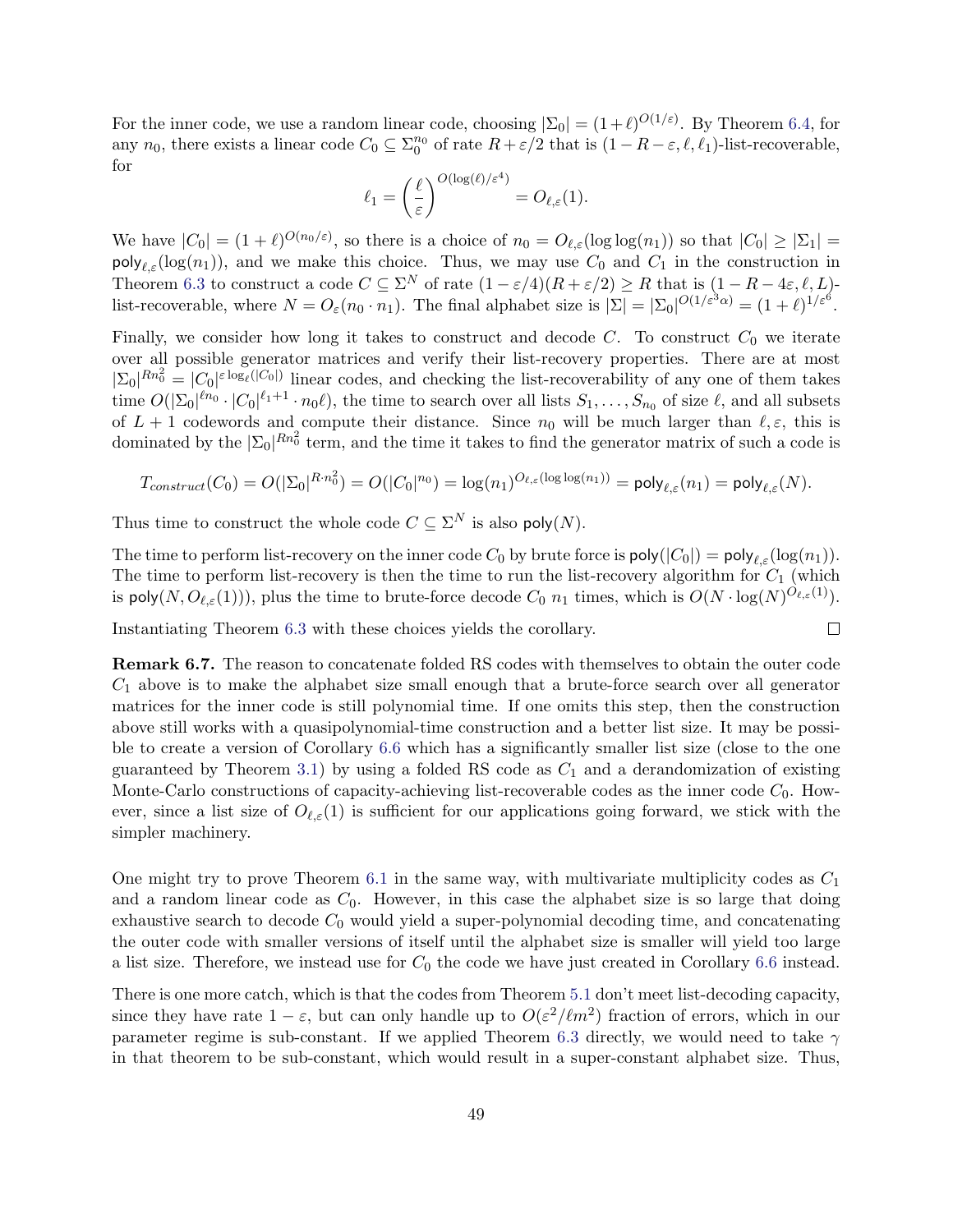before we apply Theorem [6.3](#page-47-0) to reduce the alphabet size, we amplify the distance to a constant, by applying a different version of the expander-based argument stated in Lemma [6.9](#page-50-0) below. This will very slightly increase the alphabet size, but not so much that it will affect the asymptotics, and then we can apply Theorem [6.3.](#page-47-0)

Remark 6.8. We believe it is possible to combine the two expander-based constructions into only one (with only one expander), which would give a slight improvement in the parameters. However, our approach here (using both Lemma [6.9](#page-50-0) and Theorem [6.3](#page-47-0) in serial) is more modular and still yields the desired asymptotic result, so we stick with it for simplicity of exposition.

We use the following lemma from  $[GKO^+17]$ .

<span id="page-50-0"></span>**Lemma 6.9** ([\[GKO](#page-54-3)<sup>+</sup>17], Distance amplification for local list-recovery). For any constants  $\delta_1, \alpha_1, \gamma >$ 0, there exists an integer  $d \le \text{poly}(1/\delta_1, 1/\alpha_1, 1/\gamma)$  so that the following holds.

- Let  $C_1 \subseteq \sum_1^{n_1}$  have rate  $R_1$  and and distance  $\delta_1$  and be  $(t, \alpha_1, \ell_1, L)$ -locally-list-recoverable in time  $T(C_1)$ .
- Let  $C_0 \subseteq \sum_0^{n_0}$  have rate  $R_0$  and be  $(\alpha_0, \ell, \ell_1)$ -globally-list-recoverable in time  $T(C_0)$ .
- Further suppose that  $n_0 \geq d$ ,  $|\Sigma_1| = |C_0|$ .

Then there exists a code  $C \subseteq (\Sigma_0^{n_0})^{n_1}$  of block length  $n_1$  over  $\Sigma = \Sigma_0^{n_0}$  with rate  $R_0 \cdot R_1$  that is  $(t', \alpha_0 - \gamma, \ell, L)$ -locally-list-recoverable for

$$
t' = t \cdot n_0^2 \cdot \log(n_0).
$$

Moreover there is a local list-recovery algorithm for C which runs in time  $O(T(C_1))+O(t\cdot T(C_0))+O(t\cdot T(C_1))$  $\text{poly}(t, n_0, \ell)$ . Further, if both codes can be constructed in time  $T_{construct}(C_0)$  and  $T_{construct}(C_1)$  (in the sense that this is the time it take to generate a short description which suffices for polynomialtime encoding), then the final code C can be constructed in time  $O(T_{construct}(C_0) + T_{construct}(C_1))$ .

**Remark 6.10.** The statement of this lemma in  $GKO+17$  is slightly different in that both the hypotheses and the conclusion are slightly stronger. They both specify linear codes, and the both have an additional "soundness" parameter which we will not need. However, an inspection of the proof shows that it goes through if these additional requirements and conclusions are dropped.

<span id="page-50-1"></span>**Corollary 6.11.** Let  $\varepsilon > 0$  be sufficiently small, and let  $m, \ell > 0$  be any integers. Suppose that  $\varepsilon, \ell$ are constant, and m is growing. Then there is a code  $C \subseteq \Sigma^N$  with rate at least  $1-3\varepsilon$  so that C is  $(t, \varepsilon, \ell, L)$ -locally-list-recoverable for

$$
L = m^{O_{\ell,\varepsilon}(m^2)}
$$

$$
N = m^{O_{\ell,\varepsilon}(m^4)}
$$

$$
t = m^{O_{\ell,\varepsilon}(m^3)}
$$

$$
|\Sigma| = m^{O_{\ell,\varepsilon}(m^{2m+2})}
$$

Further, C can be locally list recovered in time  $\mathsf{poly}(t)$ , and can be deterministically encoded in time poly $(N)$ .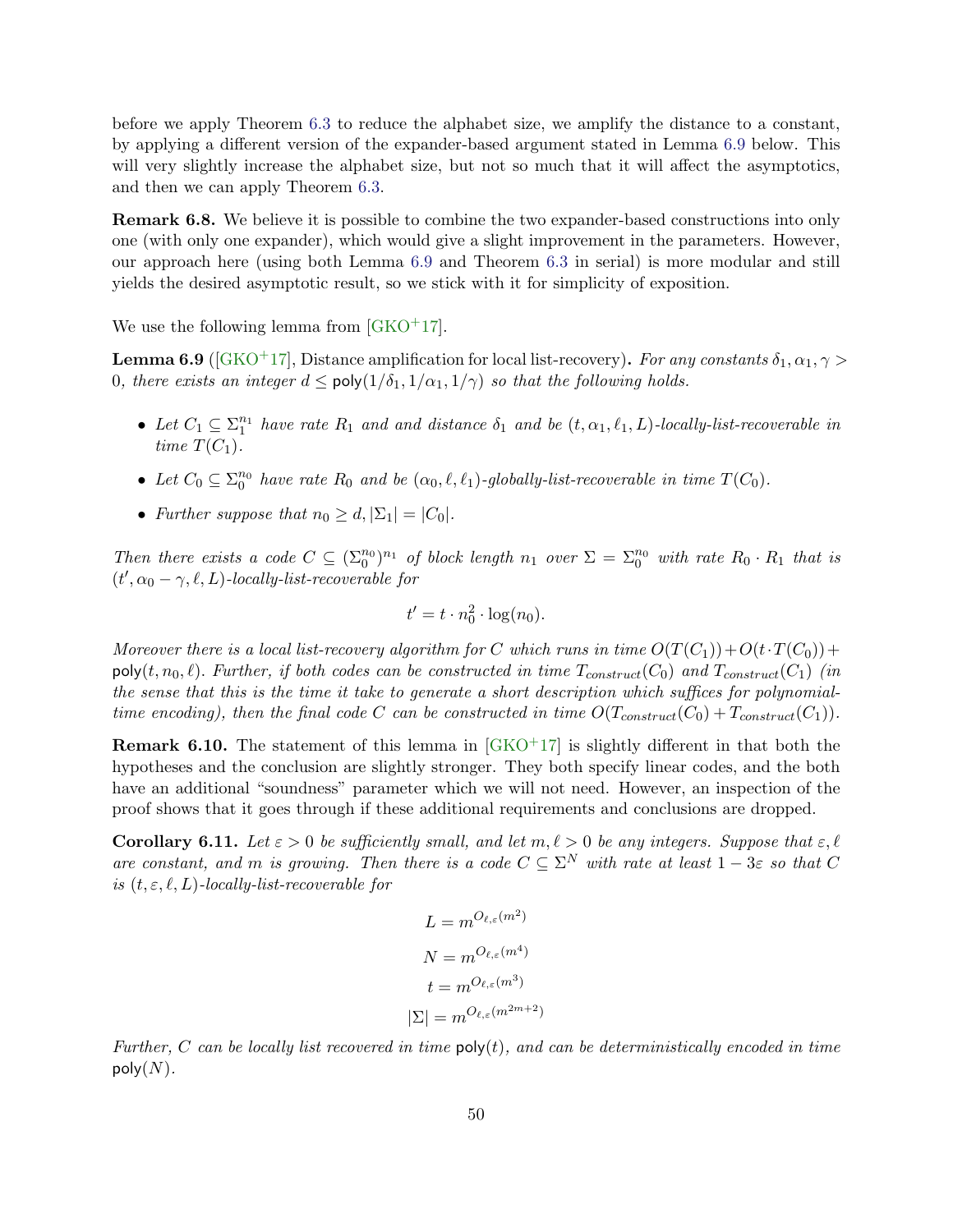*Proof.* We instantiate Lemma [6.9](#page-50-0) using the code from Corollary [6.6](#page-48-0) with rate  $1 - 2\varepsilon$  as  $C_0$  and a multivariate multiplicity code, from Theorem [5.1,](#page-30-0) as  $C_1$ . Thus,  $C_0 \subseteq \Sigma_0^{n_0}$  has rate  $R_0 = 1 - 2\varepsilon$  and is  $(1 - \varepsilon, \ell, \ell_1)$ -globally list-recoverable in time  $\mathsf{poly}_{\ell, \varepsilon}(n_0)$ , with  $\ell_1 = O_{\ell, \varepsilon}(1)$ . Meanwhile,  $C_1 \subseteq \Sigma_1^{n_1}$ is  $(\alpha, \ell_1, L)$ -list-recoverable with

$$
\alpha = O_{\ell,\varepsilon}(1/m^2),
$$
  
\n
$$
L = m^{O_{\ell_1,\varepsilon}(m^2)} = m^{O_{\ell,\varepsilon}(m^2)},
$$
  
\n
$$
N = m^{O_{\ell_1,\varepsilon}(m^4)} = m^{O_{\ell,\varepsilon}(m^4)},
$$
  
\n
$$
t = m^{O_{\ell_1,\varepsilon}(m^3)} = m^{O_{\ell,\varepsilon}(m^3)},
$$
  
\n
$$
|\Sigma| = m^{O_{\ell_1,\varepsilon}(m^{2m+2})}, = m^{O_{\ell,\varepsilon}(m^{2m+2})},
$$

where we have used the fact that  $\ell_1 = O_{\ell,\varepsilon}(1)$  to turn  $O_{\ell,\varepsilon}(\cdot)$  into  $O_{\ell,\varepsilon}(\cdot)$ . The fact that  $|C_0| = |\Sigma_1|$ thus implies that

$$
n_0 = O(\log |\Sigma_1|) = O_{\ell, \varepsilon}(m^{2m+2} \log(m)).
$$

Observe that  $n_0$  is much larger than the poly $(1/\alpha, 1/\varepsilon, 1/\delta_1) = \text{poly}_{\ell,\varepsilon}(m)$  that is require by Lemma [6.9,](#page-50-0) for sufficiently large m. Now we check the conclusions. We immediately have the desired expressions for  $N = n_1$  and L. The final alphabet size is  $|\Sigma| = |\Sigma_1|^{1/R_0} = \text{poly}(|\Sigma_1|) = m^{O_{\ell,\varepsilon}(m^3)}$ , as before. The query complexity is

$$
t' = t \cdot n_0^2 \log(n_0) = m^{O_{\ell,\varepsilon}(m^3)} \cdot m^{O_{\ell,\varepsilon}(m)} = m^{O_{\ell,\varepsilon}(m^3)}.
$$

The dominating term in the local list-recovery time is  $\mathsf{poly}(t)$ , so the running time is still  $\mathsf{poly}(t)$ . And finally the time to construct a generator matrix for the inner code is  $poly(n_0) = poly(N)$ . Thus we may treat C as a deterministic code whose encoding map performs the search for  $C_0$  in polynomial time and then encodes the message in polynomial time. П

Finally we are ready to prove Theorem [6.1.](#page-46-1)

Proof of Theorem [6.1.](#page-46-1) Again we will use Theorem [6.3.](#page-47-0)

Let  $C_0 \subseteq \Sigma_0^{n_0}$  be the code from Corollary [6.6,](#page-48-0) with rate  $R + 4\varepsilon$ . Thus, we have

$$
|\Sigma_0| = (1+\ell)^{O(1/\varepsilon^6)},
$$

and  $C_0$  is  $(1 - R - 5\varepsilon, \ell, \ell_1)$ -list-recoverable in time  $\text{poly}_{\ell, \varepsilon}(n_0)$ , for  $\ell_1 = O_{\ell, \varepsilon}(1)$ . Moreover,  $C_0$  can be constructed in time  $n_0^{O_{\ell,\varepsilon}(\log(n_0))}$  $O_{\ell, \varepsilon}(\log(n_0))$ .

We choose  $C_1 \subseteq \Sigma_1^{n_1}$  to be the code from Corollary [6.11,](#page-50-1) so that  $C_1$  is a code of rate  $(1-3\varepsilon)$ , which is  $(t, \varepsilon, \ell_1, L)$ -list-recoverable, for

$$
L = m^{O_{\ell,\varepsilon}(m^2)}
$$

$$
n_1 = m^{O_{\ell,\varepsilon}(m^4)}
$$

$$
t = m^{O_{\ell,\varepsilon}(m^3)}
$$

$$
|\Sigma_1| = m^{O_{\ell,\varepsilon}(m^{2m+2})}
$$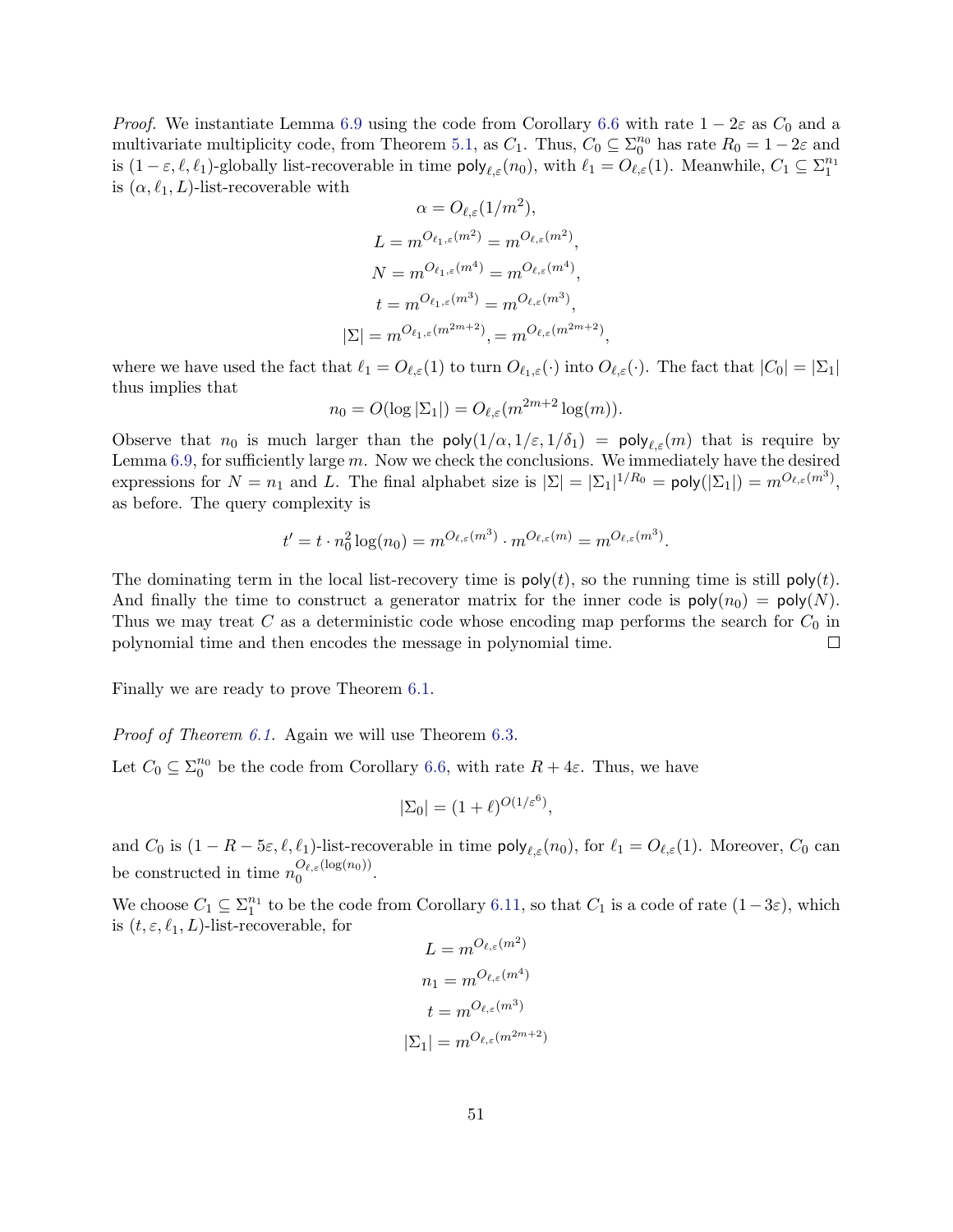where as in the proof of Corollary [6.11,](#page-50-1) above we have used the fact that  $\ell_1 = O_{\ell,\varepsilon}(1)$  to hide dependence on  $\ell_1$  in the notation  $O_{\ell,\varepsilon}(\cdot)$ .

Now we apply Theorem [6.3,](#page-47-0) which concludes that there exists a code  $C \subset \Sigma^N$  of rate  $(1 - 3\varepsilon)$ .  $(R+4\varepsilon) \geq R$  which is  $(t', 1 - R - 9\varepsilon, \ell, L)$ -locally list-recoverable in time

$$
O_{\ell,\varepsilon}(T(C_0)+T(C_1)) = \text{poly}_{\ell,\varepsilon}(n_0)+m^{O_{\ell,\varepsilon}(m^3)} = m^{O_{\ell,\varepsilon}(m)}+m^{O_{\ell,\varepsilon}(m^3)} = m^{O_{\ell,\varepsilon}(m^3)} = \text{poly}(t),
$$

where

$$
t' = O_{\ell,\varepsilon}(t \log |\Sigma_1|) = m^{O_{\ell,\varepsilon}(m^3)}.
$$

Moreover, we have

$$
N = O_{\ell, \varepsilon}(n_1 \cdot \log |\Sigma_1|) = m^{O_{\ell, \varepsilon}(m^3)}
$$

and

$$
|\Sigma| = |\Sigma_0|^{O(1/\varepsilon^4)} = (1+\ell)^{O(1/\varepsilon^{10})} = O_{\ell,\varepsilon}(1).
$$

Finally, to deterministically encode a message in  $C$ , we run the construction algorithm for  $C_0$  (in time  $n_0^{O(\log(n_0))} = m^{O(m^2 \log(m))} = \text{poly}(N)$ , and then use the polynomial-time encoding algorithm for  $C_1$  which exists from Corollary [6.11.](#page-50-1)

Now applying the proof above with  $\varepsilon/9$  instead of  $\varepsilon$  gives the theorem statement.  $\Box$ 

Finally, we prove Theorem [6.2.](#page-46-0)

*Proof of Theorem [6.2.](#page-46-0)* Choose  $\delta, \tau, \varepsilon > 0$  constant and sufficiently small, and  $\ell > 0$  constant. Let  $C_0 \subseteq \Sigma_0^{n_0}$  be a code from Corollary [6.6,](#page-48-0) so that the rate of  $C_0$  is  $R+2\varepsilon, |\Sigma_0| = (1+\ell)^{O(1/\varepsilon^6)} = O_{\varepsilon,\ell}(1)$ , and so that  $C_0$  is  $(1 - R - 3\varepsilon, \ell, \ell_1)$ -list-recoverable in time  $\text{poly}_{\ell, \varepsilon}(n_0)$ .

Now choose  $C_1 \subseteq \sum_1^{n_1}$  which is  $(t, \alpha, \ell_1, L)$ -locally list-recoverable in time  $\mathsf{poly}(t)$  for  $\alpha = \Omega_{\varepsilon, \ell, \tau, \ell}(1)$ , so that  $C_1$  has rate  $1 - \varepsilon$ , query complexity  $t = O_{\ell, \delta, \tau, \varepsilon}(n_1^{\tau/2})$  $\binom{\tau/2}{1}, L = O_{\ell, \delta, \tau, \varepsilon}(1), \text{ and } |\Sigma_1| =$  $\text{poly}_{\ell,\delta,\tau,\varepsilon}(N)$ . Such a code exists by Theorem [5.2](#page-31-0) (where we have used the fact that  $\ell_1 = O_{\varepsilon,\ell}(1)$ ).

Now we apply Theorem [6.3,](#page-47-0) and conclude that there exists a code  $C \subseteq \Sigma^N$ , so that the rate of C is at least  $(1 - \varepsilon)(R + 2\varepsilon) \geq R$  and so that

$$
|\Sigma| = |\Sigma_0|^{O(1/(\varepsilon^3 \alpha))} = O_{\ell, \delta, \tau, \varepsilon}(1),
$$

so that C is  $(t', 1 - R - 7\varepsilon, \ell, L)$ -list-recoverable for

$$
t' = O\left(\frac{t \log |\Sigma_1|}{(R + 2\varepsilon) \log |\Sigma_0|}\right) = O_{\ell, \delta, \tau, \varepsilon}(N^{\tau/2} \log(N)) = O_{\ell, \delta, \tau, \varepsilon}(N^{\tau}),
$$

in time

$$
O_{\ell,\delta,\tau,\varepsilon}(T(C_0)+T'(C_1))=O_{\ell,\delta,\tau,\varepsilon}(N^{O(\tau)}).
$$

Moreover, C has rate  $(1 - \varepsilon)(R + 2\varepsilon) \ge R$ . The stated result follows by replacing  $\varepsilon$  with  $\varepsilon/7$  in the above analysis.  $\Box$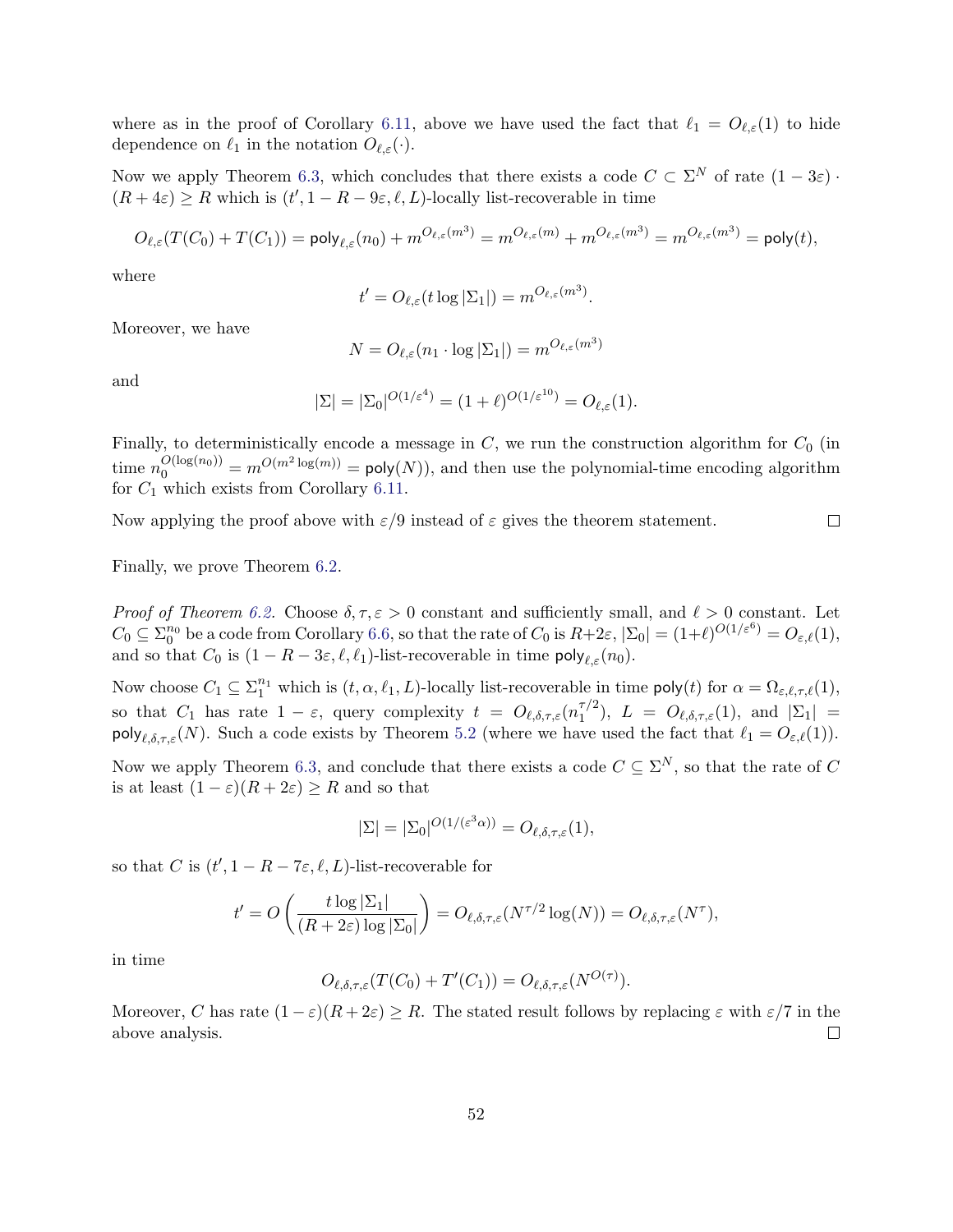# 7 Conclusion

We have shown that folded Reed-Solomon codes and multiplicity codes perform better than previously known in the context of (local) list-recovery. In addition to improving our knowledge about these codes, our results also lead to new and improved constructions of locally-list-recoverable codes. However, there is still much left to do, and we conclude with some open questions.

- 1. Theorem [3.1](#page-16-0) shows that the list size for folded Reed-Solomon codes is  $(\ell/\varepsilon)^{O(\frac{1}{\varepsilon}\log(\ell/\varepsilon))}$ . However, it is known that it is possible for codes to achieve a list size of  $O(\ell/\varepsilon)$ . It would be very interesting to strengthen our result to this bound, or even to reduce the list size to poly $(\ell, 1/\varepsilon)$ .
- 2. It would be very interesting to improve the list size in Theorem [4.4](#page-22-0) on univariate multiplicity codes with large d to be  $s^{O_{\ell,1/\varepsilon}(1)}$ , rather than the current bound of  $\ell^{O(s \log(s))} \cdot s^{O(1)}$ . Beyond intrinsic interest, such an improvement would lead to an improvement in the query complexity of local list-recovery of multivariate multiplicity codes.
- 3. The algorithm given in Theorem [3.1](#page-16-0) is a randomized algorithm. It is a very interesting open problem to design a deterministic list-decoding algorithm for folded RS codes with fixed polynomial running time that works up to list-decoding capacity.
- 4. We give a construction of a high-rate locally list-recoverable code with sub-polynomial query complexity. But we do not know if this is the best we could do; for example, could one get away with polylogarithmic query complexity in the same setting? Any lower bounds would be extremely interesting.

# Acknowledgements

We would like to thank Atri Rudra and Venkatesan Guruswami for helpful discussions.

# References

- <span id="page-53-2"></span>[AEL95] Noga Alon, Jeff Edmonds, and Michael Luby. Linear time erasure codes with nearly optimal recovery. In proceedings of the 36th Annual IEEE Symposium on Foundations of Computer Science (FOCS), pages 512–519. IEEE Computer Society, 1995.
- <span id="page-53-1"></span>[AS03] Sanjeev Arora and Madhu Sudan. Improved low-degree testing and its applications. Combinatorica, 23(3):365–426, 2003.
- <span id="page-53-0"></span>[BFLS91] László Babai, Lance Fortnow, Leonid A. Levin, and Mario Szegedy. Checking computations in polylogarithmic time. In Proceedings of the 23rd Annual ACM Symposium on Theory of Computing (STOC), pages 21–31. ACM Press, 1991.
- <span id="page-53-3"></span>[BK09] K. Brander and S. Kopparty. List-decoding Reed-Muller over large fields upto the Johnson radius. Manuscript, 2009.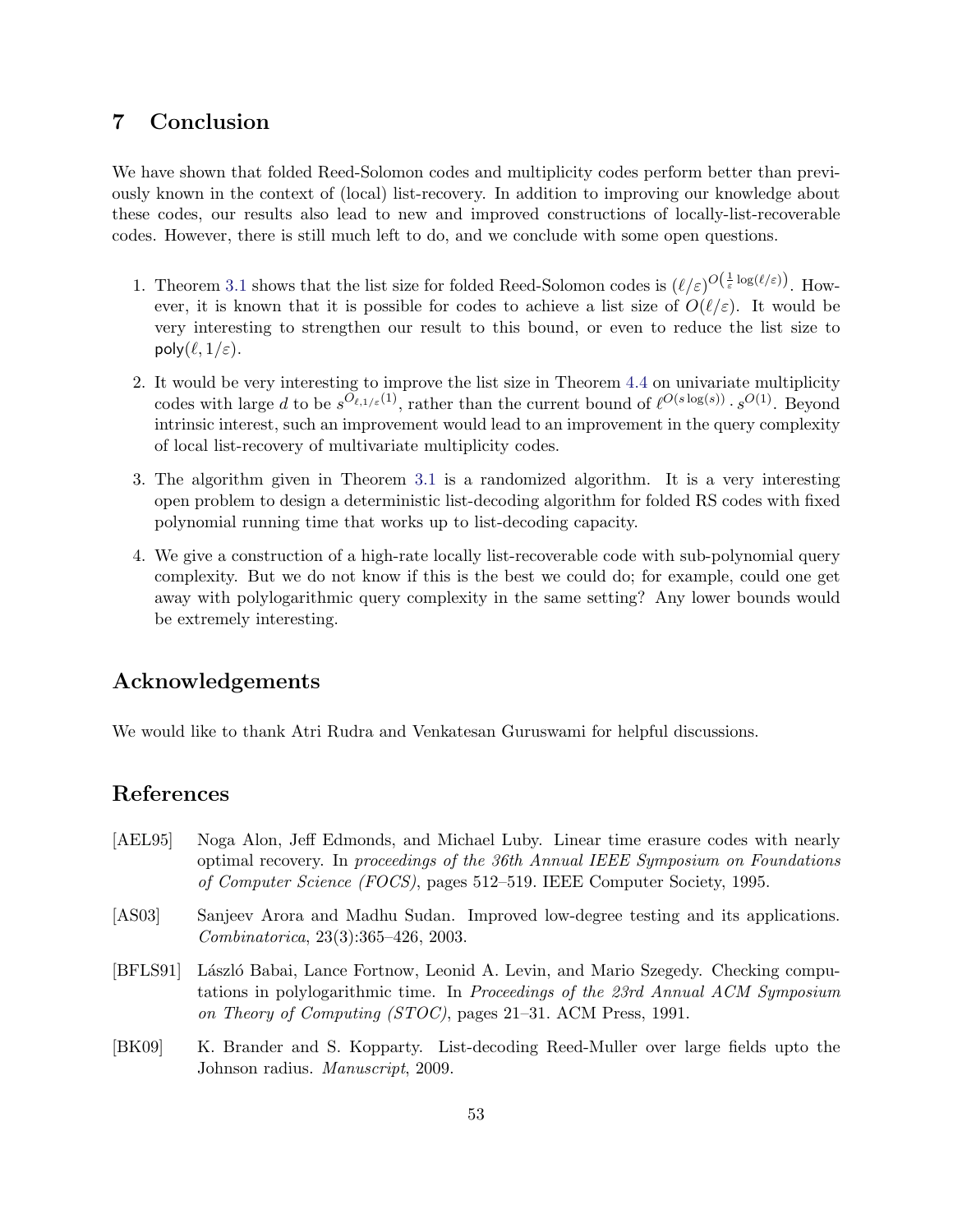- <span id="page-54-2"></span>[DL12] Zeev Dvir and Shachar Lovett. Subspace evasive sets. In Proceedings of the 44th Symposium on Theory of Computing Conference (STOC), pages 351–358. ACM Press, 2012.
- <span id="page-54-4"></span>[GI02] Venkatesan Guruswami and Piotr Indyk. Near-optimal linear-time codes for unique decoding and new list-decodable codes over smaller alphabets. In *Proceedings of the* 34th Annual ACM Symposium on Theory of Computing (STOC), pages 812–821. ACM Press, 2002.
- <span id="page-54-5"></span>[GI03] Venkatesan Guruswami and Piotr Indyk. Linear time encodable and list decodable codes. In STOC, pages 126–135, 2003.
- <span id="page-54-6"></span>[GI04] Venkatesan Guruswami and Piotr Indyk. Linear-time list decoding in error-free settings. In ICALP, volume 3142, pages 695–707. Springer, 2004.
- <span id="page-54-7"></span>[GI05] Venkatesan Guruswami and Piotr Indyk. Linear-time encodable/decodable codes with near-optimal rate. IEEE Transactions on Information Theory, 51(10):3393–3400, 2005.
- <span id="page-54-11"></span>[GK16a] Alan Guo and Swastik Kopparty. List-decoding algorithms for lifted codes. IEEE Transactions on Information Theory, 62(5):2719–2725, 2016.
- <span id="page-54-9"></span>[GK16b] Venkatesan Guruswami and Swastik Kopparty. Explicit subspace designs. Combinatorica,  $36(2):161-185$ , 2016.
- <span id="page-54-3"></span>[GKO+17] Sivakanth Gopi, Swastik Kopparty, Rafael Oliveira, Noga Ron-Zewi, and Shubhangi Saraf. Locally testable and locally correctable codes approaching the gilbert-varshamov bound. In Proceedings of the 28th Annual ACM-SIAM Symposium on Discrete Algorithms (SODA), pages 2073–2091. SIAM, 2017.
- [GKS13] Alan Guo, Swastik Kopparty, and Madhu Sudan. New affine-invariant codes from lifting. In proceedings of the 4th Innovations in Theoretical Computer Science Conference (ITCS), pages 529–540. ACM Press, 2013.
- <span id="page-54-10"></span>[GL89] Oded Goldreich and Leonid A Levin. A hard-core predicate for all one-way functions. In Proceedings of the twenty-first annual ACM symposium on Theory of computing, pages 25–32. ACM, 1989.
- <span id="page-54-8"></span>[GNP<sup>+</sup>13] Anna C. Gilbert, Hung Q. Ngo, Ely Porat, Atri Rudra, and Martin J. Strauss.  $\ell_2/\ell_2$ foreach sparse recovery with low risk. In Automata, Languages, and Programming, volume 7965 of Lecture Notes in Computer Science, pages 461–472. Springer Berlin Heidelberg, 2013.
- <span id="page-54-1"></span>[GR08] Venkatesan Guruswami and Atri Rudra. Explicit codes achieving list decoding capacity: Error-correction with optimal redundancy. IEEE Transactions on Information Theory, 54(1):135–150, 2008.
- <span id="page-54-0"></span>[GS99] Venkatesan Guruswami and Madhu Sudan. Improved decoding of reed-solomon and algebraic-geometry codes. IEEE Trans. Information Theory, 45(6):1757–1767, 1999.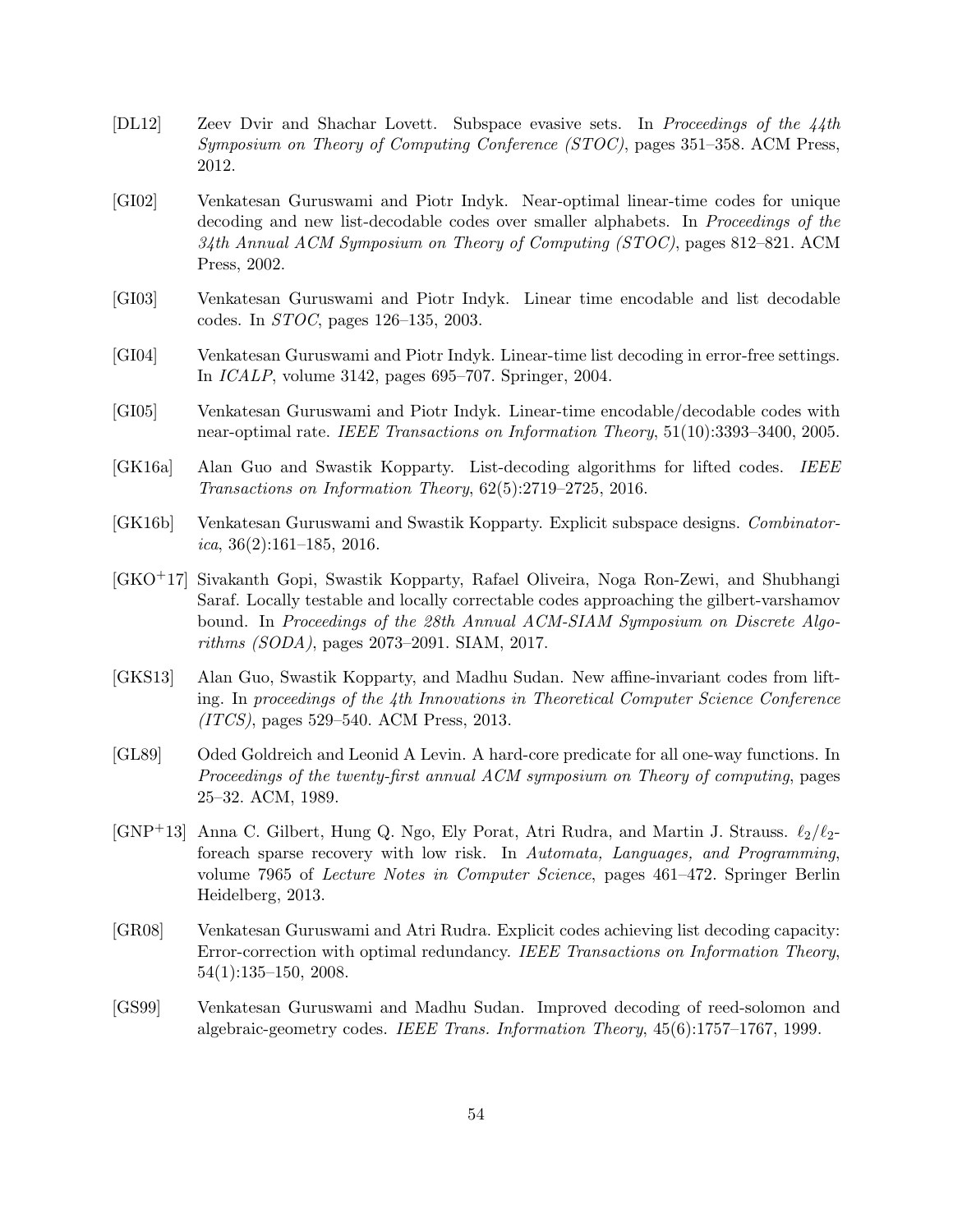- <span id="page-55-12"></span>[Gur04] Venkatesan Guruswami. List decoding of error-correcting codes: winning thesis of the 2002 ACM doctoral dissertation competition, volume 3282. Springer Science & Business Media, 2004.
- <span id="page-55-2"></span>[GW13] Venkatesan Guruswami and Carol Wang. Linear-algebraic list decoding for variants of reed-solomon codes. IEEE Transactions on Information Theory, 59(6):3257–3268, 2013.
- <span id="page-55-6"></span>[GX12] Venkatesan Guruswami and Chaoping Xing. Folded codes from function field towers and improved optimal rate list decoding. In Proceedings of the forty-fourth annual ACM symposium on Theory of computing, pages 339–350. ACM, 2012.
- <span id="page-55-7"></span>[GX13] Venkatesan Guruswami and Chaoping Xing. List decoding reed-solomon, algebraicgeometric, and gabidulin subcodes up to the singleton bound. In Proceedings of the 45th annual ACM symposium on Theory of Computing (STOC), pages 843–852. ACM Press, 2013.
- [HOW15] Brett Hemenway, Rafail Ostrovsky, and Mary Wootters. Local correctability of expander codes. Information and Computation, 243:178–190, 2015.
- <span id="page-55-4"></span>[HRW17] Brett Hemenway, Noga Ron-Zewi, and Mary Wootters. Local list recovery of high-rate tensor codes and applications. In Proceedings of the 58th Annual IEEE Symposium on Foundations of Computer Science (FOCS). IEEE Computer Society, 2017.
- <span id="page-55-8"></span>[HW15] Brett Hemenway and Mary Wootters. Linear-time list recovery of high-rate expander codes. In proceedings of the 42nd International Colloquium on Automata, Languages, and Programming (ICALP), volume 9134 of LNCS, pages 701–712. Springer, 2015.
- <span id="page-55-5"></span>[INR10] Piotr Indyk, Hung Q. Ngo, and Atri Rudra. Efficiently decodable non-adaptive group testing. In Proceedings of the Twenty-First Annual ACM-SIAM Symposium on Discrete Algorithms, SODA '10, pages 1126–1142, Philadelphia, PA, USA, 2010. Society for Industrial and Applied Mathematics.
- <span id="page-55-11"></span>[KK17] John Y Kim and Swastik Kopparty. Decoding reed–muller codes over product sets. Theory of Computing, 13(21):1–38, 2017.
- <span id="page-55-9"></span>[KM93] Eyal Kushilevitz and Yishay Mansour. Learning decision trees using the fourier spectrum. SIAM Journal on Computing, 22(6):1331–1348, 1993.
- <span id="page-55-3"></span>[KMRS17] Swastik Kopparty, Or Meir, Noga Ron-Zewi, and Shubhangi Saraf. High-rate locally correctable and locally testable codes with sub-polynomial query complexity. Journal of ACM,  $64(2):11:1-11:42$ , 2017.
- <span id="page-55-1"></span>[Kop15] Swastik Kopparty. List-decoding multiplicity codes. Theory of Computing, 11(5):149– 182, 2015.
- <span id="page-55-0"></span>[KSY14] Swastik Kopparty, Shubhangi Saraf, and Sergey Yekhanin. High-rate codes with sublinear-time decoding. Journal of ACM, 61(5):28, 2014.
- <span id="page-55-10"></span>[KT00] Jonathan Katz and Luca Trevisan. On the efficiency of local decoding procedures for error-correcting codes. In Proceedings of the 32nd Annual ACM Symposium on Theory of Computing (STOC), pages 80–86. ACM Press, 2000.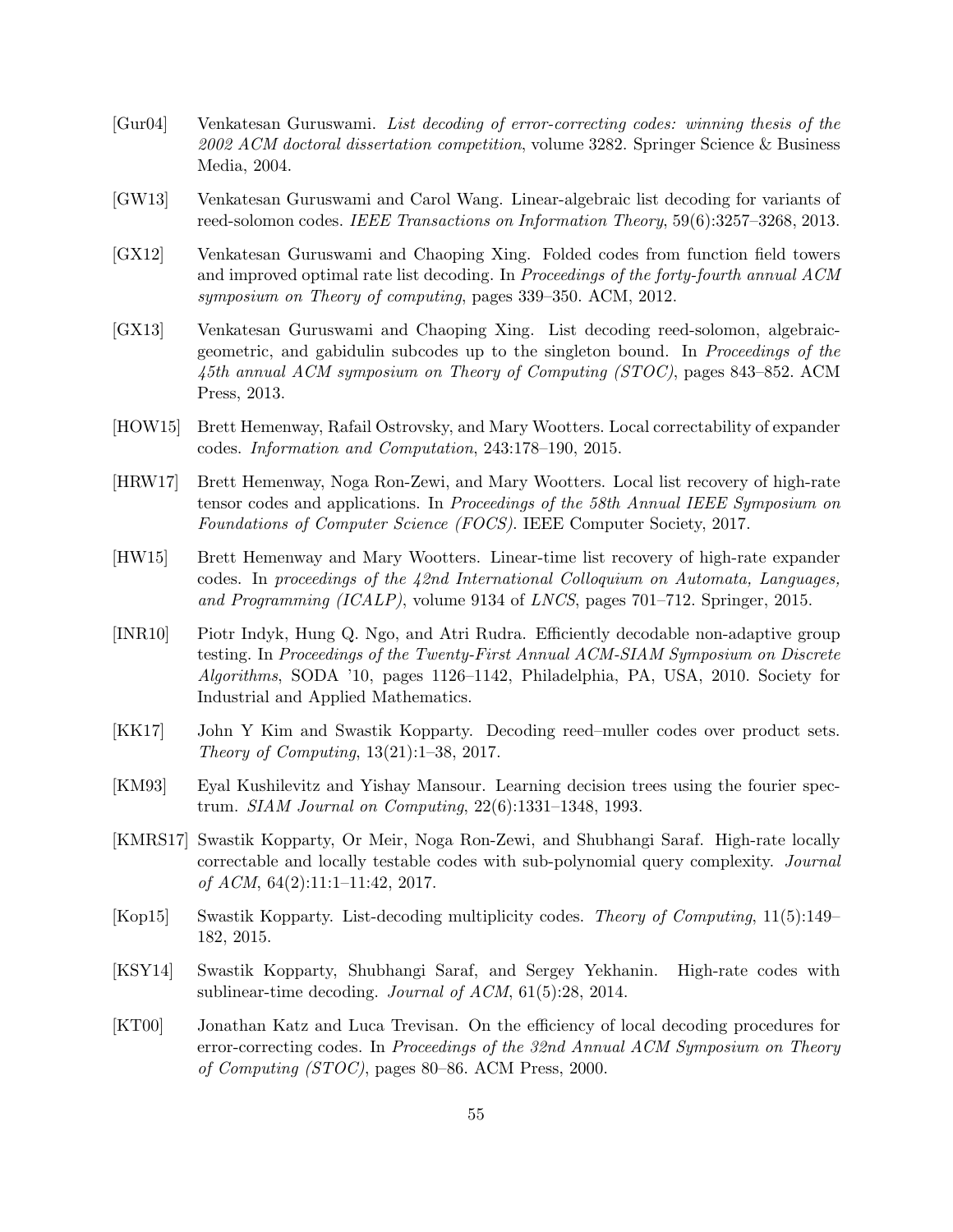- <span id="page-56-2"></span>[Lip90] Richard J. Lipton. Efficient checking of computations. In Proceedings of the 7th Annual ACM Symposium on Theoretical Aspects of Computer Science (STACS), pages 207–215. Springer, 1990.
- <span id="page-56-5"></span>[Nie01] R. R. Nielsen. List decoding of linear block codes. PhD thesis, Technical University of Denmark, 2001.
- <span id="page-56-7"></span>[NPR12] Hung Q. Ngo, Ely Porat, and Atri Rudra. Efficiently Decodable Compressed Sensing by List-Recoverable Codes and Recursion. In Christoph Dürr and Thomas Wilke, editors, 29th International Symposium on Theoretical Aspects of Computer Science (STACS 2012), volume 14 of Leibniz International Proceedings in Informatics (LIPIcs), pages 230–241, Dagstuhl, Germany, 2012. Schloss Dagstuhl–Leibniz-Zentrum fuer Informatik.
- <span id="page-56-8"></span>[PV05] Farzad Parvaresh and Alexander Vardy. Correcting errors beyond the guruswami-sudan radius in polynomial time. In Foundations of Computer Science, 2005. FOCS 2005. 46th Annual IEEE Symposium on, pages 285–294. IEEE, 2005.
- <span id="page-56-1"></span>[RS96] Ronitt Rubinfeld and Madhu Sudan. Robust characterizations of polynomials with applications to program testing. SIAM J. Comput., 25(2):252–271, 1996.
- <span id="page-56-4"></span>[RT97] M. Yu. Rosenbloom and M. A. Tsfasman. Codes for the m-metric. Problemy Peredachi Informatsii, 33(1):55–63, 1997.
- <span id="page-56-9"></span>[RW17] Atri Rudra and Mary Wootters. Average-radius list-recovery of random linear codes. arXiv preprint arXiv:1704.02420, 2017.
- <span id="page-56-3"></span>[STV01] Madhu Sudan, Luca Trevisan, and Salil P. Vadhan. Pseudorandom generators without the xor lemma. Journal of Computer and System Sciences, 62(2):236–266, 2001.
- <span id="page-56-0"></span>[Sud97] Madhu Sudan. Decoding of reed solomon codes beyond the error-correction bound. Journal of Complexity, 13(1):180–193, 1997.
- <span id="page-56-10"></span>[SY11] Shubhangi Saraf and Sergey Yekhanin. Noisy interpolation of sparse polynomials, and applications. In Computational Complexity (CCC), 2011 IEEE 26th Annual Conference on, pages 86–92. IEEE, 2011.
- <span id="page-56-6"></span>[Vad12] Salil P. Vadhan. Pseudorandomness. Foundations and Trends in Theoretical Computer Science, 7(1–3):1–336, 2012.

# A A Wronskian lemma

In this section, we prove a lemma that shows that certain Wronskian determinants needed in Section [4](#page-20-0) are nonzero.

<span id="page-56-11"></span>**Lemma A.1.** Suppose q is prime. Suppose  $f_1, \ldots, f_t \in \mathbb{F}_q[X]$  are such that  $\deg(f_i) \neq \deg(f_j)$ mod q for  $i \neq j$ . Then  $W(f_1, \ldots, f_t)$  is nonsingular.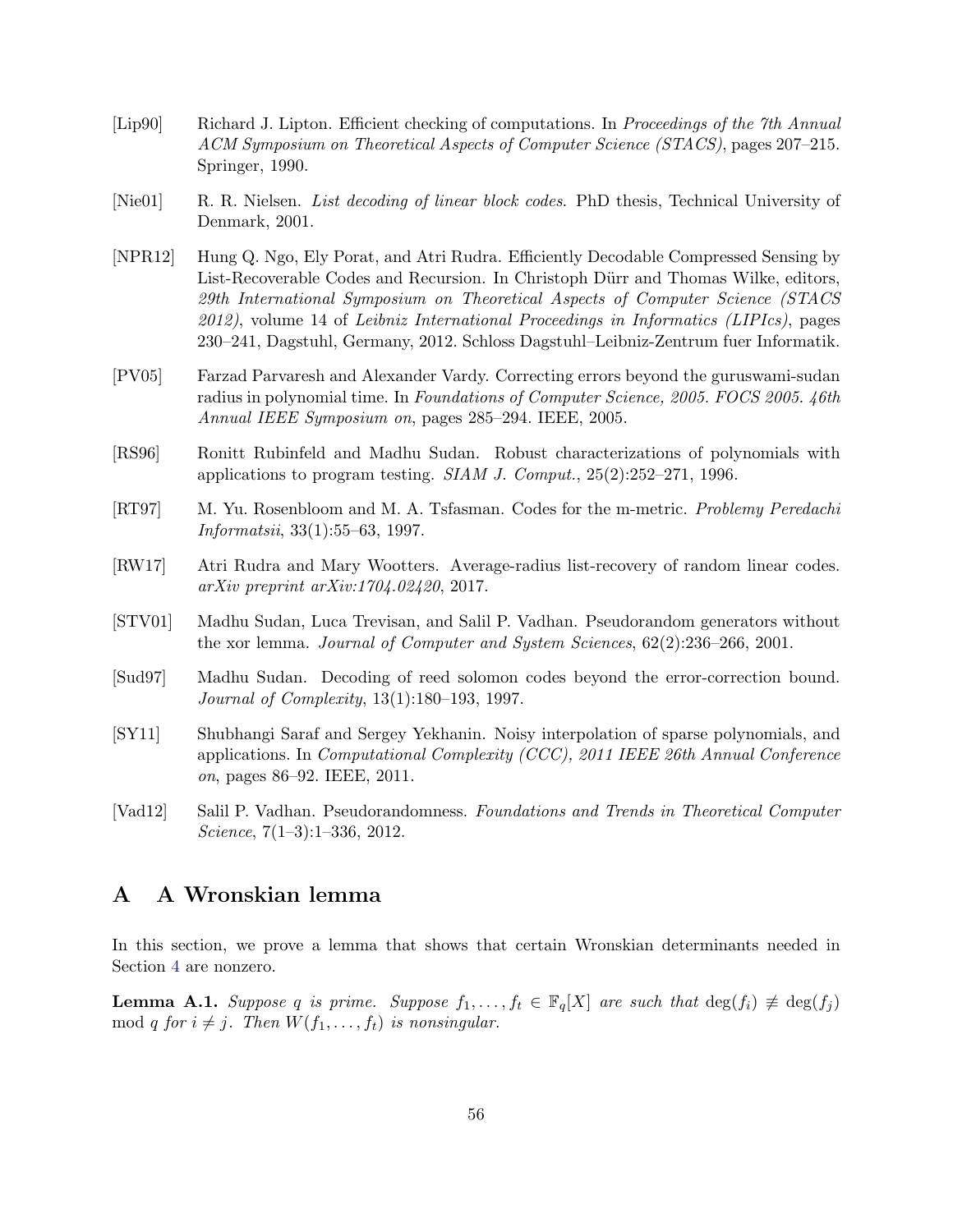*Proof.* Let  $d_i = \deg(f_i)$ .

For  $0 \leq i \leq t-1$  and  $j \in [t]$ , the  $(i, j)$  entry of the Wronskian matrix is  $f_i^{(i)}$  $j^{(i)}(X)$ , whose leading term is  $\binom{d_j}{i}$  $i_j^l)X^{d_j-i}.$ 

Thus the determinant of the Wronskian matrix has degree at most  $D = \sum_{j=1}^{t} d_j - \sum_{i=0}^{t-1} i$ . Furthermore, the coefficient of  $X^D$  in the Wronskian determinant equals the determinant of the matrix whose  $(i, j)$  entry (for  $0 \leq i < t, 1 \leq j \leq t$ ) equals  $\binom{d_j}{i}$  $\binom{t_j}{i}$ . This latter determinant is essentially a Vandermonde determinant, and by our hypotheses on the  $d_i$ , is nonzero in  $\mathbb{F}_q$ . Thus the determinant of the Wronskian matrix is a polynomial of degree exactly D, and in particular is nonzero.  $\Box$ 

# B Proof of Theorem [4.5](#page-23-0)

Here we prove Theorem [4.5,](#page-23-0) which adapts a theorem of [\[GW13\]](#page-55-2) to our setting.

Proof of Theorem [4.5.](#page-23-0) We begin by giving the algorithm.

Algorithm FindPolys.

- **INPUT:** A parameter r, and access to  $S : \mathbb{F}_q \to \binom{\mathbb{F}_q^s}{\ell}$
- OUTPUT: An affine subspace  $v_0 + V$  that contains all polynomials that are close to S.
- 1. Set  $D = (s r + 1)(1 \alpha)q 1$ .
- 2. By solving a linear system of equations over  $\mathbb{F}_q$ , find a nonzero  $(A(X), B_0(X), \ldots, B_r(X)) \in (\mathbb{F}_q[X])^{r+1}$  such that:
	- (a) deg(A)  $\leq D$ , and for all i, deg(B<sub>i</sub>)  $\leq D d$ .
	- (b) For each  $\lambda$  with  $0 \leq \lambda \leq s-r$ , for each  $x \in \mathbb{F}_q$ , for each  $y \in S(x)$ :

$$
A(x) + \sum_{i=0}^{r-1} \sum_{j=0}^{\lambda} {i+j \choose i} y^{(i+j)} B^{(\lambda-j)}(x) = 0.
$$

3. Let  $v_0 + V$  be the affine space

$$
v_0 + V = \{ f(X) | A(X) + \sum_{i=0}^{r-1} f^{(i)}(X)B_i(X) = 0 \}.
$$

4. Output  $v_0 + V$ .

We need to show: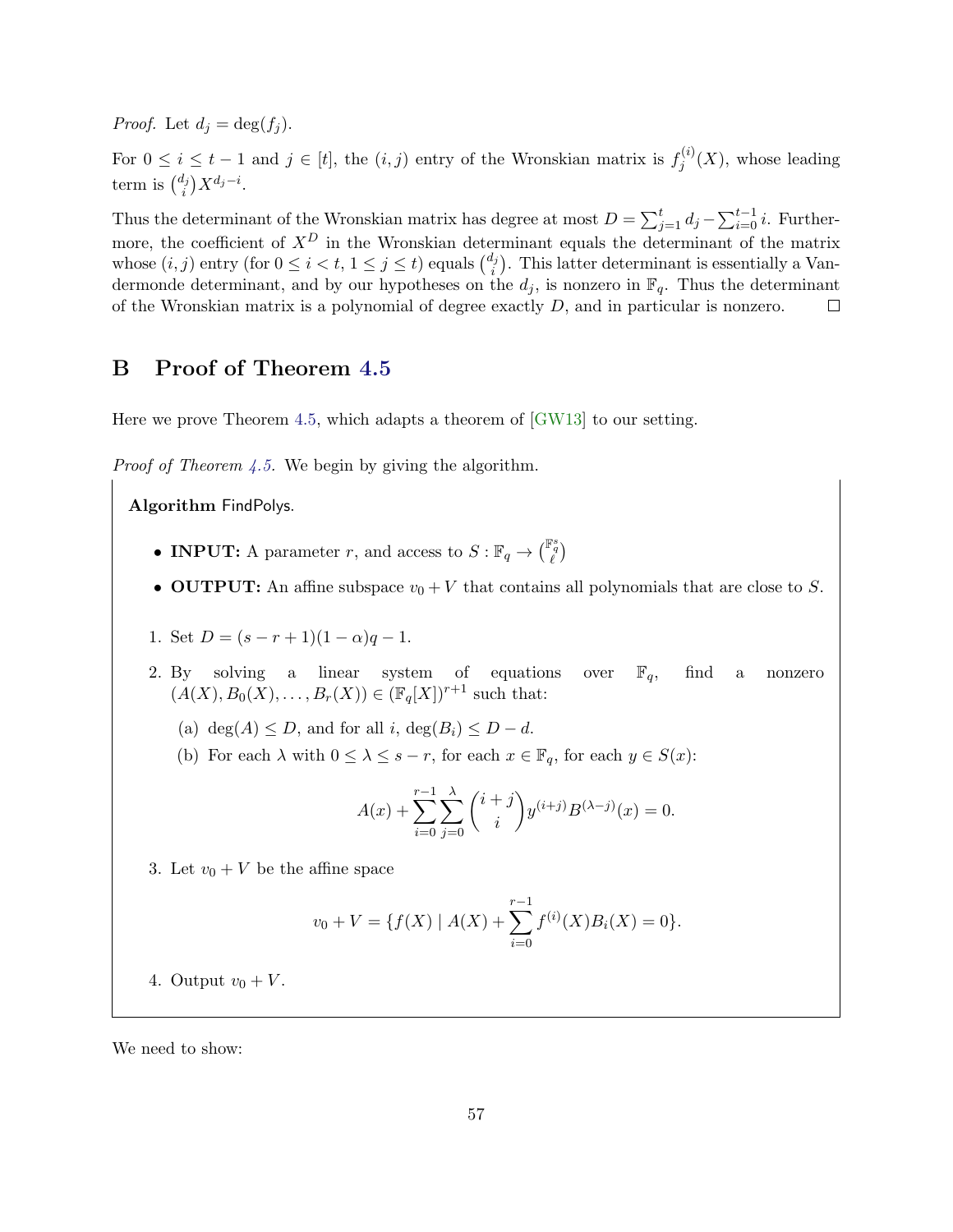- 1. The linear system has a nonzero solution,
- 2.  $\mathcal{L} \subseteq v_0 + V$ ,

To see that the linear system has a nonzero solution, we show that the homogeneous system of linear equations in Step 2 of the algorithm has more variables than constraints. The total number of free coefficients in  $A(X), B_0(X), \ldots, B_r(X)$  equals:

$$
(D+1) + r(D-d+1) = (D+1)(r+1) - d \cdot r
$$
  
=  $(s-r+1)(1-\alpha)q(r+1) - dr$   

$$
> (s-r+1)\left(\frac{\ell}{r+1} + \frac{r}{r+1}\frac{d}{(s-r+1)q}\right)q(r+1) - dr
$$
  
=  $(s-r+1)\ell q + dr - dr$   
=  $(s-r+1)\ell q$ .

The total number of constraints equals:

$$
q \cdot (s - r + 1) \cdot \ell.
$$

By choice of  $D$ , the number of free coefficients is larger than the number of constraints. This proves that the algorithm can find a nonzero solution in Step 2.

Now take any  $g(X) \in \mathcal{L}$ . We will show that  $g(X)$  is an element of the affine space  $v_0 + V$  that is output by the algorithm.

Define  $Q(X) = A(X) + \sum_{i=0}^{r-1} g^{(i)}(X)B_i(X)$ . Observe that  $\deg(Q) \leq D$ . Now take any  $x \in \mathbb{F}_q$  and  $y \in S(x)$  for which

<span id="page-58-0"></span>
$$
g^{(
$$

Let  $\lambda$  be an integer with  $0 \leq \lambda \leq s-r$ . Then by the chain rule for Hasse derivatives:

$$
Q^{(\lambda)}(x) = A^{(\lambda)}(x) + \sum_{i=0}^{r-1} (g^{(i)} \cdot B_i)^{(\lambda)}(x)
$$
  
=  $A^{(\lambda)}(x) + \sum_{i=0}^{r-1} \sum_{j=0}^{\lambda} (g^{(i)})^{(j)}(x)B^{(\lambda-j)}(x)$   
=  $A^{(\lambda)}(x) + \sum_{i=0}^{r-1} \sum_{j=0}^{\lambda} {i+j \choose i} g^{(i+j)}(x)B^{(\lambda-j)}(x)$   
=  $A^{(\lambda)}(x) + \sum_{i=0}^{r-1} \sum_{j=0}^{\lambda} {i+j \choose i} y^{(i+j)}B^{(\lambda-j)}(x)$   
= 0

Since this holds for every  $\lambda$  with  $0 \leq \lambda \leq s-r$ , we get that:

$$
\mathsf{mult}(Q, x) \ge s - r + 1.
$$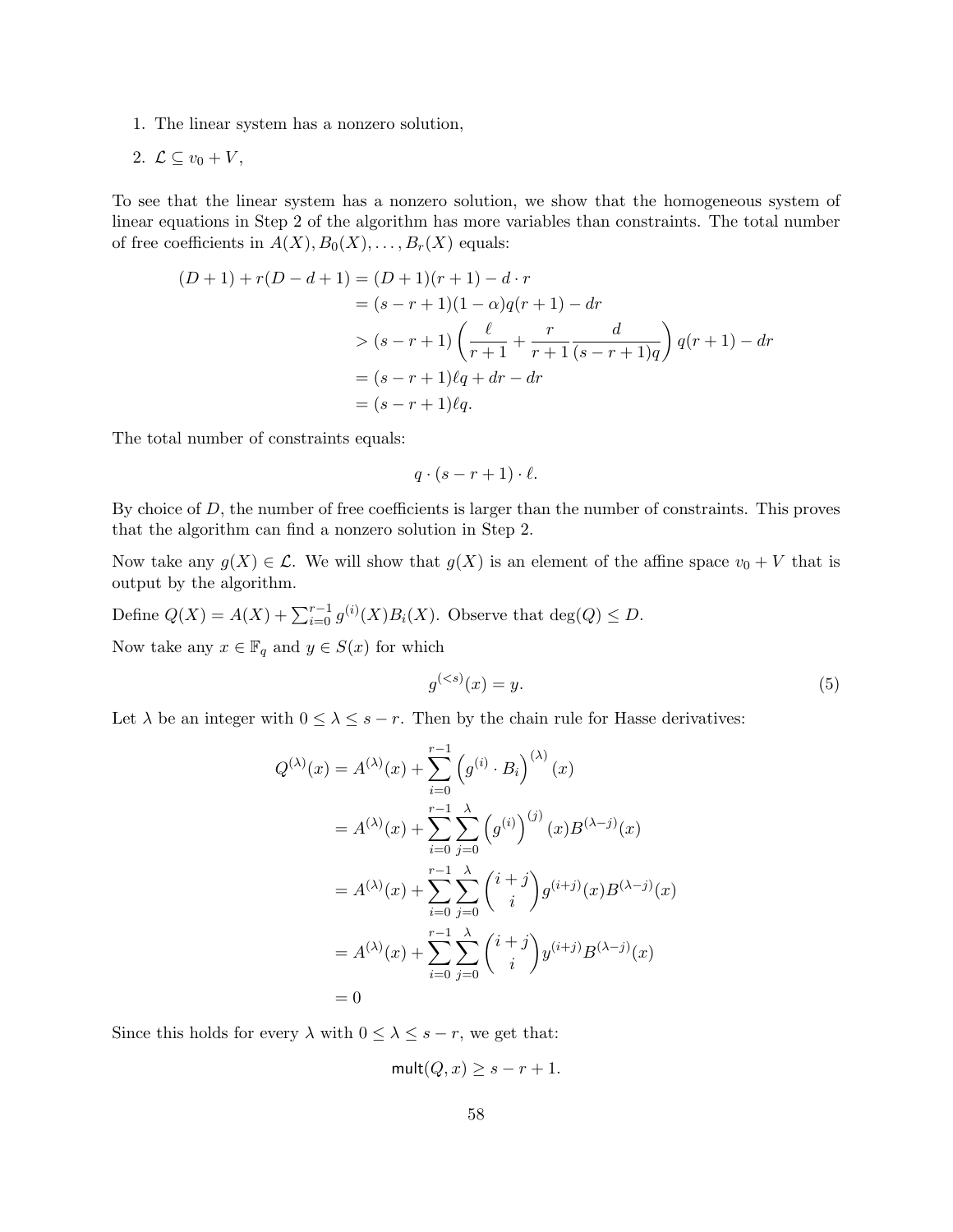By assumption on g, there are at least  $(1 - \alpha)q$  values of  $x \in \mathbb{F}_q$  such that there exists some  $y \in S(x)$  for which Equation [\(5\)](#page-58-0) holds. Thus there are at least  $(1 - \alpha)q$  points where Q vanishes with multiplicity at least  $s - r + 1$ . Since  $deg(Q) \le D < (s - r + 1)(1 - \alpha)q$ , we conclude that  $Q(X) = 0.$ 

By definition of  $Q(X)$  and  $v_0 + V$ , this implies that  $g(X) \in v_0 + V$ , as desired.  $\Box$ 

## C Coordinate restrictions of subspaces

In this section, we discuss the relationship between the list-recovery results for Folded Reed-Solomon codes and univariate multiplicity codes, as well as the ideas that go into their proofs.

First we point out that we could use Lemma [1.1](#page-8-0) to analyze Algorithm PruneListFRS and Algorithm PruneListMULT. This can be used in place of Theorem [3.7](#page-19-1) and Theorem [4.8,](#page-24-0) and would give a proof of the list recoverability of Folded Reed-Solomon and univariate multiplicity codes *from very small* error. However, this approach is not able to reproduce the capacity achieving list-decodability in Theorem [3.1](#page-16-0) and Theorem [4.1,](#page-21-0) and only gives a quantiatively weaker version of Theorem [4.4](#page-22-0)<sup>[10](#page-59-0)</sup>.

The statement of Theorem [4.4](#page-22-0) on list-recovery of whole field univariate multiplicity codes is noticeably weaker than the statement of Theorem [3.1](#page-16-0) on list-recovery of Folded Reed-Solomon codes: the former only gives list-recoverability in the presence of very few errors. The proof of the former is also noticeably more involved. Inspecting the components of the proofs, we see that this difference arises from the significantly different quantitative natures of the analyses of algorithm PruneListFRS and PruneListMULT.

The following example shows that this difference is not just an artifact of the analysis: there are instances where the algorithm PruneListMULT (which is exactly analogous to the algorithm PruneListFRS) really requires the error fraction to be very small, and produces an output list size which is exponentially large in s.

**Example C.1.** Let  $V \subseteq \mathbb{F}_q[X]$  be given by:

$$
V = \{ \sum_{i < d/q} a_i X^{iq} \mid a_i \in \mathbb{F}_q \}.
$$

Let  $\tau$  be any integer  $d/q-1$ , and let  $b_1,\ldots,b_{\tau} \in \mathbb{F}_q$  be distinct. Then:

$$
V \cap \bigcap_{j=1}^{\tau} H_{b_j} = \left\{ \prod_{j=1}^{\tau} (X - b_j)^q \cdot \left( \sum_{i < d/q - \tau} c_i X^{iq} \right) \mid c_i \in \mathbb{F}_q \right\}.
$$

In particular:

$$
\dim(V \cap H_{b_1} \cap H_{b_2} \cap \ldots \cap H_{b_\tau}) = \dim(V) - \tau \ge 1.
$$

<span id="page-59-0"></span><sup>&</sup>lt;sup>10</sup>The version proved using Lemma [1.1](#page-8-0) requires  $\alpha < \frac{1}{s^2}$ , and gives an output list-size of  $\ell^{O(s^2 \log s)}$ . This in turn would be sufficient to give a local list-recovery algorithm for length  $N$  multivariate multiplicity codes with query complexity  $\exp(\log^{5/6}(N)).$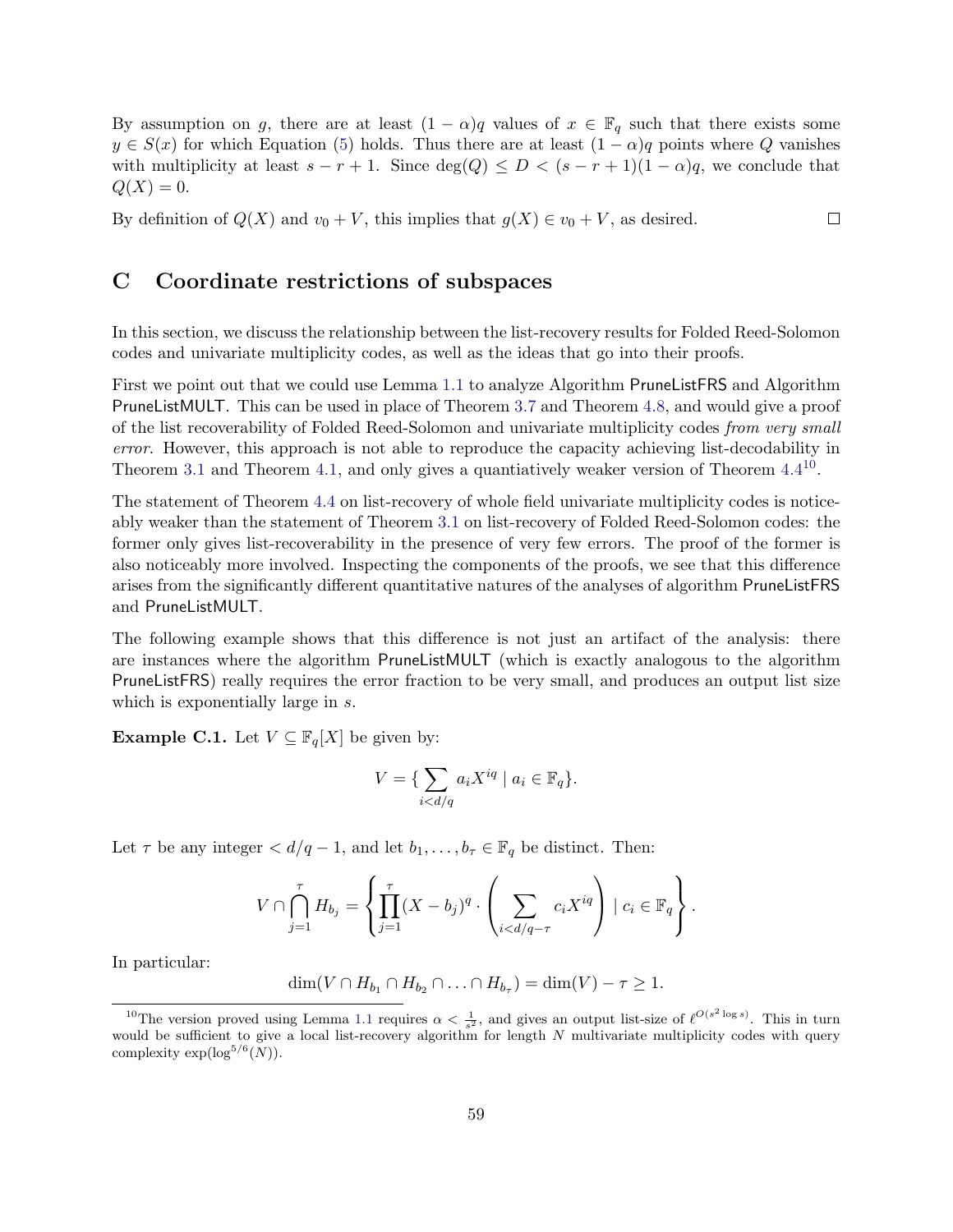This means that when we run the algorithm PruneListMULT on  $V$  as input, the step where we search for  $P(X) \in v_0 + V$  will NEVER find a unique solution.

Thus for the algorithm PruneListMULT to succeed with positive probability we must have  $\tau \geq d/q$ . For the constant rate setting, this means that  $\tau = \Omega(s)$ . With  $\tau = \Omega(s)$ , the success probability of PruneListMULT is at most  $(1-\alpha)^{\Omega(s)}$ , and the output list-size is at least  $\ell^{\Omega(s)}$ . Thus the analysis of the algorithm PruneListMULT in Lemma [4.14](#page-27-1) cannot be improved.

### <span id="page-60-0"></span>D List recovering Reed-Muller codes on product sets

In this section, we prove Lemma [5.4](#page-33-0) about list-recovery of Reed-Muller codes that we need for RecoverCandidates and Lemma [5.3.](#page-32-1)

We will prove Lemma [5.4](#page-33-0) by reducing the case of tuples of polynomials to the case of a single polynomial over a large field. We go through the details in the next two subsections.

#### <span id="page-60-2"></span>D.1 Replacing vector values with big field values

Let F be a finite field, and let K be the degree t field extension of F. Let  $\phi : \mathbb{F}^t \to \mathbb{K}$  be an arbitrary **F**-linear bijection. Let  $U \subseteq \mathbb{F}$  (and thus  $U \subseteq \mathbb{K}$ ).

Then to every function  $f: U^m \to \mathbb{F}^t$ , we can associate a function  $\tilde{f}: U^m \to \mathbb{K}$ , where  $\tilde{f} = \phi \circ f$ . This identifies the underlying Hamming metric spaces. The key observation is that under this identification, f is the evaluation table of a tuple of t polynomials in  $\mathbb{F}[X_1, \ldots, X_m]$  of degree  $\leq d$  if and only if  $\tilde{f}: U^m \to \mathbb{K}$  is the evaluation table of a degree  $\leq d$  polynomial in  $\mathbb{K}[X_1,\ldots,X_m]$ . Thus questions about decoding (list-decoding, list-recovering) vector valued polynomial codes reduce to questions about decoding (list-decoding, list-recovering) scalar valued polynomial codes over larger fields.

Through this connection, Lemma [5.4](#page-33-0) is a consequence of the following lemma (and the fact that K can be constructed in randomized  $\text{poly}(\log |\mathbb{K}|)$  time).

<span id="page-60-1"></span>**Lemma D.1** (Reed-Muller list recovery on a grid). Let  $\ell, \tilde{s}, K, m$  be given parameters. Let  $\mathbb{K}$  be a finite field. Suppose that  $U \subseteq \mathbb{K}$  and  $|U| \geq 2\ell \tilde{s}K$ . Let  $\alpha < 1 - \frac{1}{\sqrt{2}}$  $\frac{1}{\overline{K}}$  be a parameter.

Then for every  $f: U^m \to \binom{\mathbb{K}}{\ell}$ , if

$$
\mathcal{L} = \{Q(Y_1, \ldots, Y_m) \in \mathbb{K}[Y_1, \ldots, Y_m] \mid \deg(Q) \leq \tilde{s} \text{ and } \Pr_{\mathbf{u} \in U^m}[Q(\mathbf{u}) \notin f(\mathbf{u})] < \alpha\},
$$

we have:

1.  $|\mathcal{L}| \leq 2K\ell$ .

2. Suppose further that  $K > m^2$  and  $\alpha \leq 1 - \frac{m}{\sqrt{K}}$ , then there is a poly $(|U|^m, \log |K|)$  time algorithm to compute L.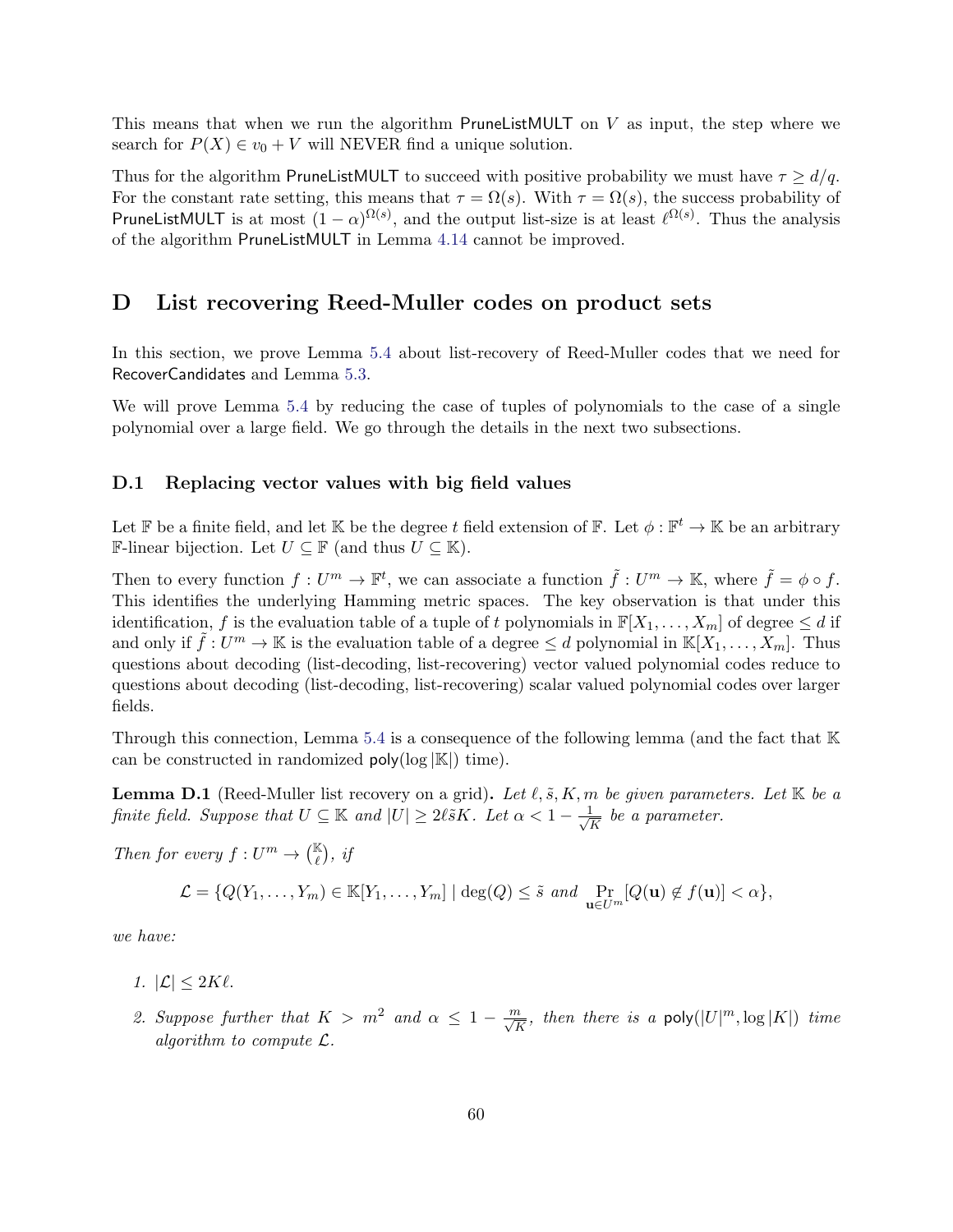### D.2 Proof of Lemma [D.1](#page-60-1)

Proof of Lemma [D.1.](#page-60-1) Item 1 will follow from the Johnson bound for list-recovery, which is a general statement implying good list recoverability for codes with large distance. Specifically, Lemma V.2 in [\[GKO](#page-54-3)<sup>+</sup>17] (see also Corollary 3.7 in [\[Gur04\]](#page-55-12)) states that a code of distance  $\delta$  is  $(\alpha, \ell, L)$  listrecoverable for  $\alpha > 1 - \sqrt{\ell(1-\delta)}$  and  $L = \frac{\ell}{(1-\alpha)^2}$  $\frac{\ell}{(1-\alpha)^2-\ell(1-\delta)}$ . In our setting, the code of polynomials of degree at most  $\tilde{s}$  on  $U^m$  has distance  $\delta$  at least  $1 - \frac{\tilde{s}}{|U|} \geq 1 - \frac{1}{2K\ell}$ . Thus for  $\alpha < 1 - \frac{1}{\sqrt{N}}$  $\frac{1}{\overline{K}}$ , the Johnson bound for list-recovery implies that we can take  $L = 2K\ell$ , as desired.

We prove Item 2 by induction on m. The  $m = 1$  case is simply the Sudan list-recovery algorithm [\[Sud97\]](#page-56-0) for Reed-Solomon codes, which works with the claimed parameters (since the total number of points  $n = \ell \cdot |U|$ , the number of agreement points A is at least  $(1 - \alpha)n \ge \frac{n}{\sqrt{K}}$ , and so  $A \geq 2$ √  $n\tilde{s}$ , which is the requirement for the Sudan algorithm to work).

For general m, we first do list-recovery on  $m-1$  dimensional grids, and then combine the results using list-recovery for vector-valued univariate polynomials. We crucially use the previous combinatorial bound on the list size to ensure that the intermediate list size is under control (as the recursion unfolds).

More concretely, the algorithm proceeds as follows:

1. First, for each setting of  $u \in U$ , we consider the received word  $f_u: U^{m-1} \to \binom{\mathbb{K}}{\ell}$ , given by  $f_u(\mathbf{y}) = f(\mathbf{y}, u).$ 

Now list-recover  $f_u$  to radius  $\beta = \left(1 - \frac{m-1}{\sqrt{K}}\right)$ to find the set of nearby  $m-1$ -variate polynomials  $\mathcal{L}_u$ . By the previous combinatorial bound, we can assume (after confirming that all elements of  $\mathcal{L}_u$  are indeed close to  $f_u$ ) that:

$$
|\mathcal{L}_u| \le 2K\ell.
$$

2. Next we combine all  $\mathcal{L}_u$ . Let  $M_1(Y_1,\ldots,Y_{m-1}),\ldots,M_t(Y_1,\ldots,Y_{m-1})$  be all the  $(m-1)$ variate monomials of total degree at most  $\tilde{s}$ . Define a function

$$
g:U\to\binom{\mathbb{K}^t}{2K\ell}
$$

as follows: for each  $u \in U$  and each element P of  $\mathcal{L}_u$ , include the vector of coefficients of P into  $g(u)$ .

Then, using a vector-valued Sudan list-recovery algorithm for univariate polynomials (obtained from the standard scalar-valued Sudan list-recovery algorithm via the connection in Section [D.1\)](#page-60-2), we find all tuples of univariate polynomials  $P(Z) = (P_1(Z), \ldots, P_t(Z)) \in$  $(\mathbb{K}[Z])^t$  such that:

$$
\Pr_{u \in U}[\mathbf{P}(u) \notin g(u)] < \gamma,
$$

where  $\gamma = 1 - \frac{1}{\sqrt{3}}$  $\frac{\mathsf{L}}{K}$ .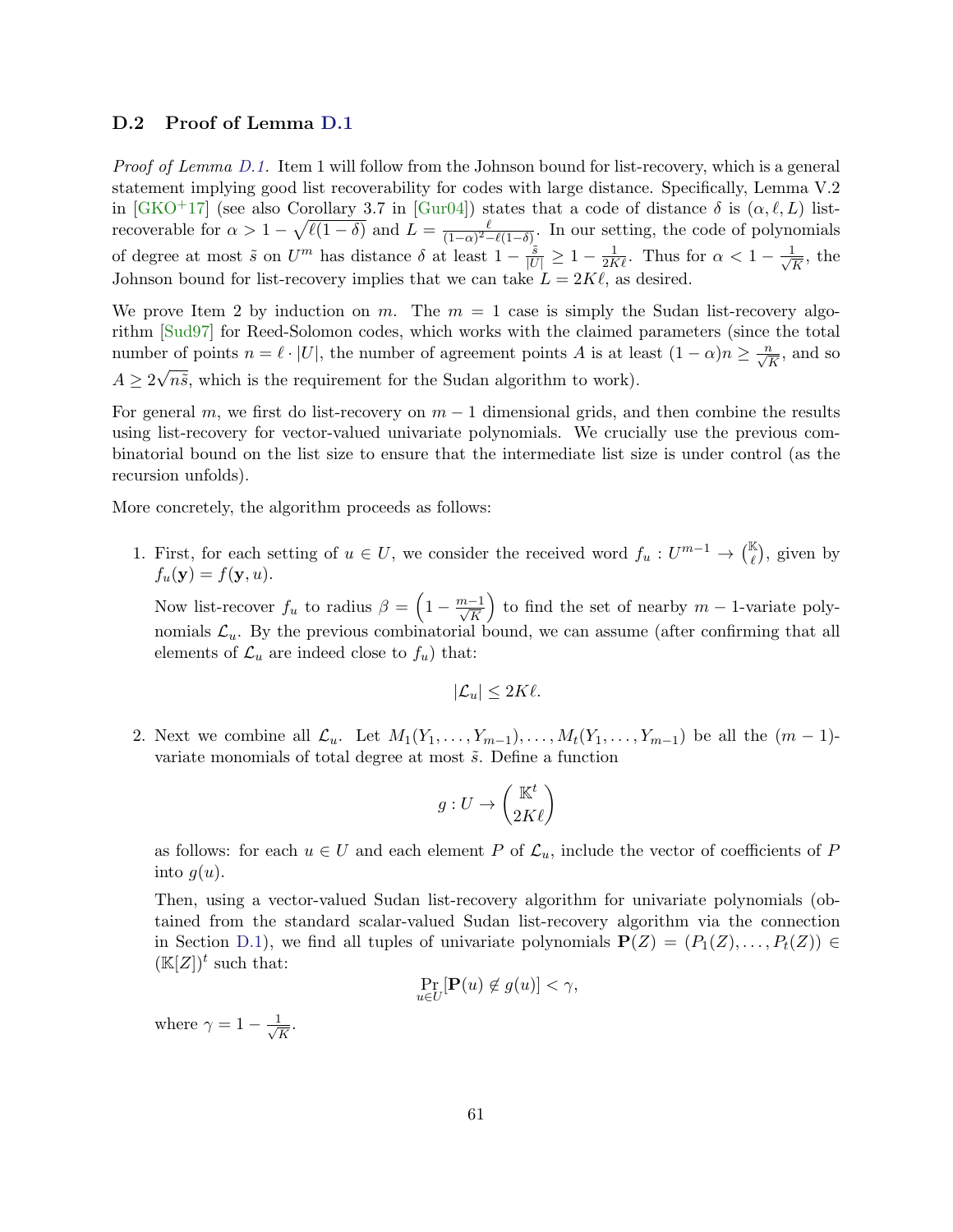3. For each  $\mathbf{P}(Z) \in (\mathbb{K}[Z])^t$  found in the previous step, we construct the polynomial:

$$
R(Y_1, \ldots, Y_{m-1}, Y_m) = \sum_{i=1}^t M_i(Y_1, \ldots, Y_{m-1}) P_i(Y_m).
$$

If this polynomial has total degree at most  $\tilde{s}$  and is  $\alpha$ -close to f, then we include it in the output list.

To prove correctness of this algorithm, consider any  $Q(Y_1, \ldots, Y_m) \in \mathcal{L}$ . Let  $Q_u(Y_1, \ldots, Y_{m-1}) =$  $Q(Y_1, \ldots, Y_{m-1}, u)$ . Then we have:

$$
\mathbb{E}_{u \in U}[\text{dist}(Q_u, f_u)] = \text{dist}(Q, f) < \alpha.
$$

Thus

$$
\Pr_{u \in U}[\text{dist}(Q_u, f_u) \ge \beta] \le \frac{\alpha}{\beta} < \frac{1 - m/\sqrt{K}}{1 - (m - 1)/\sqrt{K}} \le 1 - \frac{1}{\sqrt{K}} = \gamma.
$$

This implies that for at most  $\gamma$ -fraction of  $u \in U$ , we have that  $Q_u \notin \mathcal{L}_u$ .

Write  $Q(Y_1,\ldots,Y_m)$  as  $\sum_{i=1}^t M_i(Y_1,\ldots,Y_{m-1})G_i(Y_m)$ . Then the above discussion means that for at most  $\gamma$  fraction of  $u \in U$ , we have that  $(G_1(u),...,G_t(u)) \notin g(u)$ . This implies that  $(G_1(u), \ldots, G_t(u))$  will be included in the list returned by the univariate list-recovery algorithm in Step 2, and thus that Q will be included in the output of the algorithm in Step 3.

This completes the proof of correctness. The bound on the running time follows immediately from the description of the algorithm (using the fact that  $t \leq (\tilde{s} + m)^m \leq |U|^m$ ).  $\Box$ 

### <span id="page-62-0"></span>E Proof of Theorem [6.3](#page-47-0)

In this section, we prove Theorem [6.3.](#page-47-0) Our proof is based on a construction first attributed to [\[AEL95\]](#page-53-2), which has since been used in many works to improve the parameters of list-recoverable and locally list-recoverable codes. We include the proof here for completeness.

*Proof of Theorem [6.3.](#page-47-0)* The construction uses three ingredients: a bipartite expander graph  $G$ ; the code  $C_1$  guaranteed in the problem statement; and an inner code  $C_0$  as in the theorem statement. Notice that the size and rate of  $C_0$  implies that  $n_0 = \left[\frac{\log |\Sigma_1|}{R \cdot \log |\Sigma_0|}\right]$  $\overline{R\cdot \log |\Sigma_0|}$ . Choosing  $|\Sigma_0| = (\max\{2,\ell\}^{O(1/\varepsilon)},$ this reads

$$
n_0 = O\left(\frac{\log |\Sigma_1| \cdot \varepsilon}{R \cdot (1 + \log(\ell))}\right).
$$

It is known that the double-cover of a Ramanujan graph has the properties we want; we state these properties formally in the following claim.

<span id="page-62-1"></span>**Claim E.1.** [See [\[KMRS17\]](#page-55-3), Lemma 2.7] Let  $\xi, \varepsilon, R \in [0, 1]$ , so that  $\xi$  and  $\varepsilon$  are sufficiently small. For infinitely many integers  $N > 0$ , there exists a  $D = O(1/\xi \varepsilon^2)$  so that the following holds. There exists a bipartite expander graph  $G = (V_L, V_R, E)$  be a bipartite expander graph with N vertices on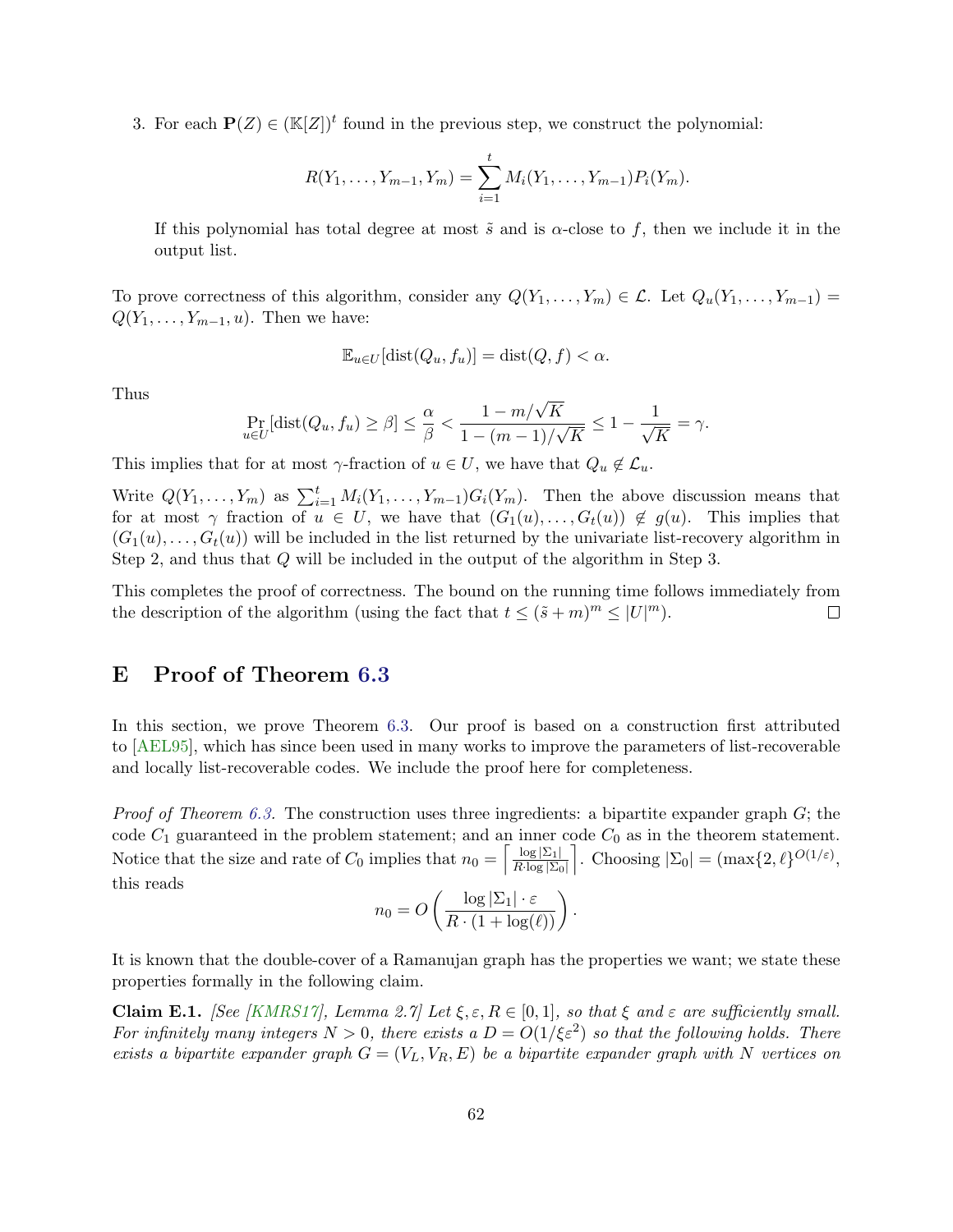each side, with degree D, and with the following property: for any set  $Y \subseteq V_R$  of right-hand-vertices with  $|Y| \geq (R + 4\varepsilon)N$ , we have

$$
|\{v \in V_L : |\Gamma(v) \cap Y| < (R + 3\varepsilon)D\}| \le \xi N,
$$

where  $\Gamma(v) \subseteq V_R$  is the set of neighbors of v in G.

We will instantiate Claim [E.1](#page-62-1) with the  $\varepsilon$  from the guarantee in  $C_0$ , and with  $\xi := \gamma \cdot \varepsilon$ . Thus, we have  $D = O(1/(\varepsilon^3 \gamma))$ . With these ingredients  $C_0$  and G in hand, let  $C_1$  be as in the theorem statement, and let  $\overline{C} = C_0 \circ C_1$  be the concatenation of  $C_0$  and  $C_1$ . Thus, a codeword in C has the form

$$
\bar{c} = (C_0(x_1), C_0(x_2), \dots, C_0(x_{n_1})) \in (\Sigma_0^{n_0})^{n_1}
$$

for  $(x_1, \ldots, x_{n_1}) \in C_1$ . Suppose without loss of generality that D divides  $n_0$ . (Otherwise, we may pad the codewords of  $C_0$  with zeros to make this be the case). Then break up the codewords  $\bar{c}$  into  $N = n_0 n_1/D$  blocks of length D:

$$
\bar{c} = (y^{(1)}, y^{(2)}, \dots, y^{(N)}) \in (\Sigma_0^D)^N.
$$

We will form our final code  $C \subseteq (\Sigma_0^D)^N$  as follows: for each codeword  $(y^{(1)}, \ldots, y^{(N)}) \in \bar{C}$  (thought of as an element of  $(\Sigma_0^D)^N$ ), define a codeword  $c = (c^{(1)}, \ldots, c^{(N)}) \in C \subseteq (\Sigma_0^D)^N$  by

$$
c_{\ell}^{(j)}=y_r^{(i)},
$$

where  $j = \Gamma_r(V_L[i])$  and  $i = \Gamma_\ell(V_R[j])$  and where the notation  $\Gamma_r(v)$  denotes the r'th neighbor of vertex v (according to some arbitrary order) and  $V_L[i]$  denotes the *i*'th vertex in  $V_L$  (again according to an arbitrary order).

The code  $C \subseteq (\Sigma_0^D)^N$  will be the set of all codewords obtained this way. Notice that the rate of C is the same as that of  $\overline{C}$ , since the operation above just permutes the symbols of a codeword. Thus, the rate of C is

$$
(1 - \zeta) \cdot R,
$$

as claimed.

**Global list-recovery.** We first argue that if  $C_1$  is efficiently  $(\varepsilon, \ell_1, L)$ -list-recoverable, then C is efficiently  $(1 - R - 4\varepsilon, \ell, L)$ -list-recoverable. Suppose that  $S_1, \ldots, S_N \subset \Sigma_0^D$  have  $|S_i| \leq \ell$ , and suppose that  $c \in C$  has  $c^{(i)} \in S_i$  for all  $i \in Y$ , for some set  $Y \subseteq [N]$  of size at least  $(R + 2\gamma)N$ . Suppose that c is obtained as above from  $(y^{(1)}, \ldots, y^{(N)}) \in \overline{C}$ , which is obtained by concatenation from  $(x_1, \ldots, x_{n_1}) \in C_1$ . Suppose that z is the original message so that  $C_1(z) = (x_1, \ldots, x_{n_1})$ . Thus, our goal is to recover a short list S of size at most L, so that  $z \in S$ .

For  $i \in [N]$  and  $r \in [D]$ , let

$$
T_{i,r} = \{ \alpha \in \Sigma_0 : \exists \beta \in S_j \subseteq \Sigma_0^D, \beta_\ell = \alpha, j = \Gamma_r(V_L[i]), i = \Gamma_\ell(V_R[j]) \}.
$$

That is,  $T_{i,r}$  is the list of symbols in  $\Sigma_0$  that  $y_r^{(i)}$  could be that is consistent with the lists  $S_1, \ldots, S_N$ .

The decoding algorithm for C is then straightforward: given  $S_1, \ldots, S_N$ , compute the lists  $T_{i,r}$ , and then run the list-recovery algorithm for  $C_0$  on each block  $C_0(x_t)$  to obtain a list  $S'_t \subset \Sigma_1$  of possible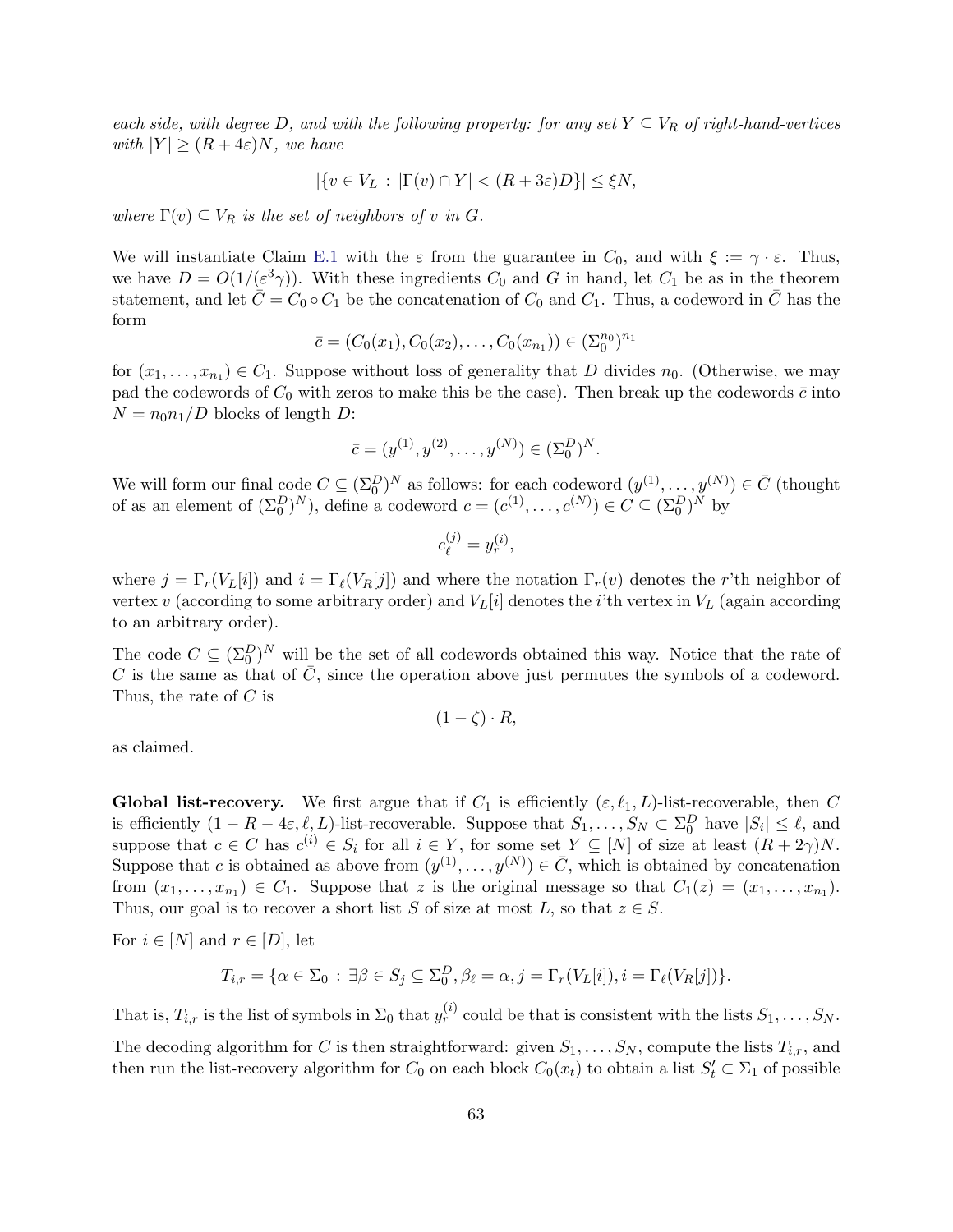values of  $x_t$ . Since  $C_0$  is obtained via a random coding argument, there is not an efficient algorithm for this; however,  $C_0$  is small enough that the brute-force decoding algorithm will do. Next, we run the list-recovery algorithm for  $C_1$  on the lists  $S'_t$ , to obtain our final list S of size at most L.

Before we show that this is correct, consider the run-time of this algorithm. The dominating term in the running time is the time to run the list-recovery algorithms of  $C_0$  and  $C_1$ . The time to list-recover  $C_1$  is given by  $T(C_1)$ , and the time to list-recover each of the  $n_1$  copies of  $C_0$  is bounded above by  $O(|C_0|) = O(|\Sigma_1|)$ . Together, these expressions give the runtime bound claimed in the theorem.

Next, we argue that this algorithm is correct. Let  $c \in C$  be as above, so that  $c^{(i)} \in S_i$  for all  $i \in Y$ , for some set  $Y \subseteq [N]$  of size at least  $(R + 4\varepsilon)N$ . By the expansion property of G, the set  $S \subseteq [N]$ of indices i so  $V_L[i]$  has at most  $(R + 3\varepsilon)D$  neighbors in Y has size  $|W| \le \xi N = \gamma \varepsilon N$ . Thus, for each  $i \notin W$ ,  $y_r^{(i)} \in T_{i,r}$  for at least  $(R+3\varepsilon)D$  values of  $r \in [D]$ .

Now consider the blocks  $\bar{c} = (C_0(x_1), \ldots, C_0(x_{n_1}))$ . Each  $C_0(x_t)$  is made up of  $n_0/D$  blocks  $y^{(i)} \in \Sigma_0^D$ . By an averaging argument, since  $|W| \leq \gamma \varepsilon N$ , at most an  $\gamma$ -fraction of the blocks  $C_0(x_t)$ have more than an  $\varepsilon$ -fraction of its constituent length-D blocks in W.

Suppose that the block  $C_0(x_t)$  is one of the  $(1 - \gamma)$ -fraction of the blocks for which this does not hold; that is, at most an  $\varepsilon$ -fraction of the blocks  $y^{(i)}$  in  $C_0(x_t)$  have  $i \in W$ . Then the number of symbols  $y_r^{(i)} \in \Sigma_0$  that make up  $C_0(x_t)$  so that  $y_r^{(i)} \in T_{i,r}$  is at least

 $|\{(i,r): r \in [D], y^{(i)} \text{ is contained in } C_0(x_t), \text{ and } y_r^{(i)} \in T_{i,r}\}| \geq (R+3\varepsilon) \cdot D \cdot (1-\varepsilon) \frac{n_0}{D}$  $\frac{n_0}{D} \geq (R+\varepsilon)n_0.$ 

Since  $C_0$  is  $(1-R-\varepsilon, \ell, \ell_1)$ -list-recoverable, this implies that for all such t, the list-recovery algorithm for  $C_0$  returns a list  $S'_t$  of length at most  $\ell_1$  so that  $x_t \in S'_t$ .

Now since there are at least  $(1 - \gamma)n_1$  such blocks, the list-recovery algorithm for  $C_1$  will return a list  $S$  of size at most  $L$ , so that the original message  $z$  is guaranteed to be contained in  $S$ . Thus, the algorithm is correct.

**Local list-recovery.** Suppose that  $C_1$  is  $(t, \gamma, \ell_1, L)$ -locally list-recoverable via an algorithm A, which expects advice  $\xi \in [L]$ . Now we may use exactly the same construction as above to obtain a locally list-recoverable code.

More precisely, for any  $x \in C_1$  resulting in a codeword  $c \in C$  that agrees with a  $1 - R - 4\varepsilon$  fraction of the lists  $S_i$ , the argument above shows that, for a  $1 - \gamma$  fraction of the indices  $i \in [n_1]$ , we may obtain a list  $S_i' \subseteq \Sigma_1$  of size at most L, so that  $x_i \in S_i'$ , using  $n_0 = O(\log_{|\Sigma_0|} |\Sigma_1|/R)$  queries to the input lists  $S_i$ . This immediately implies the following local list-recovery algorithm:

Algorithm LocalListRecoveryAEL

- **INPUT:** Query access to the lists  $S_1, \ldots, S_N \subseteq \Sigma_0^D$ , and an index  $i \in [N]$
- ADVICE:  $\xi \in [L]$